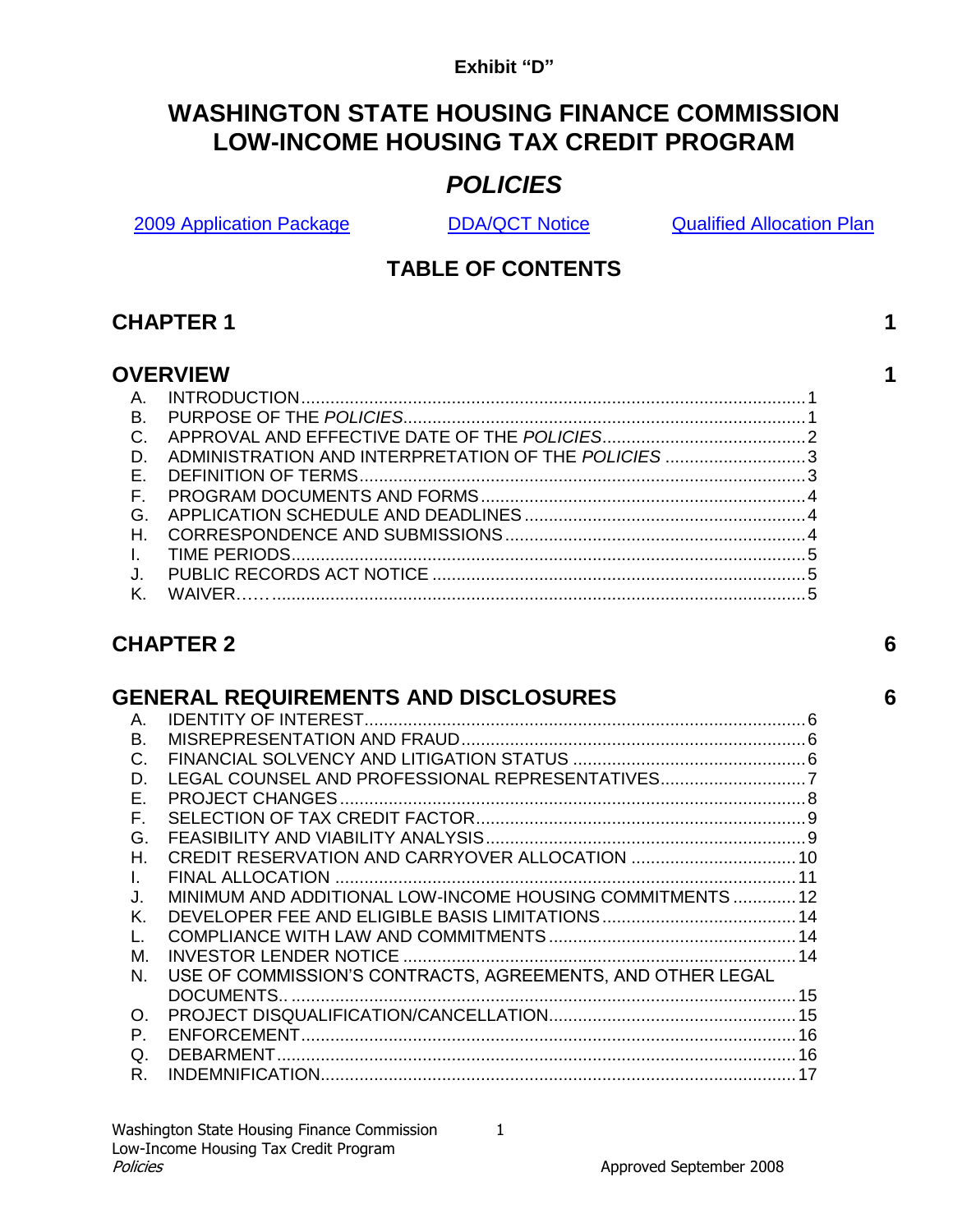## **CHAPTER 3 18**

## **PROGRAM LIMITS 18**

| B. MAXIMUM DEVELOPMENT COST PER HOUSING UNIT - 18          |  |
|------------------------------------------------------------|--|
| C. MAXIMUM REHABILITATION/NEW CONSTRUCTION CONTINGENCY 20  |  |
| D. MAXIMUM ANNUAL CREDIT PER LOW-INCOME HOUSING UNIT -  20 |  |
|                                                            |  |
|                                                            |  |
|                                                            |  |
|                                                            |  |
|                                                            |  |
|                                                            |  |
|                                                            |  |
|                                                            |  |
|                                                            |  |

# **CHAPTER 4 25**

|                | <b>MINIMUM THRESHOLD REQUIREMENTS</b>                        |  |
|----------------|--------------------------------------------------------------|--|
| Α.             |                                                              |  |
| $\mathsf{B}$   | <b>CORRECTION PERIOD.</b>                                    |  |
| C.             |                                                              |  |
| D.             |                                                              |  |
| F.             |                                                              |  |
| F.             |                                                              |  |
| G.             |                                                              |  |
| Н.             | CONSISTENCY WITH STATE OR LOCAL CONSOLIDATED PLAN 29         |  |
| L.             |                                                              |  |
| $\mathbf{J}$ . | EVERGREEN SUSTAINABLE DEVELOPMENT STANDARD (ESDS)31          |  |
| K.             |                                                              |  |
| $\mathbf{L}$   |                                                              |  |
| M              |                                                              |  |
| N.             |                                                              |  |
| $\Omega$       |                                                              |  |
| P.             |                                                              |  |
| Q.             |                                                              |  |
| R.             | CORPORATIONS, PARTNERSHIPS AND LLC AS APPLICANTS AND PROJECT |  |
|                |                                                              |  |
| S.             |                                                              |  |
| T.             |                                                              |  |
|                |                                                              |  |

# **CHAPTER 5 38**

| <b>PROJECT RANKING PROCEDURES AND CREDIT SET-ASIDES</b>                  | 38 |
|--------------------------------------------------------------------------|----|
|                                                                          |    |
|                                                                          |    |
|                                                                          |    |
| D. ADDITIONAL REQUIREMENTS FOR CREDIT SET-ASIDES FOR QUALIFIED NONPROFIT |    |
|                                                                          |    |
|                                                                          |    |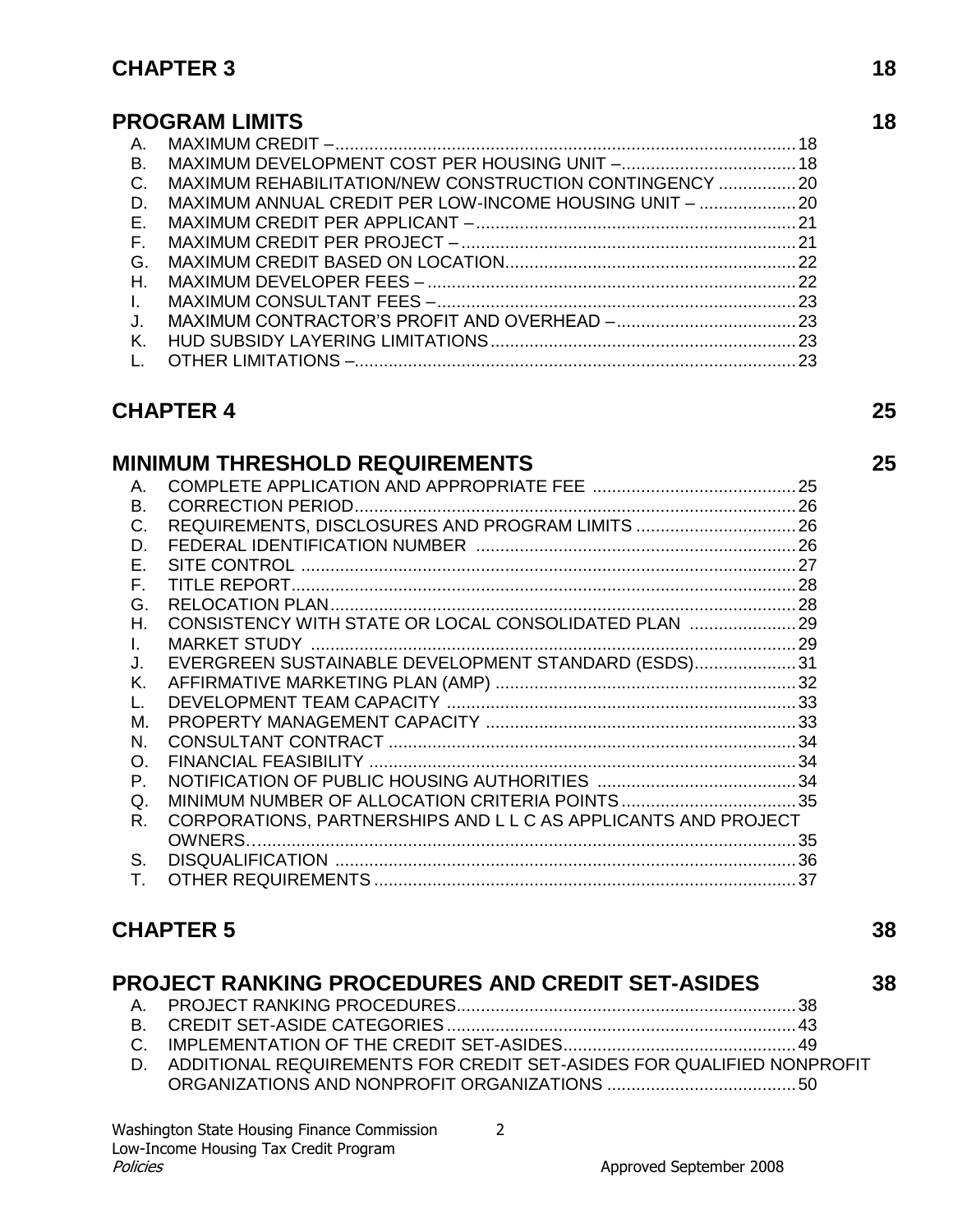## **CHAPTER 6 52**

|               | <b>ALLOCATION CRITERIA</b>                                                                                                      | 52        |
|---------------|---------------------------------------------------------------------------------------------------------------------------------|-----------|
| A.            |                                                                                                                                 |           |
|               | B. TOTAL POSSIBLE NUMBER OF ALLOCATION CRITERIA POINTS52                                                                        |           |
|               |                                                                                                                                 |           |
| D.            | FURTHER REQUIREMENTS OF SPECIAL-NEEDS HOUSING COMMITMENTS69                                                                     |           |
|               | <b>CHAPTER 7</b>                                                                                                                | 72        |
|               | <b>CREDIT RESERVATION AND CARRYOVER ALLOCATION REQUIREMENTS72</b>                                                               |           |
|               | CREDIT RESERVATION AND CARRYOVER ALLOCATION CONTRACT (RAC)72                                                                    |           |
| <b>B.</b>     | DOCUMENTATION AND FEES REQUIRED UPON EXECUTION OF CREDIT RESERVATION                                                            |           |
|               |                                                                                                                                 |           |
| C.            | DOCUMENTATION REQUIRED WITHIN 12 MONTHS OF CREDIT RESERVATION AND                                                               |           |
| D.            |                                                                                                                                 |           |
| E.            |                                                                                                                                 |           |
| F.            |                                                                                                                                 |           |
|               | <b>CHAPTER 8</b>                                                                                                                | 75        |
|               |                                                                                                                                 |           |
|               | <b>PLACED-IN-SERVICE ALLOCATION REQUIREMENTS</b>                                                                                | 75        |
| A.            |                                                                                                                                 |           |
| <b>B.</b>     |                                                                                                                                 |           |
|               |                                                                                                                                 |           |
|               |                                                                                                                                 |           |
|               | <b>CHAPTER 9</b>                                                                                                                | 80        |
|               | <b>PROJECT TRANSFER OR ASSIGNMENT REQUIREMENTS</b>                                                                              | 80        |
| A.            | <b>OVERVIEW </b><br>. 80                                                                                                        |           |
| B.<br>$C_{1}$ | PROJECT TRANSFER OR ASSIGNMENTS REQUIRING COMMISSION CONSENT<br>PROCESS AND REQUIREMENTS FOR OBTAINING THE COMMISSION'S CONSENT | .80<br>80 |
| D.            |                                                                                                                                 |           |
|               |                                                                                                                                 |           |
|               | <b>CHAPTER 10</b>                                                                                                               | 83        |
|               | <b>PROJECT MONITORING</b>                                                                                                       | 83        |
| A.            |                                                                                                                                 |           |
| В.            |                                                                                                                                 |           |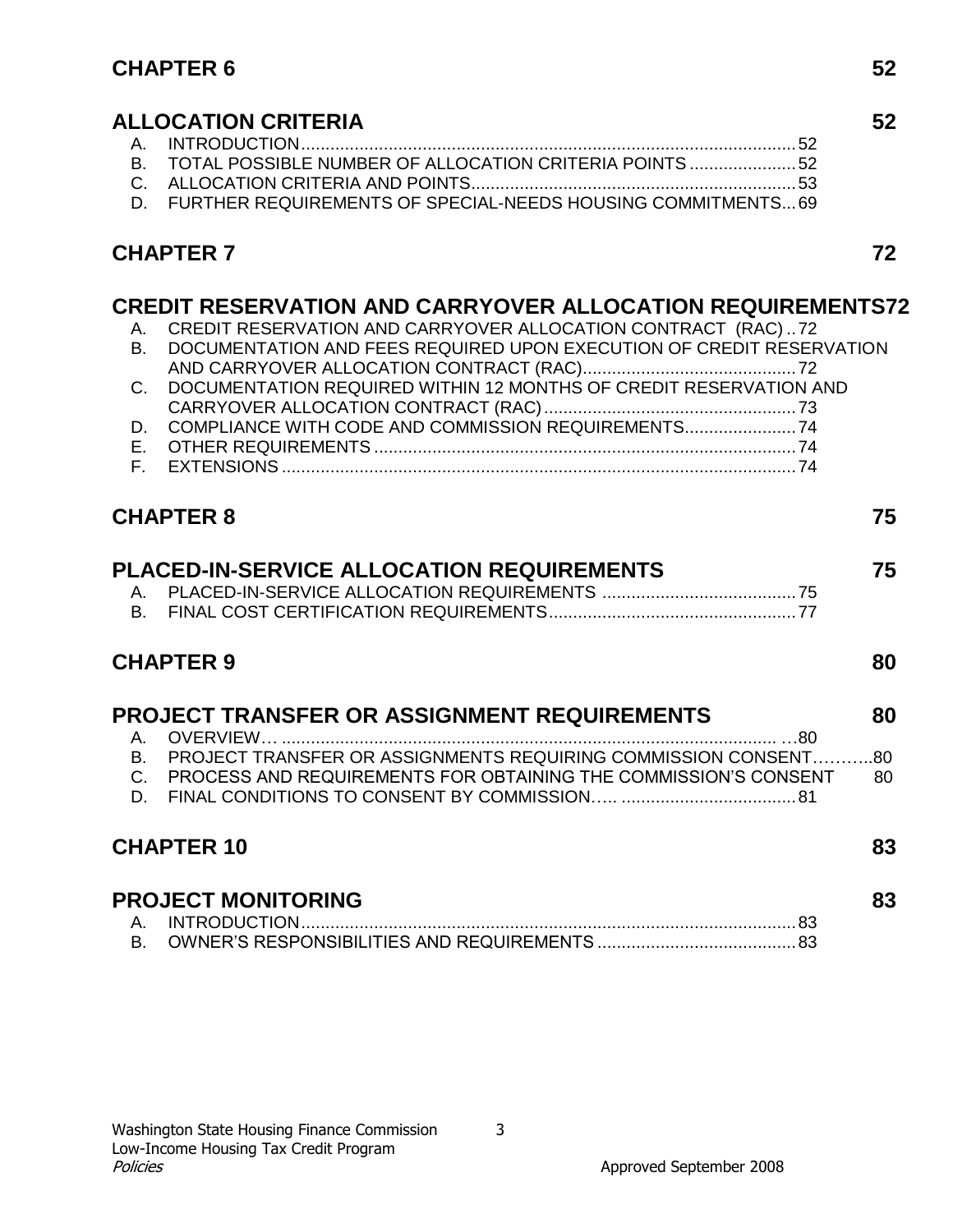## **CHAPTER 11 85**

| <b>FEE SCHEDULE</b>                                                          |  |
|------------------------------------------------------------------------------|--|
|                                                                              |  |
|                                                                              |  |
|                                                                              |  |
|                                                                              |  |
| E. DISQUALIFICATION, CANCELLATION, NOTIFICATION TO IRS OF NONCOMPLIANCE, AND |  |
|                                                                              |  |

## **CHAPTER 12 88**

## **DECISIONS AND REVIEWS 88**

## **CHAPTER 13 91**

**QUALIFIED TAX-EXEMPT BOND-FINANCED PROJECTS 91** A. INTRODUCTION......................................................................................................91 B. APPLICATION OF THE POLICIES TO QUALIFIED TAX-EXEMPT BOND-FINANCED PROJECTS. .............................................................................................................92 CHAPTER 1 OVERVIEW...........................................................................................92 CHAPTER 2 GENERAL REQUIREMENTS AND DISCLOSURES.............................92 CHAPTER 3 PROGRAM LIMITS...............................................................................93 CHAPTER 4 MINIMUM THRESHOLD REQUIREMENTS..........................................93 AFFIRMATIVE MARKETING PLANS (AMP) ..................................93 CHAPTER 5 CREDIT SET-ASIDES AND PROJECT RANKING PROCEDURES......94 CHAPTER 6 ALLOCATION CRITERIA AND POINTS ...............................................95 CHAPTER 7 CREDIT RESERVATION AND CARRYOVER ALLOCATION REQUIREMENTS……. ............................................................................................95 CHAPTER 8 PLACED-IN-SERVICE ALLOCATION REQUIREMENTS .....................95 CHAPTER 9 PROJECT TRANSFER OR ASSIGNMENT REQUIREMENTS.............96 CHAPTER 10 PROJECT MONITORING .....................................................................96 CHAPTER 11 FEE SCHEDULE...................................................................................96 CHAPTER 12 DECISIONS AND REVIEWS.................................................................98 GLOSSARY 98

## **GLOSSARY 99**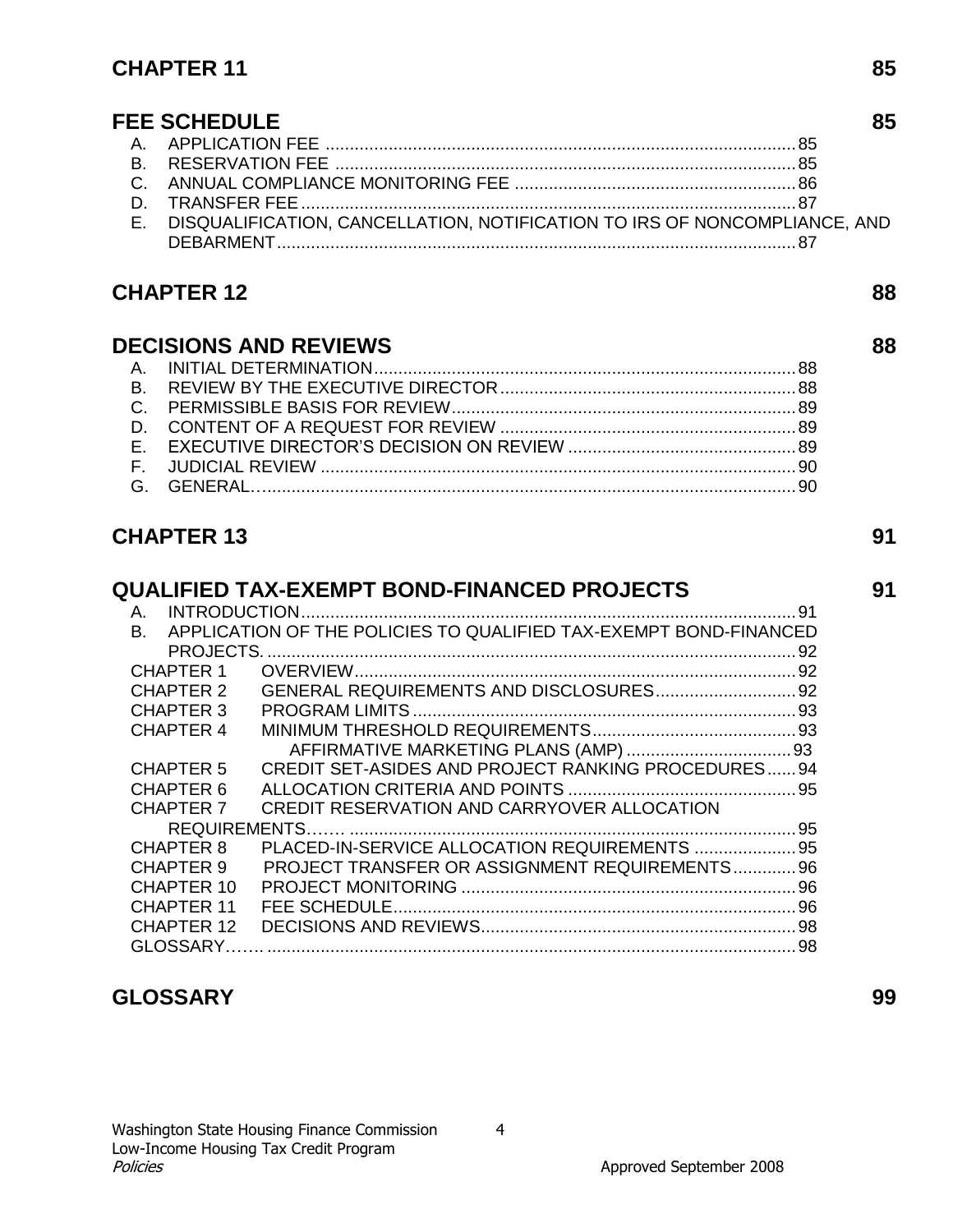## **CHAPTER 1 OVERVIEW**

#### **A. INTRODUCTION**

The 1986 Tax Reform Act created the federal low-income housing tax credit (the "Credit"), under Section 42 of the Internal Revenue Code, to assist in the development of low-income rental housing. The Tax Credit Program provides qualified owners with Credit to reduce their federal tax obligations. The Washington State Housing Finance Commission (the "Commission") is the authorized issuer of Credits for residential rental property located in the state of Washington. The Credit is available to owners of qualified buildings and projects that meet certain low-income occupancy and rent restrictions.

#### **B. PURPOSE OF THE** *POLICIES*

The Tax Credit Program is described in three separate documents: the *Qualified Allocation Plan*, the *Rules*, and the *Policies*.

Pursuant to the requirements of the Internal Revenue code Section 42(m)(1)(B), the Commission has adopted a *Qualified Allocation Plan* that sets forth: (i) the preferences of the Commission in allocating Credit; (ii) the selection criteria used to determine the Commission's housing priorities; and (iii) the procedures the Commission will follow in monitoring for Noncompliance, including noncompliance with habitability standards, and notifying the Internal Revenue Service of such Noncompliance.

The Commission has also adopted rules governing the Tax Credit Program (the "*Rules*"). The *Rules* are codified in Washington Administrative Code 262-01-130. The *Rules* set forth the principles by which the Commission administers the Tax Credit Program and to which all Applicants to the Tax Credit Program will be bound.

In addition, the Commission has published these *Policies*. RCW 34.05.230(1) provides that "an Agency is encouraged to advise the public of its current opinions, approaches, and likely courses of action by means of interpretive or policy statements." The *Policies* are intended to be these interpretive or policy statements. The *Policies* are intended to provide guidance to Applicants and to Commission staff, but they are not binding on the Commission and do not have the force of a Rule.

The *Policies* describe the process and criteria that will be used by Commission staff to evaluate and rank projects for recommendations for Credit reservations and/or allocations.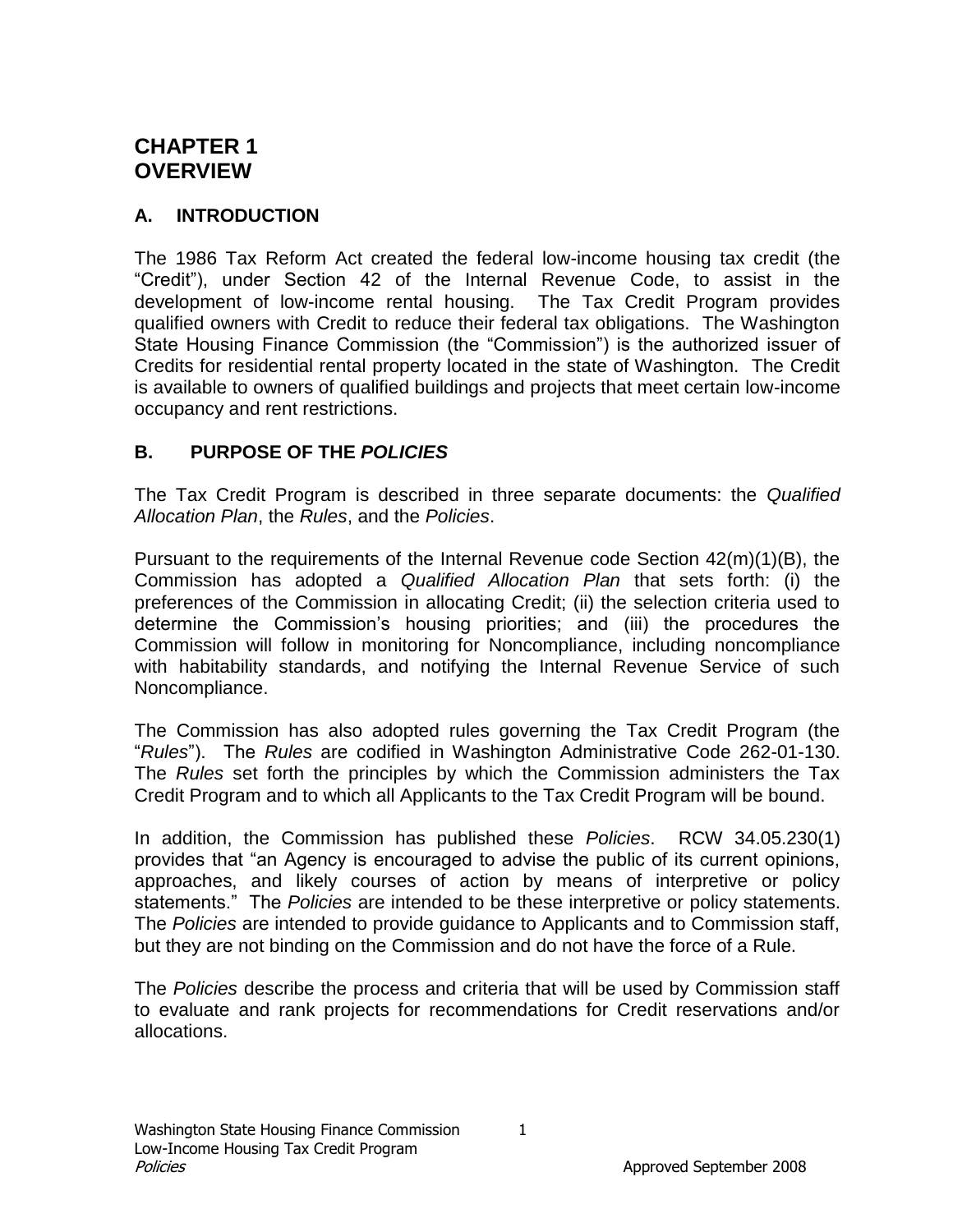The *Policies* also describe the conditions, limitations, and requirements that must be satisfied in order for a project to be eligible for a Credit reservation, carryover allocation and final allocation.

The *Policies* also set forth project transfer or assignment requirements, an overview of the project monitoring requirements, the Commission's fee schedule, a description of the Commission's process for decisions and reviews, and policies applicable to qualified tax-exempt bond-financed projects. Finally, the *Policies* include a Glossary of terms that are used throughout the *Policies*, the Credit reservation and carryover allocation Contract, the Regulatory Agreement, and other documents and agreements used in the Tax Credit Program.

The *Qualified Allocation Plan*, the *Rules*, and the *Policies* are supplements to Section 42 of the Code, as amended, and the treasury regulations published under it, and they include many of the federal requirements for the Credit. Nonetheless, they are not intended to replace or fully represent the requirements under the Code for the Credit and they include many requirements not found in Section 42 of the Code or the treasury regulations. If there is a conflict between any requirement, condition, definition, or restriction of the *Qualified Allocation Plan*, the Rules, or the *Policies* and the requirements of the Code, the more restrictive one will apply, as determined by the Commission.

## **C. APPROVAL AND EFFECTIVE DATE OF THE** *POLICIES*

The *Policies* were approved by resolution at a special meeting of the Commission on September 25, 2008. The *Policies* will remain effective until they are amended, revoked, or superseded by action of the Commission, which will ordinarily take the form of a resolution approved at a special meeting of the Commission. The *Policies* will apply in their entirety to all Applications submitted on or after their effective date. In addition, the *Policies* apply to all projects for which the Commission has executed a Credit Reservation and Carryover Allocation Contract ("RAC"), or Regulatory Agreement, or issued an IRS Form 8609, as determined by the Commission. Please contact the Tax Credit Program Director for clarification regarding the application of the *Policies* to a project. The Tax Credit Program Director will determine the applicability of the *Policies* to projects.

Copies of the *Policies* are available on the Commission's website at (*[wshfc.org/tax-credits/](http://www.wshfc.org/tax-credits/)* ) or by writing to:

Washington State Housing Finance Commission Tax Credit Division 1000 Second Avenue, Suite 2700 Seattle, WA 98104-1046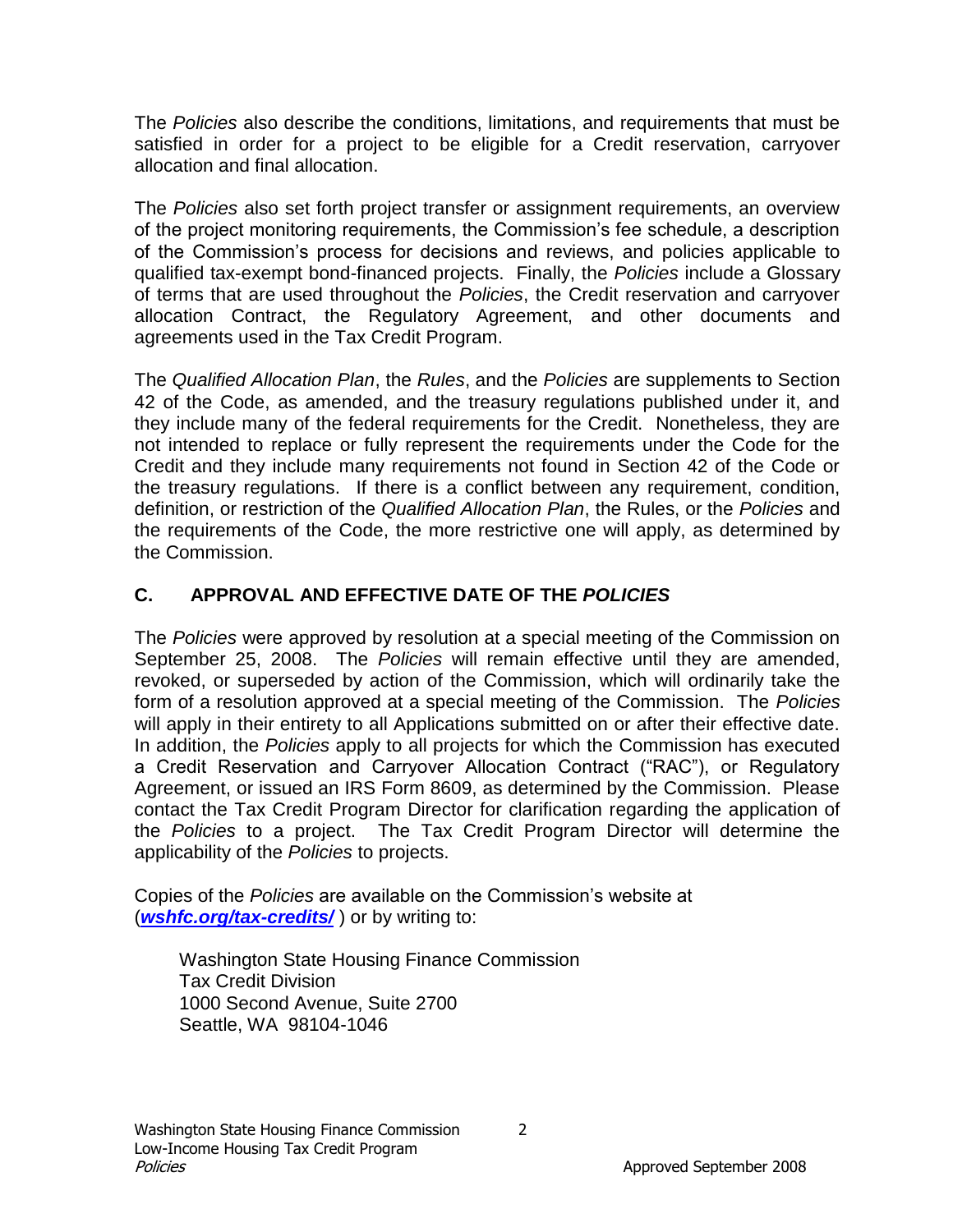### **D. ADMINISTRATION AND INTERPRETATION OF THE** *POLICIES*

Commission staff are authorized to administer, interpret, and clarify the *Policies*. In addition, staff have authority to administer and interpret the Code and the treasury regulations, subject to any formal written guidance, rulings or precedent received from the IRS or from court decisions.

The decisions to reserve and to allocate Credit to a project rest solely with the Commission. All projects receiving reservations or allocations must comply with the Code, specifically Section 42 of the Code, together with the restrictions, conditions, and requirements of the Tax Credit Program, which may be more restrictive than Section 42 of the Code.

The *Policies* should not be construed as impairing or limiting the rights of the Commission, or act to release a Tax Credit Program participant from any of the covenants, terms, obligations, duties, or conditions that apply to the participant as a result of entering into any agreement or contract. The Commission may bring a legal action against the participant as it may deem necessary or prudent if the participant fails to perform any obligation or provision, or term under any document, agreement, contract, or under any provision of law.

The *Policies* are subject to change by the Commission, based on, among other things, developments in federal or state law. The Commission may modify the *Policies*, as well as the forms, legal documents, and other material used by the Tax Credit Program, at any time determined by the Commission to be necessary and appropriate. It is necessary to stay informed of the actions of the Commission that may amend the *Policies*. A participant may ask Commission staff for specific information or assistance.

The Commission maintains a list of "interested parties" to whom certain notices and other information are mailed, including any new *Policies* issued by the Commission. A person may be included on this list by delivering a written request to the Commission.

### **E. DEFINITION OF TERMS**

The definitions of capitalized terms used throughout the *Policies* can be found in the Glossary. All chapter, section, and page references refer to the *Policies*, unless otherwise specified. In addition, the *Policies*, RAC and Regulatory Agreement use terms that are defined or used in Section 42 of the Code.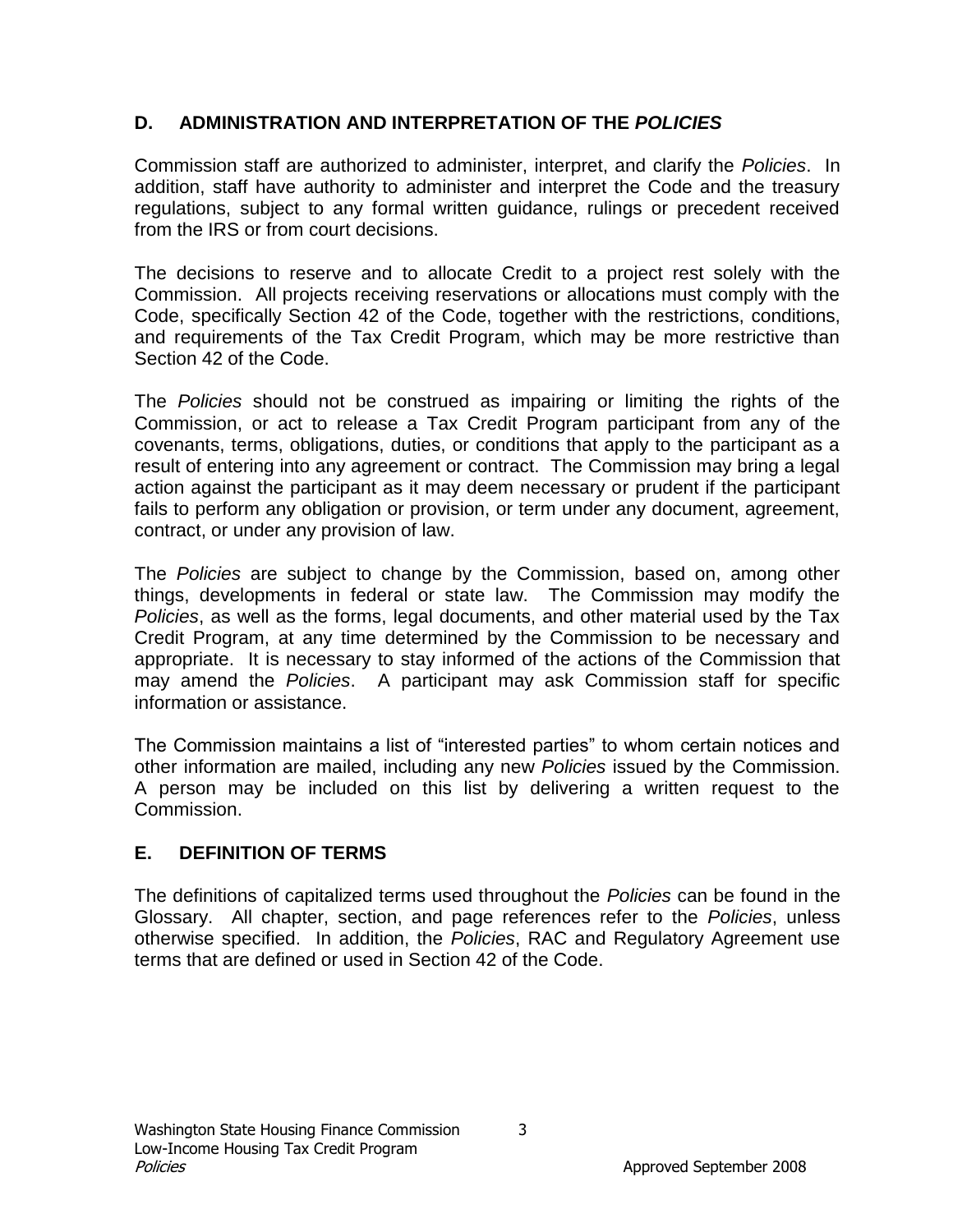### **F. PROGRAM DOCUMENTS AND FORMS**

The Application package for Credits will include the Application and a copy of the *Qualified Allocation Plan*, the Rules, and the *Policies*. Sample copies of the primary legal documents that have been used in the past may be obtained from the Commission. These include, for example, the RAC and the Regulatory Agreement. Keep in mind that the legal documents that a participant is required to execute to participate in the Tax Credit Program may vary from the sample documents.

### **G. APPLICATION SCHEDULE AND DEADLINES**

The Commission will announce deadlines for receiving Applications by public notice to all interested parties registered on the Tax Credit Program's public information list kept by the Commission. A person can be added to these lists or receive Application materials by contacting the Commission. All Application material may be obtained from the Commission's website at *[www.wshfc.org/tax-credits.](http://www.wshfc.org/tax-credits)*

The Application package includes forms, requirements, instructions, and other information about the Tax Credit Program.

#### **H. CORRESPONDENCE AND SUBMISSIONS**

All correspondence and submissions to the Commission must be in writing and delivered to:

*Washington State Housing Finance Commission Tax Credit Division 1000 Second Avenue, Suite 2700 Seattle, WA 98104-1046*

All of the Commission's correspondence will be sent to the contact person identified in the Application. Be sure to notify the Commission in writing of any changes of the contact person or address.

The Commission may reject any documents, certifications, agreements, or other instruments that are necessary to participation in the Tax Credit Program if they are not in a form that is acceptable to the Commission.

All necessary instruments must be signed under penalties of perjury.

All fees are nonrefundable.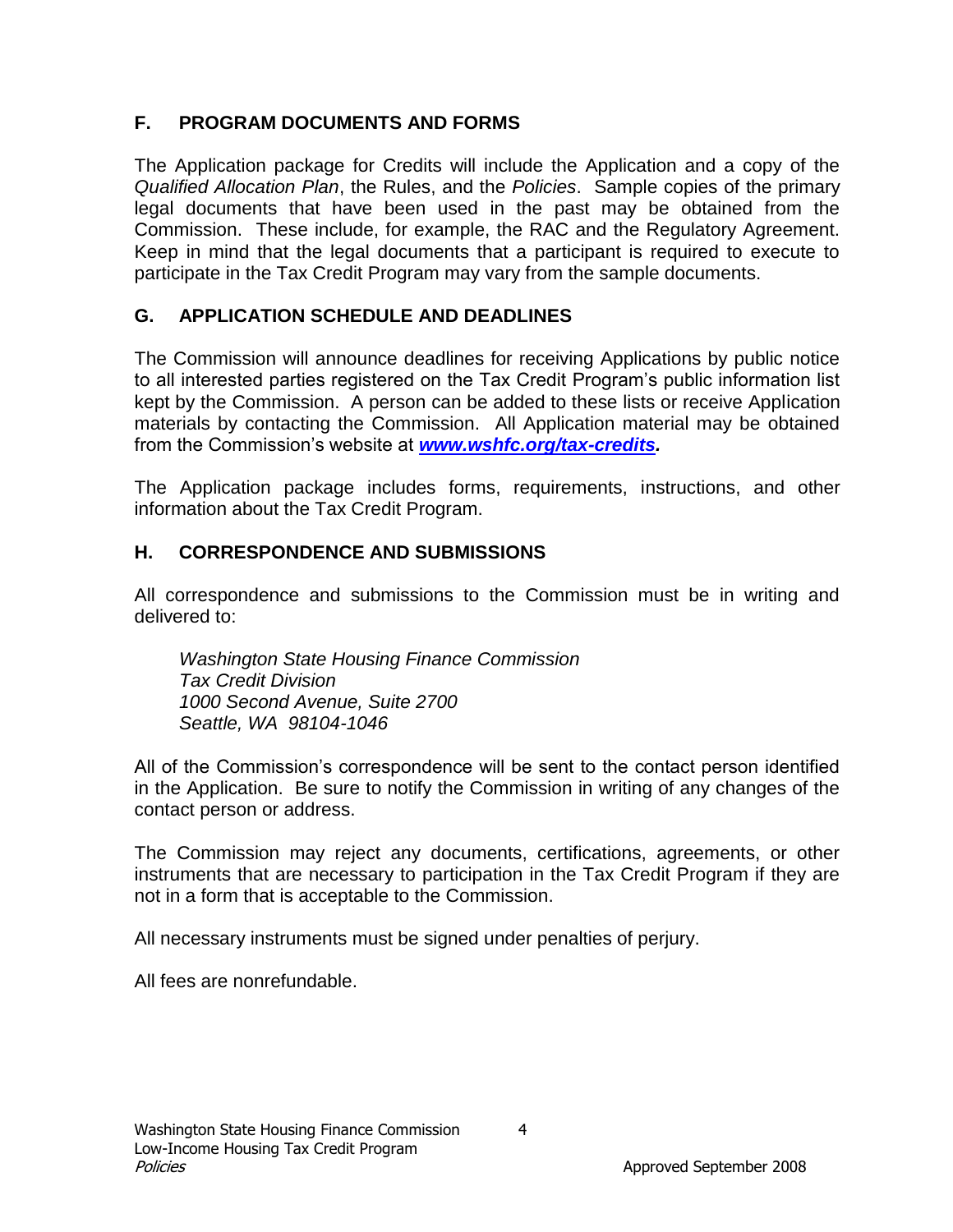### **I. TIME PERIODS**

The Tax Credit Program and Section 42 of the Code have a number of important time periods that participants should be aware of. These time periods significantly affect both the use of the project and the period of time that the use of the project will be restricted. Participants should review carefully the time periods and deadlines set forth in these *Policies*, the Application, the RAC, the Regulatory Agreement and Section 42 of the Code.

### **J. PUBLIC RECORDS ACT NOTICE**

Materials and information submitted to the Commission are subject to public disclosure unless otherwise exempt from disclosure under the Washington Public Records Disclosure Act (RCW 42.17 et seq.). No assurances can be given that any materials provided can be protected from public review and copying.

#### **K. WAIVER**

If the Commission fails to take action in accordance with the *Policies*, that should not be considered a waiver by the Commission of a project, person, or entity's compliance with the terms and provisions in the *Policies*, or establish a precedent for any other project, person or entity. In any event, no waiver, modification, or change in the *Policies* will be binding unless it is in writing and signed by an agent of the Commission. A waiver of any breach of any term or provision will not operate or be understood as a waiver of any other future breach.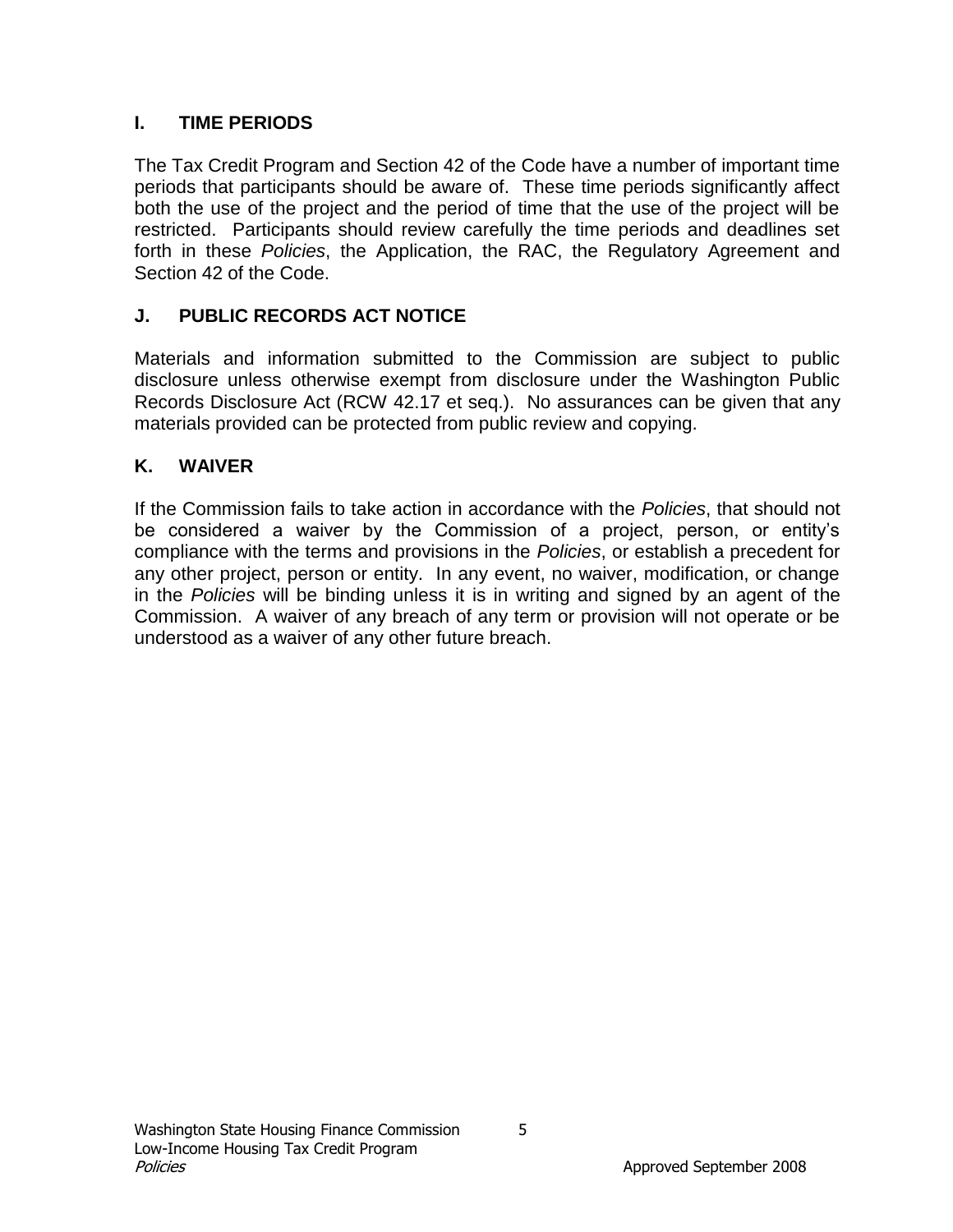# **CHAPTER 2 GENERAL REQUIREMENTS AND DISCLOSURES**

The Commission has established the following requirements and disclosures with respect to selecting projects for Credit reservations and allocations. These requirements and disclosures, in addition to the other conditions and requirements described in these Policies and the Commission's legal documents, must be satisfied in order to obtain and maintain Credit reservations and allocations.

### **A. IDENTITY OF INTEREST**

The Applicant will be required to disclose to the Commission whether certain financial, familial, business or similar relationships exist between or among the parties participating in the development and operation of the project (i.e. whether an "Identity of Interest" exists). This disclosure shall be made when the Application is filed and at such other times during the development and operation of the project as determined by the Commission.

### **B. MISREPRESENTATION AND FRAUD**

The Commission may disqualify an Application and project and cancel a Credit reservation and carryover allocation, if the Applicant, a Principal, or any participant makes a material misstatement, omission, or misrepresentation to the Commission, or has been convicted of fraud, theft, or other criminal activity involving the misappropriation of funds, false certifications, financial improprieties, or the like.

## **C. FINANCIAL SOLVENCY AND LITIGATION STATUS**

As part of the Application and at such other times as required by the Commission, the Applicant must provide a certification with respect to the financial solvency of the Applicant, the project and certain project participants in the form required by the Commission.

If the certification discloses any financial difficulties, risks or similar matters that the Commission believes might substantially impair or harm the successful development and operation of the project as a qualified low-income housing project, the Commission may:

- (1) refuse to allow the Applicant to participate in the Tax Credit Program;
- (2) reject or disqualify an Application and cancel any Credit reservation and carryover allocation; and/or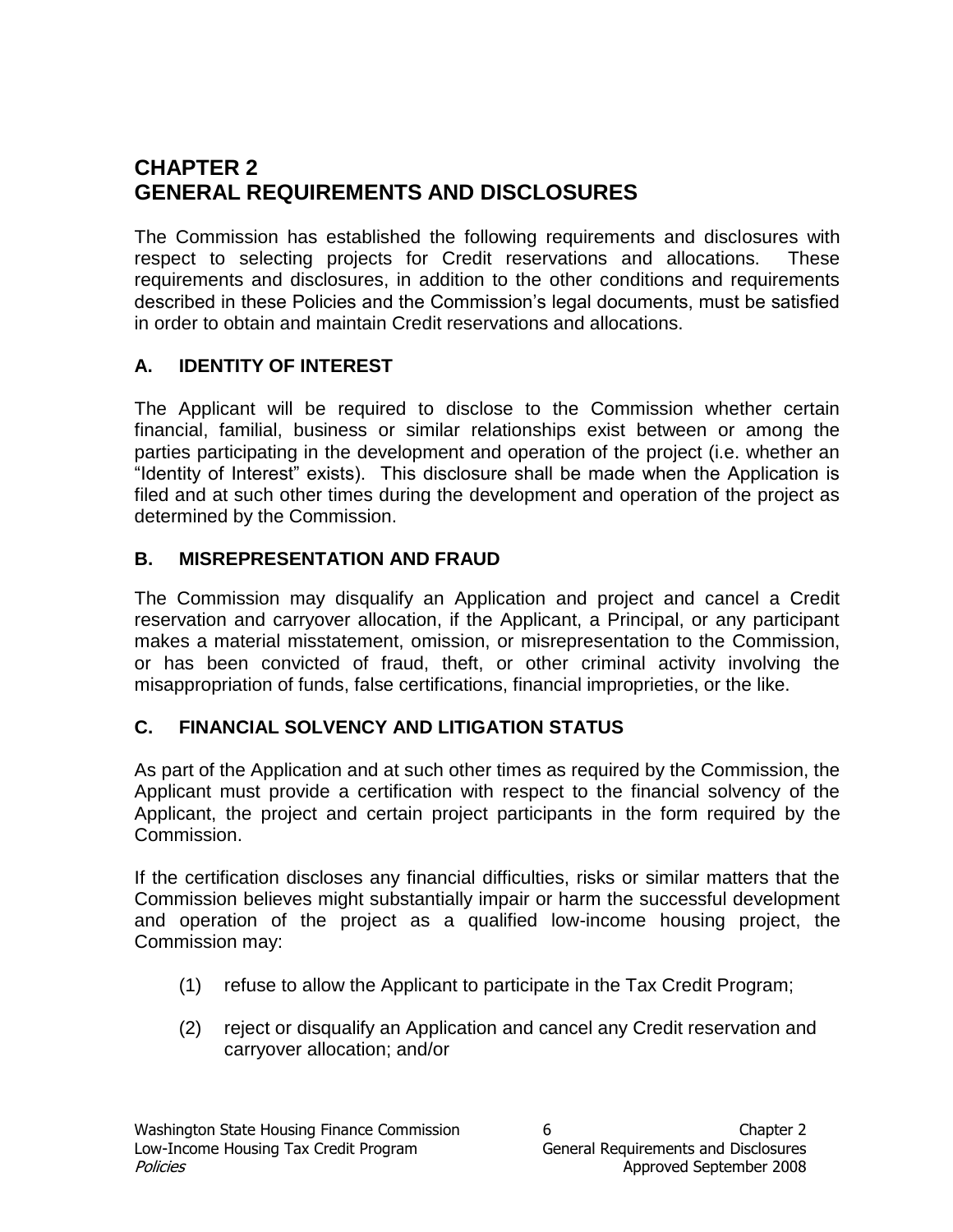(3) demand additional assurances that the development, ownership, operation, or management of the project will not be impaired or harmed (such as, performance bonds, pledging unencumbered assets as security, opinions of financial solvency by an independent certified public accountant, or such other assurances as determined by the Commission).

The Applicant must also disclose throughout the development and operation of the project if there is a material change in the matters addressed in the certification.

## **D. LEGAL COUNSEL AND PROFESSIONAL REPRESENTATIVES**

The Applicant may not engage or use the Commission's legal counsel in any matters related to the Application or project, including but not limited to representing the Applicant in regard to:

- (1) the acquisition or lease of any land or buildings intended to be part of the project;
- (2) the organization of the ownership entity;
- (3) the preparation of any tax opinion;
- (4) participation in the financing or syndication process;
- (5) the Commission's administrative rules and policies;
- (6) project evaluation, review, recommendation, selection, monitoring, and/or cancellation; and
- (7) establishment, administration, or enforcement of the Commission's Contracts.

In addition, the Applicant must provide the names of the Applicant's developer, project management consultant, property management consultant, architect, legal counsel, tax advisor, accountant, and syndicator. The Commission may require the Applicant to retain legal counsel or other representatives that are in addition to, or different than, the above parties. For example, an Applicant may be required to change a consultant if the Commission believes that the proposed consultant lacks sufficient experience with the Tax Credit Program. It may also happen if the proposed party has made misrepresentations or misstatements to the Commission or has violated or breached any of the specific provisions or intent of the Tax Credit Program (such as furthering themselves or their clients by taking excessive fees or advocating positions that are insupportable given the terms, conditions, and requirements in the Policies and in the Code).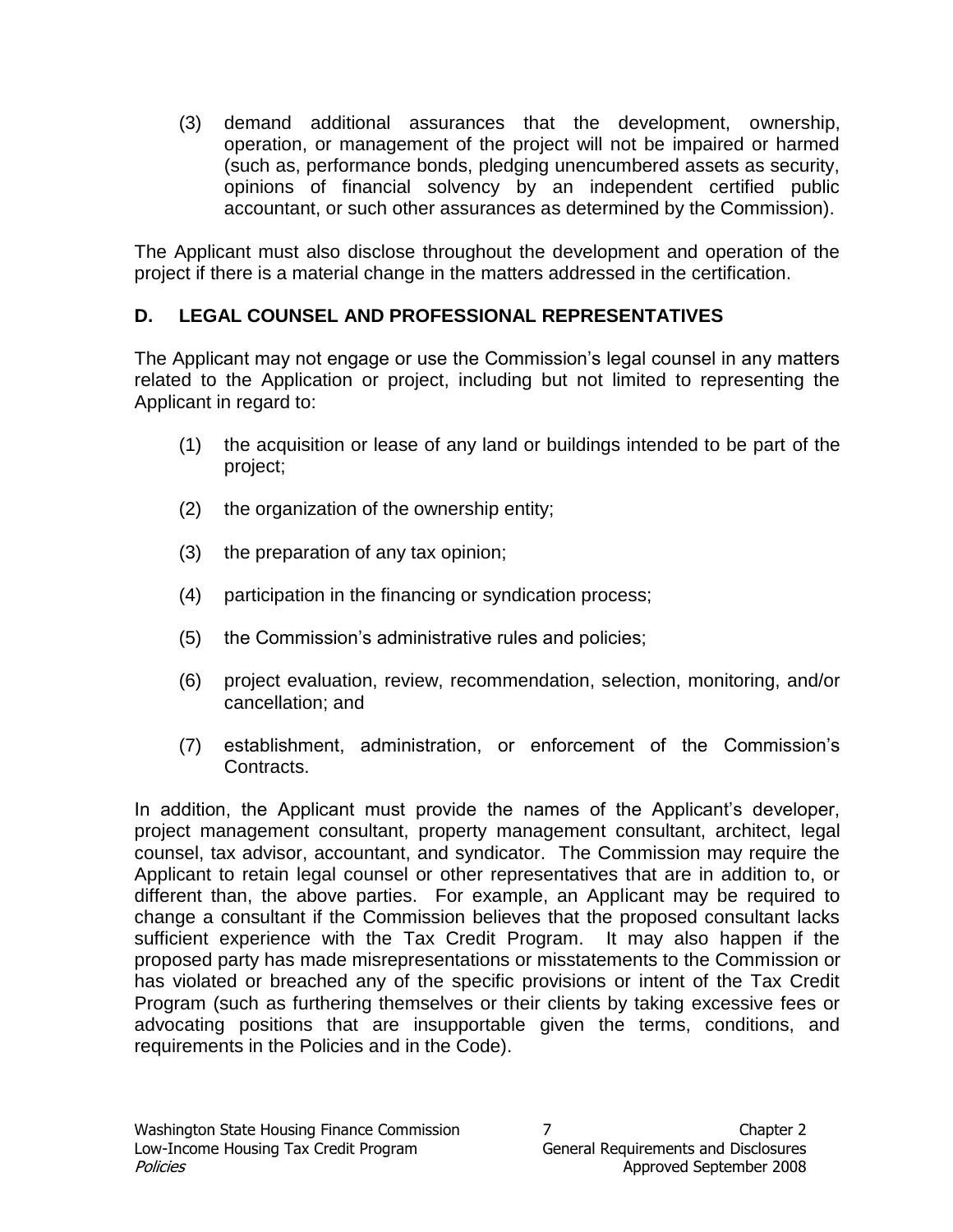### **E. PROJECT CHANGES**

An Applicant must notify the Commission of any change in a project. An Applicant must notify the Commission in writing at least 30 days in advance of any material change in a project and must obtain the Commission's written consent to the proposed change. A "material change" includes but is not limited to: (i) a change in the number of buildings or units; (ii) a change in the project contact person; (iii) a change in the Identity of Interest disclosure; (iv) a change in the Development Team; (v) a change of legal counsel or other professional representatives information; (vi) a change of 10% or more of the project's Total Project Costs; (vii) a change in a financing source (whether debt or equity) or a change of 10% or more in the operating revenue or expenses for the project; and (viii) any change that would result in a loss of Allocation Criteria points. The Tax Credit Program Director will decide whether a change in a project is material.

The Commission will consider and may approve a material change to a project, if the change is:

- 1. Consistent with the Code and the Tax Credit Program; and
- 2. Does not decrease the total number of Allocation Criteria points for the project.

The Commission will not approve a material change in the project's location or site.

The request for approval of a material change in a project must be submitted in writing and include a narrative description and other supporting documentation, plus the applicable revised pages of the Application. If the Commission grants the request, it may reduce the Credit allocation to the project to the extent that the change results in a decrease in the equity gap or in the adjusted basis, eligible basis, or qualified basis of the project.

The Commission will consider a change in the actual Allocation Criteria for which a project has received Allocation Criteria points only if (i) the project or Applicant qualified for the Allocation Criterion when the Application was submitted, (ii) the Allocation Criterion is no longer feasible (through no fault of the Applicant), and (iii) the Applicant can substitute another Allocation Criterion that results in an equal or greater number of Allocation Criteria points. Aside from this exception, the Commission will not consider a project change after the original submission of an Application if it affects project eligibility for Credit, Allocation Criteria points, Credit Set-Asides, or project rankings.

Generally, all direct or indirect project transfers or assignments require the prior written consent of the Commission, as set forth in Chapter 9 of the *Policies*.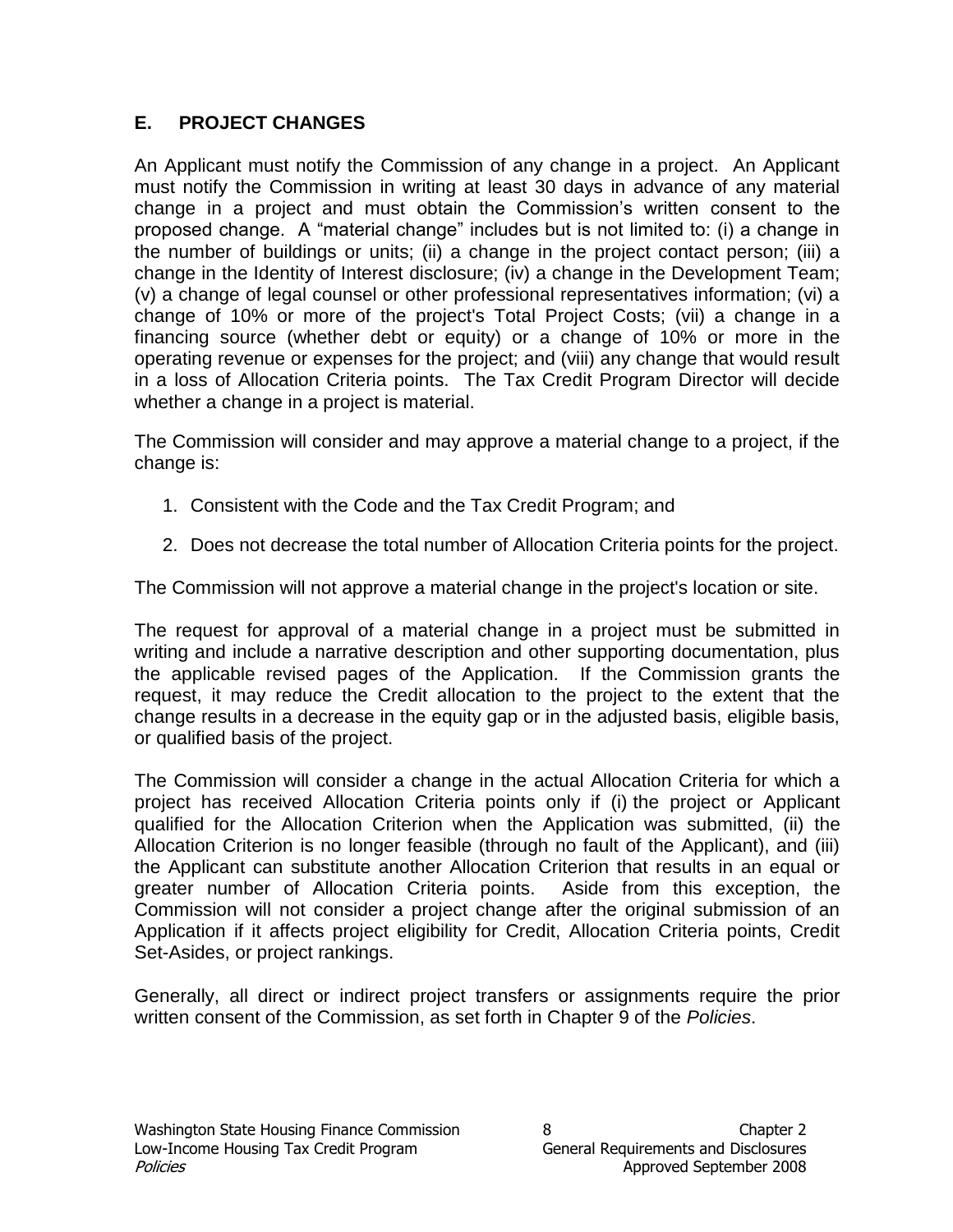## **F. SELECTION OF TAX CREDIT FACTOR**

The Applicant is responsible for providing the Commission with the Tax Credit Factor that the Applicant believes will be achieved when the Credit is sold. The Commission will establish a minimum Tax Credit Factor based on its evaluation of the equity market.

The Tax Credit Factor represents, on a percentage basis, the net value of the Credit dollar amount available for the Total Project Costs (i.e., the amount paid by the investor for each one dollar of Credit). The Applicant's selection of the Tax Credit Factor in the Application establishes the absolute minimum Tax Credit Factor. Once selected, the Commission will use the Tax Credit Factor from then on when it calculates the Credit reservation and allocation to any building in a project, except as noted below. Consequently, the Applicant should be sure to research the market to determine an appropriate Tax Credit Factor.

If the proceeds from the sale of the Credit are more than projected in the Application, then, as provided in WAC 262-01-130(7), the Commission will reduce the Credit amount to the minimum amount necessary for the project to be financially feasible and viable as a qualified low-income housing project. In calculating the amount of Credit, if the actual Tax Credit Factor is higher, the Commission will use the actual Tax Credit Factor achieved from the sale of the Credit rather than the Tax Credit Factor in the Application. Consequently, the amount of Credit actually allocated to a building may be reduced below the amount initially reserved.

The Applicant should be aware that an actual Tax Credit Factor that is lower than the figure included in the Application might result in a loss of Credit for the project. In such a case, the Applicant must demonstrate that the project is both financially feasible and viable with the reduced amount of Credit. The Commission may disqualify the project/Application and cancel the Credit reservation and/or allocation if the Applicant cannot do this. For example, the Applicant may have to provide evidence that it has secured other sources of funds to fill the remaining equity gap. Such alternative sources could also result in a decrease of Credit.

## **G. FEASIBILITY AND VIABILITY ANALYSIS**

The Commission is required to limit Credit allocated to a project to the amount it determines is necessary for the financial feasibility and viability of the project. The Commission is required to perform this analysis at each of the following times:

- (1) when the Applicant submits an Application for Credit;
- (2) when the Commission makes a carryover allocation by entering into the RAC; and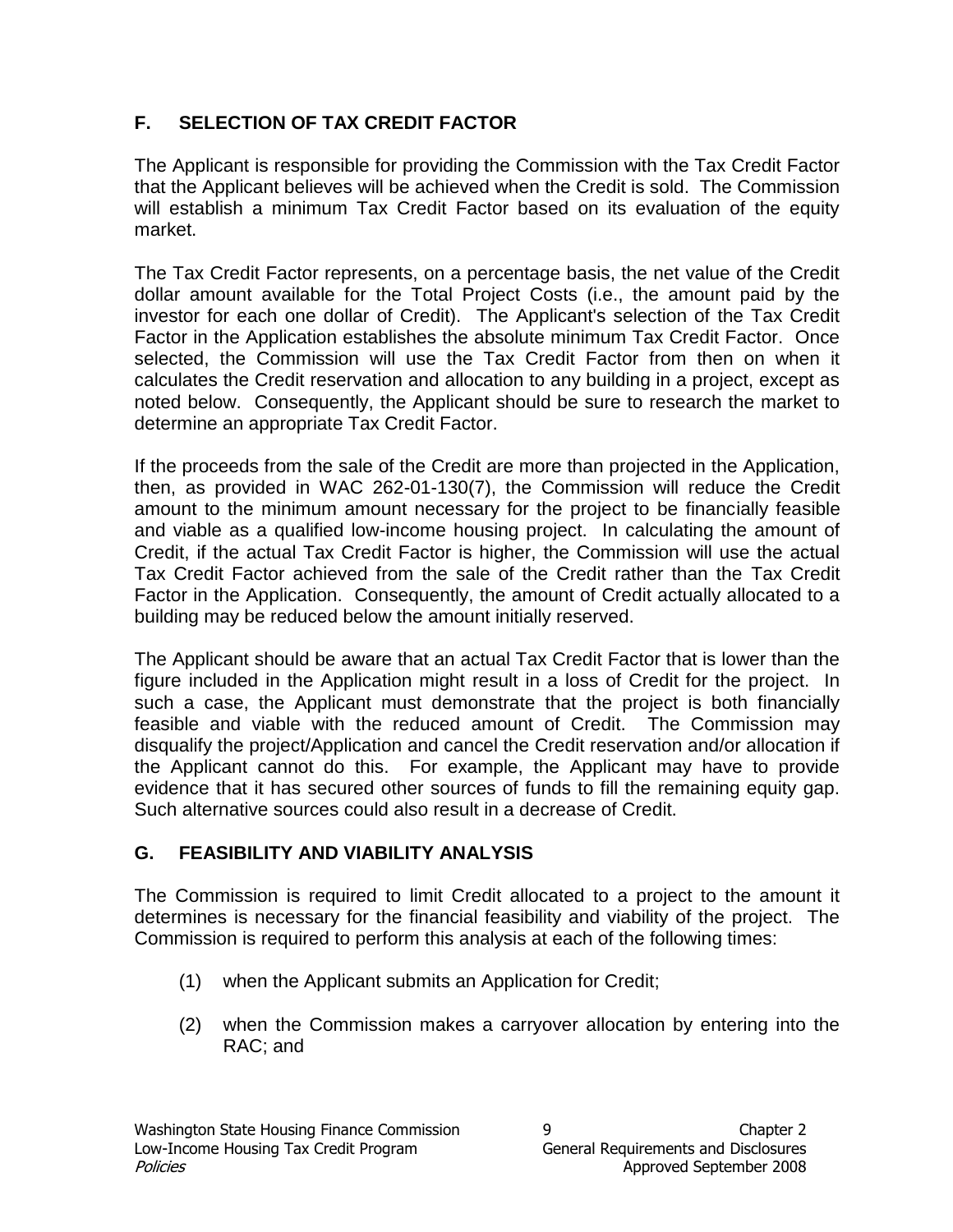(3) when each building in the project is placed-in-service.

In order to allow the Commission to perform these analyses, the Applicant is required to submit, among other things, (i) a comprehensive development budget showing all sources and uses of funds and the total financing plan for the project and (ii) a fifteen (15) year operating proforma for the project. The form and detail of each of the budgets must be satisfactory to the Commission and must be consistent with provisions of Treasury Regulation 1.42-17.

The Commission will review the reasonableness of the development and operating budgets submitted by the Applicant. It may require that the Applicant submit documentation to substantiate that any or all of a project's revenue or costs are reasonable and appropriate. In addition, if the Commission questions the reasonableness or appropriateness of the land costs for a project the Applicant may be required to submit a copy of an appraisal with an effective date within 6 months of the Application to establish the value of the land for a project. Even if the land cost is adequately supported by an appraisal, all or a portion thereof may be treated as Developer Fee (which could have the effect of reducing eligible basis). Further, the maximum amount of Credit allowable to a project is subject to the other limitations of the Tax Credit Program, such as the Tax Credit Program Limits set forth in Chapter 3.

Based on the feasibility and viability analyses performed by the Commission (or based on other relevant considerations of the Commission), (1) the amount of the Credit reservation and carryover allocation may be less (but never more) than the amount set forth in the Commission's initial project approval, and (2) the amount of the final Credit allocation reflected in Form 8609 may be less (but never more) than the amount of the Credit reservation and/or carryover allocation.

## **H. CREDIT RESERVATION AND CARRYOVER ALLOCATION**

All projects that receive an allocation of credit will receive a carryover allocation. To receive a carryover allocation, the Applicant must meet all the Credit reservation and carryover allocation requirements in Chapter 7 of the *Policies*. If any building in the project will be placed-in-service in the same year as the Application, that building does not need a carryover allocation but the Applicant will be required to comply with all of the placed-in-service allocation requirements before the end of the calendar year, in addition to meeting other requirements.

All Credit carryover allocations will be made on a "project" basis. The Credit reserved or allocated is the lump sum amount available to each qualified building in the project. The actual amount of Credit available for any specific building will be apportioned from the lump sum carryover allocation of credit and determined when that building satisfies the placed-in-service allocation requirements.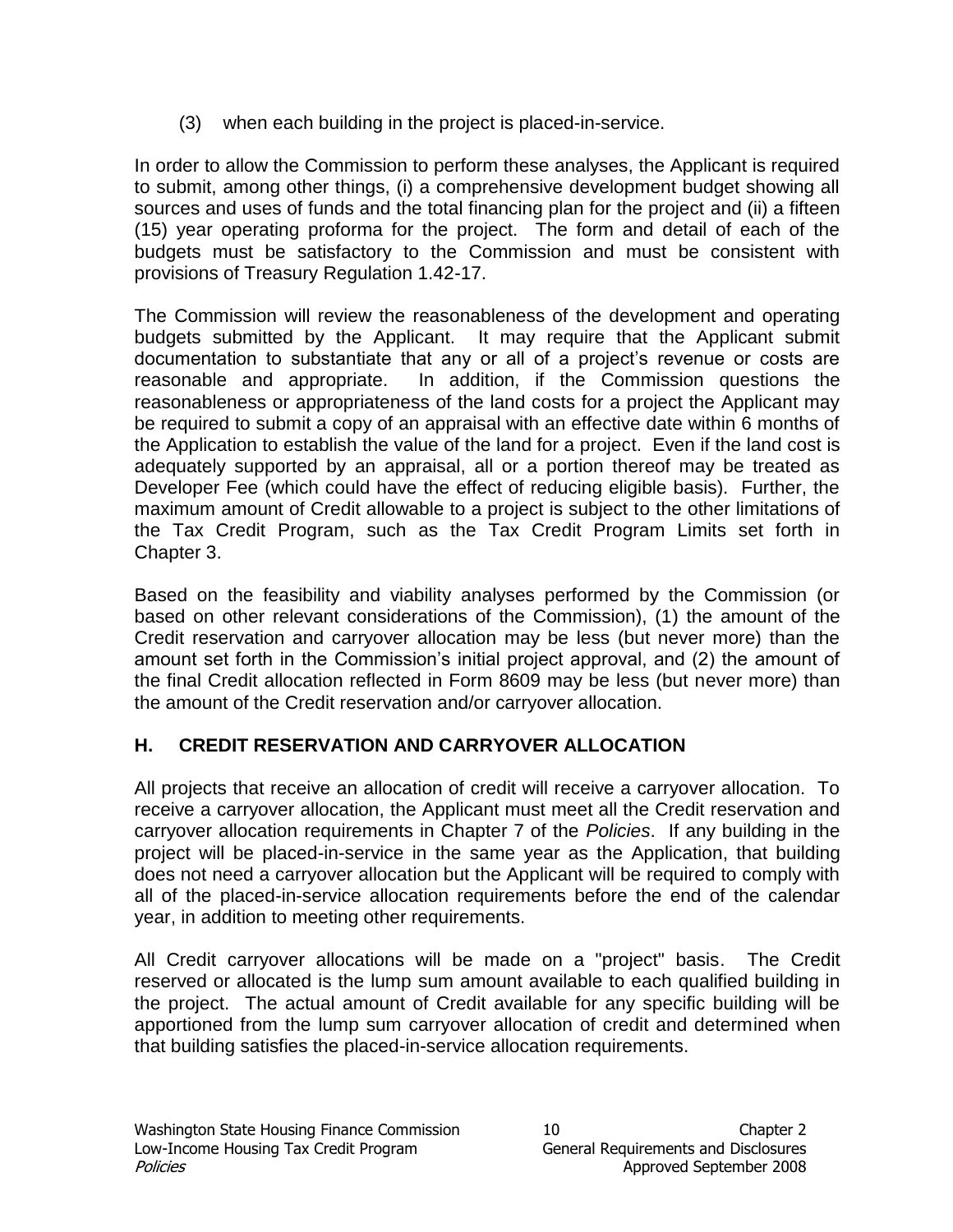#### **I. FINAL ALLOCATION – ISSUANCE OF REGULATORY AGREEMENT AND FORM 8609**

#### 1. The Regulatory Agreement

As a condition of receiving a final allocation from the Commission, the Applicant must enter into a Regulatory Agreement that applies to each building in the project. The Regulatory Agreement addresses, among other things, the requirements of Section 42 of the Code, federal and state law, the Tax Credit Program and the Commitments undertaken in the Application and the RAC.

Generally, the provisions of the Regulatory Agreement will apply for a period of 30 years from the date the project is placed-in-service (the 15-year compliance period and an additional 15-year period, referred to as the "extended lowincome use period"); however, if the Applicant makes a commitment for an Additional Low-Income Housing Use Period, the duration of the Regulatory Agreement will extend for a period of up to an additional 22 years beyond the 15-year compliance period.

A Regulatory Agreement will terminate prior to the expiration of the extended low-income use period or Additional Low-Income Use Period, as the case may be, only under very limited circumstances. In this respect, and many others, the requirements of the Regulatory Agreement are stricter than the provisions of Section 42 of the Code.

As a condition of receiving Credit, the Regulatory Agreement must be recorded in first lien position as a restrictive covenant running with the land and binding upon the Applicant's successors in interest. If liens are recorded prior to the Regulatory Agreement, those liens must be subordinated to the interests of the Commission as shown in the Regulatory Agreement. Specifically, the Applicant and the holders of those liens must execute and record a subordination agreement in a form approved by the Commission that specifies that their security interests are subordinate to the interests of the Commission as shown in the Regulatory Agreement.

If the Applicant has established a long-term lease in lieu of ownership, the owner of the land and holders of any liens and encumbrances that are secured by a recorded mortgage or deed of trust against the land and the improvements on it before the Regulatory Agreement is recorded must execute and record a subordination agreement in a form approved by the Commission. The subordination agreement shall specify that the owner's interest is subject to, and any other parties' security interest are subordinate to, the interests of the Commission as show in the Regulatory Agreement.

After the subordination agreements are recorded, the owner must provide an updated title report that demonstrates that the Regulatory Agreement is in first lien position as required by the Commission.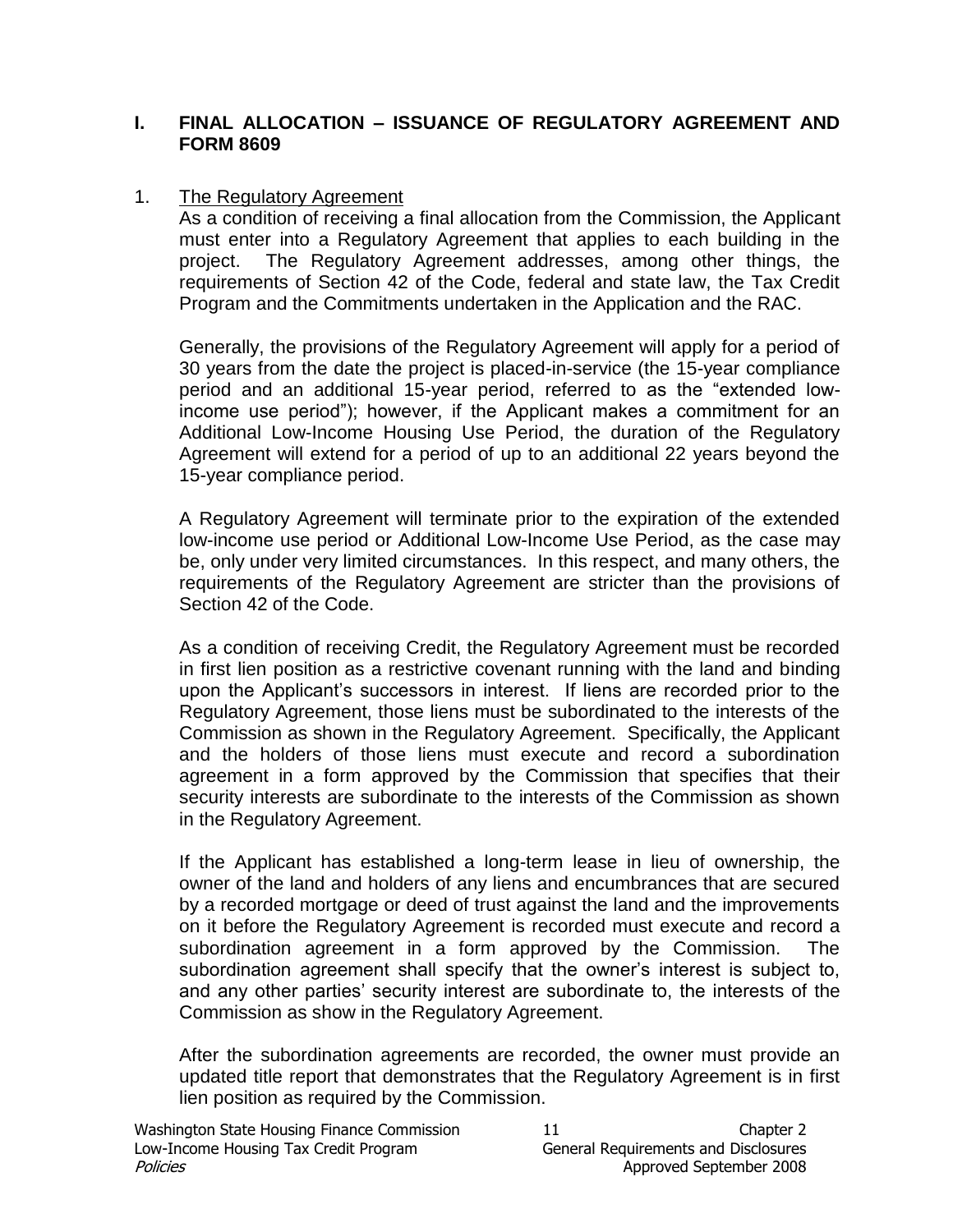#### 2. Form 8609

For projects receiving a carryover allocation, the Applicant will have until the deadline(s) set forth in the RAC to ensure that each building in the project is placed-in-service and meets all the placed-in-service allocation requirements in Chapter 8 of the *Policies*. If the Applicant complies with the terms and conditions of the RAC and all other requirements of the Tax Credit Program, the Commission will make a final allocation of Credit for each qualified building by issuing IRS Form 8609.

### **J. MINIMUM AND ADDITIONAL LOW-INCOME HOUSING COMMITMENTS**

The Tax Credit Program includes two low-income housing Commitments: The minimum low-income housing commitment (required by Section 42 of the Code) and the Additional Low-Income Housing Commitment (a voluntary election). Both of these Commitments are made when the Application is submitted and are *irrevocable* and binding upon the Applicant and the Applicant's successors in interest.

The Applicant must choose one of the following minimum low-income housing commitments:

- (1) at least 40% of the total housing units in a project must be rented to residents with incomes at or below 60% of the AMGI adjusted for household size; or
- (2) at least 20% of the total housing units in a project must be rented to residents with incomes at or below 50% of the AMGI adjusted for household size.

The income limits for the selected minimum low-income housing Commitment apply to any low-income housing unit in the project. Each low-income housing unit must be rent-restricted, with the maximum gross rent not to exceed 30% of the AMGI.

In addition, if the Applicant voluntarily selects an Additional Low-Income Housing Commitment, the Applicant is making a Commitment that may involve a lower percentage of AMGI for all or a selected portion of the total low-income housing units in the project. These housing units must be rented for no more than 30% of the applicable AMGI.

If the Applicant makes a Commitment to have an applicable fraction of 100%, then 100% of the total housing units in the project will be rent-restricted and rented to qualified low-income residents. This means that all of the residents must have incomes below 60% of the AMGI.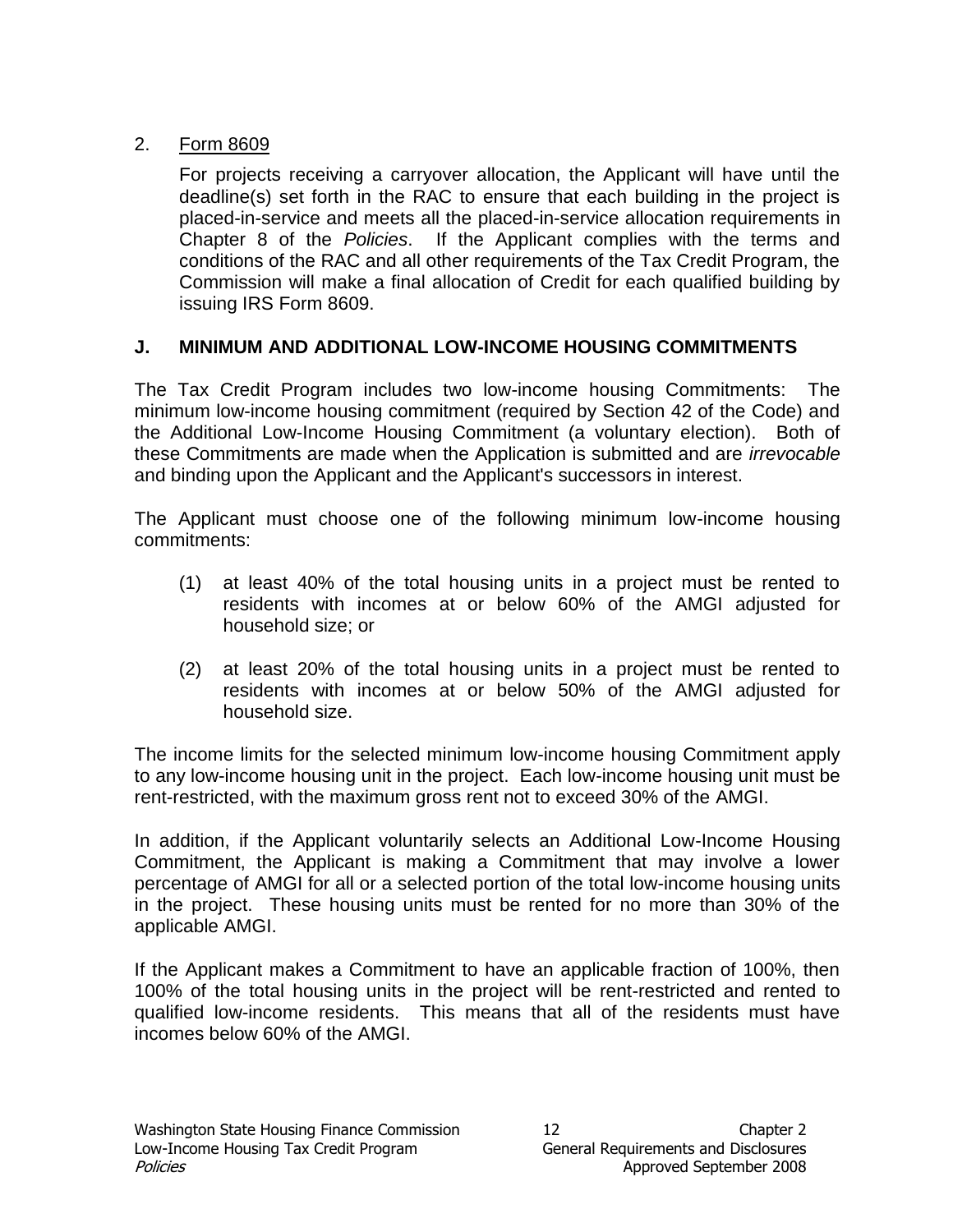**EXAMPLE**: The Applicant chooses a minimum low-income housing Commitment of 40/60:

- (1) at least 40% of the total housing units in the project will be rent-restricted and rented to qualified low-income residents with incomes at or below 60% of AMGI; and
- (2) all low-income housing units in the project will be rent-restricted and rented to qualified low-income residents with incomes at or below 60% of the AMGI.

In order for this Application to score Allocation Criteria points for the Additional Low-Income Housing Commitment, an Applicant must commit certain percentages of the total low-income housing units to income levels below the minimum low-income housing commitment. Continuing with the example above, the Applicant may commit to 40% of the total low-income housing units for households at or below 30% of the AMGI and 40% of the total low-income housing units for households at or below 50% of the AMGI.

Thus, the Applicant will qualify for 44 Allocation Criteria points and the Applicant's combined Commitments will have the following effect:

- (1) 40% of the total low-income housing units will be rent-restricted and rented to residents with incomes at or below 30% of the AMGI, scoring 36 Allocation Criteria points;
- (2) 40% will be rent-restricted and rented to residents with incomes at or below 50% of the AMGI, scoring 8 Allocation Criteria points; and
- (3) the remaining 20% of the low-income units are restricted at 60% of the AMGI.

During the Project Compliance Period, the Applicant may only rent low-income housing units to residents who are income-eligible at initial occupancy in the project. More specifically, a low-income housing unit must remain vacant until the Applicant can rent it to a resident that meets the income eligibility criteria of the minimum lowincome housing commitment and/or the Additional Low-Income Housing Commitment as applicable.

In determining the maximum gross rent for a low-income housing unit, the Applicant must include the utility allowance (i.e., the actual rent cannot be greater than the maximum applicable gross rent less the utility allowance). However, gross rent does not include HUD Section 8 or any comparable rental assistance payments.

If any of the low-income housing units currently are receiving rental assistance or if the Applicant has a commitment for rental assistance to housing units in the project, the Applicant must provide a copy of the applicable rental assistance documentation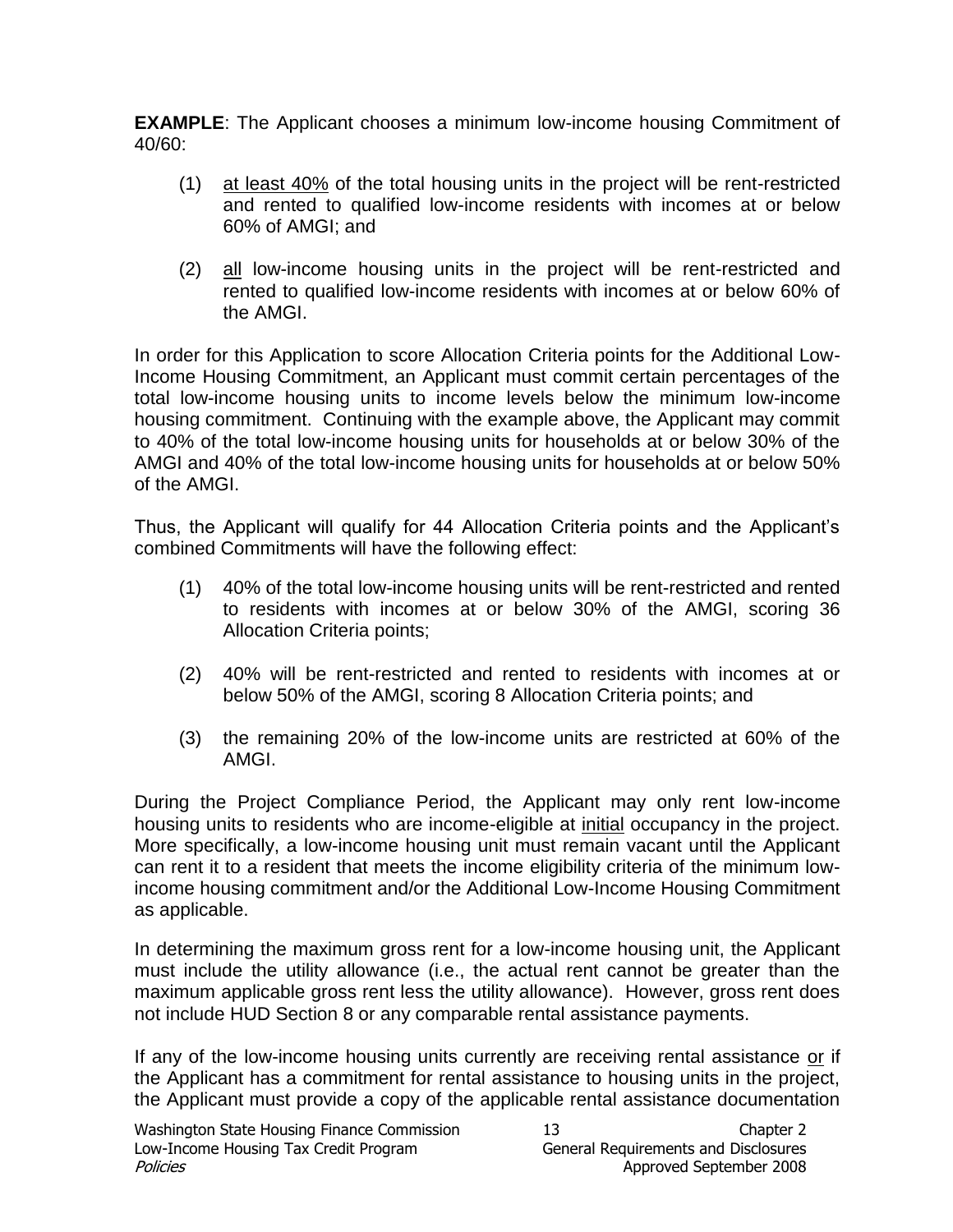or the commitment specifying the number of housing units, dollar amount, length of time, and any other significant details.

## **K. DEVELOPER FEE AND ELIGIBLE BASIS LIMITATIONS**

Generally, that portion of the developer fee related to the construction or rehabilitation of a low-income building is capitalized as part of the building's basis and, therefore, is eligible for Credit. The portion of the developer fee that is attributable to the acquisition of the land is ineligible for credit.

In the case of an acquisition/rehabilitation project, the developer fee must be allocated among the various project components. For example, the portion of the developer fee that is earned with respect to the acquisition of the land is ineligible for Credit. The portion of the developer fee earned for the acquisition of the existing building may be eligible for the 4% credit.

Generally, expenses for activities occurring prior to the start of construction must be allocated to land and are excluded from eligible basis, unless a written explanation justifying an alternative treatment is included with the Application and with the Independent CPA's certification regarding the project's eligible basis and the qualified basis as well as the sources and uses of funds. Specifically, amounts incurred for legal and professional fees, real estate transfer taxes, closing costs, title insurance, loan origination fees and points, are ineligible. Similarly, land surveys, appraisals, demolition of existing structures, abatement of environmental hazards, escrow fees, filing fees, pre-construction period interest expense capitalized in accordance with Section 263A of the Code, Partnership organizational fees, and the like are also ineligible for Credit.

## **L. COMPLIANCE WITH LAW AND COMMITMENTS**

The Applicant must agree that each building in the project will be owned, managed, and operated as a residential rental property consistent with Section 42 of the Code, federal law, the laws of the state of Washington, and the Commitments. The RAC and the Regulatory Agreement will set forth specific covenants, representations, and warranties of the Applicant with regard to these and other undertakings.

### **M. INVESTOR LENDER NOTICE**

Within the time limits established by the Commission, the Applicant must provide a copy of the "Investor and Lender Notice" (in the form provided by the Commission) to each project lender and investor.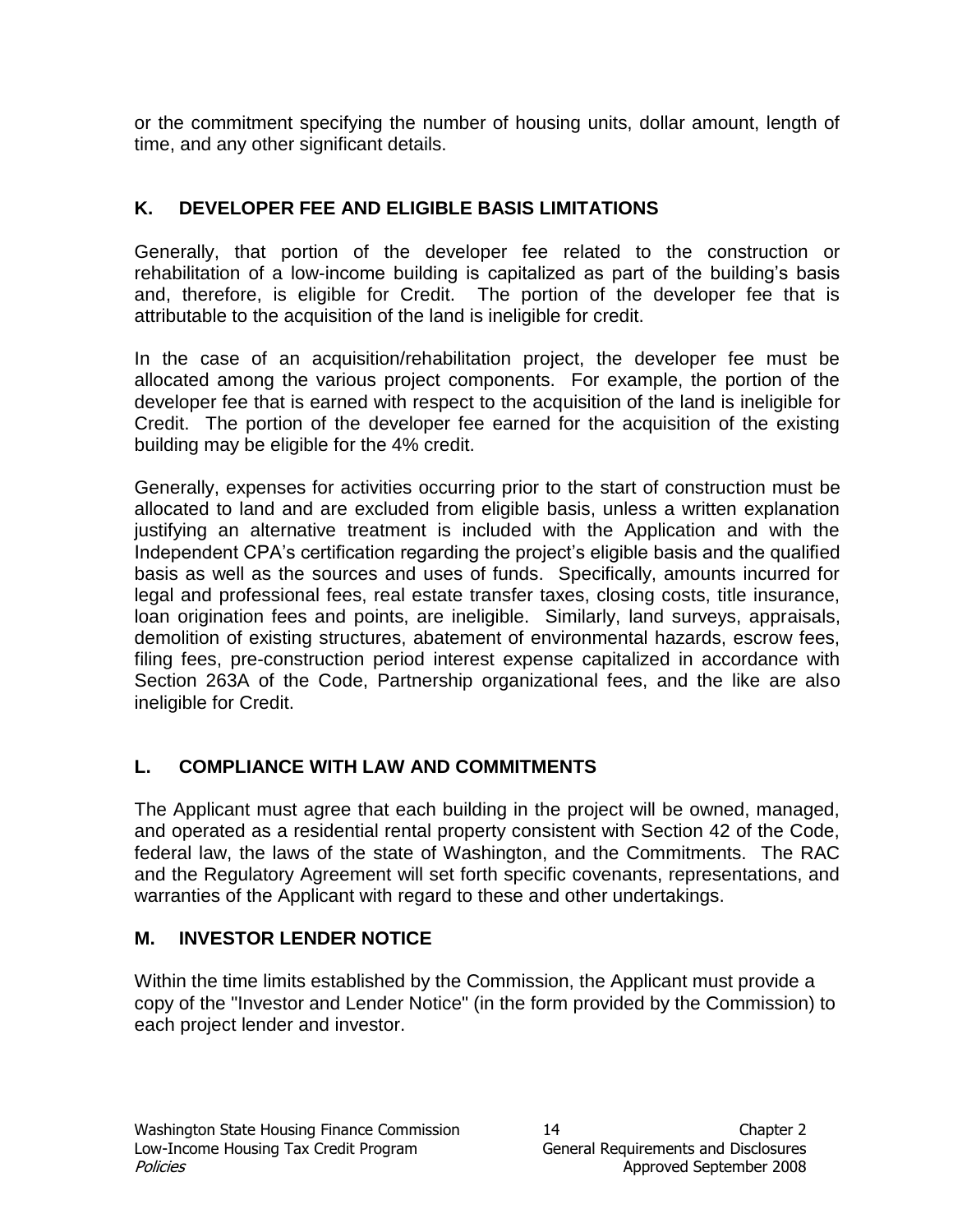#### **N. USE OF COMMISSION'S CONTRACTS, AGREEMENTS, AND OTHER LEGAL DOCUMENTS**

As provided in WAC 262-01-130(9), an Applicant must use the Commission's forms of legal documents, forms, and other materials.

The Commission's documents are not subject to negotiation. However, the Commission is willing to consider revisions that improve the accuracy and clarity of the material.

An Applicant or other participant in the Tax Credit Program may ask to revise or amend the language of the RAC, the Regulatory Agreement, or other documents of the Tax Credit Program if it finds an error, contradiction, or similar problem in the data or language of the documents. The request must be in writing and include any relevant documentation or support for the requested amendment.

Copies of the RAC and the Regulatory Agreement used by the Commission are available for review at the Commission's website and will be mailed to an Applicant or other party upon written request. The Commission anticipates that the 2009 RAC and Regulatory Agreement will be in substantially the same form as used in 2008, subject to revisions that the Commission determines are necessary or appropriate to address changes in the law or the Tax Credit Program. The Commission encourages Applicants to review those contracts and become familiar with its terms prior to submitting the Application.

## **O. PROJECT DISQUALIFICATION/CANCELLATION**

The Commission may disqualify the project and Application as well as cancel the Credit reservation and carryover allocation for the project if any of the following events occur:

- 1. The Applicant fails to comply with the requirements and policies of the Commission, including these *Policies*; or
- 2. The Applicant fails to comply with the terms, conditions, obligations, and restrictions in the Application, the RAC, or other legal documents for the project.

The Commission will have no duty or obligation to the Applicant, the lender, or investor upon termination of the project, Credit reservation, or carryover allocation and will bear no liability for the consequences of such termination or decrease of Credit. Furthermore, if the Applicant defaults, the Commission may bring an action to enforce the terms of its agreements or contracts, or seek recovery for damages.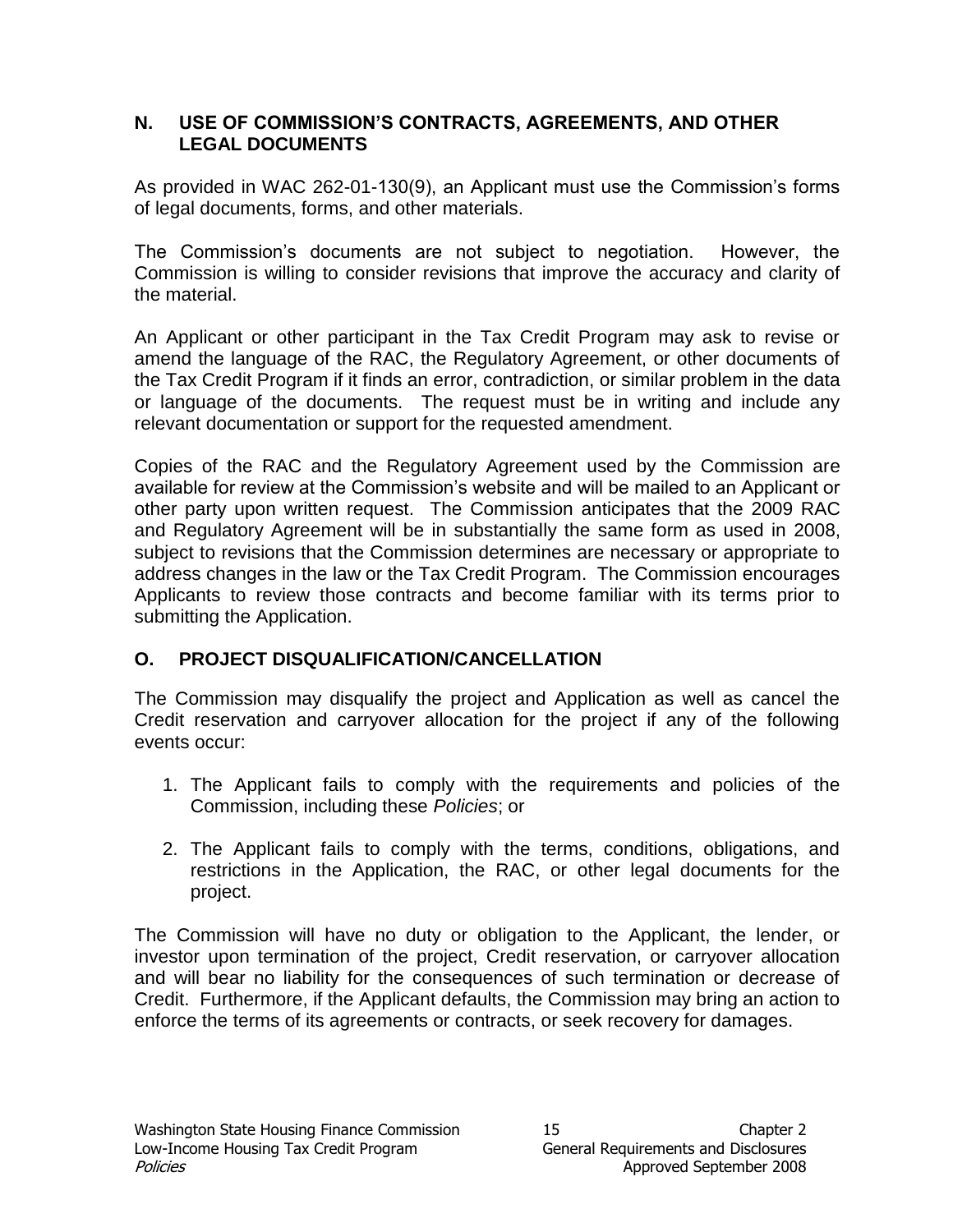### **P. ENFORCEMENT**

If an Applicant or project owner fails to comply with the QAP, the *Policies*, the RAC or the Regulatory Agreement, such Noncompliance will be considered an event of default and the Commission will be entitled to exercise any of the rights and remedies it may have under the Tax Credit Program. In addition, the Commission will be entitled to the rights and remedies it has the authority to exercise by law.

The Commission may prosecute any proceeding of law to seek recovery of monetary damages for the Applicant's failure to carry out and fulfill any contract entered into in connection with the Tax Credit Program. The Commission, if it prevails, will be entitled to its reasonable costs, disbursements, and attorneys' fees, together with all expenses it may have reasonably incurred.

In addition, the Applicant should understand that the Commission is required to report events of Noncompliance to the IRS regardless of whether the Noncompliance is corrected.

In addition, any resident or potential resident who meets the income limitations for the minimum low-income housing commitment or the Additional Low-Income Housing Commitment for the project, and/or meets the qualifications or restrictions for a Special-Needs Housing Commitment, may bring suit to enforce the terms, conditions, obligations, restrictions, covenants, representations, and warranties in the Regulatory Agreement. These persons may be a former, present, or a prospective resident of the project. These persons' rights are more explicitly set forth in the Regulatory Agreement.

Nothing in the *Policies*, the RAC or the Regulatory Agreement is intended, or should be construed, to create a duty or obligation of the Commission to enforce any term or provision of the *Policies*, the RAC, Regulatory Agreement, or any other Tax Credit Program document on behalf of, at the request of, or for the benefit of, any former, present, or prospective resident. The Commission assumes no direct or indirect obligation to any former, present, or prospective resident for violations by the owner or any other party.

### **Q. DEBARMENT**

Under certain circumstances, the Applicant or other parties associated with the Project may be barred from participating in the Commission's Tax Credit Program. The debarment rules and procedures are set forth in WAC 262-03-040. The rights and remedies of the Commission under the Tax Credit Program, the Policies, the RAC, the Regulatory Agreement, and other Tax Credit Program documents for breach and/or Noncompliance are in addition to, and not in lieu of, the rights and remedies the Commission has authority to exercise by statute, rule, or regulation, including, but not limited to, the debarment rules.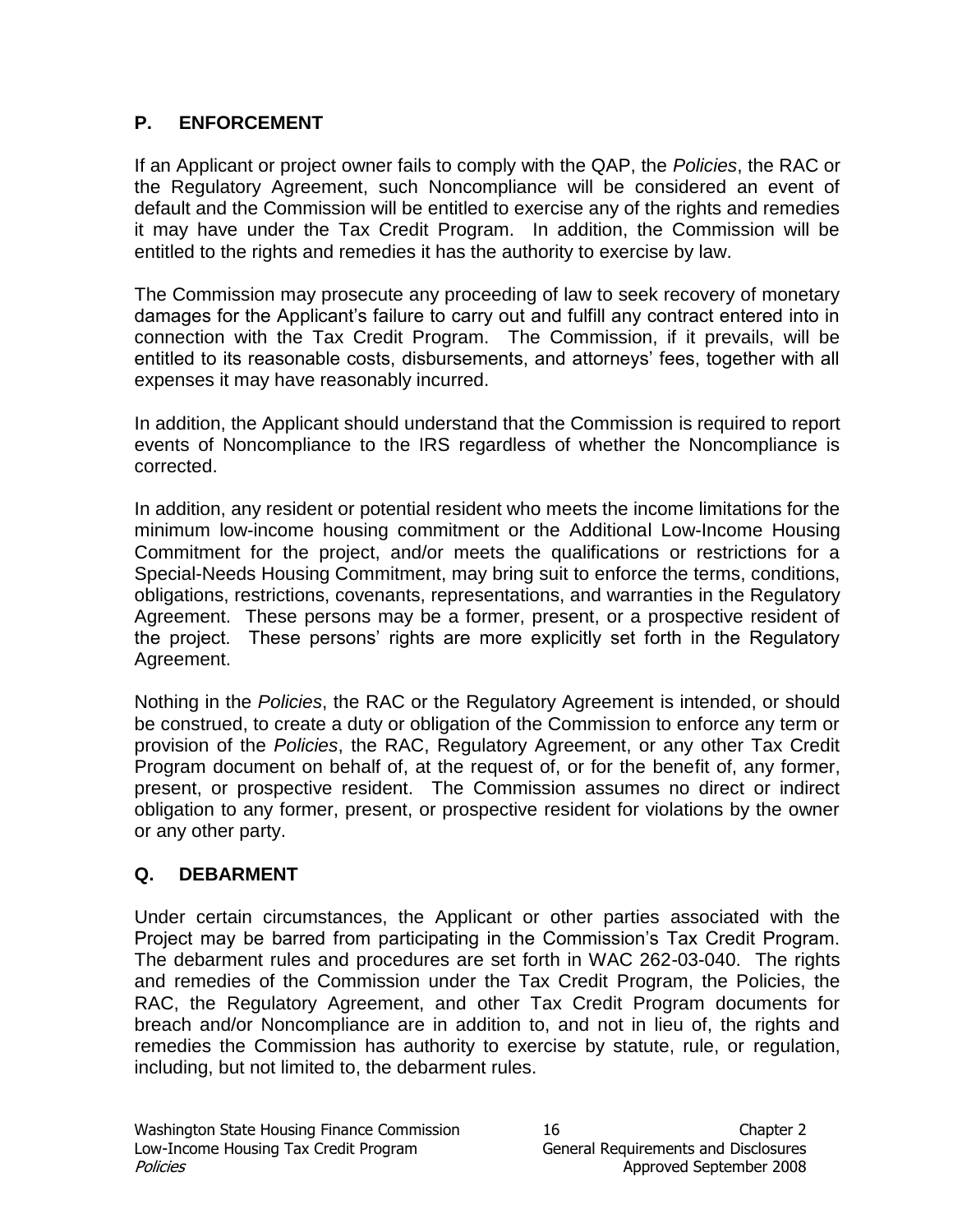#### **R. INDEMNIFICATION**

As a condition of submitting an Application, the Applicant agrees to at all times defend (with counsel reasonably acceptable to the Commission), indemnify and hold harmless and release the Commission, its successors and assigns, including their respective members, officers, employees, agents and attorneys, from and against any and all claims, suits, losses, damages, costs, expenses and liabilities of whatsoever nature or kind (including but not limited to attorneys' fees, litigation and court costs, amounts paid in settlement, amounts paid to discharge judgment(s), and any disallowance of tax benefits) directly or indirectly resulting from, arising out of, or related to: (i) the financing, acquisition, construction and/or rehabilitation, syndication, sale, management or operation of the project; (ii) any Noncompliance or failure to perform any covenant under the Application, the RAC, the Regulatory Agreement or any other Tax Credit Program document (collectively "Tax Credit Program Documents") (whether or not cured); (iii) any breach of a representation, warranty or covenant in a Tax Credit Program Document; (iv) any other act or omission (whether or not cured) constituting a default under a Tax Credit Program Document; or (v) the enforcement by the Commission, its successors and assigns of the Commission's rights and remedies under a Tax Credit Program Document or any Tax Credit Program Document.

An indemnified party may monitor and participate in the defense of any claim or suit and may select any law firm to do so. This may include any level of participation the indemnified party wants. The Applicant will promptly reimburse the indemnified party for all attorneys' fees, litigation and court costs, amounts paid in settlement, and other sums as described above that are incurred by the indemnified party.

Furthermore, as a condition of submitting an Application, the Applicant waives any right to bring legal action, on the Applicant's own behalf or on behalf of any other party, against the Commission for any matter for which the Applicant agrees to indemnify and hold harmless the Commission.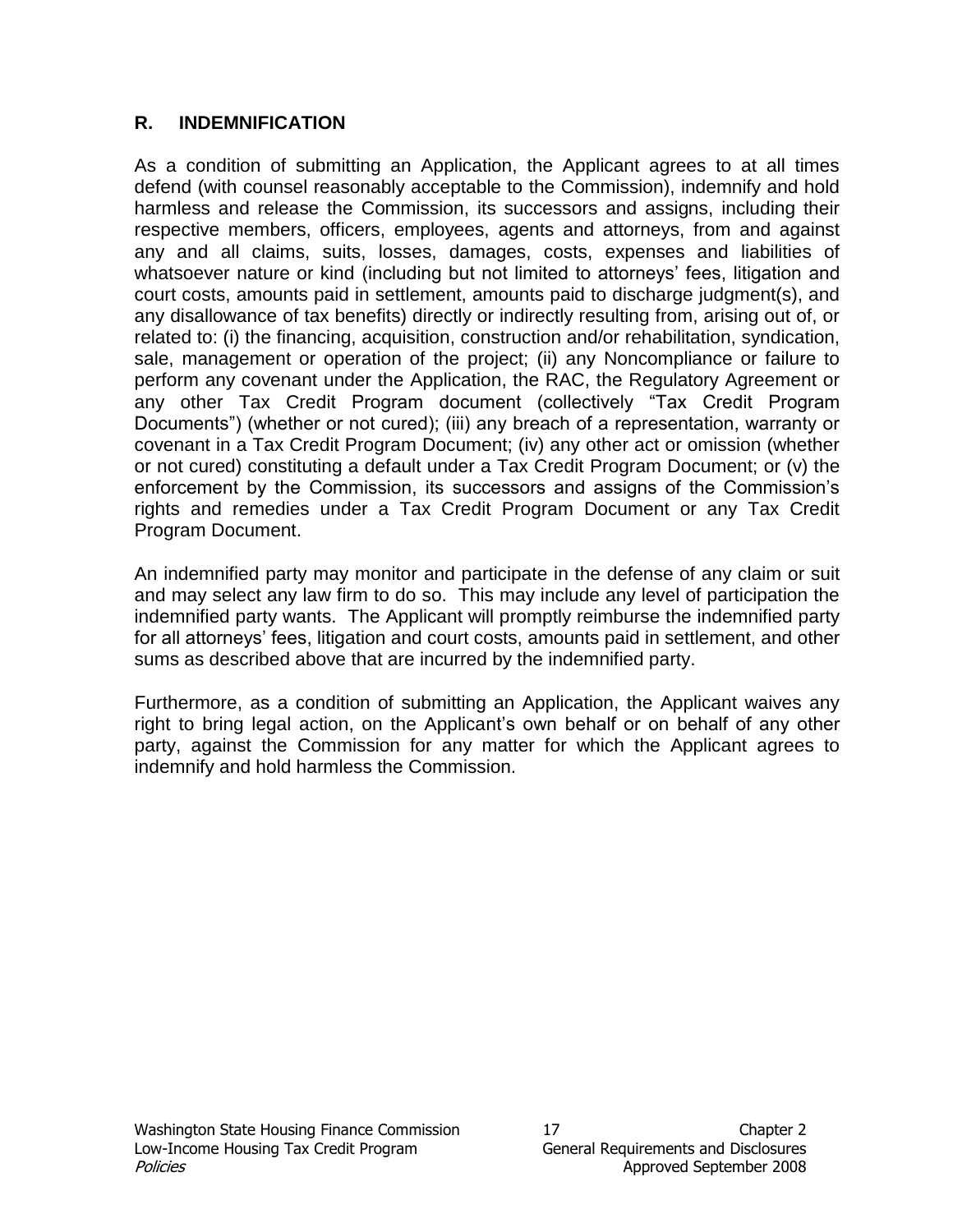# **CHAPTER 3 PROGRAM LIMITS**

The Commission has established the following program limits (the "Program Limits") for selecting projects for Credit reservations and allocations. The Applicant should demonstrate in the Application compliance with all the Program Limits.

In determining the amount of Credit to allocate, the Commission may reduce the budget and/or Credit to reflect the Program Limits listed below.

## **A. MAXIMUM CREDIT –**

WAC 262-01-130(7)

As required by Section 42 of the Code, the Commission will allocate no more than the minimum amount of Credit needed to ensure that the project will be financially feasible and viable as a qualified low-income housing project throughout the credit period.

As part of the Commission's Credit determination, the Commission will evaluate each project based upon the project's feasibility and viability which includes examining the development and operational costs of each project as well as the market need and demand.

#### **B. MAXIMUM DEVELOPMENT COST PER HOUSING UNIT –** WAC 262-01-130(8)(a)

The Commission encourages development at the lowest reasonable cost and will review development costs accordingly. The Applicant must provide a detailed breakdown of anticipated Total Project Costs exclusive of any amount attributable to any commercial portion. This breakdown must be updated if there is a change of 10% or more of the anticipated Total Project Costs.

The following outlines the Commission's maximum development cost per unit policy:

(1) The maximum development cost per unit is 110% of the statutory mortgage limit schedules for the FHA 221(d)(3) mortgage insurance program.

(2) Land cost is excluded from the limit calculation. Reserves, Donation and Intermediary Costs are excluded from the limit calculation

(3) Initial Credit determination is subject to project's adherence to the HUD limits schedule for the Application year.

(4) Final Credit determination is subject to project's adherence to the HUD limit schedules for the year that the project places-in-service or the Application year, whichever is greater.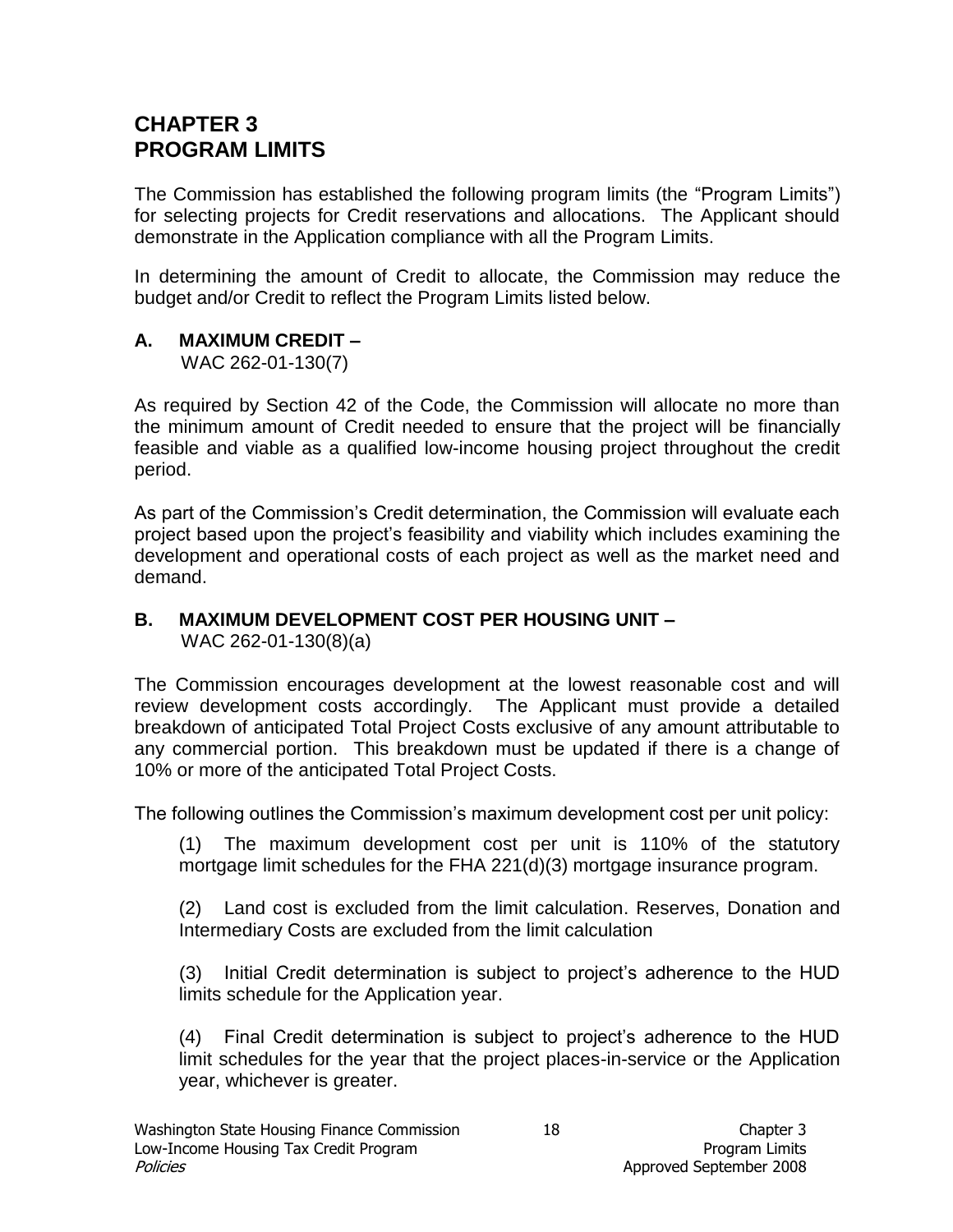(5) The Applicant may request to have the maximum development cost limit raised if the project meets one or more of the adjustment criteria listed below.

A. 135% of the HUD mortgage limit schedules, because the project is subject to:

Competitive bid requirements;

Davis Bacon wage rates or state prevailing wage requirements; or

B. 150% of the HUD mortgage limit schedules, because the project meets the Allocation Criterion (and receives points) for the:

Housing for Large Households;

Housing for Persons with Disabilities;

Housing for the Homeless;

Rehabilitation projects; or

Farmworker Housing

- C. 175% of the HUD mortgage limit schedules, because the project meets at least one of the requirements for A and received points for one of the requirements for B, above.
- D. 200% of the HUD mortgage limit schedules, because the project consists of the rehabilitation of a historic property and meets least one of the requirements for "A" and receives points for one of the requirements for "B" above.

If the project receives Historic Tax Credits, it is eligible for a 25% increase in the respective maximum development cost limit.

This limitation of development costs applies for purposes of determining the Equity Gap and Credit amount. Although the costs in excess of the described limits will be excluded from these calculations, the source to cover excess costs will not be excluded. The Commission retains the right to disallow any development cost.

Subject to the approval of the Tax Credit Program Director, Applicants may request up to an additional 15% increase to the applicable limit. Applicants seeking to include this additional increase as part of the credit determination must receive approval in writing from the Tax Credit Program Director prior to submission of the Application. Any increase above this 15% must be approved by the Executive Director prior to submission of the Application and shall be reported to the Commission.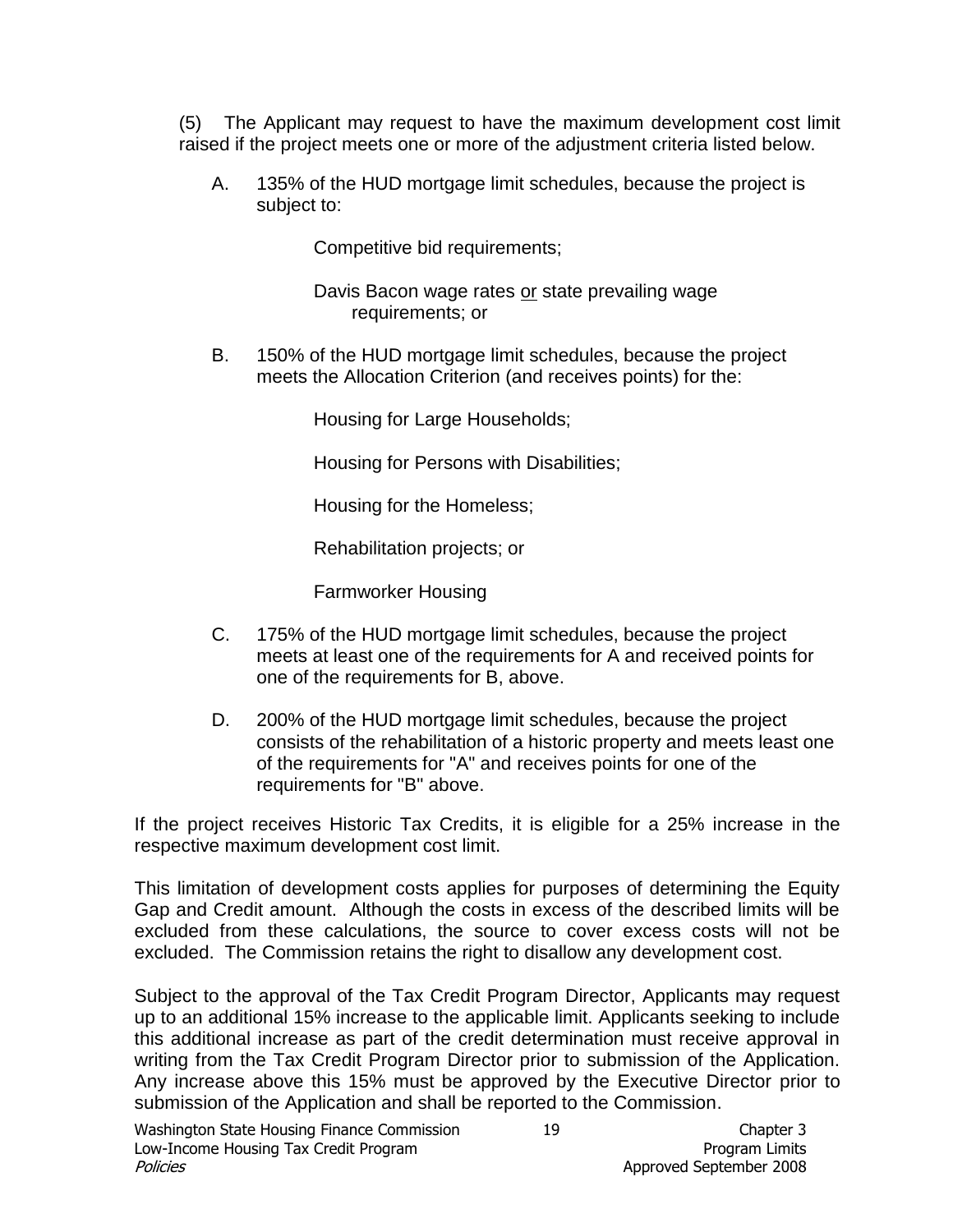## **C. MAXIMUM REHABILITATION/NEW CONSTRUCTION CONTINGENCY**  WAC 262-01-130(8)(b)

The maximum amount of Credit reserved or allocated to a project will be determined after limiting:

(1) the rehabilitation contingency to 15% of the rehabilitation costs (i.e., rehabilitation costs, site work costs, and contractor profit & overhead);

and

(2) the new construction contingency to 10% of new construction costs (i.e., new construction costs, site work costs, and contractor profit & overhead).

The limitation on the rehabilitation/new construction contingency applies for the purposes of determining the Equity Gap and the Credit amount. Although any rehabilitation/new construction contingency in excess of the described limits will be excluded from these Equity Gap and Credit reservation calculations, the total sources of funds will be included. Hence, the Equity Gap and the maximum amount of Credit reserved or allocated to a project will be reduced by the amount that the rehabilitation/new construction contingency exceeds the applicable limitation.

### **D. MAXIMUM ANNUAL CREDIT PER LOW-INCOME HOUSING UNIT –** WAC 262-01-130(8)(c)

The maximum amount of Credit reserved or allocated to a project is \$14,440\* per low-income housing unit. For a project located in a qualified census tract ("QCT"), a difficult development area ("DDA"), or a rural county (see Rural Credit Set-Aside, Chapter 5, Section A(5) for list of rural counties), the maximum annual amount of Credit reserved or allocated is \$18,735\* per low-income housing unit.

If an Applicant submitted an Application in the immediately preceding year for a project located in a QCT/DDA, and the QCT/DDA designation no longer exists, the Commission will treat the project as if the QCT/DDA designation still applies for purposes of applying the credit per unit limit.

\*This limit shall adjust annually in concert with and at the same rate of any adjustment made to the per capita authority rate (currently \$2.10 per capita) as determined by the United States Department of Treasury. For purposes of 2009 allocations, this limit does not include the temporary per capita adjustment made under the Housing and Economic Recovery Act.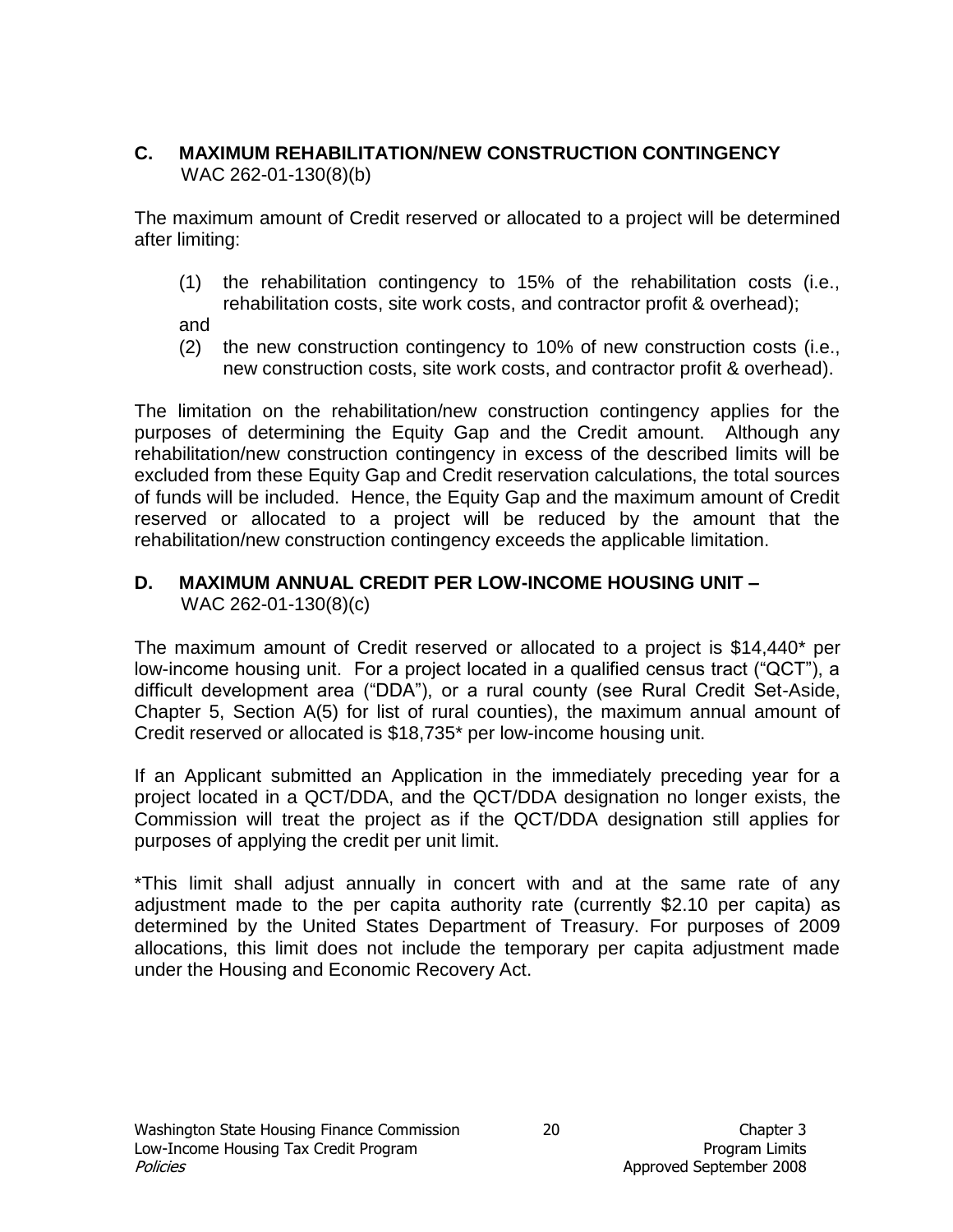## **E. MAXIMUM CREDIT PER APPLICANT –**

WAC 262-01-130(8)(d)

When the Commission determines the amount of Credit to be reserved or allocated, it will limit the (i) Applicant, (ii) the Principals, (iii) the developer, and (iv) other parties directly or indirectly related to the Applicant or project (as determined by the Commission) to a maximum, in the aggregate, of the lesser of 2 projects or 15% of the lesser of:

- (1) the per capita Annual Authority available in a given year; or
- (2) the total Annual Authority available for that year.

This limitation will apply regardless of whether the Commission reserves or allocates an amount of Credit to the Applicant and other related parties as described in the proceeding paragraph, for only one project or for multiple projects. This maximum Credit does not apply to any limited partner or Credit investors in the project in their capacities as such.

## **F. MAXIMUM CREDIT PER PROJECT –**

WAC 262-01-130(8)(e)

Credit reservations and allocations to a single project are limited to not more than 10% of the lesser of:

- (1) the per capita Annual Authority available in a given year; and
- (2) the total Annual Authority Available for that year.

The Commission may, in its sole discretion, elect to make a reservation or allocation of Credit in an amount up to 15% of the lesser of (1) and (2) above. Included among the factors, the Commission will consider are Allocation Criteria selected, project ranking on allocation list together with the amount of Annual Authority available, and the impact of the project's credit request on other qualified projects.

*Note: At the time this Application Packet was published, the actual per capita authority for Washington State was not yet known. Please contact the tax credit staff for further direction if you are seeking the maximum allowable credit per project.*

If the amount of Credit that is reserved or allocated is less than the amount of Credit asked for, the Applicant must demonstrate the financial feasibility and viability of the project with the reduced amount of Credit.

For the purposes of this restriction, the Tax Credit Program Director may determine that it is appropriate to treat two or more otherwise separate projects, submitted by the same Applicant or by multiple Applicants, as a single project if the Tax Credit Program Director determines that the projects and/or buildings have substantially common characteristics or attributes.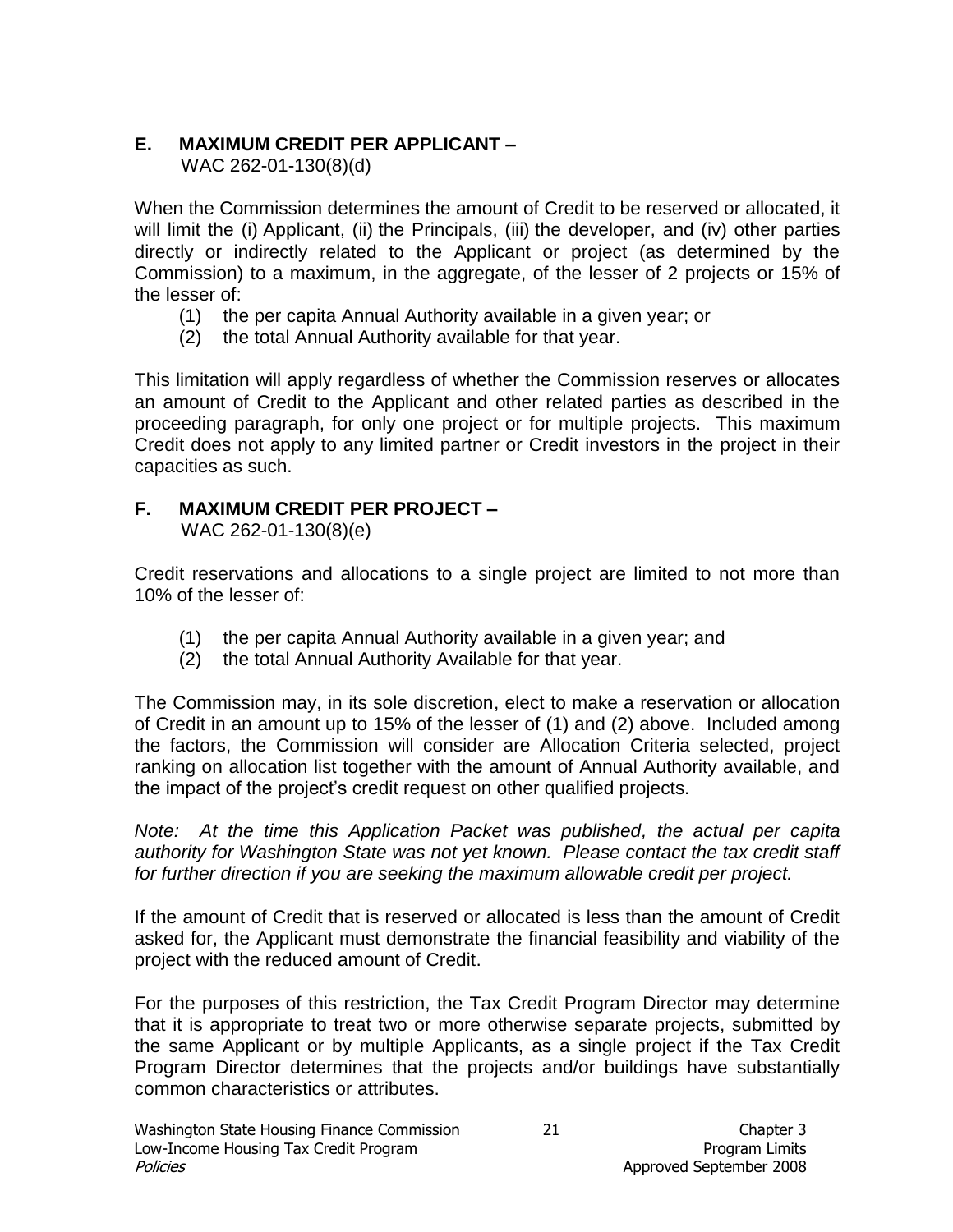In making this determination, the Tax Credit Program Director may consider, among other factors:

- (1) location;
- (2) plan and design;
- (3) projected tenant base and set-asides;
- (4) financing; and/or
- (5) the identity of the Applicants, owners, developers, lenders, contractors and/or other parties engaged in connection with each project

### **G. MAXIMUM CREDIT BASED ON LOCATION**

The amount of Credit recommended by the Commission staff for projects from King County will be limited to a maximum of 40% of the lesser of:

- (1) the per capita Annual Authority available in a given year; or
- (2) the total Annual Authority available for such year.

The Commission will increase the portion of the available Annual Authority for projects from King County if the remaining portion of the Credit available to the last highest-ranked project from King County selected by the Commission for a Credit reservation and/or allocation equals at least 50% of the total amount of Credit needed for the project's feasibility and viability throughout the credit period. The portion of the Annual Authority will be increased by the amount of additional Credit needed for the above project's feasibility and viability throughout the credit period. In addition, the Commission will award additional Credit to projects from King County if there are no other qualified projects available to use the balance of the Commission's Annual Authority.

### **H. MAXIMUM DEVELOPER FEES –**

WAC 262-01-130(8)(f)

The Commission will only consider developer fees in the aggregate, up to 15% of Total Project Costs, less the requested developer fee amount. For this purpose, developer fees include all consultant fees (other than arms length architectural, engineering, appraisal, market study and syndication costs) and all other fees paid in connection with the project for services that would ordinarily be performed by a developer, as determined by the Commission.

For acquisition/rehabilitation projects where the cost of rehabilitation is less than 25% of the reasonable "as-is value" of the building, the Commission will only allow in eligible basis developer fees up to 10% of Total Project Costs less the requested developer fee amount. Total rehabilitation costs consist of the budget categories of site work, rehabilitation, contractor overhead and profit, and contingency. The Commission may require the Applicant to submit a copy of a current appraisal to establish the building's as-is value.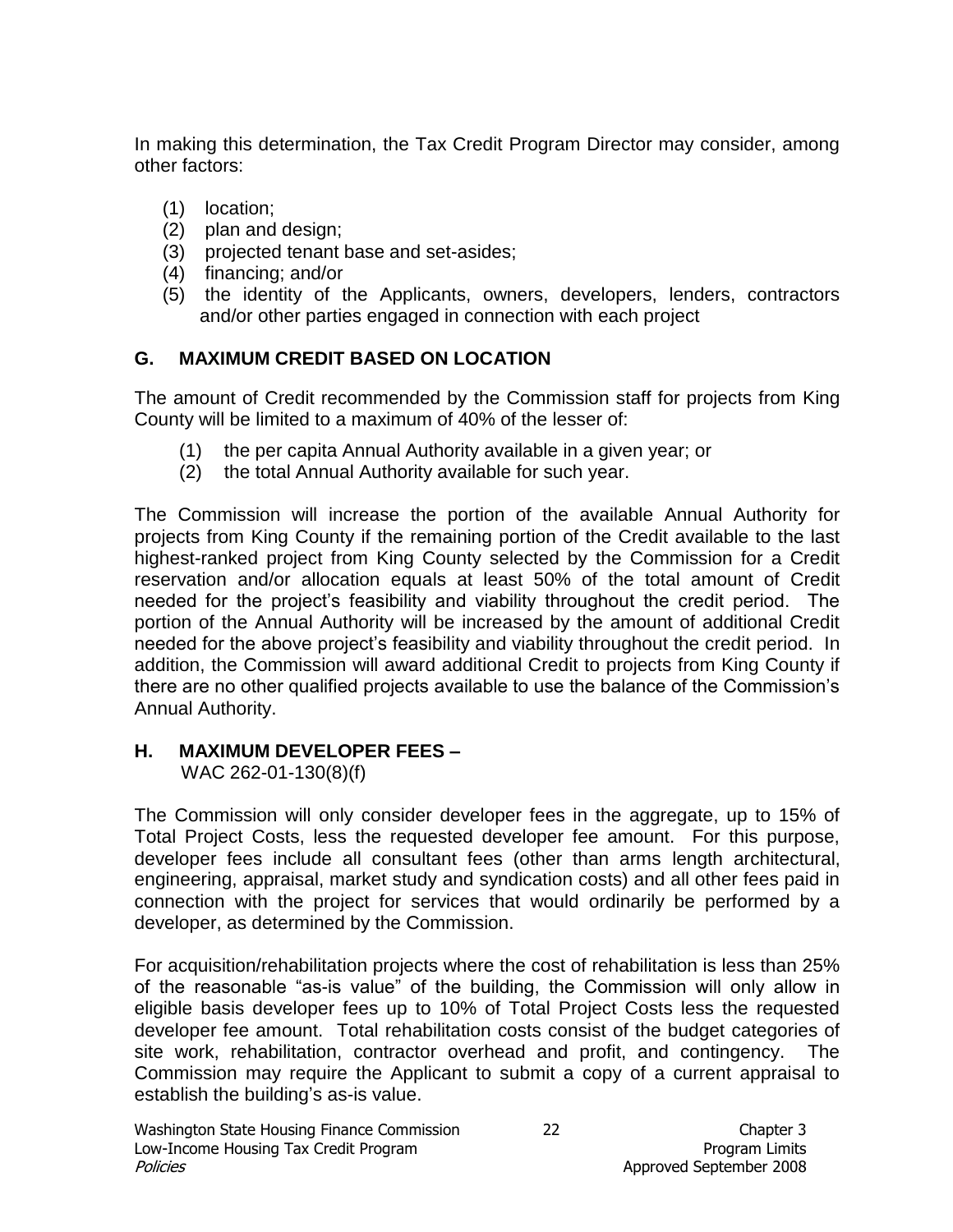If there is an increase in land cost in a transaction between Related Parties or other parties with an Identity of Interest (a "Related Buyer and Seller"), the Commission may require the Applicant to submit a copy of a current appraisal to establish the land value. The Commission may limit the land costs included in the Total Project Costs. If any portion of the increased land cost in a transaction between a Related Buyer and Seller is accepted by the Commission, the amount of the increased land price will be deducted from the lesser of the developer fees listed in the Applicant's project budget or the maximum developer fees applicable to the project. If land improvements have been completed by a Related Party or other person having an Identity of Interest to the Applicant, the work should be itemized on the project's budget and not included as an increased land cost.

For the purpose of this policy, intermediary costs, reserves and any amounts attributed to commercial areas or other non-residential areas are not considered part of the Total Project Costs. Intermediary costs are expenses involved in selling the Credit to raise equity capital and include syndication fees, partnership organizational costs, reserves, and broker fees.

# **I. MAXIMUM CONSULTANT FEES –**

WAC 262-01-130(8)(f)

Consultant fees (other than arms length architectural, engineering, property appraisal, market study, and syndication costs) must be included in the developer fees limit set forth above.

#### **J. MAXIMUM CONTRACTOR'S PROFIT AND OVERHEAD –** WAC 262-01-130(8)(g)

When the general contractor is a Principal, Related Party or otherwise has an Identity of Interest with the Applicant or project owner, the Commission will limit the contractor's combined profit and overhead to 10% of total rehabilitation/construction costs plus site work costs.

#### **K. HUD SUBSIDY LAYERING LIMITATIONS**

The Commission may limit the amount of Credit reserved or allocated to a project that also receives HUD housing assistance before IRS Form 8609 is issued, based on the administrative guidelines or regulations published by HUD and/or the IRS regarding limitations on combining other government assistance with HUD housing assistance.

**L. OTHER LIMITATIONS –** WAC 262-01-130(8)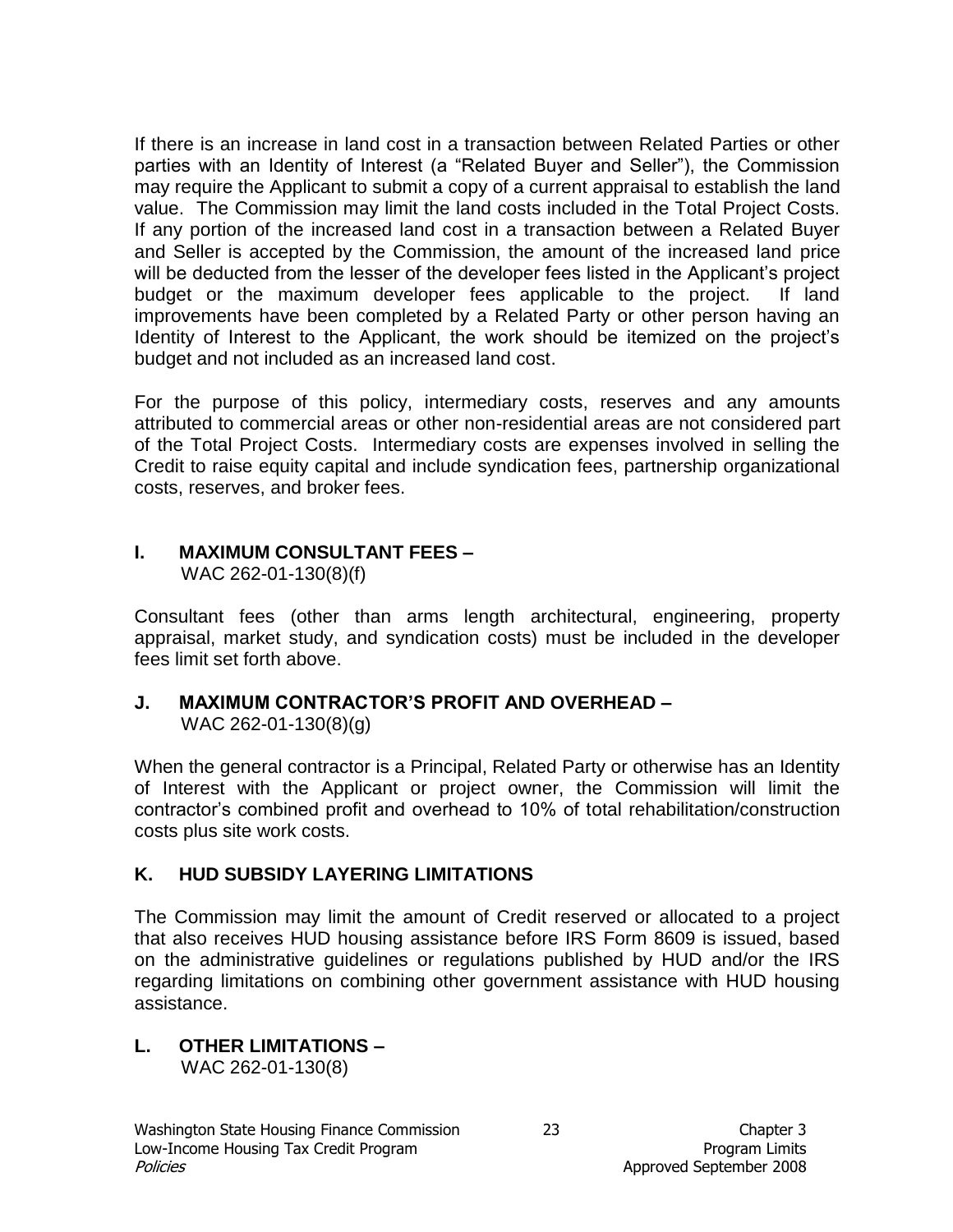If the Commission determines that additional Program Limits are necessary or appropriate, it may make additions or modifications to the Program Limits regarding any project.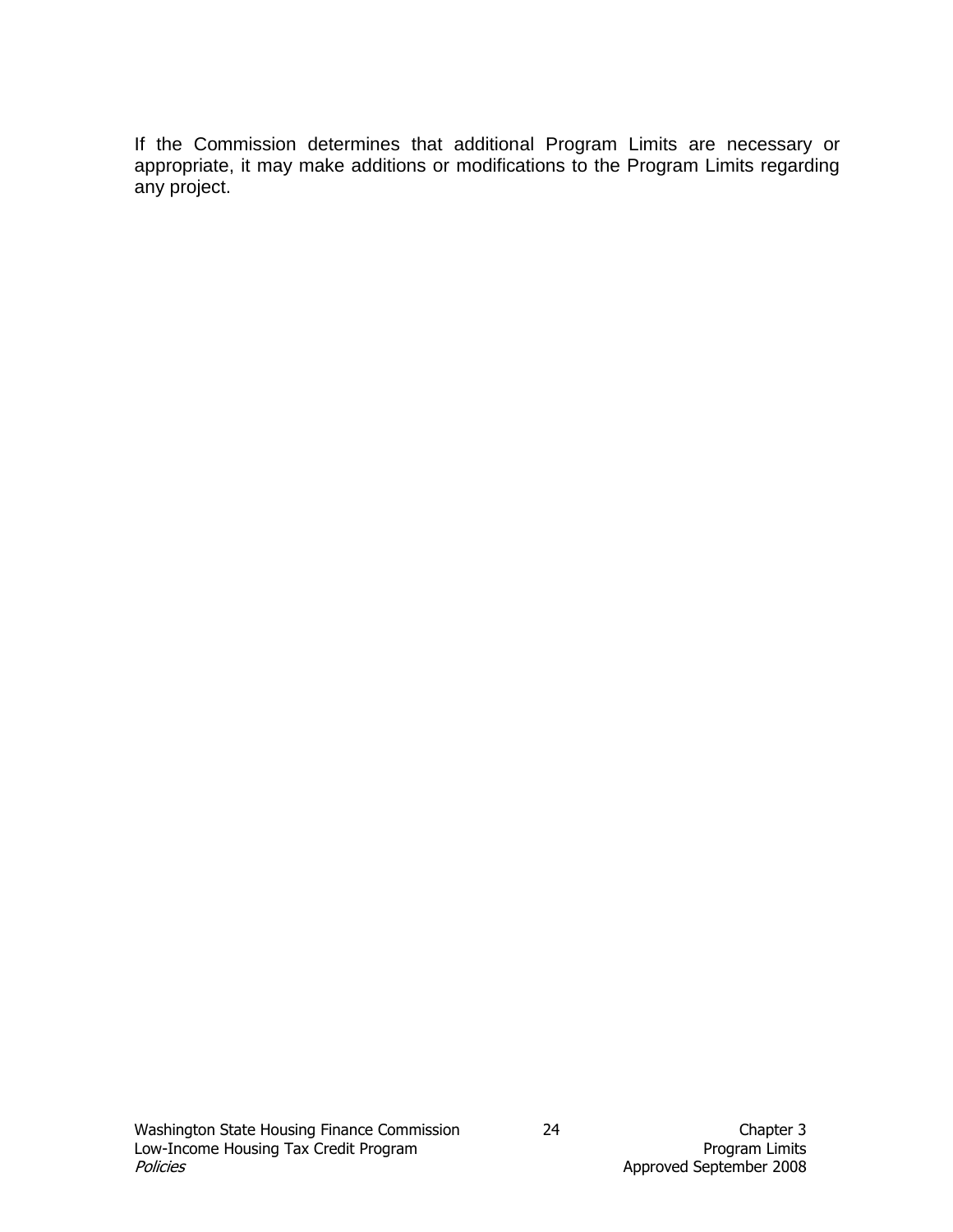# **CHAPTER 4 MINIMUM THRESHOLD REQUIREMENTS**

All projects must meet the minimum threshold requirements listed below (the "Minimum Threshold Requirements") by the Application deadline in order to be considered for a Credit reservation and allocation.

The Applicant is responsible for demonstrating to the satisfaction of the Tax Credit Program Director that the project meets all of the Minimum Threshold Requirements. Projects that do not meet all of the Minimum Threshold Requirements will be disqualified and will not be eligible for a Credit reservation or allocation. The Applicant may be able to request a review of this determination by the Executive Director or his designee using the procedures described in Chapter 12, Decisions and Reviews.

#### **A. COMPLETE APPLICATION AND APPROPRIATE FEE –**

WAC 262-01-130(1)

The Applicant must submit a complete, legible, and executed Application. The Applicant must include all required attachments and the appropriate Application fee by the deadlines established by the Commission. The Applicant must use the Commission's Application forms.

The Application, attachments, and Application fee must be received by the Commission at its office no later than 5:00 p.m. Pacific Standard Time on the Application deadline. No late Applications will be accepted.

The Applicant may pay the fee with a business or personal check, a money order, or a cashier's check. Cash is not accepted. An Application submitted with a check that is returned for insufficient funds will be disqualified and not considered further. The check will be returned to the Applicant.

The Applicant should include all of the required attachments to show that the project meets:

- (1) the requirements for any Credit Set-Aside category the Applicant has selected;
- (2) the Minimum Threshold Requirements; and
- (3) all Allocation Criteria the Applicant has selected for the project.

Resolutions and/or consents demonstrating authority to sign must be provided for each entity that is a party to the Application. A sample authorization is provided on the Commission website at *[www.wshfc.org/tax-credits/](http://www.wshfc.org/tax-credits/)*.

Material changes to an Application will be permitted only at the discretion of the Tax Credit Program Director. If the Applicant desires to make a material change to the Application after it has been submitted and the Tax Credit Program Director refuses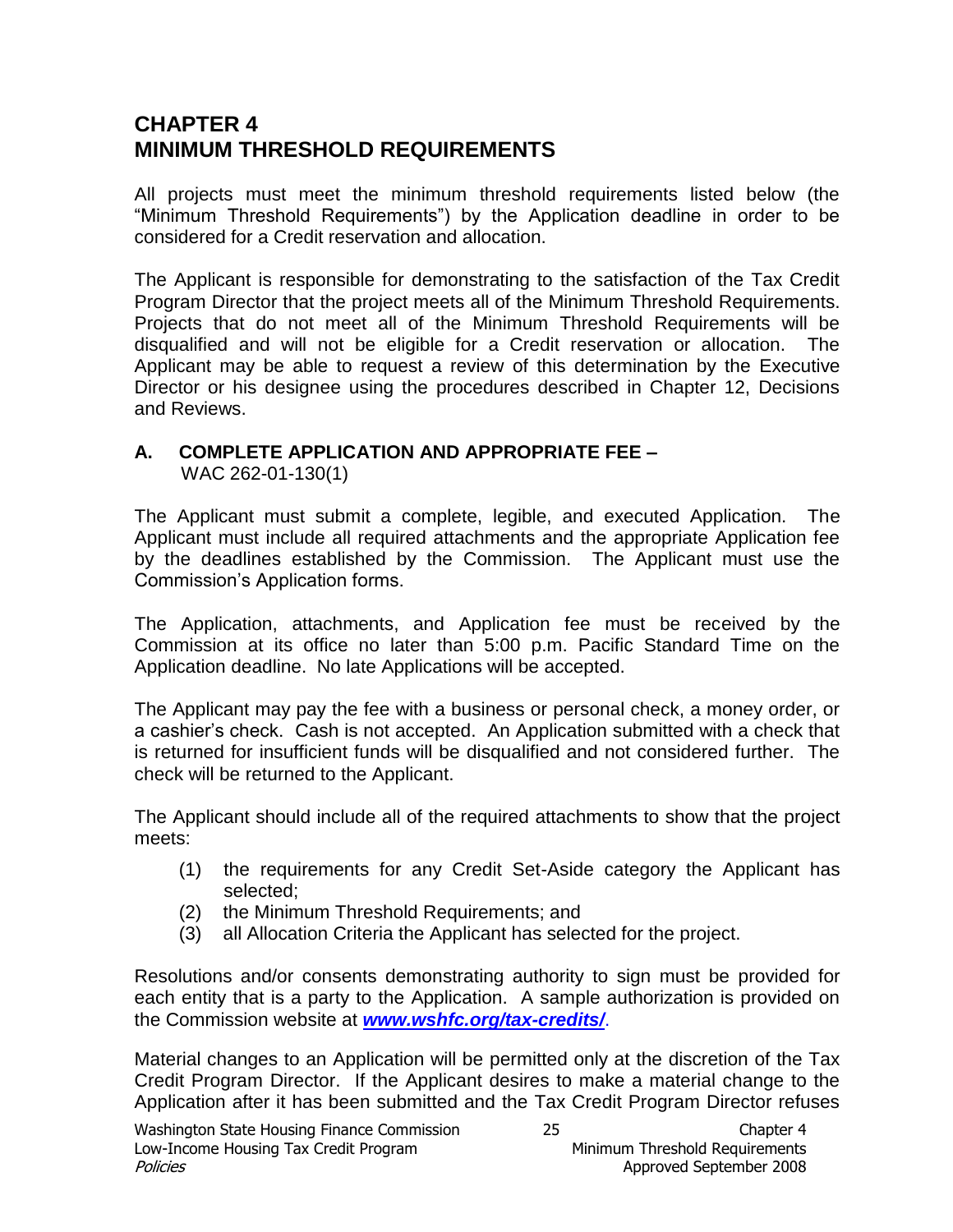to permit the change, the Application must be canceled and a new Application and fee must be submitted before the expiration of the deadlines referenced above. The Tax Credit Program Director will decide whether a change to the Application is "material."

For purposes of considering project eligibility for Credit, satisfaction of the Minimum Threshold Requirements, project Allocation Criteria points, Credit Set-Asides, and project rankings, the Commission will only consider the material and information that is included in the Application when it is first submitted to be considered, except for (i) changes permitted by the Tax Credit Program Director as described in the preceding paragraph and (ii) material accepted during a Correction Period (as described in Section B below).

# **B. CORRECTION PERIOD**

If the Tax Credit Program Director determines that an Application is substantially complete but an item is missing, incorrect, or needs clarification, the Applicant will have five business days from receipt of written notice from the Commission to deliver the required information to the Commission. At the discretion of the Commission staff, additional time may be permitted to submit the required information. The written notice will be sent to the address of the contact person identified in the Application. If the Applicant fails to submit the required information within the required time period (including extensions), the Tax Credit Program Director may disqualify the Application.

The Correction Period does not apply to any Application that is not substantially complete as determined by the Tax Credit Program Director. The Correction Period provision may not be used to change the Credit Set-Aside category or the number of Allocation Criteria Points selected for a project.

## **C. REQUIREMENTS, DISCLOSURES AND PROGRAM LIMITS**

The Applicant and/or the project must comply with all of the requirements and disclosures listed in Chapter 2 and the Program Limits listed in Chapter 3, respectively.

## **D. FEDERAL IDENTIFICATION NUMBER –**

WAC 262-01-130(2)(a)

Each entity/applicant must provide a copy of the IRS notification letter informing them of their federal identification number.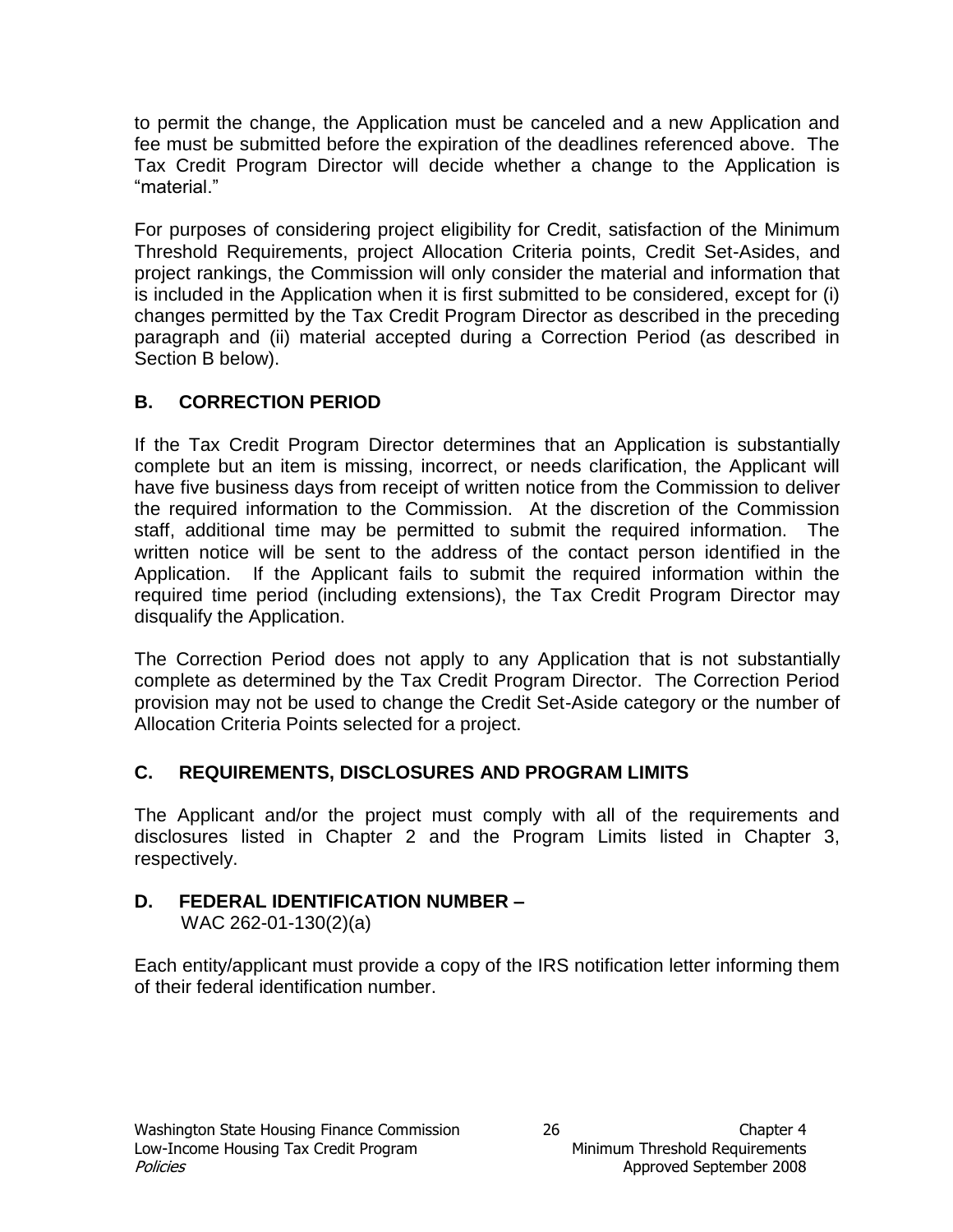## **E. SITE CONTROL –**

WAC 262-01-130(2)(b)

The Applicant must have control of all land necessary for the project by the Application deadline and submit evidence of that control and a site map such as a tax assessor's map, recorded survey, etc. with the Application. Acceptable evidence of site control is a document that has a complete and accurate legal description and is either:

- (1) a recorded deed or conveyance showing that the Applicant has ownership;
- (2) a valid purchase and sale agreement;
- (3) a valid option to purchase;
- $(4)$  a valid and recorded long-term lease<sup>1</sup>;
- $(5)$  a valid option for a long-term lease<sup>2</sup>; or
- (6) other evidence approved in advance in writing by the Commission.

The Applicant should be sure that the name on the evidence of site control and the Application is exactly the same. The site control document should also identify the exact same area as the project site listed in the Application and the exact same cost for the land and/or existing buildings for the project referenced in the Total Project Cost budget provided with the Application. If the site described in the Application and the site control document are not exactly the same, the Applicant should provide a narrative description and supporting documentation to clarify how the area and cost for the project were established.

The Commission will only accept one Application for a specific site or for any part of the same site, regardless of whether Applications are submitted by the same Applicant or by multiple Applicants. If there is more than one Application received for the same site, or any part of the same site, the Commission will immediately disqualify all of the Applications. The non-refundable Application fee for each Applicant will be retained by the Commission.

If the Commission questions the reasonableness or appropriateness of the land costs for a project, the Applicant may be required to submit a copy of an appraisal with an effective date within 6 months of the transaction and acceptable to the Commission to establish the value of the land. The Commission reserves the right to limit the land costs included in the Total Project Costs for a project when evaluating the Credit amount.

The Applicant should be aware that the Credit reservation and allocation of Credit for a project is site-specific. The Applicant must identify in the Application any changes that are anticipated in the legal description for the project site, including a narrative description and drawings to explain the planned changes (e.g., a land survey,

 $\overline{a}$  $1$  The minimum term must be the term of the Regulatory Agreement (Extended Use Agreement). <sup>2</sup> Ibid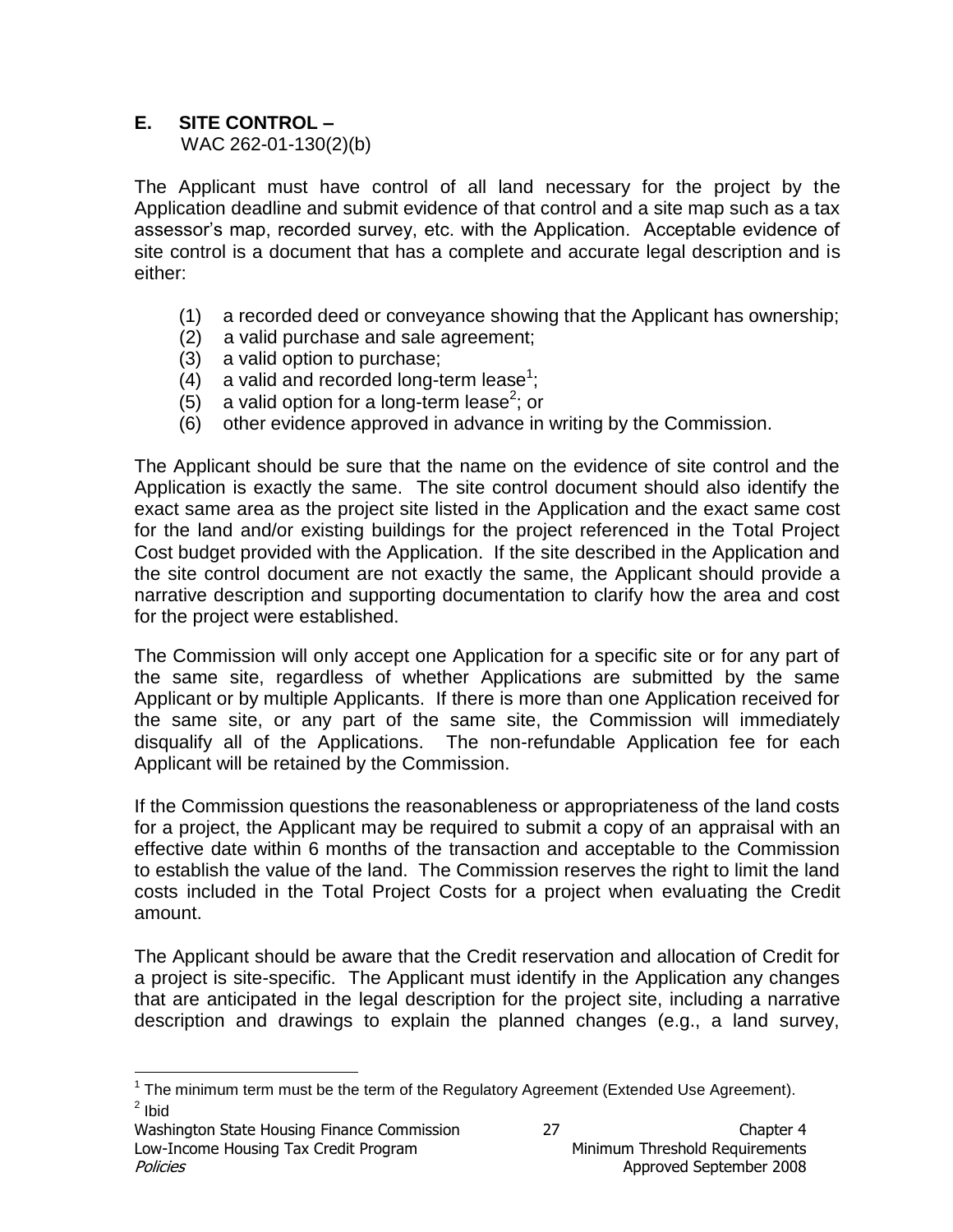partition, subdivision, etc.). The final legal description must be consistent with the planned site changes identified in the Application.

## **F. TITLE REPORT**

The Applicant must include a title report that is dated not more than 60 days prior to the Application date that shows that the ownership of the land containing each site is vested in the exact same name as either the Applicant or the person/entity with which the Applicant has executed an option to purchase, a purchase and sale agreement, a long-term lease option, a long-term lease, or other acceptable evidence of site control approved in advance in writing by the Commission.

The title report must identify all encumbrances and liens upon the land and include a complete and accurate legal description.

## **G. RELOCATION PLAN –**

WAC 262-01-130(2)(d)

If there are any tenants residing on the proposed project site, the Applicant must submit a relocation plan approved by the appropriate government authority. Be sure to review the landlord/Tenant Act, RCW 59.18.010. The plan must be approved in writing by a local government Commission that has jurisdiction over tenant relocation issues, such as a planning or community development department or housing authority.

In the absence of a local policy, Applicants are required to notify existing households of the proposed financing within 10 days following the real estate closing. It will be the responsibility of the Applicant to ensure proper notice is given to all existing residents and sufficiently posted in common areas of the property. Notice should include information regarding transfer of ownership and any and all potential restrictions on income, rent and/or populations served as a result of the proposed financing. Tenants must also be advised of where to obtain further information. Once notification has taken place, a copy of the notification must be submitted to the Commission.

To help minimize displacement, unit turnover will be allowed for units occupied by households with incomes at or below the 60% AMGI, but above income levels pledged in the Application. Once the Project places in service, all units must be rented at turnover to households meeting all program commitments with the additional low income set-asides being filled first.

Commission staff is available and will work proactively to link sponsors and potentially displaced households with the Commission's Homeownership Division to explore the possibility that some displaced households could transition into homeownership.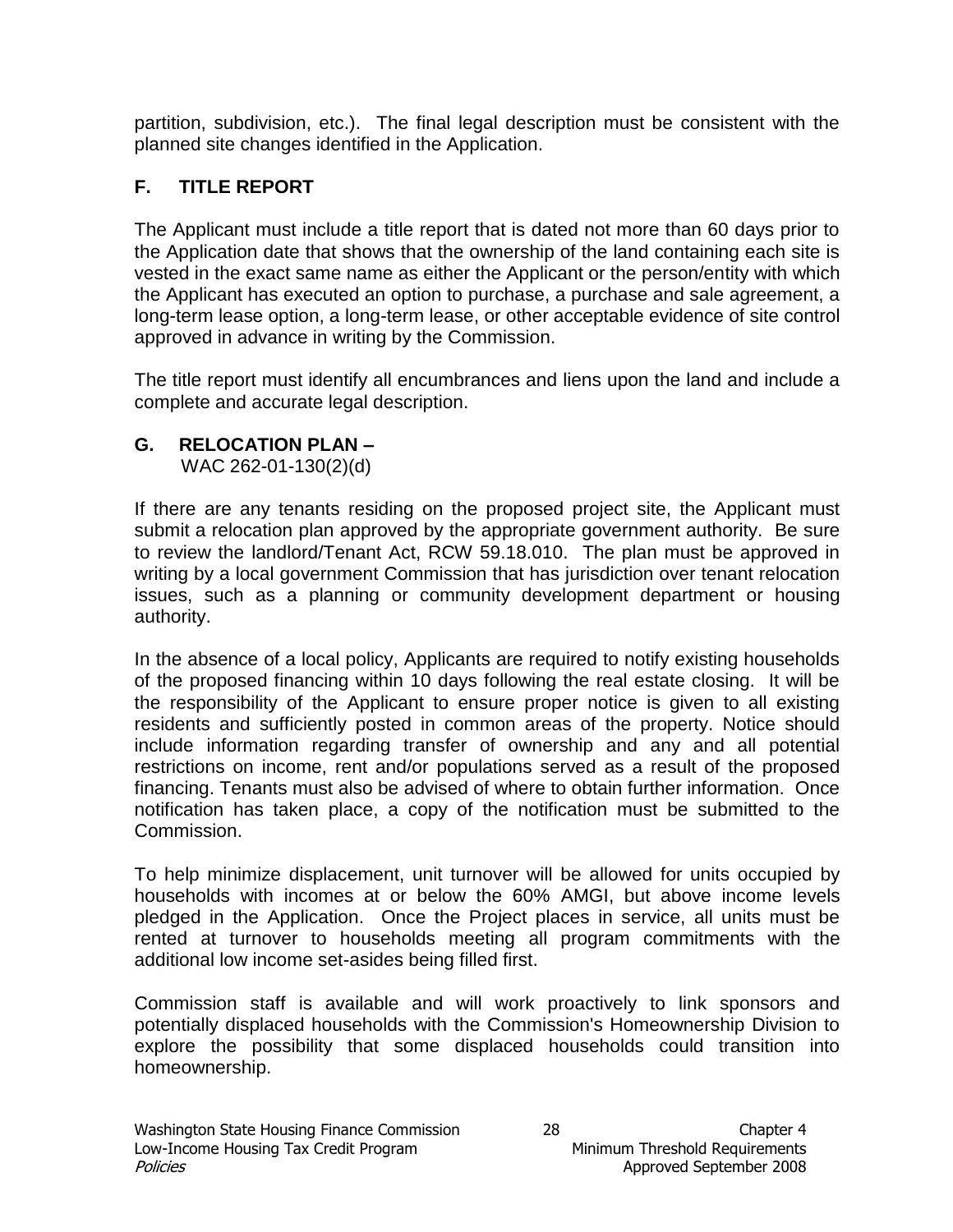#### **H. CONSISTENCY WITH STATE OR LOCAL CONSOLIDATED PLAN –** WAC 262-01-130(2)(e)

All projects must be consistent with the state or local consolidated plan at the time that the Application is submitted, and the Applicant must submit adequate evidence consistent with the Plan. Specifically,

- (1) For projects located in communities covered by a local consolidated plan, the Applicant must submit a letter (dated within 60 days of the Application date) from the local government planning or community development department or housing authority responsible for administering the consolidated plan. The letter must:
	- (a) identify the specific consolidated plan;
	- (b) state that the project is consistent with the consolidated plan; and
	- (c) indicate that the project is responsive to local housing needs described in the consolidated plan.
- (2) For projects located in communities not covered by a local consolidated plan, the Applicant should submit a letter dated no later than 60 days prior to the Application date from the local government where the project is located which describes local housing needs and states that the project is responsive to those needs.

#### **I. MARKET STUDY –**

WAC 262-01-130(2)(c)

A complete market study must be submitted with the Application. The market study must satisfy the requirements of this chapter, the Application and Section 42 of the Code. An independent third party analyst, using generally accepted principles and theory, must prepare the market study. The analyst must be included on the Commission's list of approved providers\*. The analyst must have demonstrated experience in the proposed project's market area and with the rent restricted market. The market study must have an effective date no more than 6 months prior to the date that the Application is submitted to the Commission. An update of a market study will be accepted, at the Commission's discretion, if the effective date of the original market study is within 12 months of the Application deadline.

The market study must demonstrate to the Commission that the project is creating, preserving, or renovating housing that current market forces are not addressing. In addition, the market study must address current market conditions and determine that the project is viable and provides units at below market rents or gives some other public benefit.

The Commission will accept a current appraisal (same "currency" guidelines as above) in lieu of the required market study, provided that the market analysis and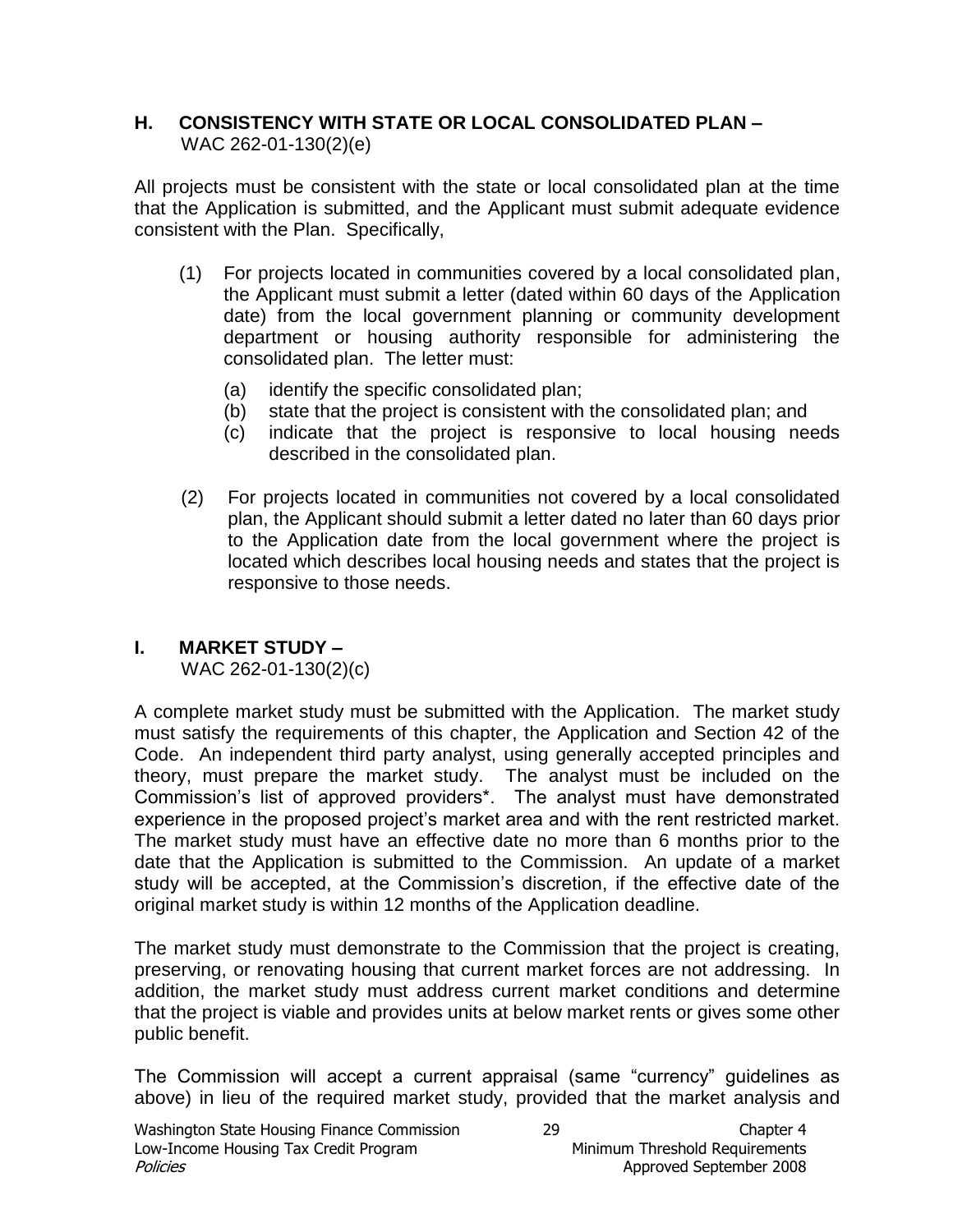rent discussion sections include the information listed below. In addition, at the Commission's discretion, the Commission may require further market justification of the project, or accept a market study in a different format. Any deviation from the market study requirements must be approved in writing by the Commission prior to submission of the Application.

\*The approved list, along with instructions for being added to the list, may be found on the Commission website at *[wshfc.org/tax-credits/msprovider.htm](http://www.wshfc.org/tax-credits/msprovider.htm)* or by contacting the Tax Credit Division. Please contact the Tax Credit Division to determine how an analyst can be added to the list.

*Note: The Commission reserves the right to contact the market analyst as needed.*

#### **Minimum Requirements (Guidelines for Market Analysts)**

#### I. EXECUTIVE SUMMARY

### II. PROJECT DESCRIPTION

- (A) Description of Market Area (general and specific)
- (B) Site Amenities (include any unique characteristics)
- (C) Description of Improvements (as available in the case of new construction)
	- (1) Unit mix, unit amenities, common amenities
	- (2) Comparison to market rate projects (does project have typical finish, amenities found in local market)
	- (3) Comparison to other rent restricted projects
- III. MARKET AREA ECONOMY
	- (A) Delineation of market area
	- (B) Population and household trends
	- (C) Housing trends, including proposed projects and other new developments
	- (D) Supply and Demand Analysis
		- (1) Market Rate Supply
			- a. Existing
			- b. Potential/Developing
		- (2) Market Rate Demand
			- a. Vacancy rates, incentives
			- b. Rent Trends
			- c. Absorption
		- (3) Rent-Restricted Supply (discuss HUD-assisted housing, TC projects, other subsidized projects, and public housing, as applicable)
			- a. Existing
			- b. Potential/Developing
		- (4) Rent-Restricted Demand
			- a. Vacancy Rates

Washington State Housing Finance Commission and 30 and 30 Chapter 4 Low-Income Housing Tax Credit Program Minimum Threshold Requirements Policies Approved September 2008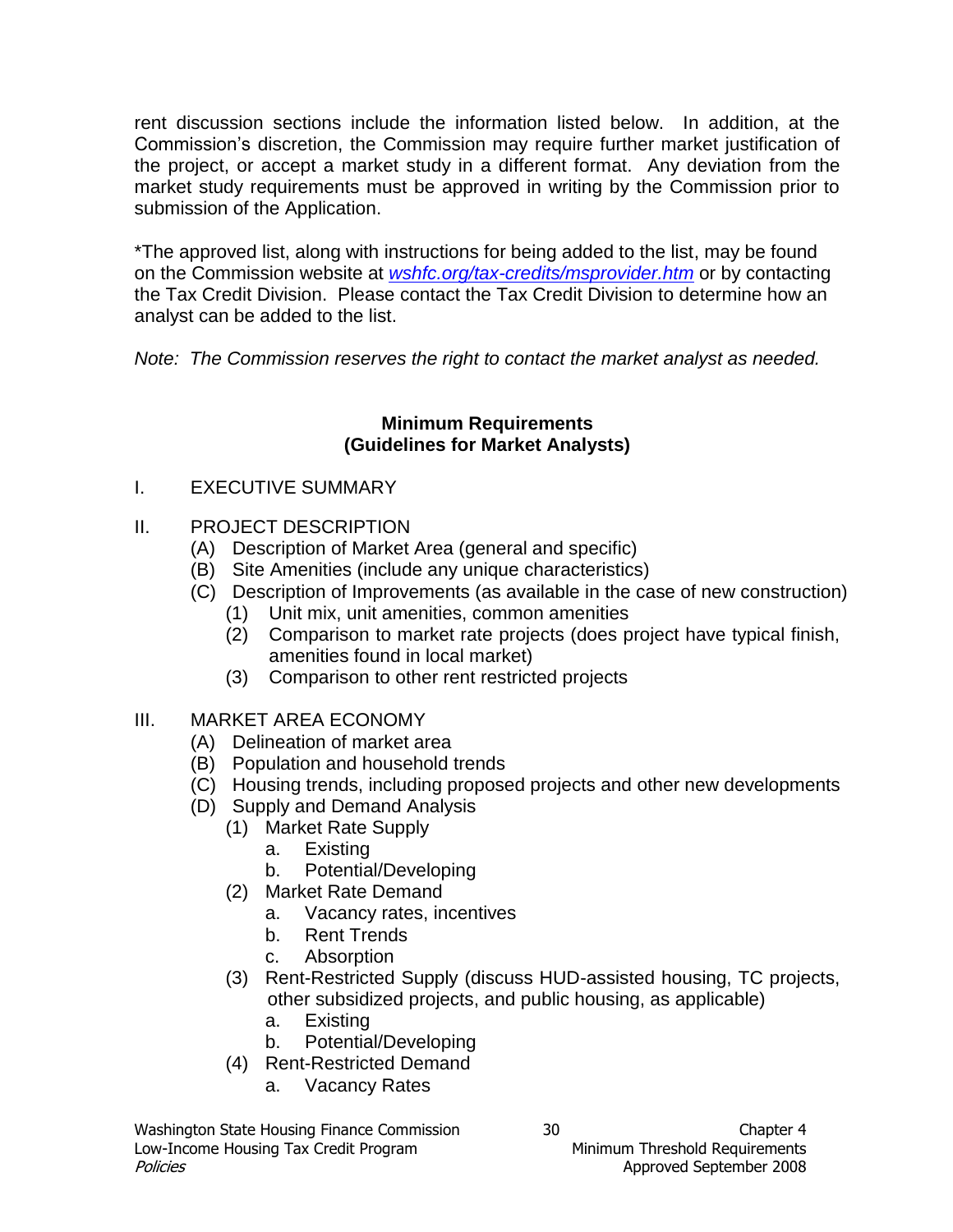- b. Market Penetration Analysis (using income banding min. and max. income for project)
- c. Projected Absorption for project
- (5) Analysis of project's special-needs set asides, if applicable.
	- a. Statistical and anecdotal information from appropriate social service agencies
	- b. Analysis of specific demand for special needs units.
- (6) Conclusion: Proposed project's competitive position

#### IV. COMPETITIVE RENTAL MARKET

Description of Comparable Properties, both **market rate** and **rent restricted**

- (1) Analysis of rents, including amenities and utilities
- (2) Conclusion of Rents by unit type
- V. Analysis of Rent Gap (Gap between maximum restricted rents, projected restricted rents and market rents)
- VI. Analysis of the project's effect on the market area, including the impact on Tax Credit and other existing affordable rental housing
- VII. CONCLUSION
	- (A) Specific Questions
		- (1) Is the project, as proposed, viable?
		- (2) Does the project meet a current or projected market need?
		- (3) Does the project supply units below market rate?
		- (4) If not, does the project provide some other public benefit? (i.e. Curing deferred maintenance or supplying better housing than currently available, holding rents stable in a market of increasing housing prices, or supplying reasonably-priced housing where there is a shortage?)
	- (B) Summary
		- (1) Recap of project
		- (2) Conclusion and Recommendations

### **J. EVERGREEN SUSTAINABLE DEVELOPMENT STANDARD (ESDS)**

All projects must comply with the Evergreen Sustainable Development criteria as developed under legislative mandate by the State of Washington Department of Community, Trade and Economic Development (DCTED). Although initially developed for applicants to the Housing Trust Fund, all Applicants to the Low Income Housing Tax Credit Program, regardless of their funding sources, will be held to the Evergreen standard. This applies to projects combining tax-exempt bonds and tax credits as well as to those projects financed with competitive tax credits. Specific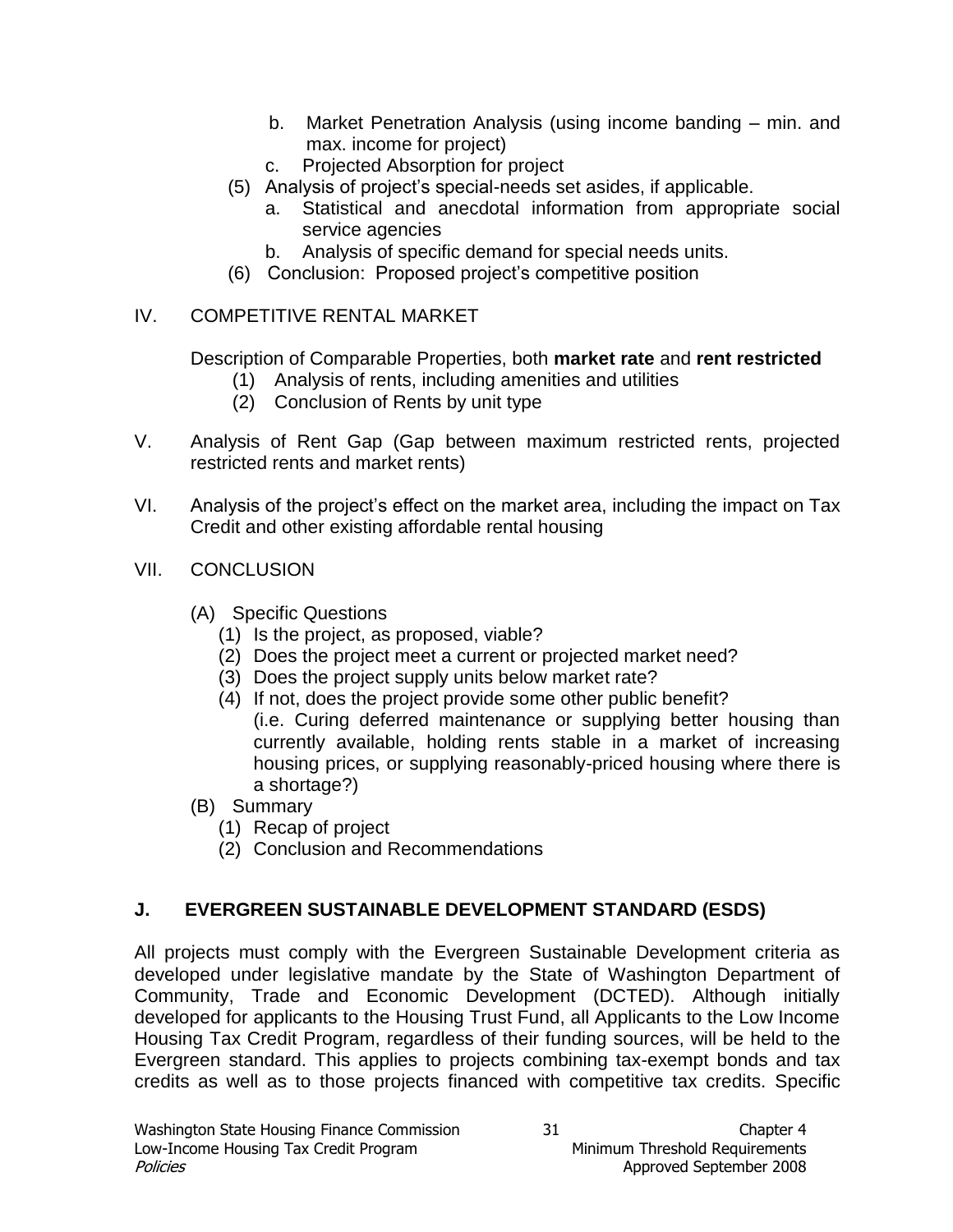information regarding the ESDS can be found online at **<http://www.cted.wa.gov/site/1027/default.aspx>**.

Projects financed through DCTED will not be required to submit any additional materials at application. As part of the placed-in-service documentation, they will be required to submit evidence from DCTED that all requirements of the Evergreen Standard have been met.

All other projects applying for Low Income Housing Tax Credits must submit the *Evergreen Sustainable Development Standard Checklist* as well as the *Evergreen Owner Certification* along with their Application. The Evergreen Owner Certification attests that the Applicant has read and understands the Evergreen Sustainable Development Standard as posted on the DCTED website. Projects must meet all mandatory criteria and must score a minimum of 40 option points for rehabilitation projects or 50 points for new construction projects.

As part of the placed-in-service package for these projects, the Applicant will supply a copy of the *Evergreen Project Implementation Plan*. This document will document exactly how the project met each of the criteria indicated in the *Evergreen Sustainable Development Standard Checklist*. It will be accompanied by an architect's certification attesting to the information supplied in the *Plan* and the *Plan's* implementation.

Failure to comply with this requirement may result in a temporary suspension from the program. Such action will be considered on a case-by-case-basis.

### **K. AFFIRMATIVE MARKETING PLAN (AMP)**

The Applicant must provide an AMP. The AMP should detail the Applicant's marketing activity to all communities in the area, including typically excluded groups, such as communities of color and special needs populations. This plan should include racial or ethnic organizations and referral agencies contacted, advertising in publications targeting specific racial or ethnic groups, if applicable, and other similar strategies. If a project proposal commits to serving any Special Needs population, the AMP must also identify marketing methods and referral agency contact information.

If the project is currently occupied, the Applicant must provide the AMP with the Application, and in addition to the elements listed above, the AMP must outline the demographics of the current population being served.

New Construction Projects must provide the AMP 6 months prior to placing the first building in service.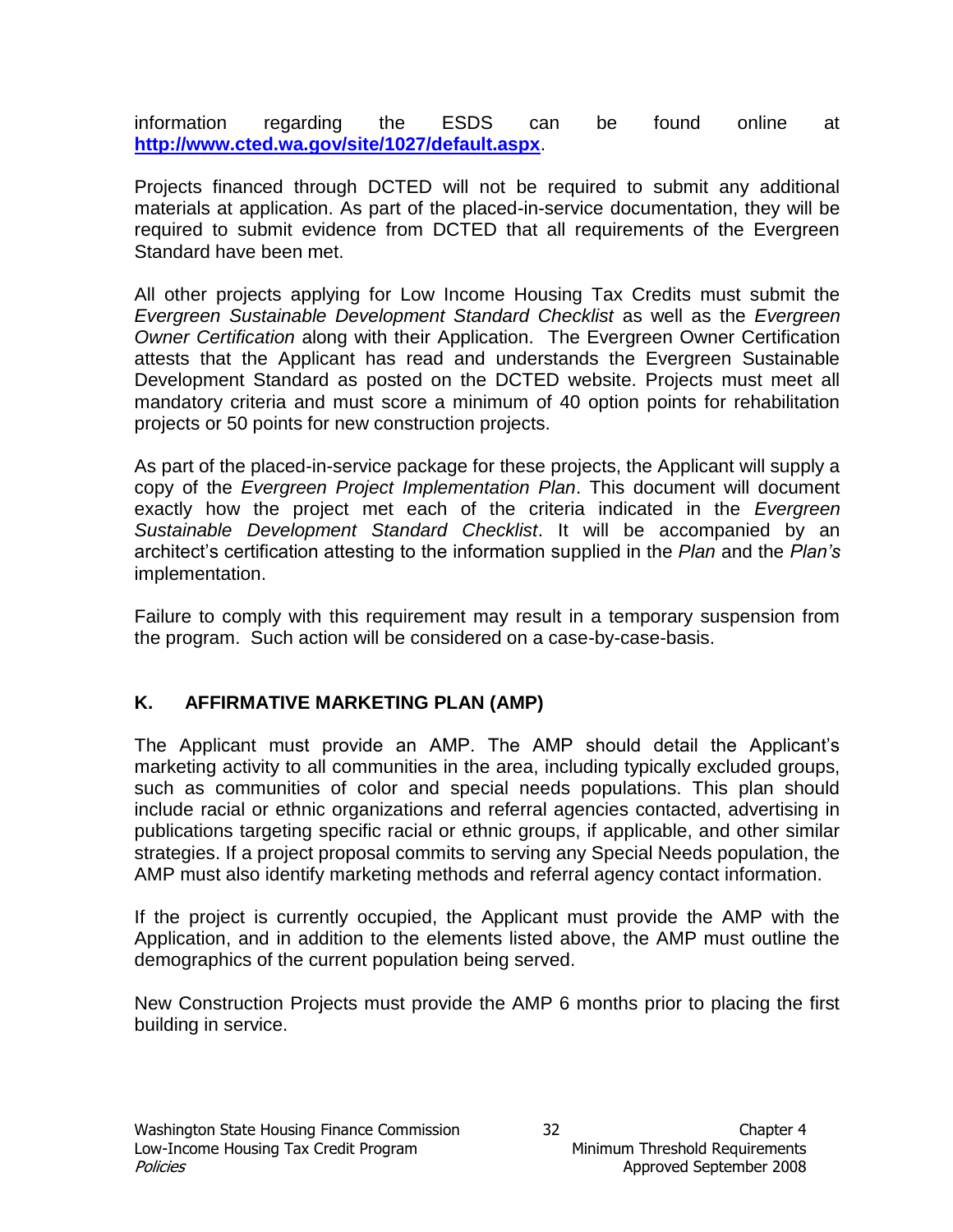# **L. DEVELOPMENT TEAM CAPACITY –**

WAC 262-01-130(2)(g)

The Applicant must submit a statement of experience with the Application for the Applicant, the developer, and, if applicable, a project management consultant. The Applicant must demonstrate to the satisfaction of the Tax Credit Program Director, that the Applicant, the developer, and/or the project management consultant under contract with the Applicant:

- (1) has successfully completed a multifamily housing project of a comparable number of housing units and of a similar complexity as the proposed project<sup>3</sup>;
- (2) has the necessary level of staffing and financial capacity to successfully manage development and operations of the current project portfolio, including but not limited to, all current and pending tax credit projects and applications; and if applicable
- (3) has successfully completed previous Credit projects for which a Credit allocation was received in Washington or other states.

If the Applicant is using a project management consultant to show this capacity, the Applicant must also submit a copy of the executed contract detailing terms, conditions, and responsibilities between the Applicant and the project management consultant.

# **M. PROPERTY MANAGEMENT CAPACITY –**

WAC 262-01-130(2)(h)

If the Applicant is going to employ a property manager with respect to the project, the Applicant must provide a document detailing the experience level of the proposed property management consultant that demonstrates that the consultant has successfully managed:

- (1) a multifamily housing project of a comparable number of housing units and/or of a similar complexity as the proposed project, and
- (2) a multifamily assisted or subsidized housing project with local, state, and/or federal operating requirements comparable to those of the Tax Credit Program.

Additionally, the Applicant must provide the letter of intent or an executed property management agreement at the time of the application.

 $\overline{a}$  $3$  And for a similar target population if the Applicant selected any additional housing commitments.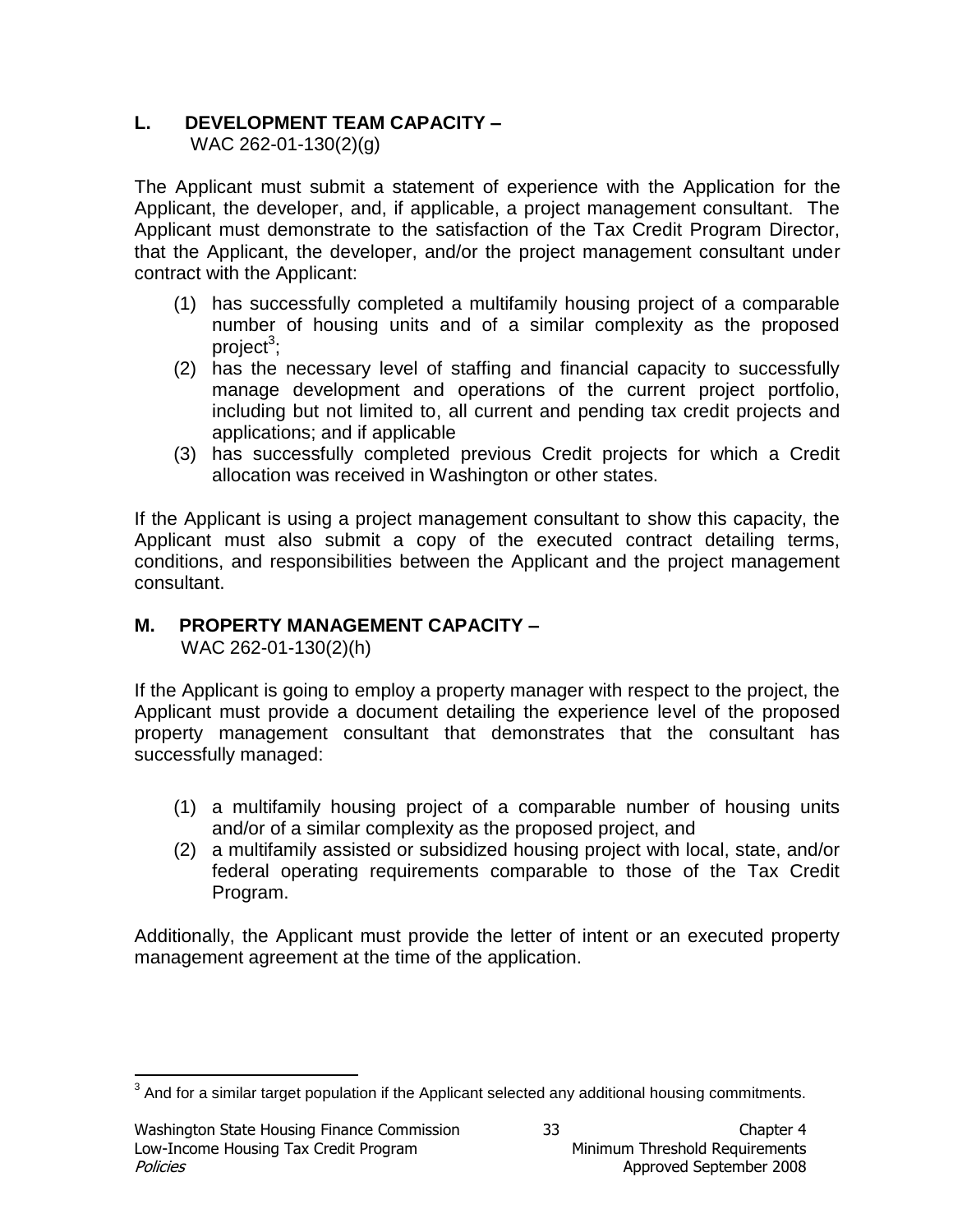### **N. CONSULTANT CONTRACT**

If consultant services and corresponding fees are not detailed in the developer agreement, the Applicant must submit a copy of each consultant contract that itemizes the services to be performed by each consultant and the amount of the consultant fee for each service or group of services.

### **O. FINANCIAL FEASIBILITY –**

WAC 262-01-130(7)

The Applicant must submit a 15-year operating pro forma for the project demonstrating financial feasibility and viability for the 15 year compliance period. The operating pro forma must list each year (1-15) separately and include assumptions, notes and explanations regarding the income and expense projections.

Absent a long-term commitment, projects with rental assistance must demonstrate financial feasibility excluding the rent subsidy.

If the project includes commercial and/or other non-residential space, the Applicant will need to submit with the Application the following information and supporting documentation in addition to the residential pro forma requested above:

- (1) a breakdown of the total residential and commercial project costs;
- (2) a list of the financing sources for the commercial areas;
- (3) a separate 15 year operating pro forma for the commercial areas, including the assumptions for the commercial income projections and expenses;
- (4) a combined 15 year operating pro forma for the residential and commercial areas.

All of the forms an Applicant will need to submit for residential and commercial/non residential Applications are provided on the Commission website at *[www.wshfc.org/tax](http://www.wshfc.org/tax) - credits/*.

# **P. NOTIFICATION OF PUBLIC HOUSING AUTHORITIES –**

WAC 262-01-130(2)(f)

 $\overline{a}$ 

The Applicant must provide a copy of the written commitment letter in the form described below, dated no earlier than 60 days before the date of the Application, addressed to the relevant public housing authority or to such other agency authorized to act in lieu of a public housing authority where no public housing exists<sup>4</sup>.

 $4$  If there is no public housing authority and no other agency authorized to act in lieu of a housing authority serving the community where the Project is located, this requirement is waived.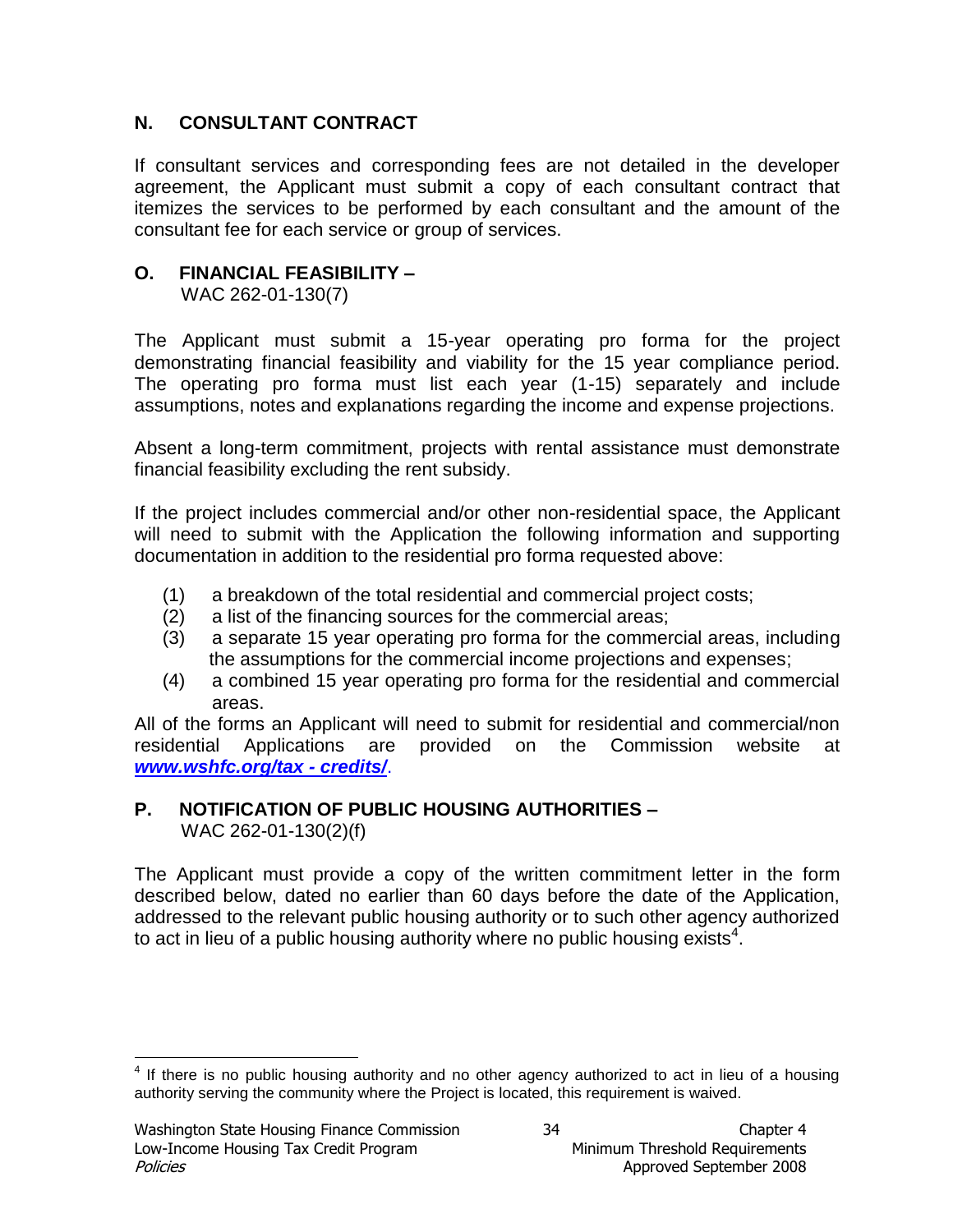In the commitment letter the Applicant must:

- (1) identify the location, the planned number of low-income housing units, the target population and the expected placed-in-service date for the proposed project;
- (2) agree to notify the public housing authority or other such agency, in writing, of the availability of low-income housing units at least 60 days before the placed-in-service date of each building in the project;
- (3) agree to notify the public housing authority or other such agency, in writing and at least once a year, of the ongoing availability of low-income housing units; and
- (4) encourage the public housing authority or such other agency to make the above notices available in any way it deems appropriate to those people on a waiting list for public housing programs.

This requirement does not apply if the housing authority is the project owner or its general partner.

# **Q. MINIMUM NUMBER OF ALLOCATION CRITERIA POINTS –**

WAC 262-01-130(3)(a)

Except as noted otherwise, the Applicant must select Allocation Criteria in the Application that total at least 130 Allocation Criteria points. Any Application that does not have at least 130 Allocation Criteria points will be disqualified. Bond-financed projects must score a minimum of 50 points.

For Applicants submitting projects seeking to compete in the Credit Set-Aside for Rural Development projects (Chapter 5), the Applicant must select Allocation Criteria in the Application that total at least 95 Allocation Criteria points. In order for Rural Development project Applications to be considered outside the Credit Set-Aside for Rural Development projects (i.e. to compete for and receive Credit from the general pool), the Applicant must select Allocation Criteria in the Application that total at least 130 Allocation Criteria points.

The Applicant is responsible for demonstrating that the project should receive Allocation Criteria points for a specific Allocation Criterion.

### **R. CORPORATIONS, PARTNERSHIPS AND LIMITED LIABILITY COMPANIES AS APPLICANTS AND PROJECT OWNERS**

If an Applicant is a corporation, partnership or limited liability company, the requirements listed below must be met. The Applicant cannot submit an Application on behalf of any entity that has not been formed. If the entity has not been formed by the date of Application submission, the Applicant may subsequently satisfy these requirements and transfer the Applicant's rights, title, and interest in the project, the Application, the Credit reservation, and/or the carryover allocation, as applicable, to the entity; however, the Applicant may do so only if it satisfies the requirements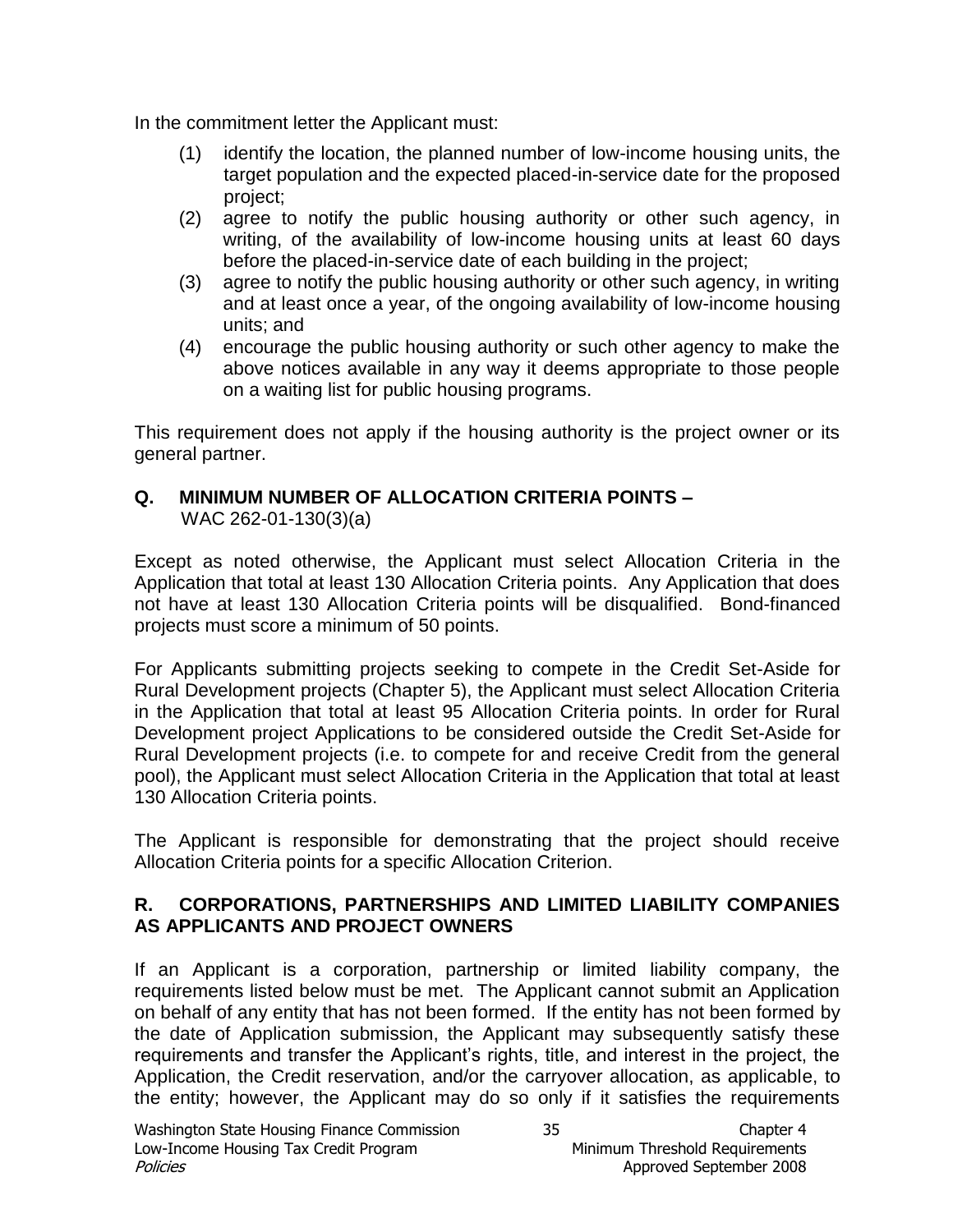established by the Commission to approve a project transfer or assignment. (See Chapter 9).

**Entity Documents** – The following items must be submitted with the Application:

- (1) A complete copy of the current partnership agreement or limited liability company agreement and any documents or agreements that set forth the rights, duties, and obligations of each partner, member and/or manager, as the case may be;
- (2) An organizational chart or diagram that identifies each entity or individual with an ownership interest in the project and the Applicant, including the percentage of ownership.
- (3) A Certificate of Existence/Authorization issued by the Washington Secretary of State. This document must be dated within 60 days of the Application date;
- (4) In the case of a general partnership, the Applicant must submit a Certificate of Existence/Authorization issued by the Washington Secretary of State for each limited partnership, limited liability company or corporate entity.

# *Additional Requirements for Foreign Entities*

- (5) In the case of an entity which is incorporated or organized outside Washington, the Applicant must submit a Certificate of Existence/Authorization from the state of incorporation or organization.
- (6) In the case of a general partnership with a partner which is a corporation, limited partnership, or limited liability company that is incorporated or organized outside Washington, the Applicant must submit with the Application a Certificate of Existence/Authorization from such foreign entity's state of incorporation or organization.

# **S. DISQUALIFICATION –**

WAC 262-01-130(3)(a)

The Commission may disqualify any Application that does not meet by the Application date, the requirements and disclosures listed in Chapter 2, Program Limits, and Minimum Threshold Requirements. The Applicant may be able to request this determination be reviewed using the procedures described in Chapter 12, Decisions and Reviews.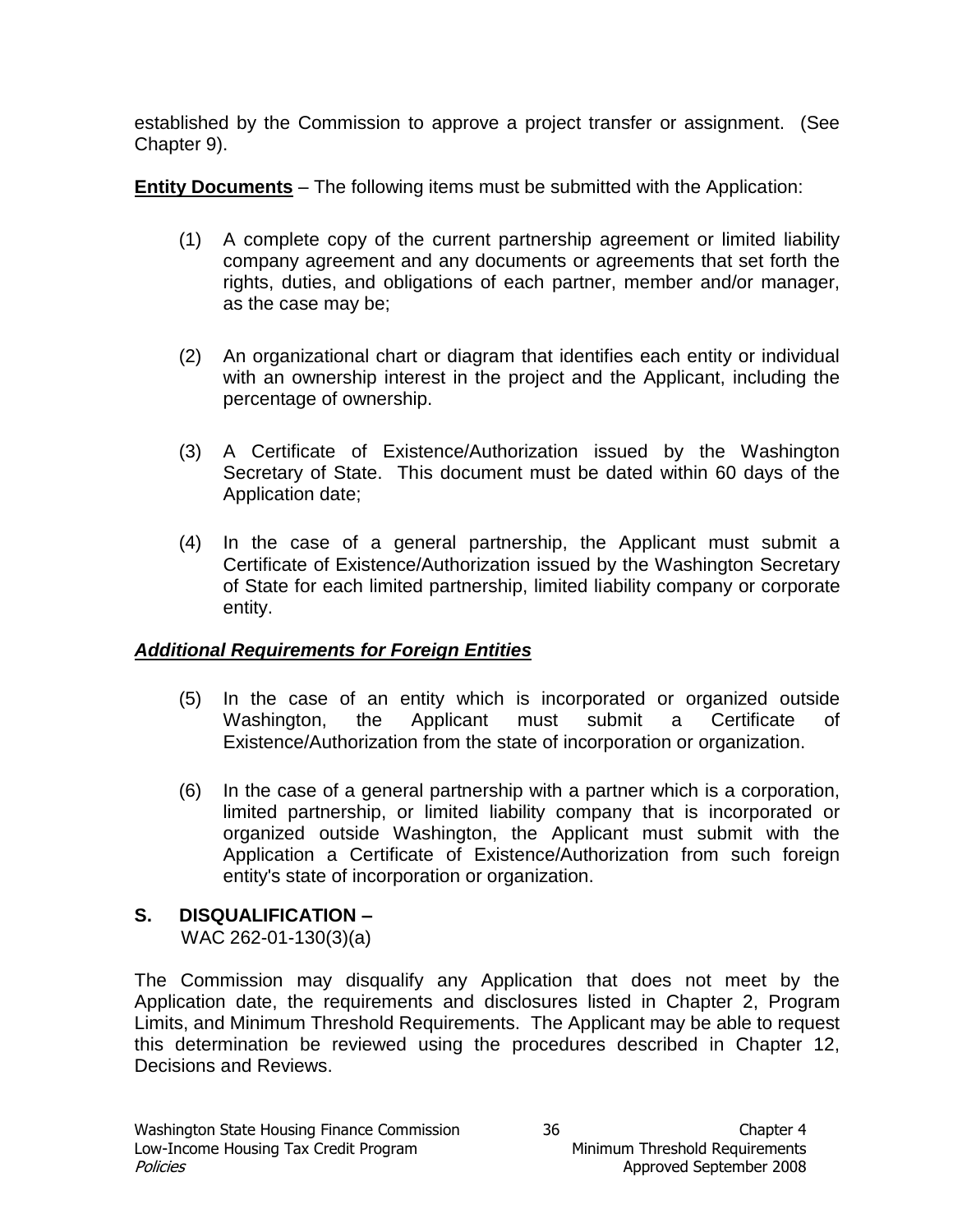### **T. OTHER REQUIREMENTS –**

WAC 262-01-130(2) and (3)(a)

If the Commission decides that additional Minimum Threshold Requirements are necessary or appropriate, it may make additions to or modifications of the Minimum Threshold Requirements for any project.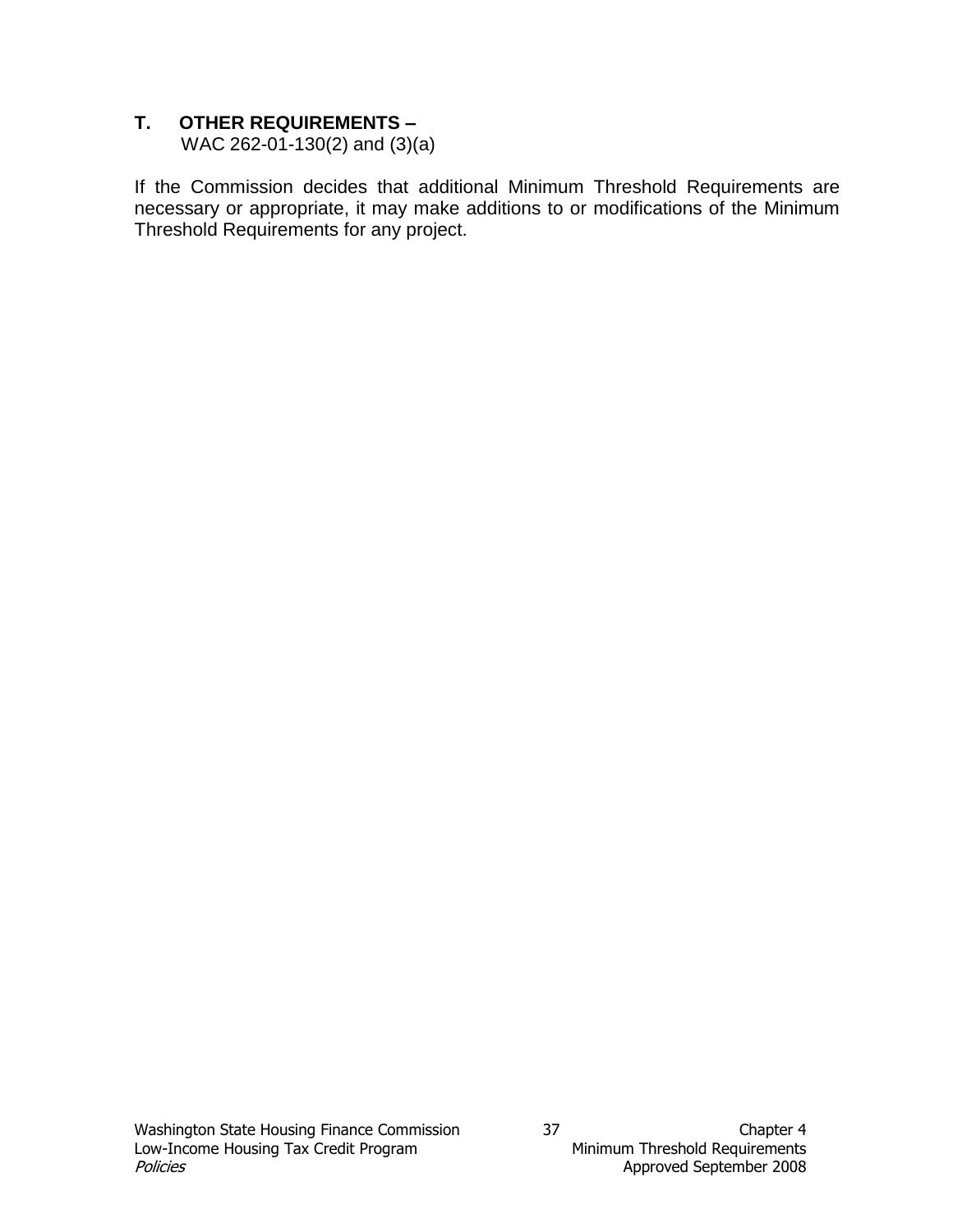# **CHAPTER 5 PROJECT RANKING PROCEDURES AND CREDIT SET-ASIDES**

This Chapter explains the credit set-asides (the "Credit Set-Asides") that have been established by the Commission and the Commission's procedures for ranking Projects and awarding Credit. The Allocation Criteria and point system used by the Commission for ranking Projects are set forth in Chapter 6.

### **A. PROJECT RANKING PROCEDURES**

*1. COMMISSION PRIORITIES – WAC 262-01-130(5)*

For the purposes of ranking projects and allocating credit dollar amounts, the Commission will give preference to fully funded projects that serve the lowest income tenants, that are obligated to serve low-income tenants for the longest period of time, and that are located in qualified census tracts and the development of which will contribute to a concerted community revitalization plan. In determining housing priorities, the Commission will consider sponsor and project characteristics. The Commission will give weight to those projects which, among other things:

- (1) Are located in areas of special need as demonstrated by location, population, income levels, availability of affordable housing and public housing waiting lists;
- (2) Commit units to serving special needs populations such as large households, the elderly, the homeless and/or the disabled;
- (3) Preserve federally assisted projects as low-income housing units;
- (4) Rehabilitate buildings for residential use;
- (5) Include the use of existing housing as part of a community revitalization plan;
- (6) Have received written authorization to proceed as a United States Department of Agriculture - Rural Housing Service multifamily new construction project approved by the Commission;
- (7) Are historic properties;
- (8) Are located in targeted areas;
- (9) Leverage public resources;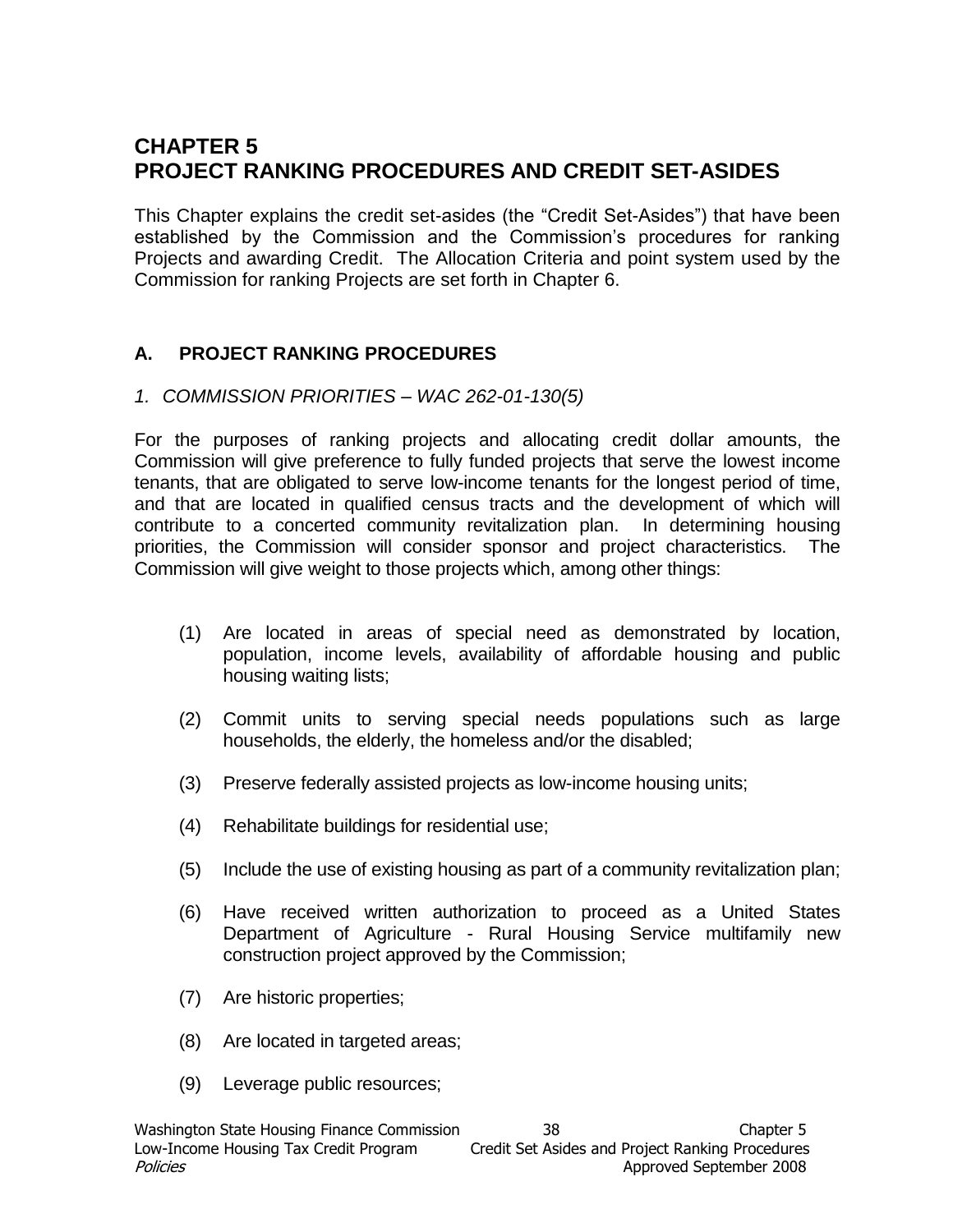- (10) Maximize the use of credits;
- (11) Demonstrate a readiness to proceed;
- (12) Serve tenant populations of individuals with children; and
- (13) Are intended for eventual tenant ownership.

In accordance with the methods and procedures described in this Chapter and Chapter 6, the Commission will rank projects based on the degree to which they meet the housing priorities described above.

#### *2. IMPLEMENTATION AND INTERPRETATION OF THE ALLOCATION CRITERIA*

Commission staff will use the Allocation Criteria (as described in Chapter 6, Allocation Criteria) and the points assigned to the Allocation Criteria to assess the degree to which the proposed projects promote the Commission's housing priorities. The points associated with these Allocation Criteria, when satisfied, facilitate ranking of projects by the staff.

If projects receive equal scores, priority in the staff's recommendations for Credit reservations and allocations will be given to the project that requests the least amount of Credit. If projects receive equal scores and request the same amount of Credit, priority in the staff's recommendations for Credit reservations and allocations will be given to the project that requests the least amount of Credit per housing unit.

The Applicant is responsible for showing in the Application the project meets all the Allocation Criteria selected, but the Tax Credit Program Director will decide if a project should receive Allocation Criteria points for a specific Allocation Criterion.

#### *3. FULLY FUNDED PROJECTS*

For purposes of ranking projects and allocating credit dollar amounts, the Commission will give top priority to Applications satisfying the Fully Funded Projects criteria. To be eligible for the Fully Funded Projects priority, Applicants must demonstrate to the satisfaction of the Commission that at the time of Application, all necessary funding commitments have been made. There no longer will be any allocation points tied to "Project Readiness".

Proof of funding commitment must be demonstrated as follows:

(a) For funding from *public resources,* provide evidence of binding loan commitments or other documentation that is deemed acceptable by the Commission for 100% of permanent/takeout financing to meet the Total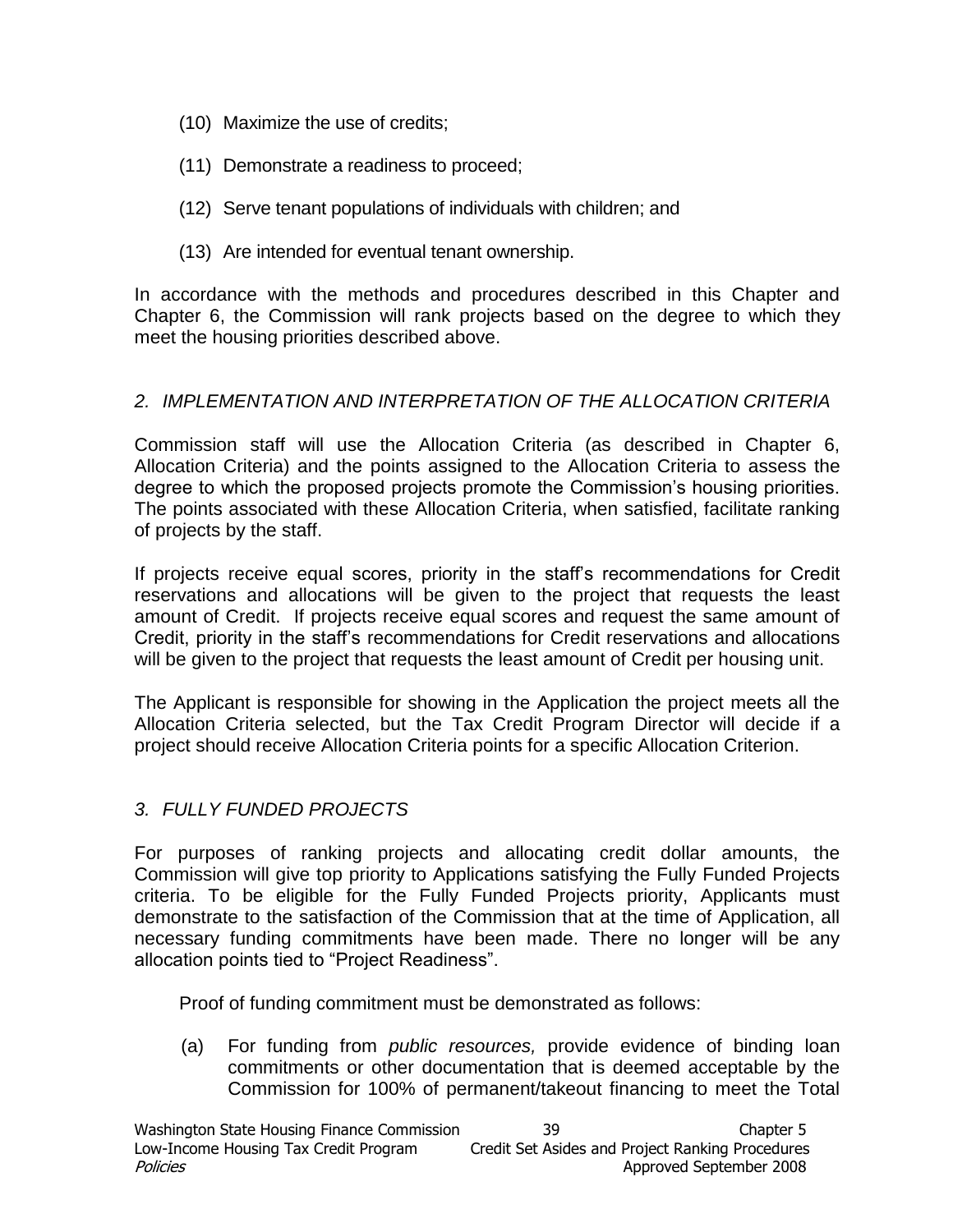Project Costs less the anticipated proceeds from the sale of the Credit. (Lender confirmation may be sought by Commission staff to verify extent of commitment.)

- (b) For funding from private sources:
	- (i) Provide a letter of interest from expected lender.
	- (ii) Provide lender ordered appraisal (Note: appraisal may serve to fulfill market study requirement provided it satisfies all required market study elements. Refer to market study policy in Chapter 4 of the Policies for detail).

Projects seeking consideration under this Fully Funded Projects criterion must also achieve a minimum of 132 total allocation points (Readiness Score), calculated as: total allocation points selected less "Housing Needs" points, in order to be considered "fully funded". Projects competing in the Rural Development Credit Set-Aside must achieve a minimum Readiness Score of 105 points.

*Readiness Score = Total allocation points selected – Housing Needs Points*

Projects applying with a Readiness Score of less than this 132 point minimum, regardless of whether they have all funding committed, will not be considered as a "fully funded project" and for project ranking purposes they will be considered in rank order after all fully funded projects have been accounted for.

Credit set-asides (with the exception of the temporary Hope VI Credit Set-Aside) will be filled first with projects satisfying the Fully Funded Projects criterion, in rank order and subject to existing Credit Set-Aside policies. Likewise, priority will be granted, in rank order to fully funded projects for consideration in the General Pool.

Projects involving RD financing must submit a fully executed RD-issued Letter of Conditions along with the Application.

Once all fully funded projects have been appropriately placed on the allocation list, priority will then be given in rank order to the highest scoring project for the purposes of filling under subscribed Credit Set-Asides or placement in the General Pool or Waiting List.

Unless stated otherwise, projects not satisfying the Fully Funded Projects criterion will not be considered over projects that have.

This policy does not apply to tax-exempt bond-financed projects.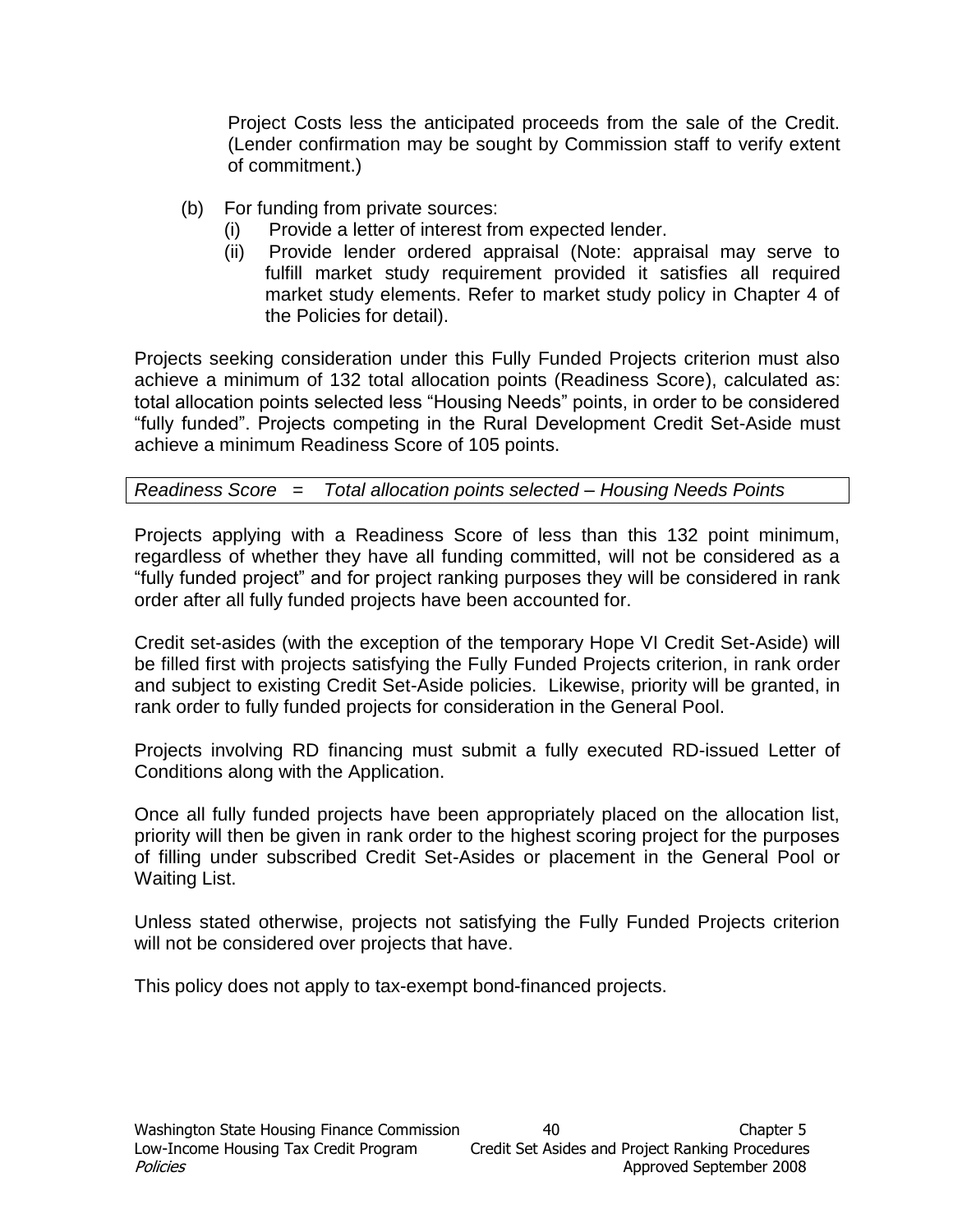### *4. NIMBY EXEMPTION POLICY*

Under the NIMBY Exception Policy**,** the Commission may give the highest priority for a new allocation of tax credits to projects it determines have satisfied certain conditions, regardless of the Application's total point score.

To be considered, projects must satisfy the following conditions:

- (1) The applicant submits substantially the same project proposal;
- (2) The applicant satisfactorily demonstrates their case for consideration;
- (3) The Applicant demonstrates that the proposal has substantially prevailed against the issues causing delays;
- (4) The resubmitted project does not score enough points to receive an allocation of credit; and
- (5) The project remains viable and feasible.

Projects recognized under the NIMBY Exception policy must pay a new Application fee but may be credited any Credit Reservation Fee paid previously.

Credit allocated under this policy will be allocated outside of all Credit Set-Asides and therefore hold harmless those set-asides. Credit returned involving a King County project will be added to and therefore not counted against the current year's "King County 40% cap."

### *5. DECISIONS REGARDING CREDIT RESERVATIONS AND ALLOCATIONS*

The Tax Credit Program Director will make determinations regarding whether a project meets the Minimum Threshold Requirements, and if so, whether a project qualifies for a Credit Set-Aside category or an award of Allocation Criteria points. The Applicant may request that determination by the Tax Credit Program Director with respect to these matters be reviewed by the Executive Director or his designee using the procedures described in Chapter 12, Decisions and Reviews. The Commission will generally not consider any complaint or argument about the Tax Credit Program Director's determinations that an Applicant could have raised through these review procedures, if the Applicant has not sought and obtained such review.

Commission staff will recommend that Credit reservations and allocations be awarded beginning with the highest ranked project to the lowest ranked project until the total available Annual Authority is consumed.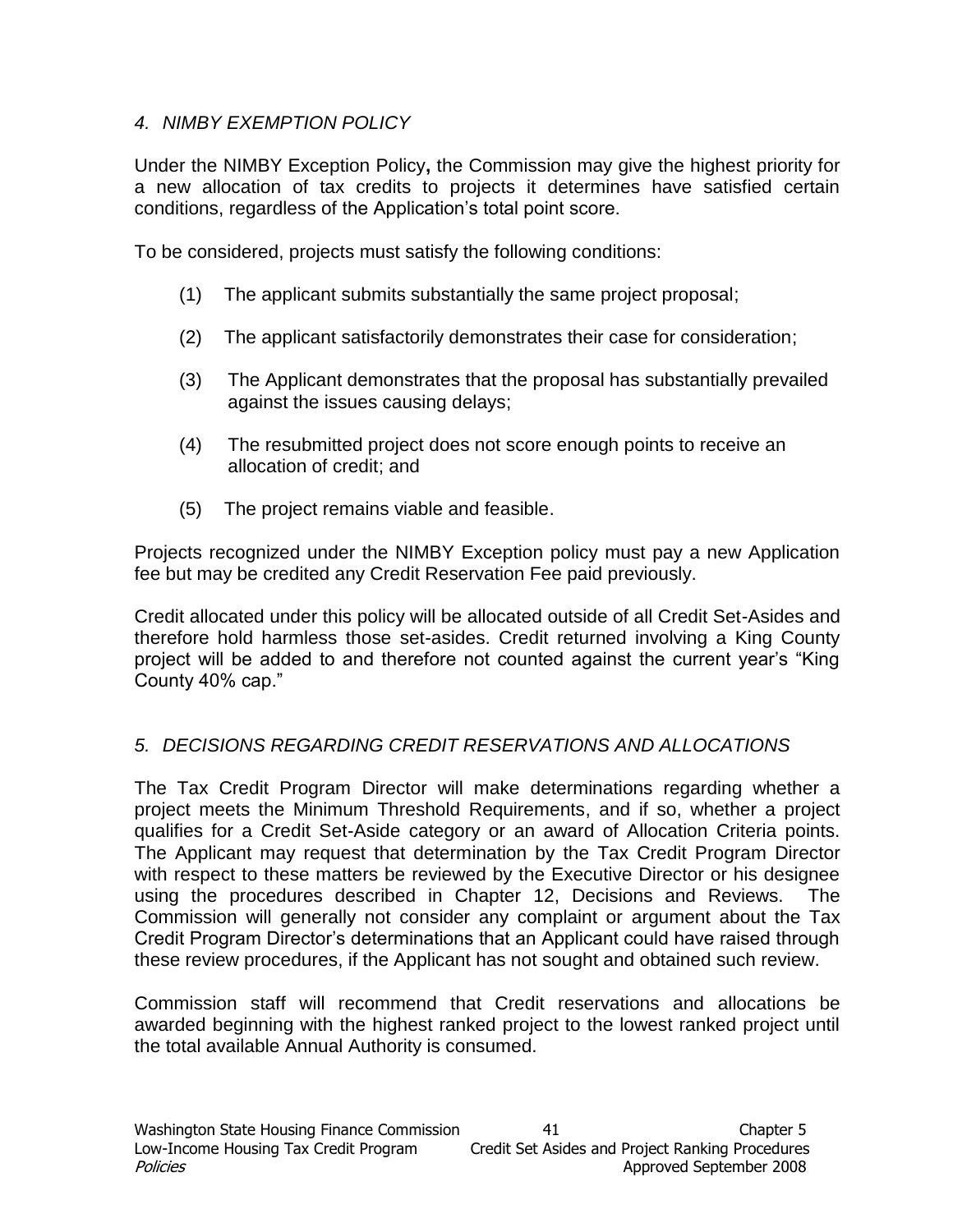This process will be subject to the Credit Set-Aside categories described in this Chapter 5 and Program Limits described in Chapter 3. In addition, all Credit reservations and allocations will be contingent upon the Applicant and the project, as the case may be, meeting all applicable requirements. Projects will also be evaluated on their feasibility and viability as qualified low-income housing projects. This will include an examination of the development and operational costs of each project as well as the market need and demand.

As part of their recommendations, Commission staff may also present any anomalies or concerns regarding the project ranking, any market need/demand issues (e.g., the appropriateness of the number of low-income housing units in a given area or the impact of the proposed project on existing rental housing), or other significant items which may be necessary for the Commissioners to consider along with the project ranking.

Although it will receive the staff's recommendations, the Commissioners alone will determine whether a project should receive a Credit reservation and/or allocation from the Annual Authority and the amount of the Credit. The staff's recommendation of projects to receive Credit reservations and/or allocations based on their Allocation Criteria points and their ranking is intended to be advisory only and is not binding on the Commissioners. While the Commissioners may elect to approve those rankings without change, it may also determine that a different ranking is appropriate. Ordinarily the Commissioners' determination will be made at the conclusion of a public hearing. The Commissioners may, however, approve or defer action on one, some, or all projects.

The Commissioners may also direct the Executive Director to make findings or take other action to address an issue of concern to the Commissioners, following which the Commissioners will make a final decision that cannot be appealed.

Any person intending to present testimony at a public hearing that addresses the staff's recommendations for projects to receive Credit reservations and/or allocations should deliver to the Commission a written summary of his or her planned testimony no later than 24 hours before the time the public hearing is scheduled to begin.

### *6. WAITING LISTS*

When the number of qualified projects exceeds the available Annual Authority, projects not awarded Credit will be placed on a waiting list. These projects will be listed in the order described under these Policies unless otherwise determined by the Commissioners. Based upon this project ranking process, if projects remain tied, priority for Credit will be given to the Application that is requesting the least amount of Credit, except that, if projects receive equal scores and also request the same amount of Credit, priority for Credit will be given to the Application that requests the least amount of Credit per housing unit. In the event a project being considered for a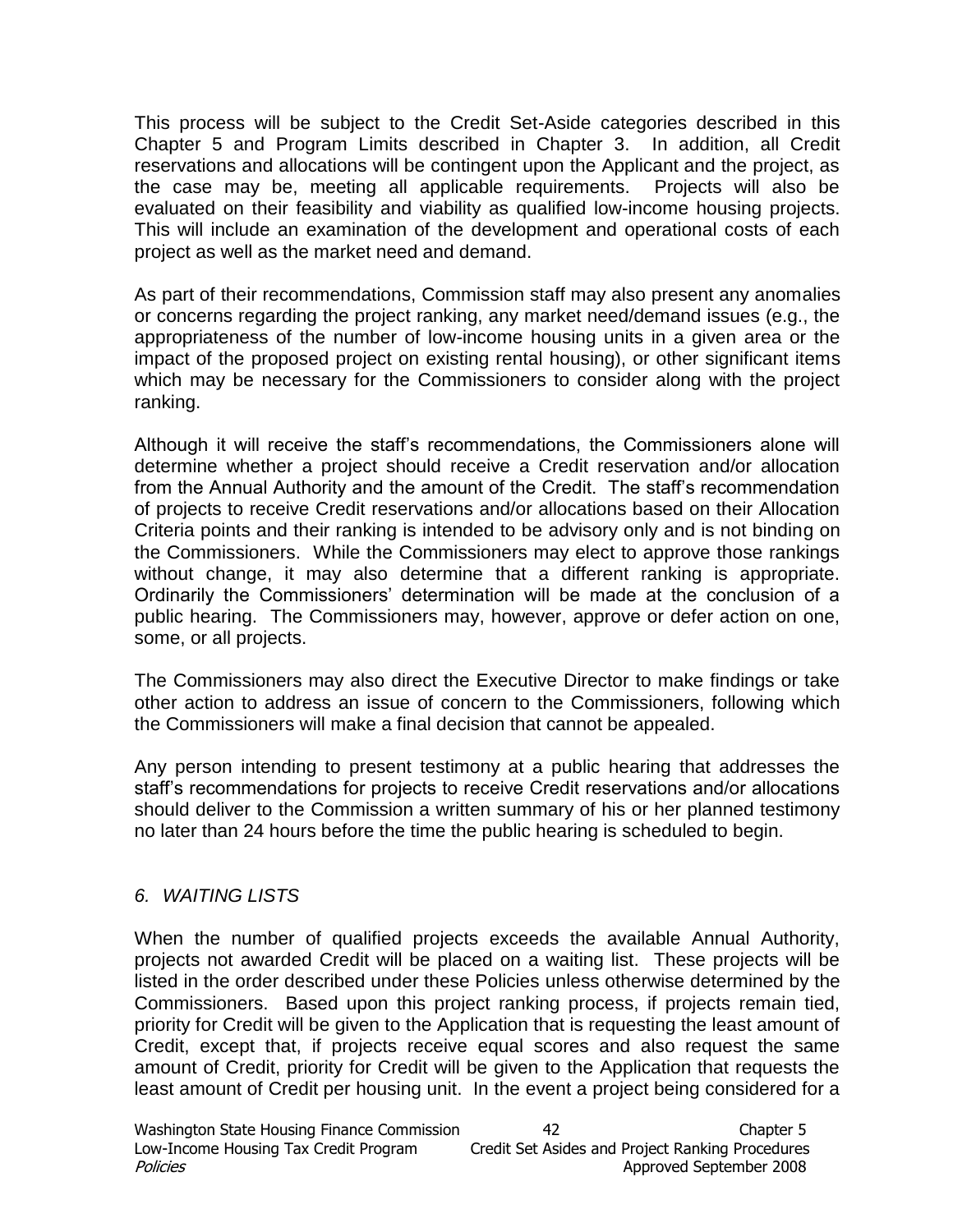Credit reservation or allocation either withdraws or is cancelled, projects on the waiting list may move up from the waiting list and thereby contend for Credit.

If, due to insufficient Annual Authority, the last project to receive a Credit reservation or carryover allocation in any round receives a carryover allocation for only a portion of the Credit needed for the project, the Commission may choose to issue the project a reservation of the balance of Credit needed for the project in a succeeding round, if there is one, for that year or provide the project a Forward Credit Commitment of the balance of Credit needed from the following year. The Forward Credit Commitment will be contingent upon having Annual Authority available in the following year, among other conditions.

### *7. FORWARD CREDIT COMMITMENT*

The Commission may choose to provide a Forward Credit Commitment to one or more projects. The Commission may, in its discretion, commit up to 20% of the following year's anticipated Annual Authority for this purpose.

The Applicant of a project selected for a Forward Credit Commitment must comply with the requirements and conditions set by the Commission by, for example, entering into a Forward Credit Commitment contract. The Forward Credit Commitment will be contingent upon having Annual Authority available in the following year. Thus, the Forward Credit Commitment contract may be executed even though it is uncertain whether there will be any available Annual Authority. The Applicant should be aware of the risks of proceeding with a project given this uncertainty.

## **B. CREDIT SET-ASIDE CATEGORIES**

Pursuant to WAC 262-01-130(6), the Commission has established specific percentages of the Annual Authority for Credit Set-Asides.

The Applicant must demonstrate the project's eligibility for the selected Credit Set-Aside category. The Tax Credit Program Director will make final determinations regarding the eligibility of Projects for these categories.

The Applicant may select only *one* Credit Set-Aside for a project. The desired Credit Set-Aside must be identified in the Application and, once selected, is irrevocable and binding upon the Applicant including any subsequent owner of the project. If the Applicant fails to select a category or demonstrate that the Applicant or the project is eligible for a particular category, the project will be considered only for the balance of the Annual Authority remaining after the Credit Set-Asides.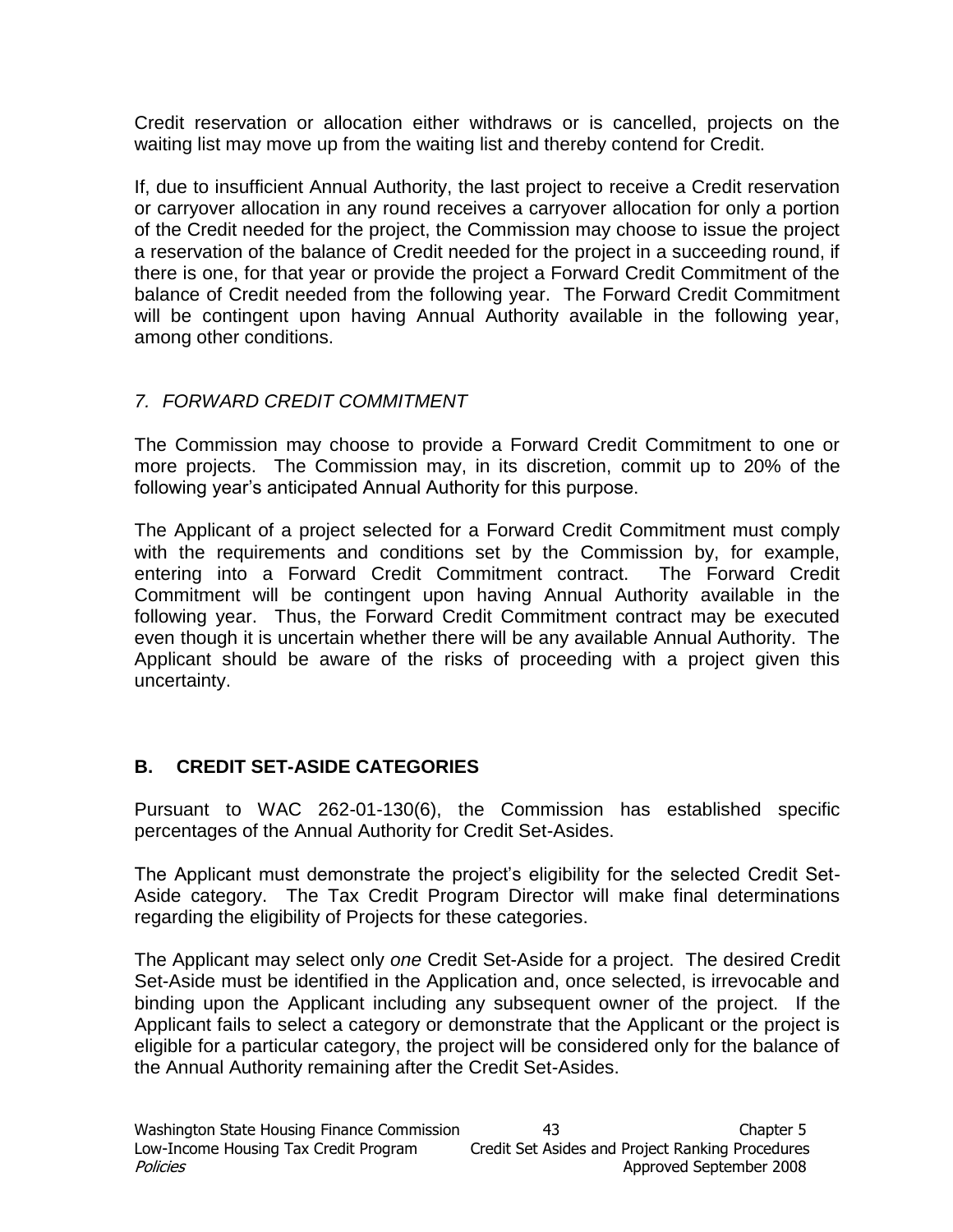#### *1. CREDIT SET-ASIDE FOR PROJECTS SPONSORED BY QUALIFIED NONPROFIT ORGANIZATIONS*

Ten percent of the total amount of Annual Authority will be set aside for projects that will be owned directly or indirectly by an organization that is a Qualified Nonprofit Organization as required under Section 42(h)(5) of the Code and WAC 262-01-130(6)(a).

To be considered a Qualified Nonprofit Organization, the organization must be described in Section 501(c)(3) or Section 501(c)(4) of the Code and have as one of its exempt purposes the "fostering of low-income housing." Furthermore, the organization must materially participate in the development and operation of the project throughout the compliance period. The organization must not be Affiliated With, or Controlled By, a for-profit organization, entity, or individual.

For additional requirements with respect to this Set-Aside, See Section D below.

### *2. TEMPORARY CREDIT SET-ASIDE FOR HOPE VI PROJECTS*

For Credit years 2005-2009, twenty percent of per capita Annual Authority, less the prior year's Forward Credit Commitment, will be set-aside for HOPE VI Projects each year. A "HOPE VI Project" is a public housing community revitalization project that is entitled to receive HOPE VI financing from HUD pursuant to an executed and enforceable grant agreement.

No more than fifty percent of the Credit available under this Credit Set-Aside shall be awarded to any single HOPE VI Project. Credit awarded pursuant to the HOPE VI Set-Aside to Projects located in King County shall count, dollar for dollar, against the King County Credit limitation described in Chapter 3, Section H of these Policies.

An award of Credit under the HOPE VI Set-Aside is subject to the following terms, conditions and requirements:

1) For the 2005 allocation round, Applications must include a proposed Master Plan (the Plan). The Plan shall demonstrate, among other things, the level of public benefit that will be provided at the conclusion of developing the Project site. The Plan must be approved, in form and substance, by the Commission staff before the Commission will issue a carryover allocation of Credit (i.e., enter into a RAC) for the Project.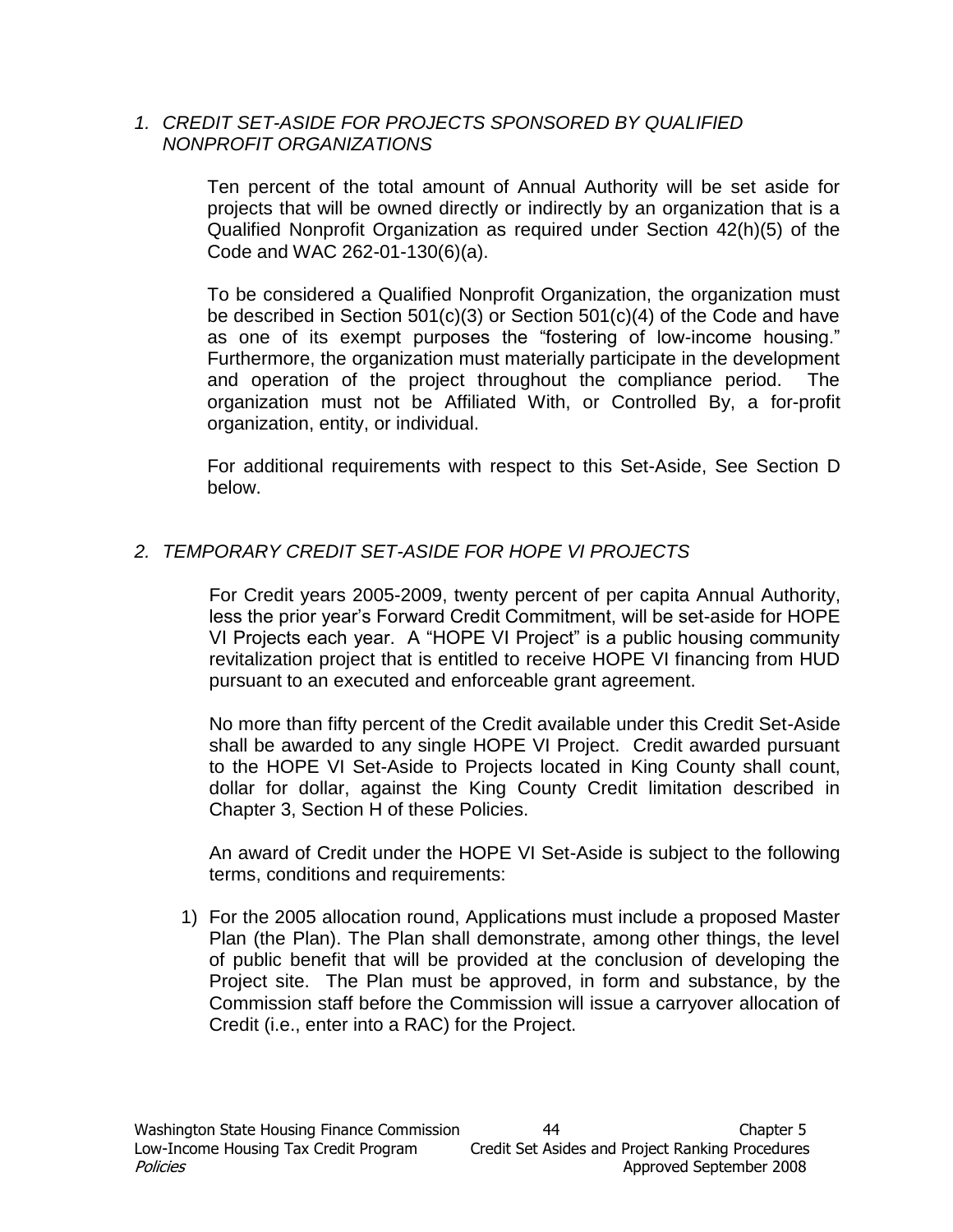- $\triangleright$  The Plan shall include, among other things, the following:
	- o Phase by phase breakdown demonstrating the ability to complete all phases by the close of the calendar year 2011. Breakdown shall include those units financed with, but not limited to, tax-exempt bonds and noncompetitive 4% Credits awarded pursuant to Section 42(h)(4) of the Code ("Noncompetitive 4% Credits") and HUD Section 202 financing.
	- o Breakdown of total units subject to the Additional Low-Income Housing Commitment at each income level for the HOPE VI Set-Aside Credit phases and the tax-exempt bond and Noncompetitive 4% Credit phases. At least 50% of the units developed using HOPE VI Set-Aside Credit shall be committed for households at or below 30% of AMGI. As shown by the Plan, a portion of these 30% AMGI units may be dispersed among phases developed using other forms of financing including but not limited to, tax-exempt bonds and Noncompetitive 4% Credits and HUD Section 202.
	- o Special Needs Commitment applicable to at least 40% of the total units developed using the Credit awarded from the HOPE VI Set-Aside ("HOPE VI Set-Aside Credit"). A portion of this Special Needs Commitment may be incorporated into phases developed using other forms of financing including but not limited to, tax-exempt bonds and Noncompetitive 4% Credits and HUD Section 202 to meet the overall 40% Commitment.
	- o Public housing residents returning to the site shall be included in the units subject to the Additional Low-Income Housing Commitment regardless of their current income, provided that upon turnover the unit is rented to a household with an income at or below 30% AMGI in accordance with Commitment requirements.
- 2) Subject to the reasonable approval of the Commission staff, the Plan for each site may be updated and modified by the Applicant in the event circumstances and conditions change, so long as the Applicant demonstrates that the minimum percentages for Special-Needs Housing Commitment and Additional Low-income Housing Commitment set forth above are met.
- 3) Each successive application in 2006-2009 must include a status report demonstrating performance to date against the Plan, in form and substance acceptable to the Commission. This status report will include detail with respect to the Set-Aside Credit, as well as units being developed using other forms of financing including, but not limited to, tax-exempt bonds and Noncompetitive 4% Credits, and HUD Section 202. The applicant must demonstrate the ability to make up any shortfalls in public benefit in future phases. Allocation of the Set-Aside Credit in each of years 2006-2009 will be conditioned, among other things, on the ability to meet overall projections.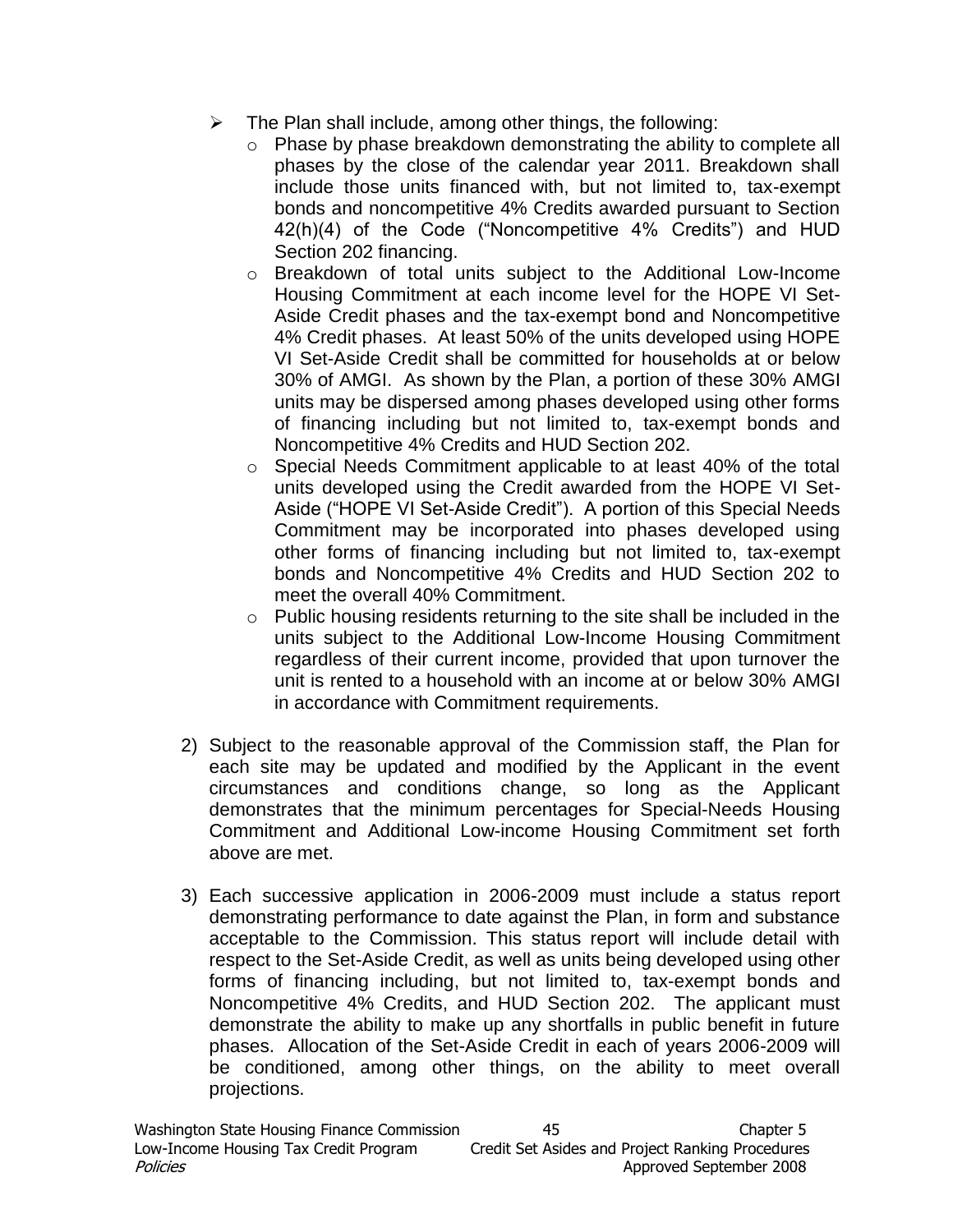- 4) In order to receive an award of Credit from the HOPE VI Set-Aside for any Credit year from 2006-2009, the Applicant or a related party must have received an award of HOPE VI Set-Aside Credit in 2005.
- 5) An Applicant requesting an award of HOPE VI Set-Aside Credit may not submit an Application for an award of competitive Credit with respect to any other Project in the same Application round. Any such Application will be rejected and returned to the Applicant. This limitation does not prohibit the Applicant from requesting an award of Noncompetitive 4% Credits.
- 6) With respect to the 2005 Application and all future applications for Credit under this Set-Aside, an Applicant must select the maximum points for the "Additional Low-Income Use Period" Allocation Criteria (i.e., commit to an additional period of 22 years) and the "Developer Fee" Allocation Criteria (i.e., commit to limit developer fees to 10%) and also must select the "Donation in Support of Local Housing Needs" Allocation Criteria.
- 7) If an Applicant selects the HOPE VI Set-Aside category but does not receive an award of Credit there under, the Project is not eligible for Credit from the balance of the Annual Authority.
- 8) The reservation and allocation of Credit shall be subject to such other terms, conditions and requirements as the Commission determines may be reasonably necessary to further the housing priorities, preferences and goals of the Tax Credit Program.

### *3. CREDIT SET-ASIDE FOR PROJECTS SPONSORED BY NONPROFIT ORGANIZATIONS*

*Note: The Set-Aside for Nonprofit Organizations is not available for Credit years 2005-2009. Unless the Commission determines otherwise, the Set-Aside for Nonprofit Organizations will be restored commencing in 2010. The language referencing this Set-Aside remains in the Policies as an administrative convenience to the Commission.*

Fifteen percent of the per capita Annual Authority, less the prior year's Forward Credit Commitment, will be set aside for projects that will be owned directly or indirectly by Nonprofit Organizations. These include organizations exempt from federal income tax under Section 501(a) of the Code, for example, organizations described in Section 501(c)(3) and Section 501(c)(4) of the Code, and public housing authorities and public development corporations and agencies. The organization must not be Affiliated With, or Controlled By, a for-profit organization, entity, or individual.

For Additional requirements with respect to this Set-Aside, See Section C below.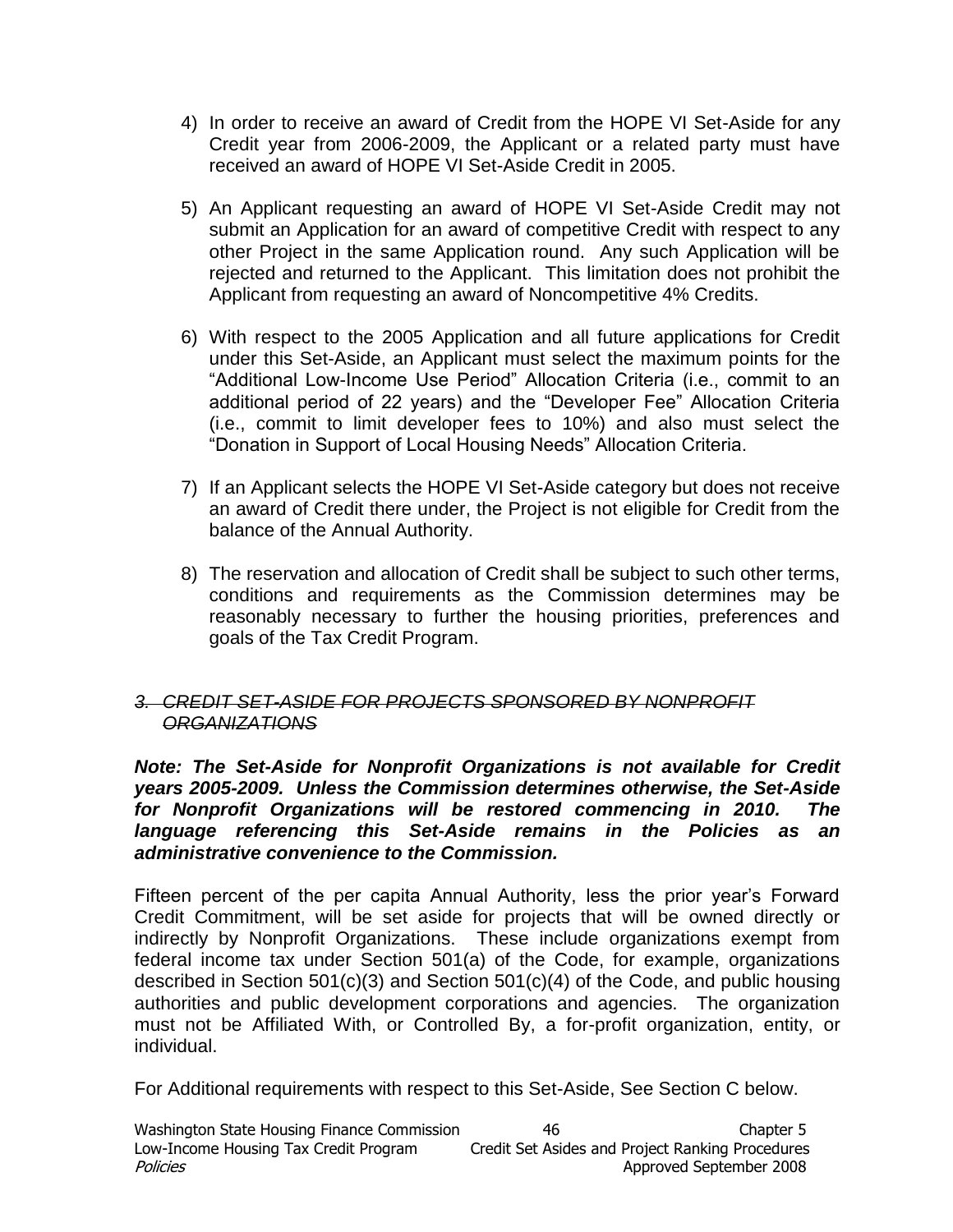### *4. CREDIT SET-ASIDE FOR PROJECTS SPONSORED BY FOR-PROFIT ENTITIES OR INDIVIDUALS – WAC 262-01-130(6)(b)*

*Note: The Set-Aside for For-Profit Entities or Individuals is not available for Credit years 2005-2009. Unless the Commission determines otherwise, the Set-Aside for For-Profit Entities or Individuals will be restored commencing in 2010, subject to Commission approval. The language referencing this Set-Aside remains in the Policies as an administrative convenience to the Commission.*

Fifteen percent of the per capita Annual Authority, less the prior year's Forward Credit Commitment, will be set aside for projects that are owned by private, for-profit entities or individuals.

To qualify for this category, the Applicant must provide with the Application a certification that neither the Applicant nor any partner, member, or manager of the Applicant is a Nonprofit Organization, or Affiliated With or Controlled By, a nonprofit organization, and that the Applicant (and all its partners, managers and members) are motivated, in part, by profit.

### *5. CREDIT SET-ASIDE FOR RURAL HOUSING PROJECTS*

Fifteen percent of the per capita Annual Authority, less the prior year's Forward Credit Commitment, will be set aside for projects located in the following counties:

> Adams, Asotin, Benton (except Kennewick and Richland), Chelan (except Wenatchee), Clallam, Columbia, Cowlitz (except Longview), Douglas (except East Wenatchee), Ferry, Franklin (except Pasco), Garfield, Grant, Grays Harbor, Island (except Oak Harbor), Jefferson, Kittitas, Klickitat, Lewis, Lincoln, Mason, Okanogan, Pacific, Pend Oreille, San Juan, Skagit (except Mount Vernon), Skamania, Stevens, Thurston (except the cities of Olympia, Lacey, and Tumwater), Wahkiakum, Walla Walla (except the City of Walla Walla), Whatcom (except Bellingham), Whitman (except Pullman), Yakima (except the City of Yakima).

To qualify for this category, the entire project must be located in one or more of the counties specified above. Projects located just outside a city that is excluded from the purpose of defining "rural area" may be deemed functionally related to that excluded city and therefore may not be eligible for the Credit Set-Aside for Rural Housing Projects.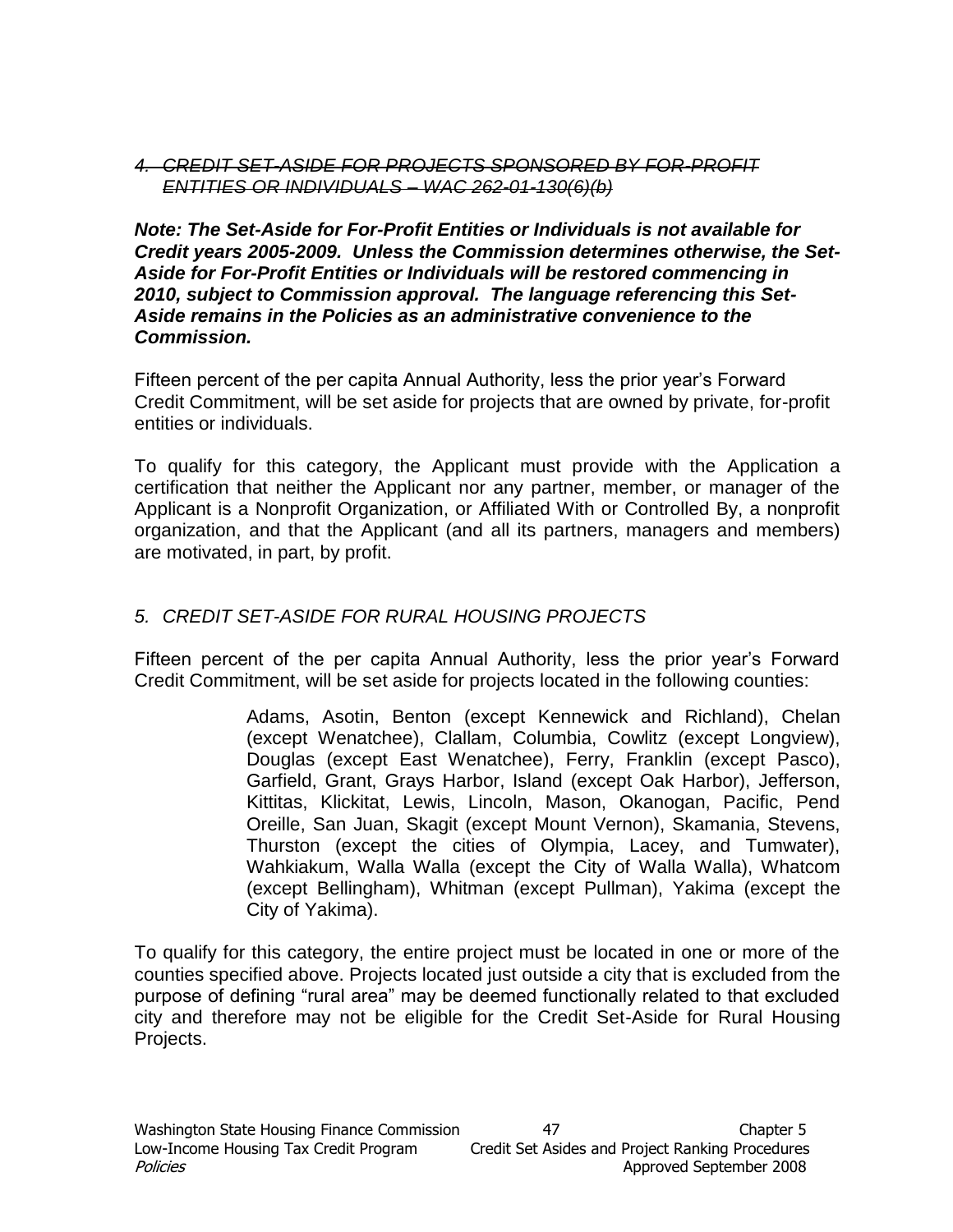A rural area is defined as follows:

1) Counties with a population of less than 85,000, except for those cities within these counties with a population of greater than 20,000,

Example: Franklin County except the City of Pasco

2) Counties with a population greater than 85,000 but less than 385,000 when more than an aggregated 25% of that county's population resides in one substantially contiguous metropolitan area. In this case, the county except such metropolitan area, would be considered rural.

Example: Yakima County except the City of Yakima

### **State Designated Eligible Basis Basis Increase**

A 130% "basis boost" is available to all Rural Projects. For the purposes of this Policy, "Rural" carries the definition used for determining the program's Rural Credit Set-Aside. Buildings in DDA's or QCT's that already qualify for additional credits will not qualify for an additional state designated increase if they have already received the 130% eligible basis increase. This additional eligible basis is not available to taxexempt bond-financed housing.

## *6. CREDIT SET-ASIDE FOR RURAL DEVELOPMENT PROJECTS*

Five percent of the per capita Annual Authority, less the prior year's Forward Credit Commitment, will be set aside for:

- (1) Projects that have obtained a written authorization to proceed from RD as a Section 515 new construction project. To qualify, the Applicant must provide with the Application a copy of a fully-executed Form AD-622 or FHA Form 1944-51 for the project; or
- (2) Projects that have existing RD financing for which the existing owners are considering prepayment options that would convert the low-income housing units to market rate housing units. To qualify, the Applicant must include the following:
	- (i) Evidence that the project has existing RD financing for which the existing owner is considering a prepayment option that would convert low-income housing units to market rate housing units within five years of the date of the Application; and,
	- (ii) An agreement with RD in which the Applicant agrees to maintain each building in the project for low-income use for a minimum of fifteen (15) years beyond the expiration date of the existing owner's current agreement. Your agreement must further provide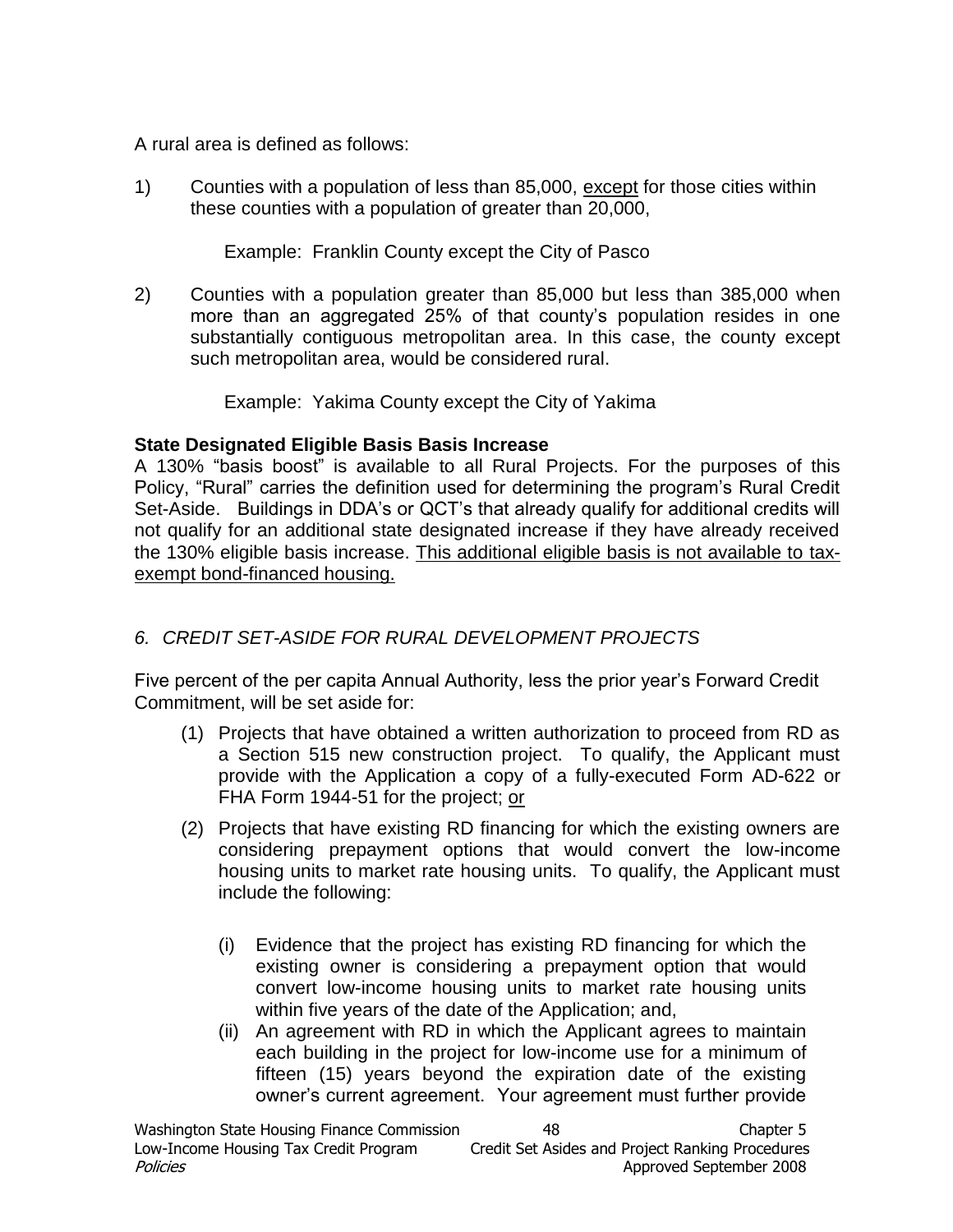that the existing low-income residents may not be evicted (except for good cause), nor may their gross rent be increased for a three (3) year period following the Applicant's acquisition of the project, unless the increases are required by RD.

A fully-executed RD-issued Letter of Conditions must be submitted along with the Application for any project with RD financing, regardless of whether they are competing under this credit set-aside. This requirement applies to tax-exempt bond-financed projects receiving tax credits as well as "competitive" tax credit deals.

Priority for the Commission staff recommendations within the RD projects Credit Set-Aside will be provided, first, to projects which qualify under item (1) above and, second, to projects which qualify under item (2) above.

### **C. IMPLEMENTATION OF THE CREDIT SET-ASIDES**

All projects will be considered for the Credit Set-Aside category selected in the Application. If a project does not receive a Credit reservation or allocation in the selected category, the project may still qualify based upon its ranking against other projects competing for the balance of the Annual Authority.

If the Applicant selects the category for a Qualified Nonprofit Organization but is determined to be ineligible, the Application will automatically be considered under the Nonprofit Organizations Credit Set-Aside category if determined eligible for that category.

If the Applicant selects and qualifies for the category Qualified Nonprofit Organizations, the project will be considered under both the 10% Credit Set-Aside category for Qualified Nonprofit Organizations and the 15% Credit Set-Aside category for Nonprofit Organizations.

The Credit Set-Aside category for Qualified Nonprofit Organizations is based on the total Annual Authority for a given year. All other categories are based on the amount available of per capita Annual Authority, less the prior year's Forward Credit Commitment.

As required by Section 42(h)(5) of the Code, the category for Qualified Nonprofit Organizations will remain in effect for a given year until the Commission allocates not less than 10% of the total Annual Authority for that year to projects that qualified for the Credit Set-Aside. For all other Credit Set-Aside categories, any amount of Annual Authority that is not allocated to qualified projects will be added to the balance of the Annual Authority and will be available to be allocated to all qualified projects.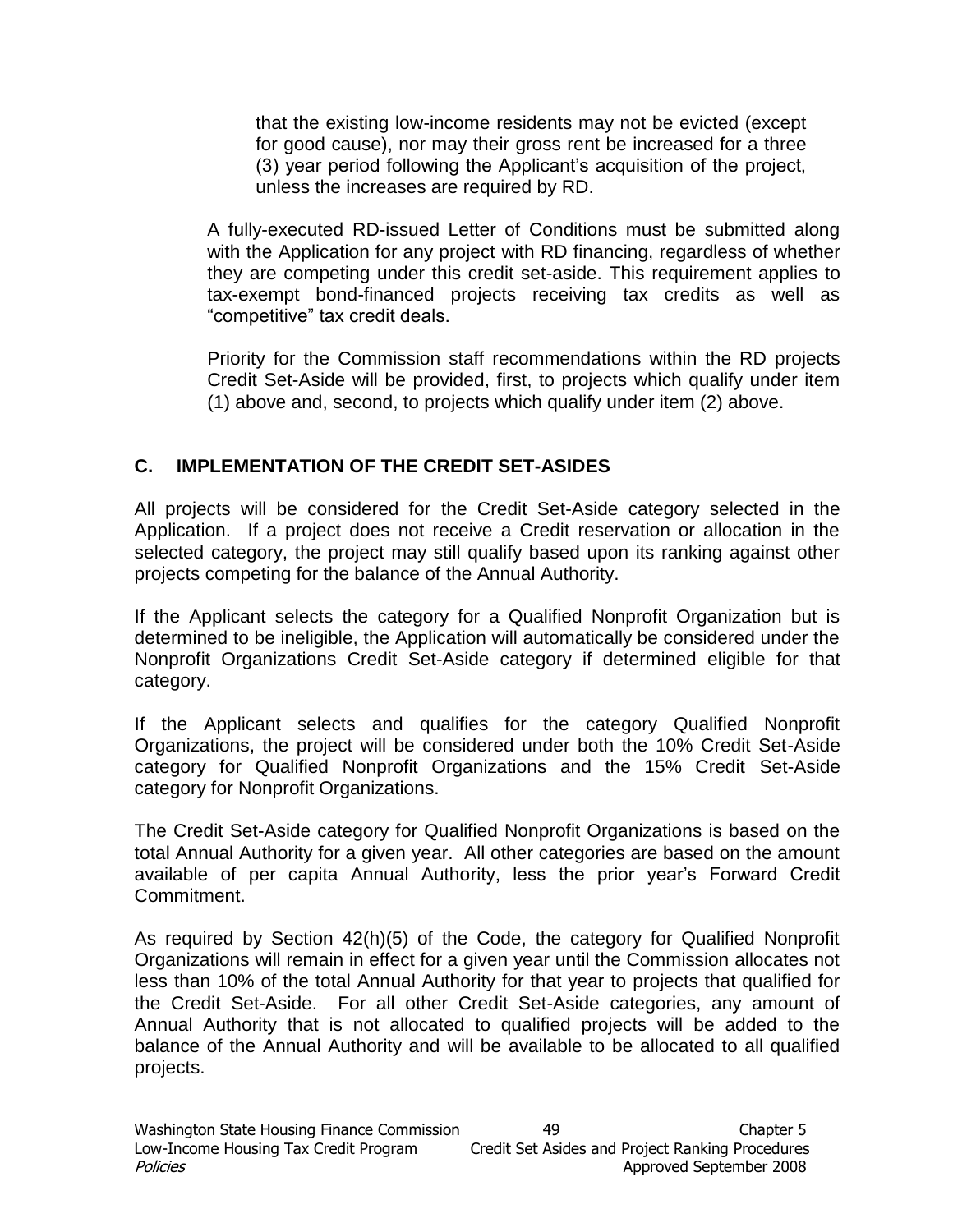The Annual Authority apportioned to each Credit Set-Aside category will be reserved and allocated to the projects selected by the Commissioners until the Credit Set-Aside amounts are committed. Any remaining projects that qualified for a Credit Set-Aside but did not receive a Credit reservation or allocation must compete with all other projects for a Credit reservation or allocation from this balance.

With respect to Qualified Nonprofit Organization category, when the last highestranked qualified project selected by the Commissioners for a reservation and allocation receives only a portion of the Credit necessary for the project's feasibility and viability, an increased amount of Credit will be reserved and allocated.

With respect to the other Credit Set-Aside categories, if the remaining portion of any Credit Set-Asides available to the last highest-ranked project selected by the Commissioners equals at least 50% of the amount needed to make the project feasible, the Credit amount for that category will be increased. If the amount needed is less than 50% of the total Credit needed for feasibility, the last highest-ranked project (along with all other, lower-ranked Projects in the Credit Set-Aside) must compete for a Credit reservation and/or allocation from the balance of the Annual Authority remaining in the general pool.

If a project is reserved and allocated Credit from a Credit Set-Aside but the Credit is returned or cancelled for any reason prior to the end of the same calendar year, the Commission may, (i) allocate such Credit to the next highest scoring project(s) in that same Credit Set-Aside category, (ii) allocate the Credit to the next highest scoring project(s) in the general pool, or (iii) may allow the Credit to carryover to the subsequent calendar year, as determined in the sole discretion of the Commission.

If the Applicant made a Commitment in the Application to participate under a Credit Set-Aside category, the Commission's consent to any transfer or assignment of the Applicant's rights or the project will be conditioned upon:

- (1) continued compliance with the requirements for the applicable Credit Set-Aside category by the transferee/assignee;
- (2) satisfaction of the requirements in Chapter 9, Project Transfer or Assignment Requirements.

### **D. ADDITIONAL REQUIREMENTS FOR CREDIT SET-ASIDES FOR QUALIFIED NONPROFIT ORGANIZATIONS AND NONPROFIT ORGANIZATIONS**

To qualify for either of the 10% Credit Set-Aside for Qualified Nonprofit Organizations or the 15% Set-Aside for Nonprofit Organizations, the Applicant must include the following with the Application:

(1) A copy of the Nonprofit Organization's IRS determination letter;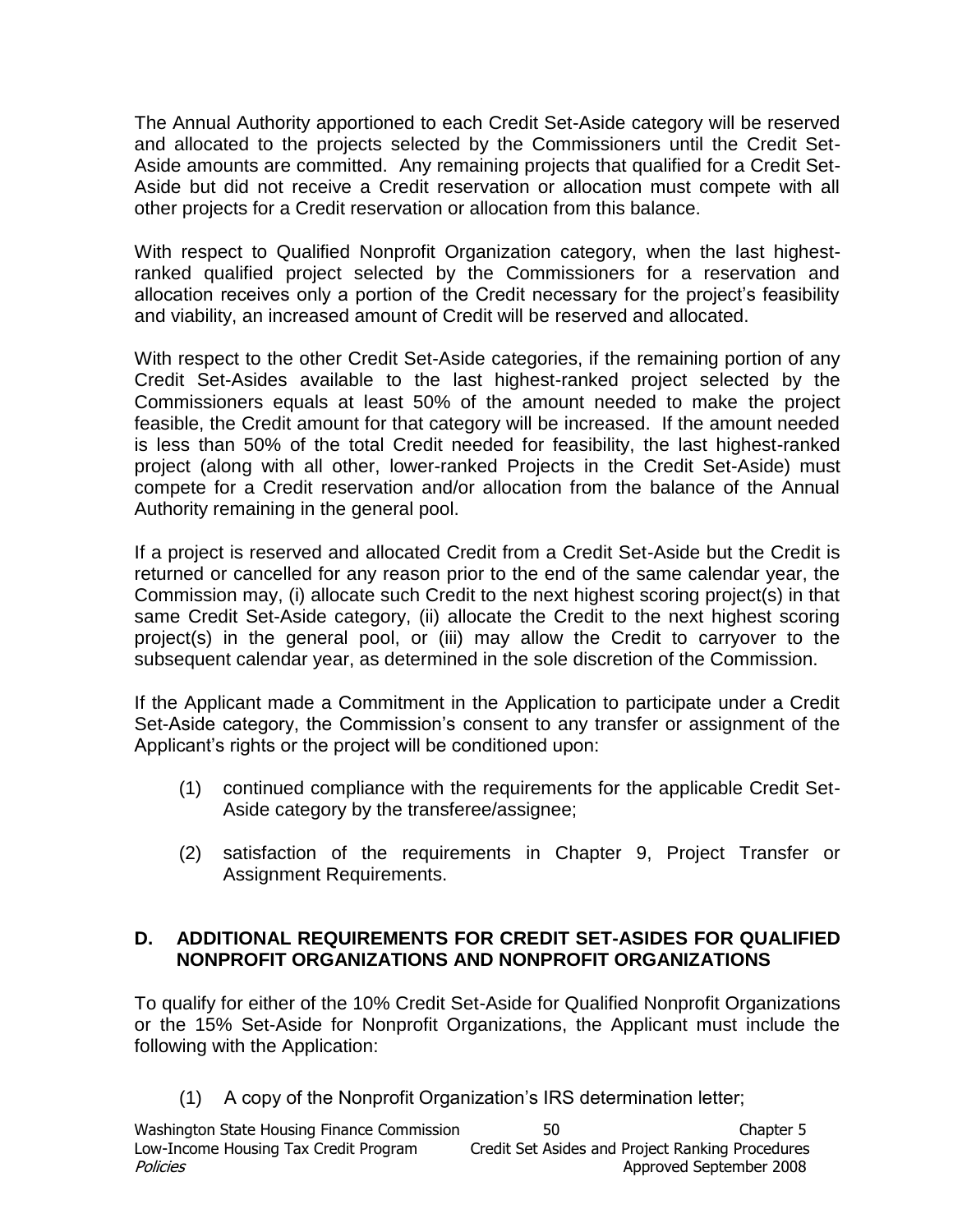- (2) A complete and current as amended copy of the Nonprofit Organization's articles of incorporation as filed with the Secretary of State. (For a Qualified Nonprofit Organization, the articles of incorporation must have as one of its exempt purposes the "fostering" of low-income housing".);
- (3) Complete and current as amended copies of the bylaws and other governing instruments of the Nonprofit Organization;
- (4) Evidence that the Nonprofit Organization has an ownership interest in the project, and that the Nonprofit Organization will materially participate in the development and operation of the project throughout the project compliance period<sup>5</sup>;
- (5) A certification by the Nonprofit Organization that it is not Affiliated With, or Controlled By, a for-profit organization, entity, or individual;
- (6) A current list of names of all board members and officers of the Nonprofit Organization and any affiliation (plus the nature of the affiliation) such board member or officer has with any for-profit entities or individuals;

In addition, projects that are owned by a partnership or limited liability company will qualify for these Credit Set-Asides only if the following additional requirements are satisfied:

- (7) For a partnership, all general partners must be Qualified Nonprofit Organizations or Nonprofit Organizations, respectively, depending upon the Credit Set-Aside selected;
- (8) For a limited liability company, all members (other than the investor/member) and managers must be Qualified Nonprofit Organizations or Nonprofit Organizations, depending upon the Credit Set-Aside selected. Further, the investor/member must not actively participate in the day-to-day management of the Company; and
- (9) The partnership agreement or limited liability company agreement must specifically evidence that the Nonprofit Organization will materially participate in the project's development and operation and is not merely a nominee. Furthermore, all partners, managers and members will be required to give the sworn statement concerning control and affiliation described in item (5) above.

**Nonprofit Organizations are cautioned that participation in the Program may jeopardize an organization's tax-exempt status. Nonprofit Organizations should consult with legal counsel regarding the risks and issues involved with participation.**

.

 $\overline{a}$ 

 $<sup>5</sup>$  E.g., as shown in an executed partnership agreement or limited liability company agreement. Please</sup> reference the specific sections in your agreement relied upon for material participation.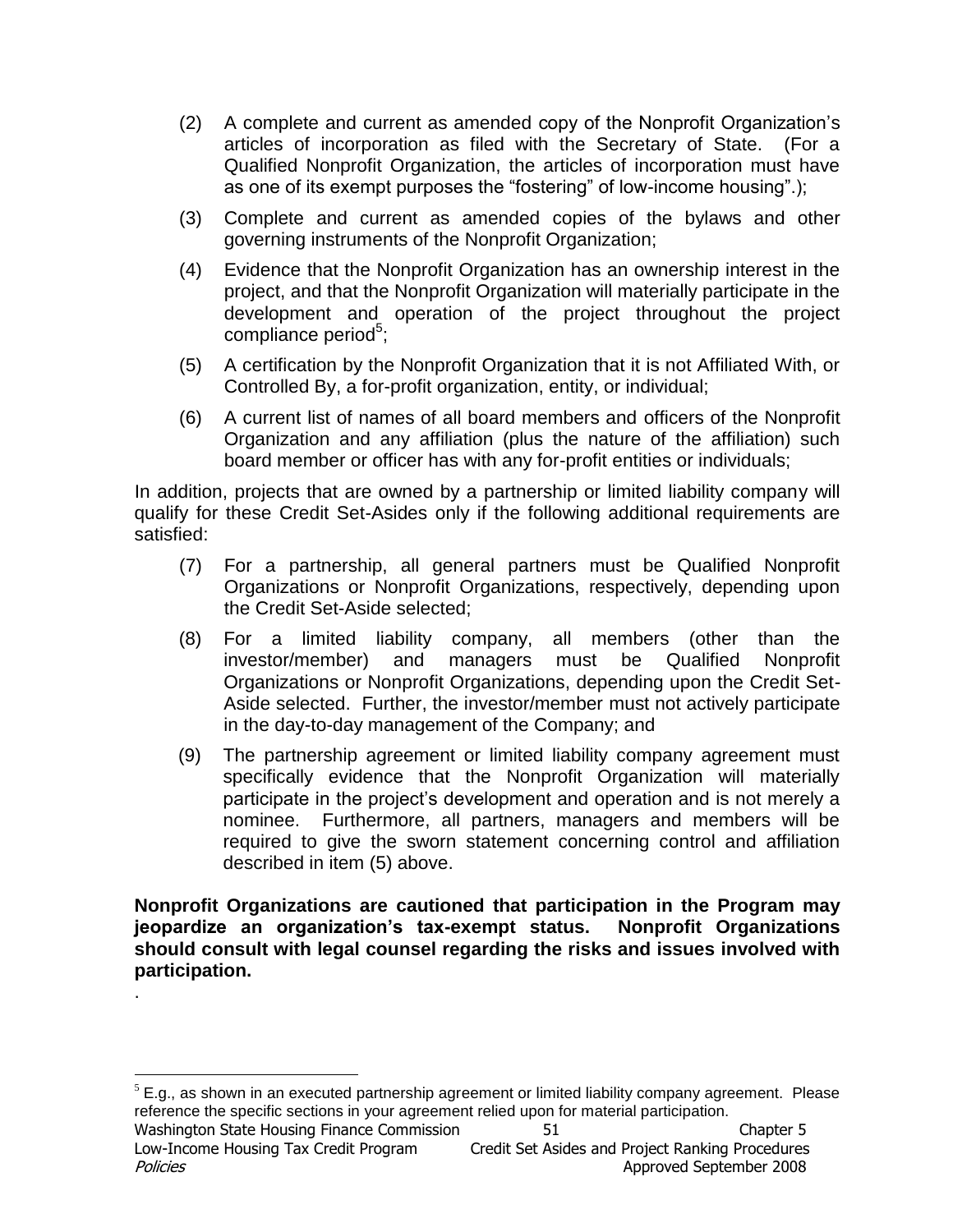# **CHAPTER 6 ALLOCATION CRITERIA**

### **A. INTRODUCTION**

Commission staff will use the Allocation Criteria (described below) and the points assigned to the Allocation Criteria to assess the degree to which the proposed projects promote the Commission's housing priorities. The points associated with these Allocation Criteria, when satisfied, facilitate ranking of projects by the staff as described in Chapter 5.

The Applicant must select Allocation Criteria in the Application that total at least 130 Allocation Criteria points (unless the project is competing in the RD Set-Aside, where the minimum is 95 points). Any Application that does not have this minimum number will be disqualified, the project will not be considered for a Credit reservation or allocation and the Application fee will not be refunded. (Note: Projects may be subject to alternative minimums: Fully Funded Projects – 132 points; Fully Funded Projects in the RD set-aside – 105 points; tax-exempt bond-financed projects – 50 points).

The Applicant is responsible for showing in the Application that the project meets all the Allocation Criteria selected, but the Tax Credit Program Director will decide if a project should receive Allocation Criteria points for a specific Allocation Criterion.

**WARNING: The Commitments that the Applicant makes may have serious consequences for the project's marketing strategies and its long-term financial viability. The Commission encourages the Applicant, in particular, to carefully review and evaluate the reasonableness of the project's low-income housing and special-needs housing Commitments prior to submitting an Application.**

## **B. TOTAL POSSIBLE NUMBER OF ALLOCATION CRITERIA POINTS**

The total possible number of Allocation Criteria points is 200. However, no one project can meet all the Allocation Criteria or, consequently, receive a total of 200 points. Therefore, the actual number of points received by projects to be considered for a Credit reservation and allocation will be between 95 and 200 points. The number of points that a specific qualified project will need to be recommended by the Commission staff for a Credit reservation and allocation will depend on, among other things:

- (1) the number of qualified Applications the Commission receives;
- (2) the number of points received by other projects;
- (3) the total amount of Credit requested by Applicants;
- (4) the amount of Annual Authority available;
- (5) whether the specific project is eligible for a Credit Set-Aside category;

Washington State Housing Finance Commission 52 52 Chapter 6 Low-Income Housing Tax Credit Program Allocation Criteria Policies Approved September 2008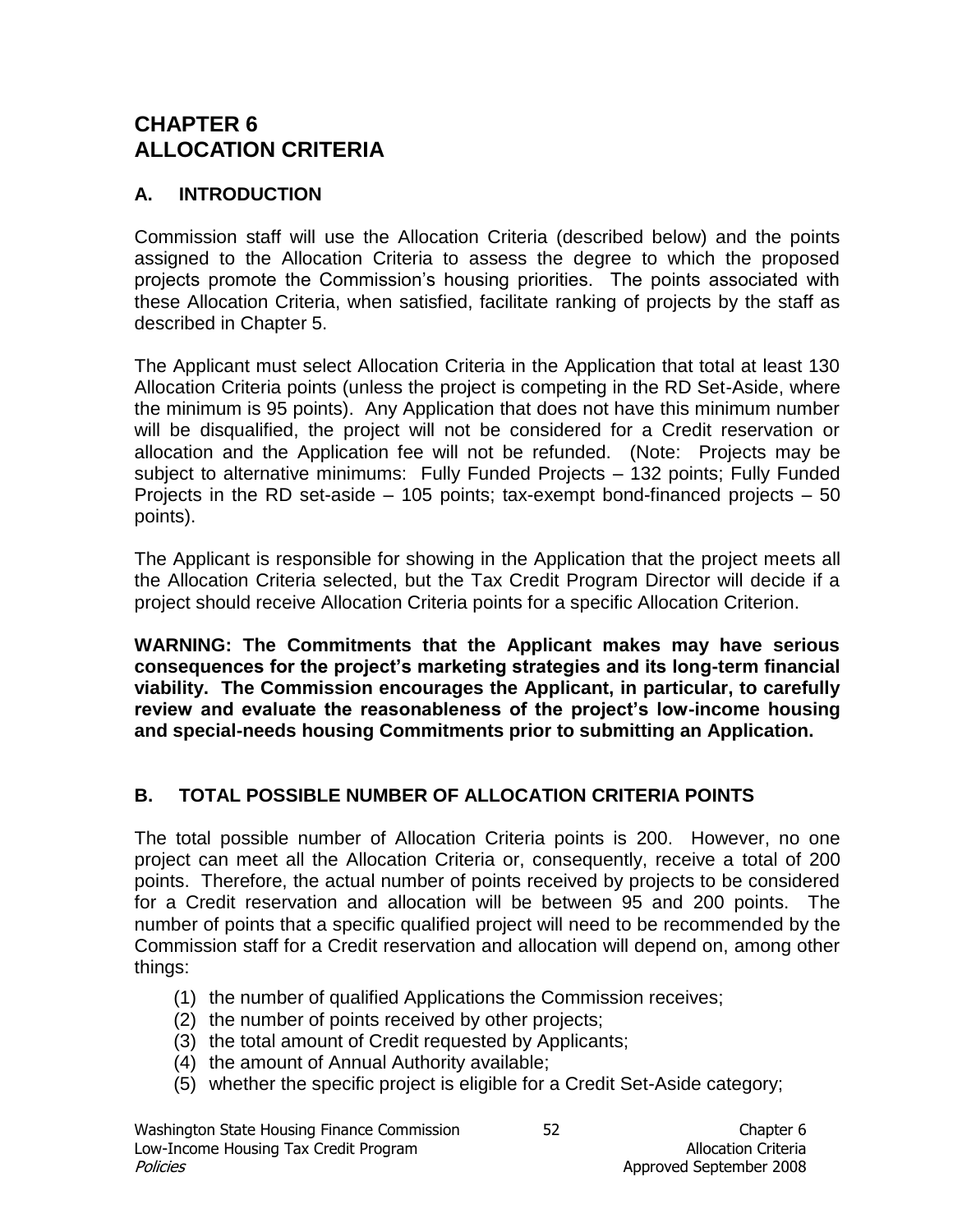- (6) the number of other projects that qualify for the same Credit Set-Aside category; and
- (7) the amount of Credit the Applicant is requesting for the project.

# **C. ALLOCATION CRITERIA AND POINTS**

The following is the list of Allocation Criteria and the points assigned to each:

## **(1) ADDITIONAL LOW-INCOME HOUSING COMMITMENT 50 MAXIMUM POINTS (See chart below)**

Points will be awarded to projects based on the Applicant's Commitment to provide selected percentages of the total low-income units for occupancy by households at or below selected area median gross income levels (the "Additional Low-Income Housing Commitment").

Units subject to the Additional Low-Income Housing Commitment are both rent and income restricted at the selected income levels.

### **Points can only be scored under a maximum of two matrix categories. Unit and income categories selected in the matrix below cannot total greater than 50 points.**

Set-asides at the ≤ 30% AMGI level are limited to no more than 50% of the total low-income units.

| % Low-Income | % OF AREA MEDIAN INCOME |           |           |
|--------------|-------------------------|-----------|-----------|
| <b>Units</b> | $≤ 50%$                 | $≤ 40%$   | $≤ 30%$   |
| $\geq 10\%$  | 0 points                | 3 points  | 8 points  |
| $\geq 25\%$  | 3 points                | 6 points  | 15 points |
| $\geq 30\%$  | 5 points                | 13 points | 25 points |
| $\geq 40\%$  | 8 points                | 15 points | 36 points |
| $\geq 50\%$  | 12 points               | 29 points | 44 points |
| $\geq 75\%$  | 17 points               | 39 points | 0 points  |

Note**:** Applications that claim Additional Low-Income Housing Commitment categories that total greater than 50 points will be awarded 0 points.

### **Points can only be scored under a maximum of two Additional Low-Income Housing Commitment categories.**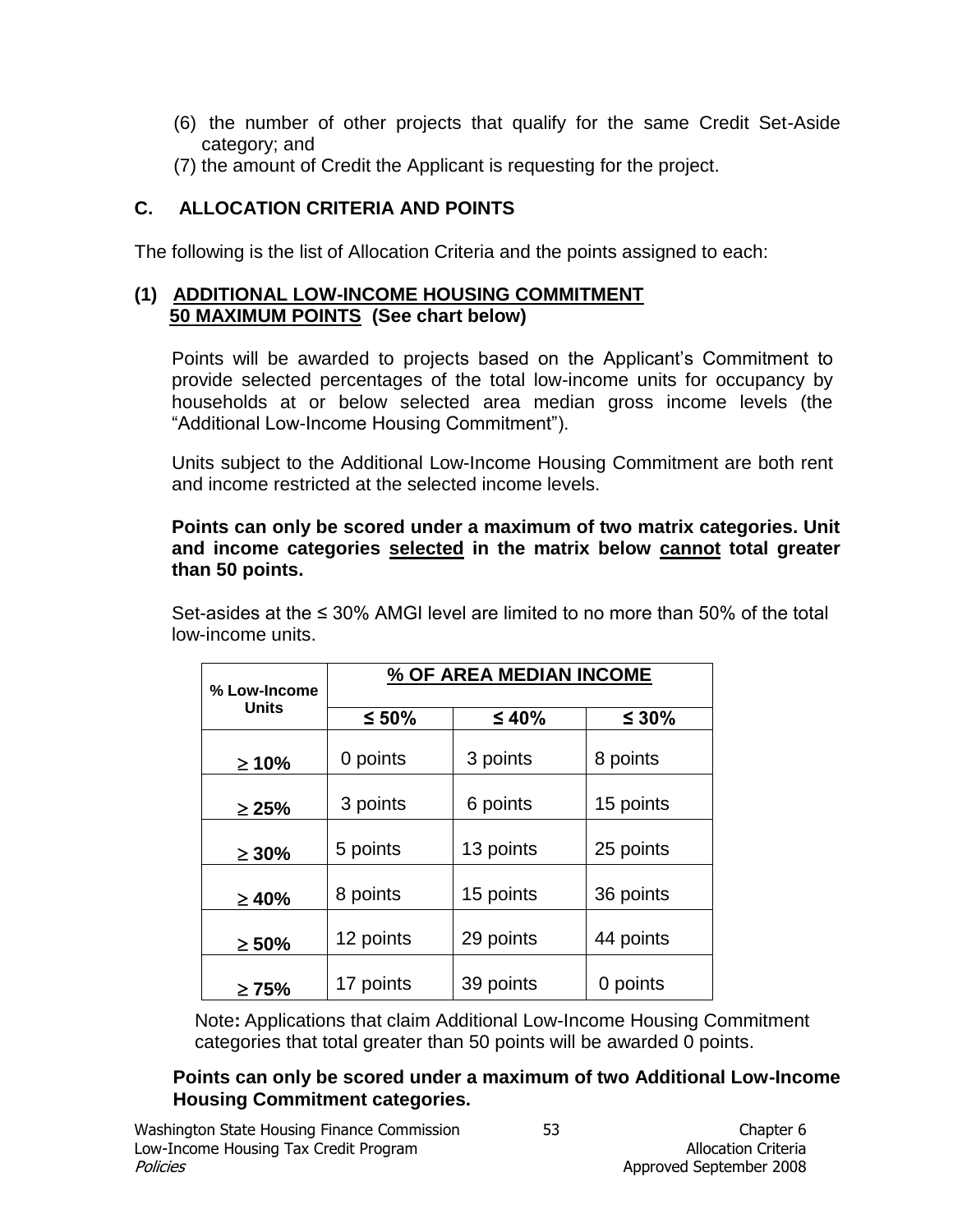| Example 1 – The Applicant makes the following commitment for their 100% low-<br>income project with a 40/60 minimum low-income housing commitment: |     |           |  |
|----------------------------------------------------------------------------------------------------------------------------------------------------|-----|-----------|--|
| 1) 40% of the total low-income units set-aside $\omega$ 30% = 36 points<br><b>AMGI</b>                                                             |     |           |  |
| 2) 50% of the total low-income units set-aside $\omega$ 50% = 12 points<br>AMGI                                                                    |     |           |  |
| 3) balance of 10% of the total low-income units not to<br>exceed 60% AMGI                                                                          | $=$ | 0 points  |  |
| <b>Total points</b>                                                                                                                                |     | 48 points |  |
| Example 2 – The Applicant makes the following commitment for their 100% low-<br>income project with a 40/60 minimum low-income housing commitment: |     |           |  |
| 1) 50% of the total low-income units set-aside $\omega$ 30% = 44 points<br>AMGI                                                                    |     |           |  |
| 2) 25% of the total low-income units set-aside $\omega$ 50% =<br><b>AMGI</b>                                                                       |     | 3 points  |  |
| 3) balance of 25% of the total low-income units not to<br>exceed 60% AMGI                                                                          | $=$ | 0 points  |  |
| <b>Total points</b>                                                                                                                                |     | 47 points |  |

#### **Points cannot be claimed in two categories if the point total exceeds 50 points.**

| Example – The Applicant cannot make the following commitment for its 100%       |     |           |
|---------------------------------------------------------------------------------|-----|-----------|
| low-income project with a 40/60 minimum low-income housing commitment:          |     |           |
|                                                                                 |     |           |
| 1) 50% of the total low-income units set-aside $\omega$ 30% = 44 points<br>AMGI |     |           |
| 2) 30% of the total low-income units set-aside $\omega$ 40% = 13 points         |     |           |
| <b>AMGI</b>                                                                     |     |           |
| 3) balance of 20% of the total low-income units not to                          |     |           |
| exceed 60% AMGI                                                                 | $=$ | 0 points  |
| <b>Total points</b>                                                             |     | 57 points |
|                                                                                 |     |           |
| Because this combination seeks points in two unit and income categories that    |     |           |

Because this combination seeks points in two unit and income categories that total more than 50, it is not allowed and the Applicant is awarded no points.

**Rounding Rule:** For instances where the respective percentage of units that are subject to the commitment do not distribute evenly (i.e. 50% of 25 units  $= 12.5$ ), start by rounding the lowest income targeting category up to the next unit and if necessary also round the 2<sup>nd</sup> lowest income set-aside category up.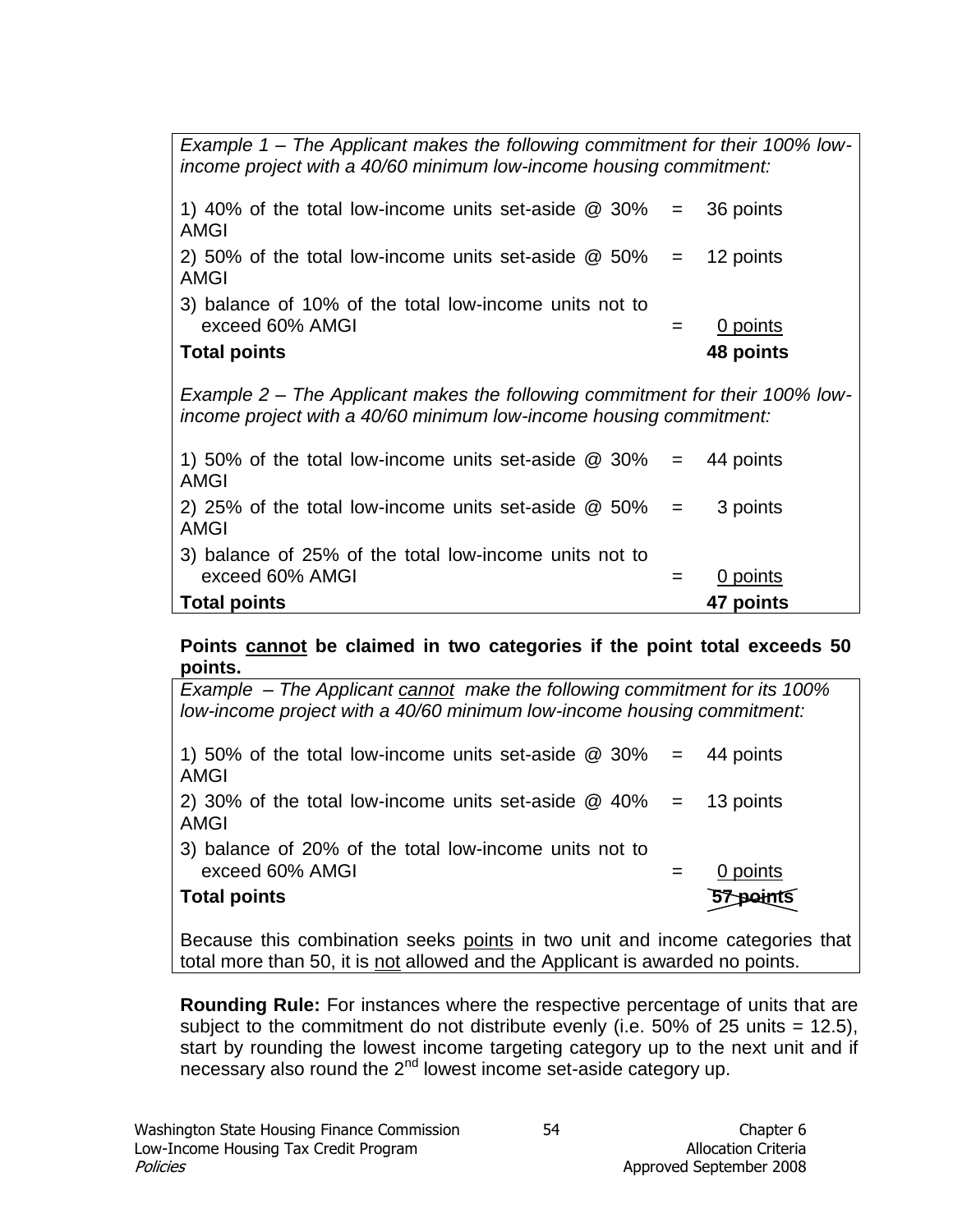*Example 1 – 25 unit project with the following additional low-income housing commitment:*  **≤ 40% AMGI ≤ 50% AMGI ≤ 60% AMGI Total** % of low-income units selected: 50% 50% N/A 100%

*Example 2 – 47 unit project with the following additional low-income housing commitment:* 

After rounding rule 13 units 12 units N/A 25 units

Actual units per % selected 12.5 units 12.5 units N/A

|                             | $\leq$ 30% AMGI | $\leq 50\%$ AMGI | $\leq 60\%$ AMGI | Total    |
|-----------------------------|-----------------|------------------|------------------|----------|
| % of low-income units       |                 |                  |                  |          |
| selected:                   | 40%             | 50%              | 10%              | $100\%$  |
| Actual units per % selected | 18.8 units      | $23.5$ units     | 4.7 units        |          |
| After rounding rule         | 19 units        | 24 units         | 4 units          | 47 units |

### **(2) ADDITIONAL LOW-INCOME HOUSING USE PERIOD 44 MAXIMUM POINTS**

Two points will be awarded (up to a maximum of 44 points) for every year of the additional low-income housing use period selected by the Applicant in the Application, up to a maximum of 22 years (the "Additional Low-Income Housing Use Period"). The Additional Low-Income Housing Use Period commences upon the close of the compliance period. If the Applicant makes this Commitment, the Applicant agrees to maintain the low-income housing units and all the applicable Commitments the Applicant made in the Application to receive Allocation Criteria points for the duration of the Project Compliance Period.

#### **(3) HOUSING NEEDS 10 MAXIMUM POINTS**

Points will be awarded based on the county in which the project is located. These points are not cumulative. If a project is located in more than one county, the project will be awarded points equal to the points applicable to the county that offers the least number of points.

Note: Projects financed with tax-exempt bonds are required to set aside a minimum of 50% of the Total Housing Units to serve households at or below 50% AMGI in order to qualify for these points.

### **Housing Needs:**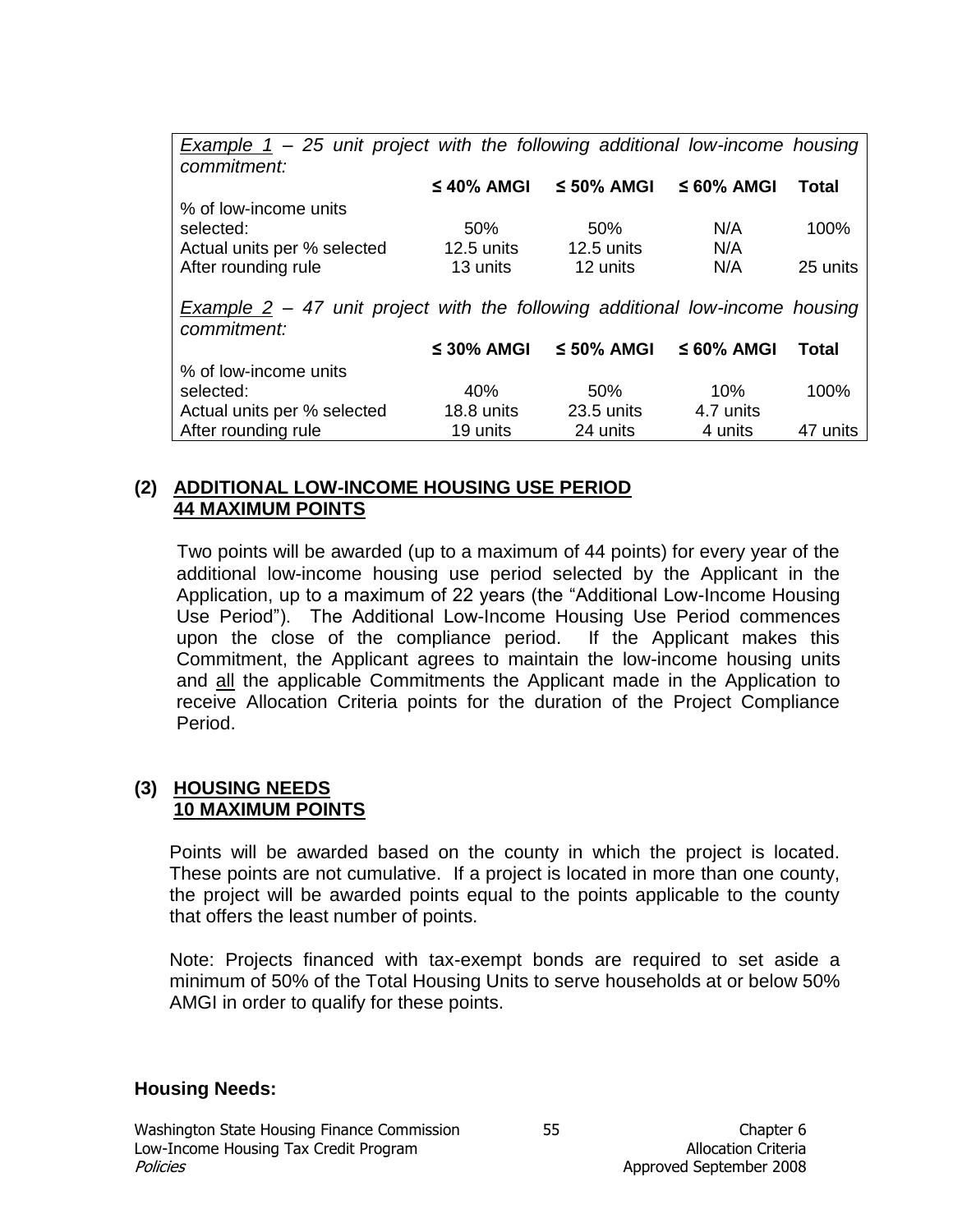| $\sf(1)$ | King                                                                                                                                                                             | <b>10 Points</b> |
|----------|----------------------------------------------------------------------------------------------------------------------------------------------------------------------------------|------------------|
| (ii)     |                                                                                                                                                                                  | <b>7 Points</b>  |
| (III)    | Chelan, Clark, Cowlitz, Kitsap, Kittitas, Snohomish,<br>Thurston, Walla Walla, Whatcom, Whitman,<br>Yakima                                                                       | 5 Points         |
| (iv)     | Benton, Franklin, Grant, Grays Harbor, Lewis,                                                                                                                                    | <b>3 Points</b>  |
| (v)      | Adams, Asotin, Clallam, Columbia, Douglas, Ferry,<br>Garfield, Island, Jefferson, Klickitat, Lincoln, Mason,<br>Pacific, Pend Oreille, San Juan, Skamania, Stevens,<br>Wahkiakum | 1 Point          |

### **(4) NONPROFIT SPONSOR 5 POINTS**

Nonprofit Organizations (as defined in our Glossary) are critical to the delivery of affordable housing for low-income households in Washington. Nonprofit housing developers are mission driven entities that do not need to produce economic profits for investors and thus are able to place a very high priority on the needs and interests of residents most in need. They have a vested and long-term interest in developing, maintaining and preserving safe, quality and affordable housing options for low-income individuals and families.

Across our state, the organizational capacity and housing development experience of Nonprofit Organizations is uneven. In certain areas of the state, especially in rural areas, the existing capacity of Nonprofit Organizations is not sufficient to meet the affordable housing needs.

For-profit entities also provide an important vehicle for the provision of affordable housing. In certain parts of the state they are the only developers of such housing and they often bring equity and expertise to transactions that would not otherwise be available to Nonprofit Organizations. Because of their need to produce returns on investment and their sensitivity to the tax treatment of investments, for-profit entities as a group may not provide the sustained development capacity needed to meet the long term affordable housing needs of low-income individuals and families.

It is the primary intent of this policy to increase the capacity of Nonprofit Organizations to provide affordable housing and thereby increase the number of affordable housing projects developed and owned by Nonprofit organizations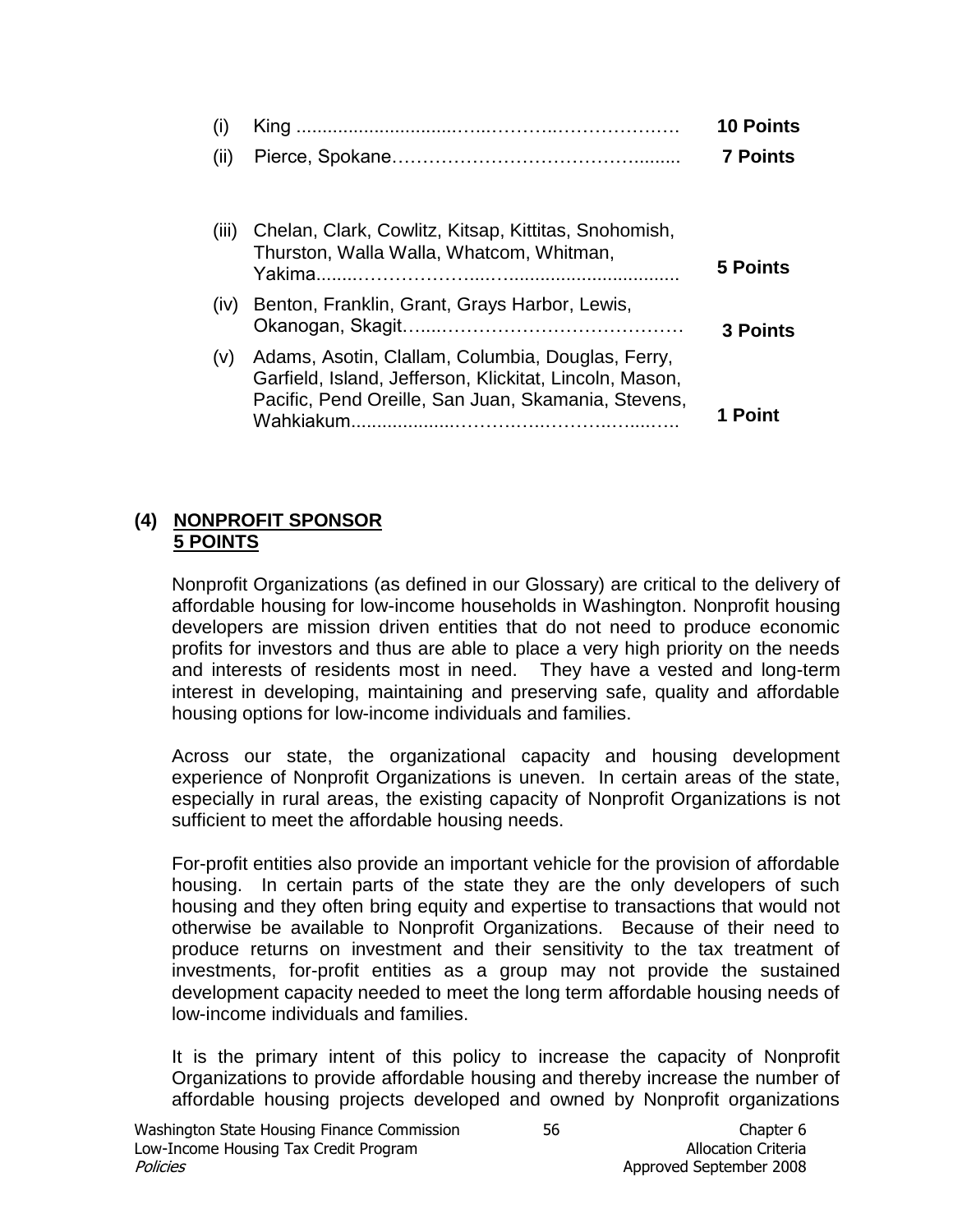now and in the future. The secondary objective is to encourage partnerships between Nonprofits Organizations and for-profit entities, thereby expanding the capacity of Nonprofit Organizations and recognizing the important contribution that for-profit entities can provide to meet our housing needs. The third objective is to recognize situations where there is simply insufficient Nonprofit Organization capacity or other unique circumstances and provide incentives to for-profit entities to develop affordable housing.

In order to be considered for the Nonprofit Sponsor points, Applicants must qualify under one of the following three scenarios:

Nonprofit only: Developed, owned and operated solely by a credible and viable Nonprofit Organization, recognizing that there may be for-profit partners or participants to provide tax-credit equity.

For-Profit Nonprofit Partnership: Developed owned and operated by a partnership between a for-profit entity and a Nonprofit Organization as coowners (FP and NP Partnership). For example, a Limited Partnership may have a for-profit and a Nonprofit Organization as co-general partners or in the case of a Limited Liability Company, co-managing members. Also projects may be codeveloped by partnerships between for-profit entities and Nonprofit Organizations. The Nonprofit Organization should have a material role in the development or management of the project, provide services or otherwise contribute to the project.

Nonprofit Sponsor Waiver: Under certain circumstances and only after making specific findings, the Tax Credit Program Director may waive the required Nonprofit Organization involvement. The findings must demonstrate that either no credible and viable Nonprofit Organization is willing and/or able to participate in the project development and ownership, or that unique conditions exist such that only a for-profit entity can complete the project. Approval for such waiver requests must be granted in advance of the published application deadline. Waiver requests must be made in writing at least 60 days in advance of application submittal deadline.

All For-Profit and Nonprofit Partnerships must provide all items required in Chapter 5, Section D: Additional Requirements for Credit Set-Asides for Qualified Nonprofit Organizations and Nonprofit Organizations.

Nonprofit Sponsor points do not apply to tax-exempt bond-financed projects.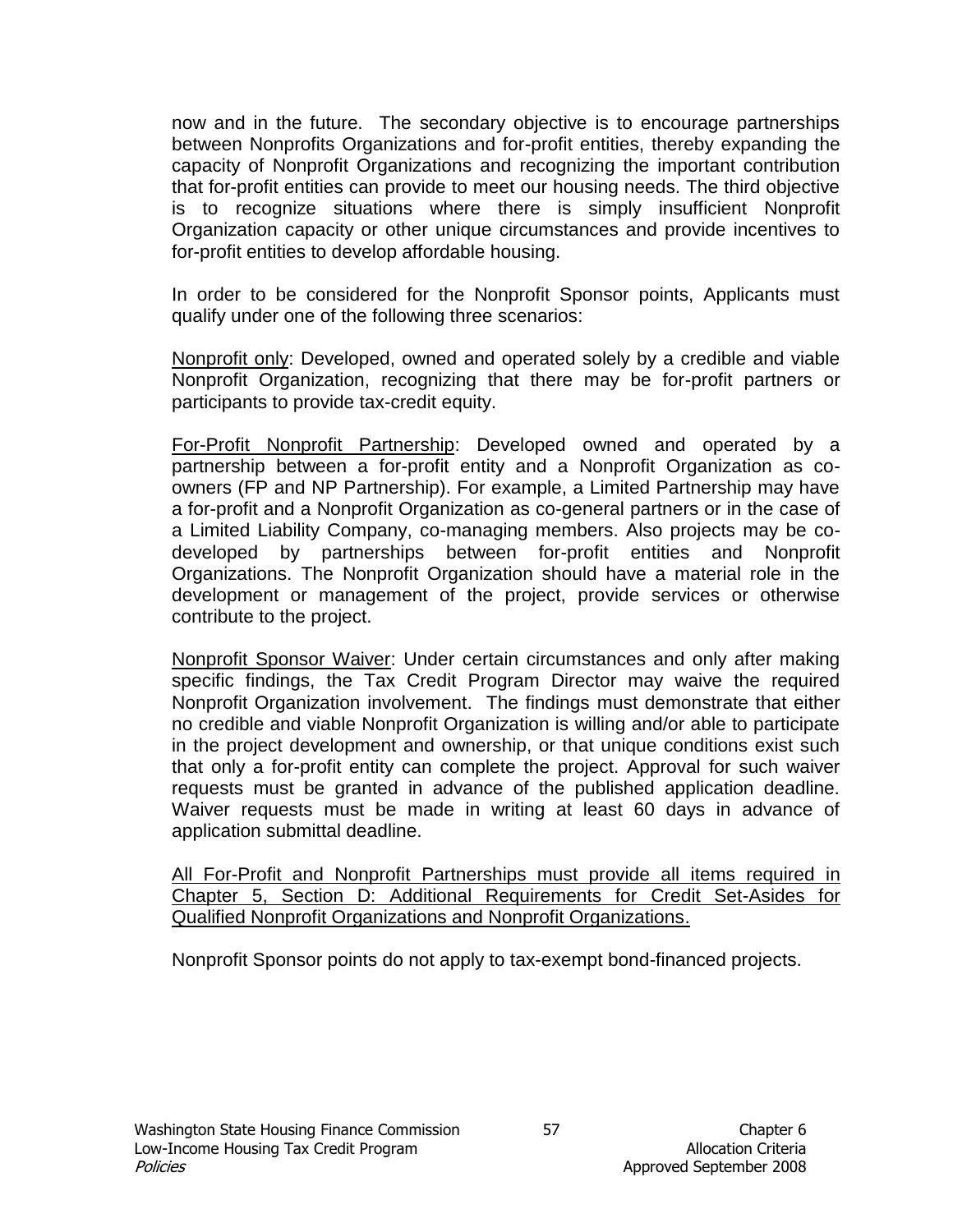#### **(5) SPECIAL-NEEDS HOUSING COMMITMENTS 35 POINTS MAXIMUM**

In order to receive points for Special-Needs Housing Commitments, the Applicant must agree to comply with all the requirements and conditions described in Section D of this Chapter, as applicable, in addition to other applicable requirements and conditions.

Points will be awarded based upon the Applicant's Commitment in the Application to provide low-income housing units for the populations listed below in the following manner:

Note:

Set-Aside option #3 below is a selection only available to projects combining Tax Exempt Bonds with Tax Credits (Bond/TC deals). Although Bond/TC deals may select option #1 or #2 below, tax credit only projects may not select option #3.

Applications may not score points under #2 or #3 if making a Commitment under #1. For the purposes of scoring allocation points under #2 and #3 below, Applicants may select no more than two special-needs categories for a maximum point score of 20 points. The selection cannot be for the same specialneeds category (e.g., cannot select both 20% Large Household and 10% Large Household).

- 1) The following Special-Needs Housing Commitments are worth **35 allocation points total**:
	- A. Provide a minimum of 75% of the total housing units as Housing for the **Homeless**
	- B. Provide a minimum of 75% of the total housing units as Farmworker Housing

**OR**

- 2) The following Special-Needs Housing Commitments are worth **10 allocation points each**:
	- A. Provide a minimum 20% of the total housing units as Housing for Large Households
	- B. Provide a minimum 20% of the total housing units as Housing for Persons with Disabilities
	- C. Provide a minimum of 20% of the total housing units as Housing for the **Homeless**
	- D. Provide an Elderly Housing Project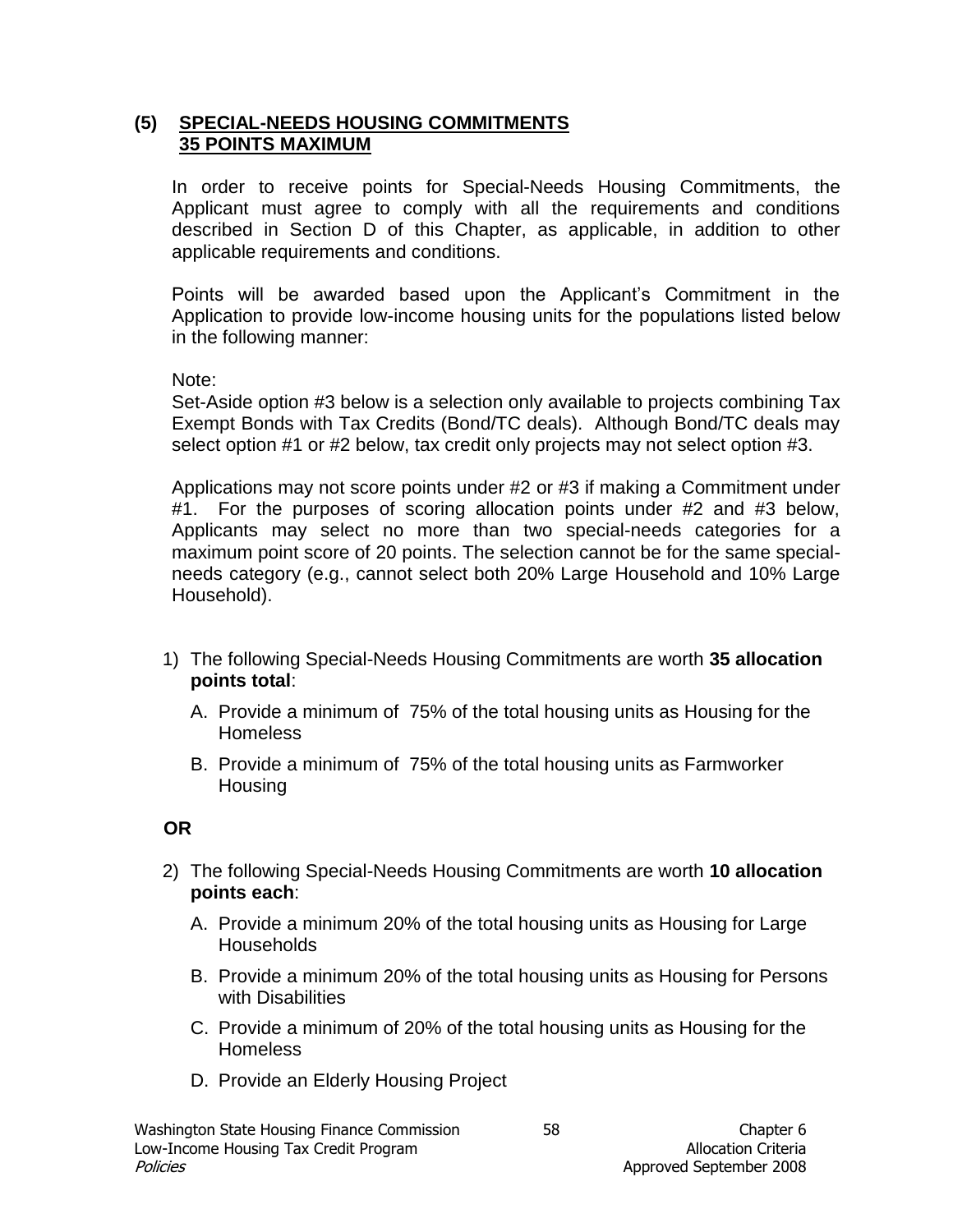- 3) **(Bond/TC Deals Only)** The following Special-Needs Housing Commitments are worth **5 allocation points each**:
	- A. Provide a minimum 10% of the total housing units as Housing for Large Households
	- B. Provide a minimum 10% of the total housing units as Housing for Persons with Disabilities
	- C. Provide a minimum of 10% of the total housing units as Housing for the **Homeless**

A 10% Special-Needs Housing Commitment alone does not deem a project eligible for the allowable increase in maximum development costs from 110% to 150% (as outlined in Section B of Chapter 3). However, a combined Special-Needs Housing Commitment of at least 20% will qualify (e.g., 10% large household and 10% disabled).

A commitment to serve any special needs population requires that the Applicant provide an Affirmative Marketing Plan. Please refer to Chapter 4, Minimum Threshold Requirements for the specific requirement of the Affirmative Marketing Plan.

## **HOUSING FOR THE HOMELESS**

Points will be awarded based on the Applicant's Commitment to provide a minimum of 10% (5 points), 20% (10 points) or 75% (35 points) of the total housing units in the project as low-income housing units for Homeless households (the "Housing for the Homeless Commitment").

The Applicant may only select one of the following options (A, B, or C):

**Homeless Option A:** Provide a minimum of 10 – 20% of the total housing units in the project for transitional housing for the homeless as prescribed under the Code.

Each housing unit in a building used for transitional housing for the Homeless must contain sleeping accommodations as well as kitchen and bathroom facilities. The building must be used exclusively to ease the transition of homeless persons to independent living within 24 months<sup>6</sup>.

 $\overline{a}$ 

 $6$  A building must be 100% transitional housing if any housing unit in the building is used for transitional housing.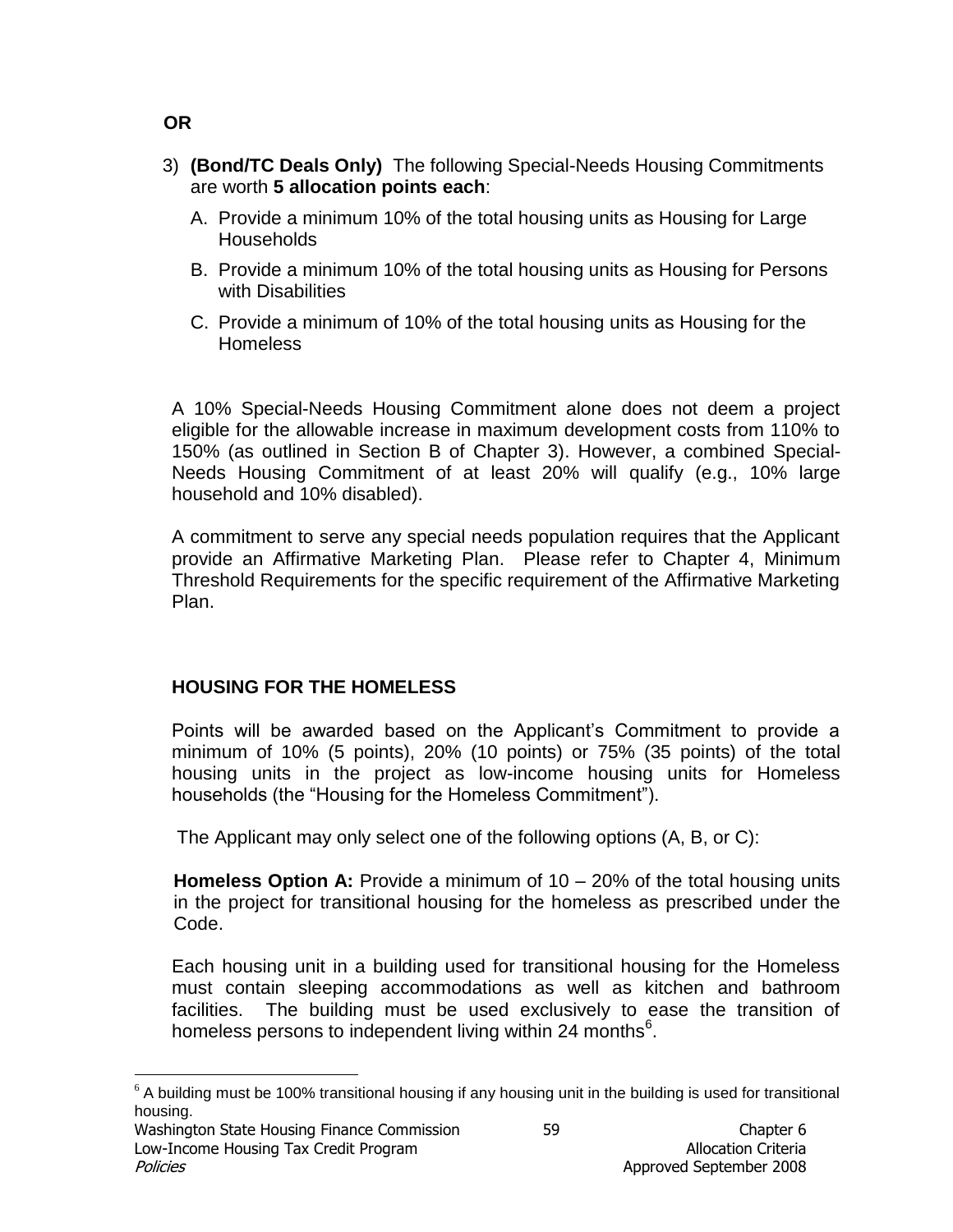The Applicant must provide with the Application evidence that a governmental body or Qualified Nonprofit Organization (QNP) will provide Homeless individuals with temporary housing and supportive services designed to assist them in locating and retaining permanent housing.

For a governmental body, the Applicant must submit a resolution authorizing the governmental body to provide temporary housing and supportive services for the project.

For a Qualified Nonprofit Organization, the Applicant must submit all documentation required of a QNP outlined in Chapter 5.

**Homeless Option B:** Provide a minimum of 10 – 20% of the total housing units in the project as housing to the homeless.

Each unit must be set-aside to serve Homeless households as defined under the Stewart B. McKinney Homeless Assistance Act or under RCW 43.185c010(3) and must provide supportive services designed to promote self-sufficiency, meeting the needs of the target population. Any Household initially qualifying as Homeless, counts toward the Homeless Set-Aside Commitment for as long as the household remains in the project.

Note: Implementation of this "once qualified, always qualified" policy is retroactive to all tax credit projects serving the homeless.

This election imposes the requirement of Section 42 of the Code that tax credit units cannot be used on a transient basis.

Applicants electing to make this Commitment must provide with the Application:

- (i) A comprehensive service plan that includes both an assessment and identification of the service needs of the targeted population and a specific strategy for service delivery (i.e., what services, who will provide them and how, as well as where will they be provided).
- (ii) A detailed funding strategy for the provision of services including annual budget, proposed funding sources, and respective funding cycles with letters of interest from each service provider and funder.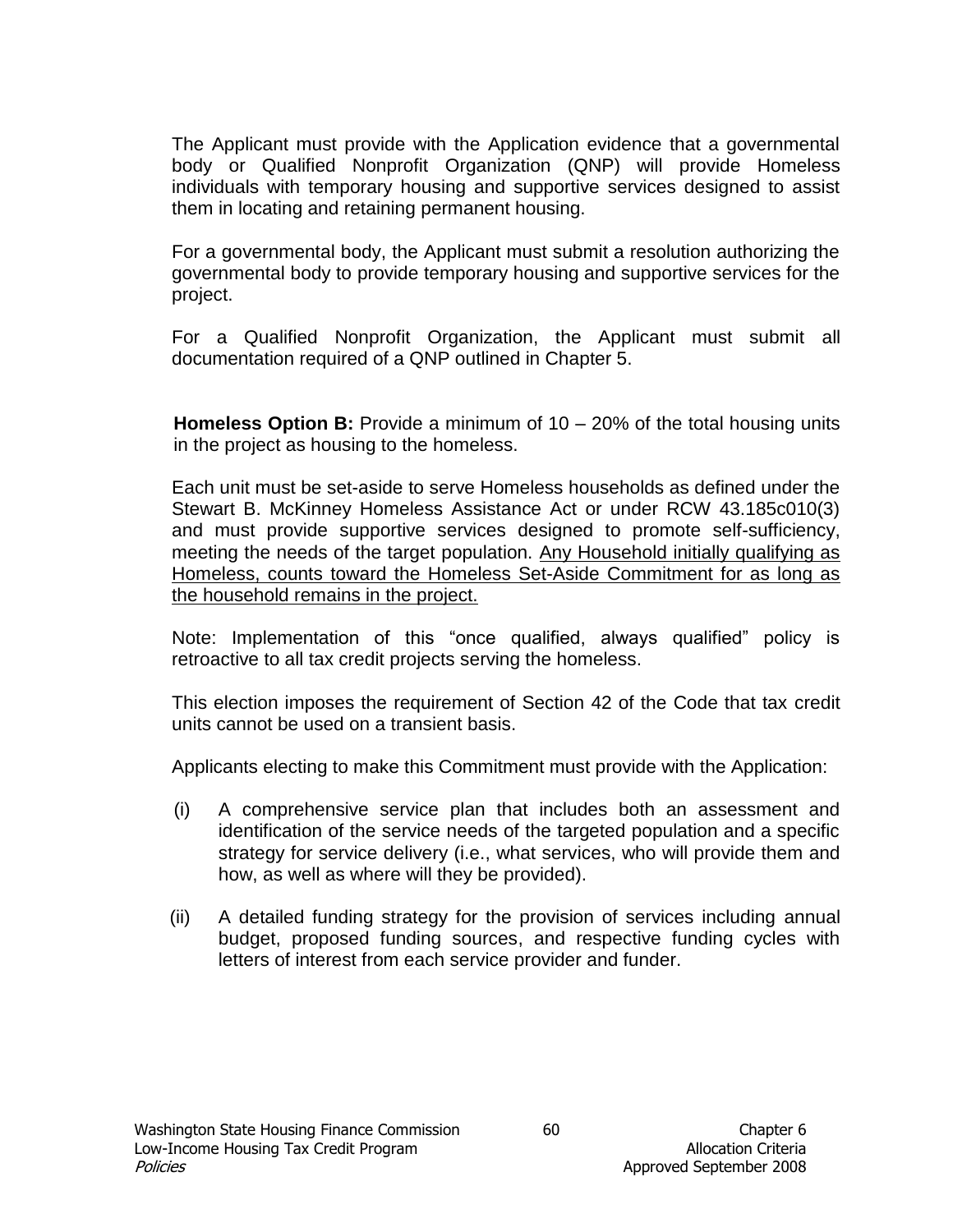**Homeless Option C:** Provide a minimum of 75% of the total housing units in the project as housing to the homeless.

Each unit must be set-aside to serve Homeless households as defined under the Stewart B. McKinney Homeless Assistance Act or under RCW 43.185c010(3) and must provide supportive services designed to promote self-sufficiency, meeting the needs of the target population. Any Household initially qualifying as Homeless, counts toward the Homeless Set-Aside Commitment for as long as the household remains in the project.

Note: Implementation of this "once qualified, always qualified" policy is retroactive to all tax credit projects serving the homeless.

This election imposes the requirement of Section 42 of the Code that tax credit units cannot be used on a transient basis.

Applicants electing to make this Commitment must provide with the Application:

- (i) A comprehensive service plan that includes both an assessment and identification of the service needs of the targeted population and a specific strategy for service delivery (i.e., what services, who will provide them and how, as well as where will they be provided).
- (ii) A detailed funding strategy for the provision of services including: annual budget, proposed funding sources and respective funding cycles with letters of interest from each service provider and funder.

**All Homeless projects** – Option A, B, or C – must be consistent with the Ten-Year Plan to End Homelessness at the time the Application is submitted, and the Applicant must submit adequate evidence consistent with the plan. Specifically,

- (i) For projects located in communities covered by a Ten-Year Plan to End Homelessness, the Applicant must submit a Certification of Consistency with the Ten-Year Plan to End Homelessness dated no more than 60 days prior to the Application date.
	- a) A Consistency letter must be signed by the local Jurisdiction Contact Person and/or Plan Contact Person.
		- For a list of county contacts, please visit the Department of Community Trade and Economic Development's Homelessness Housing and Assistance Act website at <http://www.cted.wa.gov/site/823/default.aspx>A link to the contacts for each county can be found under "Contact Information" the bottom of the page.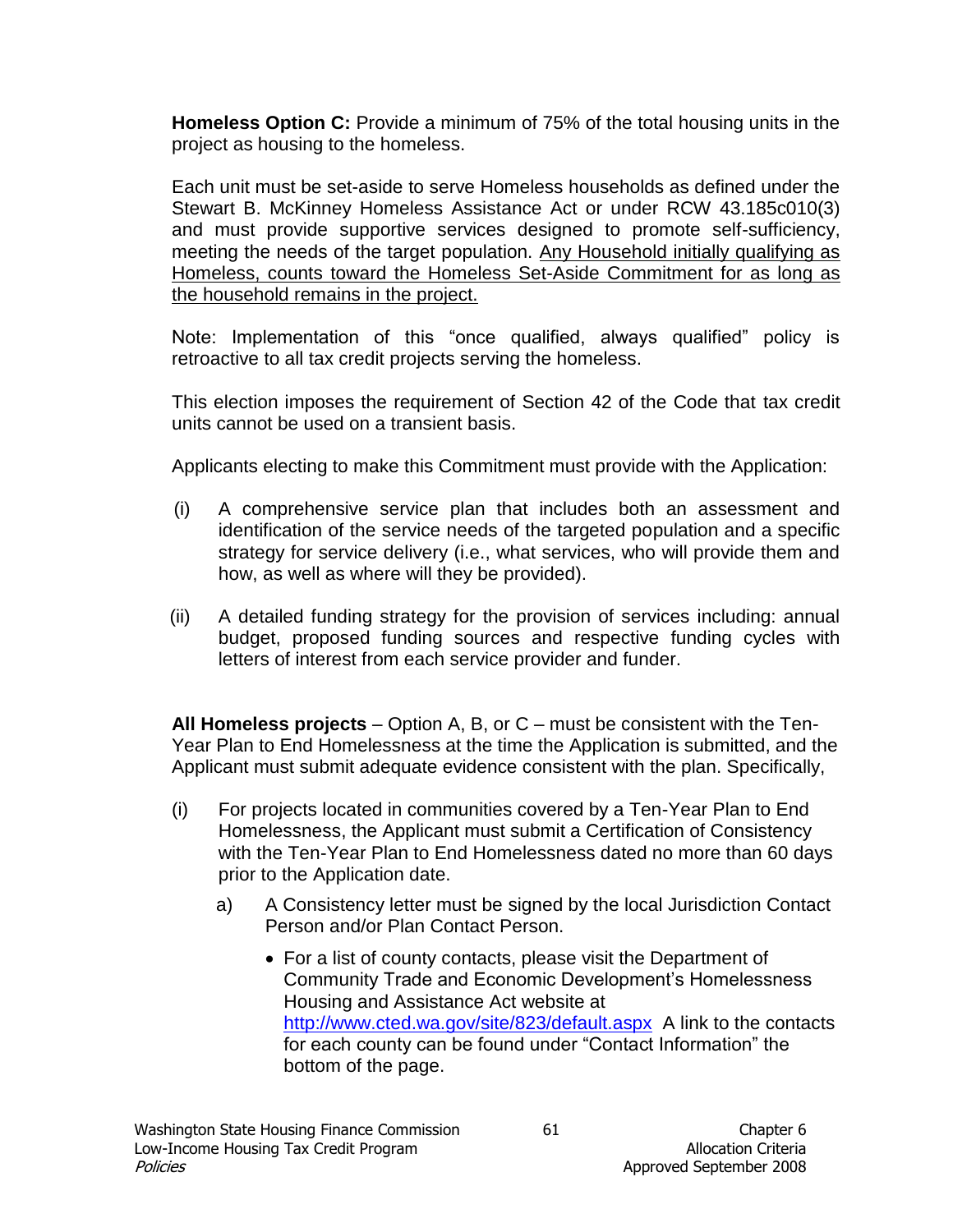- A copy of the Certification of Consistency with the Ten-Year Plan to End Homelessness is located in Exhibit H.
- b) If a project located in the City of Seattle or King County, the applicant must use their Certification of Consistency with the Ten-Year Plan to End Homelessness.
- (ii) For projects located in communities that opted-out of the Ten-Year Plan to End Homelessness, the Applicant must submit a Certification of Consistency with the Ten-Year Plan to End Homelessness dated no more than 60 days prior to the Application date:
	- a) A Certification of Consistency with the Ten-Year Plan to End Homelessness must be signed by the Washington Department of Community, Trade and Economic Development. A copy of the Certification of Consistency with the Ten-Year Plan to End Homelessness is located in Exhibit H.

## **FARMWORKER HOUSING**

Farmworker means a household whose Income is derived from farmwork in an amount not less than \$3,000 per year and which, at the time of initial occupancy at the project, has an Income at or below 50% of the area median gross income. See Glossary for a complete definition of "farmwork." All Farmworker units are to be rent and income restricted at or below 50% AMGI.

All housing units subject to the Farmworker Housing Commitment must be rented to qualifying Farmworker households at initial project occupancy.

All applicants requesting points for making a Farmworker Housing Commitment must provide a marketing and referral plan acceptable to the Commission at the time of application. This Plan must specifically describe how the applicant has established relationships with local nonprofit service providers and organizations, how these agencies will refer Farmworkers to the project, and what services these agencies may provide to Farmworker tenants. Agencies could include, but are not limited to, health care providers, churches, and local housing authorities. The marketing and referral plan must also describe how the project will be advertised to Farmworkers.

The plan must further describe how the identified organizations and providers are connected with the local Farmworker community in the market area to be served, and must include a contact name and phone number for each agency. The Commission may contact these organizations to ensure that the applicant has established the required relationships.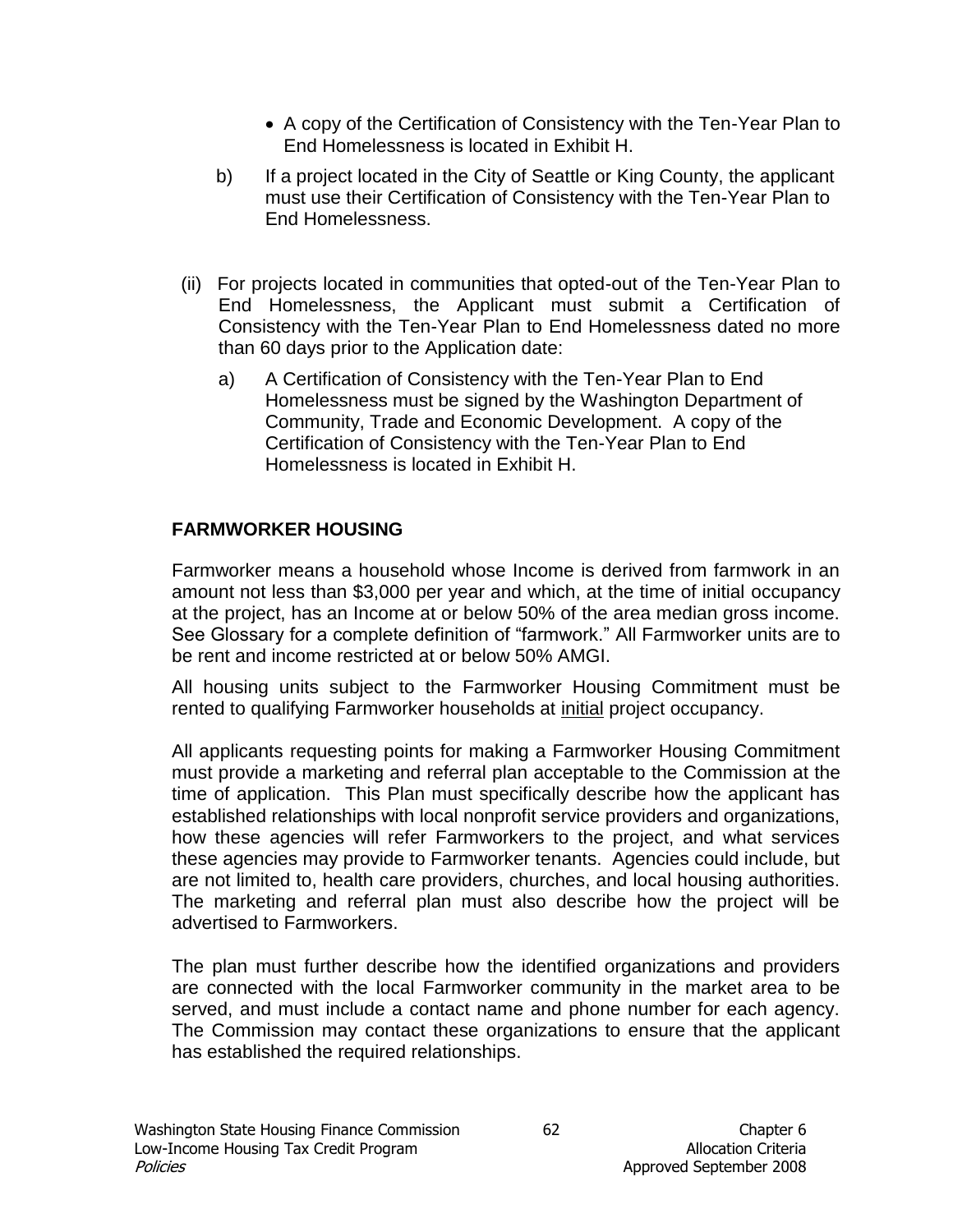If an Applicant makes the Farmworker Housing Commitment, the required market study (See Section I of Chapter 4) must specifically demonstrate the need for Farmworker housing in the project's market area. Applicants are encouraged to provide additional documentation that helps to demonstrate the need for Farmworker housing. Projects electing the Farmworker Housing Commitment must include at application two letters of support from local nonprofit organizations that serve Farmworkers. The letters must identify the local need for Farmworker housing and support the project as being able to meet that need.

### **HOUSING FOR LARGE HOUSEHOLDS**

Points will be awarded based on the Applicant's Commitment to provide a minimum of either 10% or 20% of the total housing units in the project as lowincome housing units with three bedrooms or more and to reserve these housing units for Large Households (the "Housing for Large Households Commitment"). A Large Household consists of four or more persons who are not necessarily related.

### **ELDERLY HOUSING**

Points will be awarded on the Applicant's Commitment to maintain the project as an Elderly Housing Project (the "Elderly Housing Commitment").

## **HOUSING FOR PERSONS WITH DISABILITIES**

Points will be awarded based on the Applicant's Commitment to provide a minimum of either 10% or 20% of the total housing units in the project for persons with Disabilities (the "Housing for Persons with Disabilities Commitment").

#### **(6) AT-RISK PROPERTIES 10 POINTS**

Points will be awarded to applications that meet each of the following criteria:

- (i) The project has one or more Federally Assisted Building(s);
- (ii) At least 50% of the total housing units in the project are low-income;
- (iii) The applicant agrees to maintain the low-income housing units included in the project for a minimum of 30 years (i.e., make an additional low-income housing use period Commitment of at least 12 years);

Washington State Housing Finance Commission 63 63 Chapter 6 Low-Income Housing Tax Credit Program Allocation Criteria Policies Approved September 2008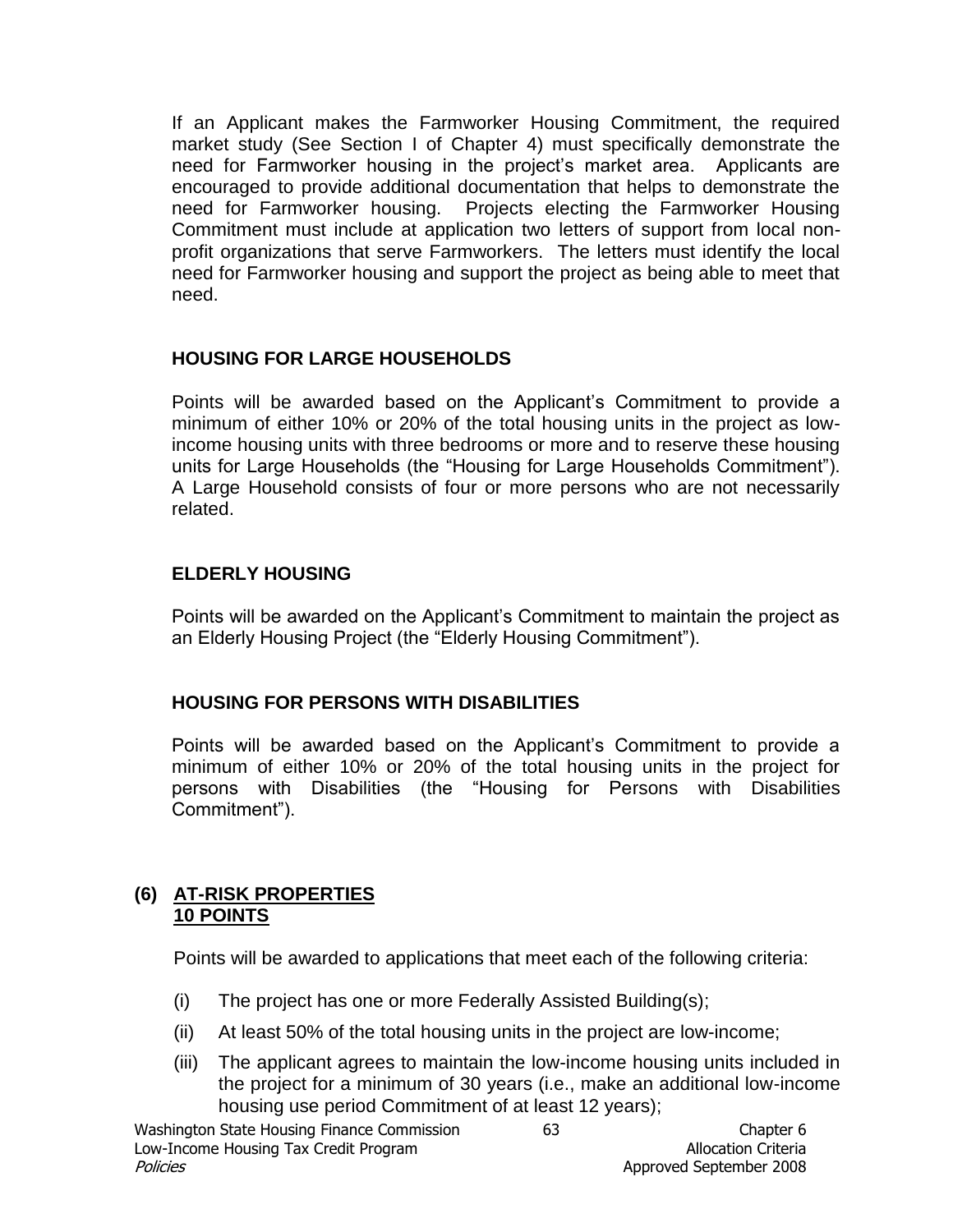(iv) The Federal agency regulating the low-income use certifies that the owner may be released from all low-income use restrictions within five years of the date of the Application. Examples include a prepayment option, cancellation, or expiration of a project-based Section 8 rental assistance contract or other comparable project-based Federal rental assistance contract, or other factors approved by the Commission; and

Note: One or more years of eligibility for renewal of rental assistance alone does not qualify the project for these points. Only on a case by case basis will expiring/expired projects that are passed from one non-profit to another nonprofit to be considered at risk for the purposes of Preservation points.

(v) The market study clearly demonstrates that (1) market rate rents are significantly greater than current rents being charged and (2) that those market rate rents are achievable, creating the likelihood that existing residents will be displaced as a result of increasing rents.

In addition, if the project has project-based Section 8 rental assistance, or other comparable project-based Federal rental assistance, the Applicant must agree to renew such subsidy for as long as the rental assistance is available.

In the event that rental assistance is eliminated, rents charged to the residents may not exceed 30% of their gross income at that time. The Applicant may request that the Commission waive or modify this requirement if the rental income is insufficient to support the economic viability of the project.

### **(7) REHABILITATION PROJECTS/COMMUNITY REVITALIZATION PLAN 7 MAXIMUM POINTS**

### **A. Rehabilitation Projects, 5 points**

Points will be awarded to the Applicant's project if it consists of one or more buildings which will be rehabilitated and returned to, or converted to, residential use as follows:

If the project consists of, (a) the rehabilitation of 80% or more of the housing units that exist in the project prior to rehabilitation and the number of rehabilitated units are 50% or more of the total units in the project, or (b) in the instance of a building use conversion, 50% or more of the total residential units in the project are included in the converted building(s).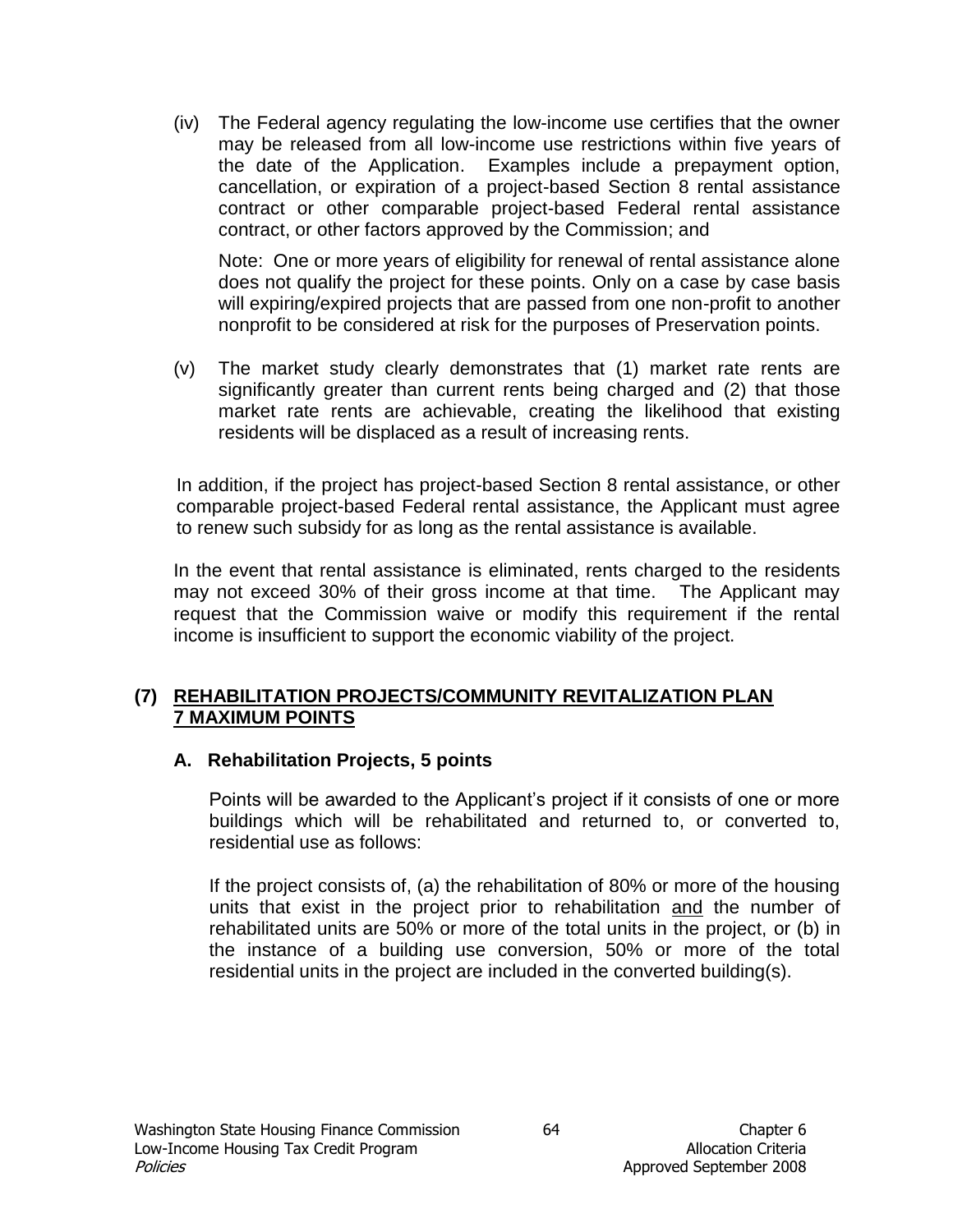### **B. Community Revitalization Plan, 2 points**

An additional 2 points will be awarded if rehabilitation is part of a Community Revitalization Plan.

A Community Revitalization Plan must:

- (i) Be a published document, approved and adopted by a governing body, by ordinance, resolution, or other legal action; and
- (ii) Target funds or tax incentives to specific geographic areas for either of the following:
	- a) economic development, including economic related initiatives; and/or
	- b) commercial/retail development, including infrastructure and community facility improvement.

### **(8) DEVELOPER FEES 10 MAXIMUM POINTS**

Points will be awarded based on the Applicant's Commitment in the Application to limit the maximum developer fees, in the aggregate, for the project to:

| (i)   | <b>10 Points</b> |
|-------|------------------|
| (ii)  | 8 Points         |
| (iii) | <b>6 Points</b>  |
| (iv)  | <b>4 Points</b>  |
| (v)   | 2 Points         |
| (vi)  | 0 Points         |

For a discussion of how the developer fee is calculated with respect to a Project, see Chapter 3, Section H of these *Policies*.

### **(9) HISTORIC PROPERTY 5 POINTS**

Points will be awarded based on documentation submitted with the Application that the project is:

- (i) Listed, or has been determined eligible for listing, in the National Register of Historic Places administered by the U.S. Department of the Interior in accordance with the National Historic Preservation Act of 1996;
- (ii) Located in a registered historic district and certified by the Secretary of the U.S. Department of the Interior as being of historic significance to that district; or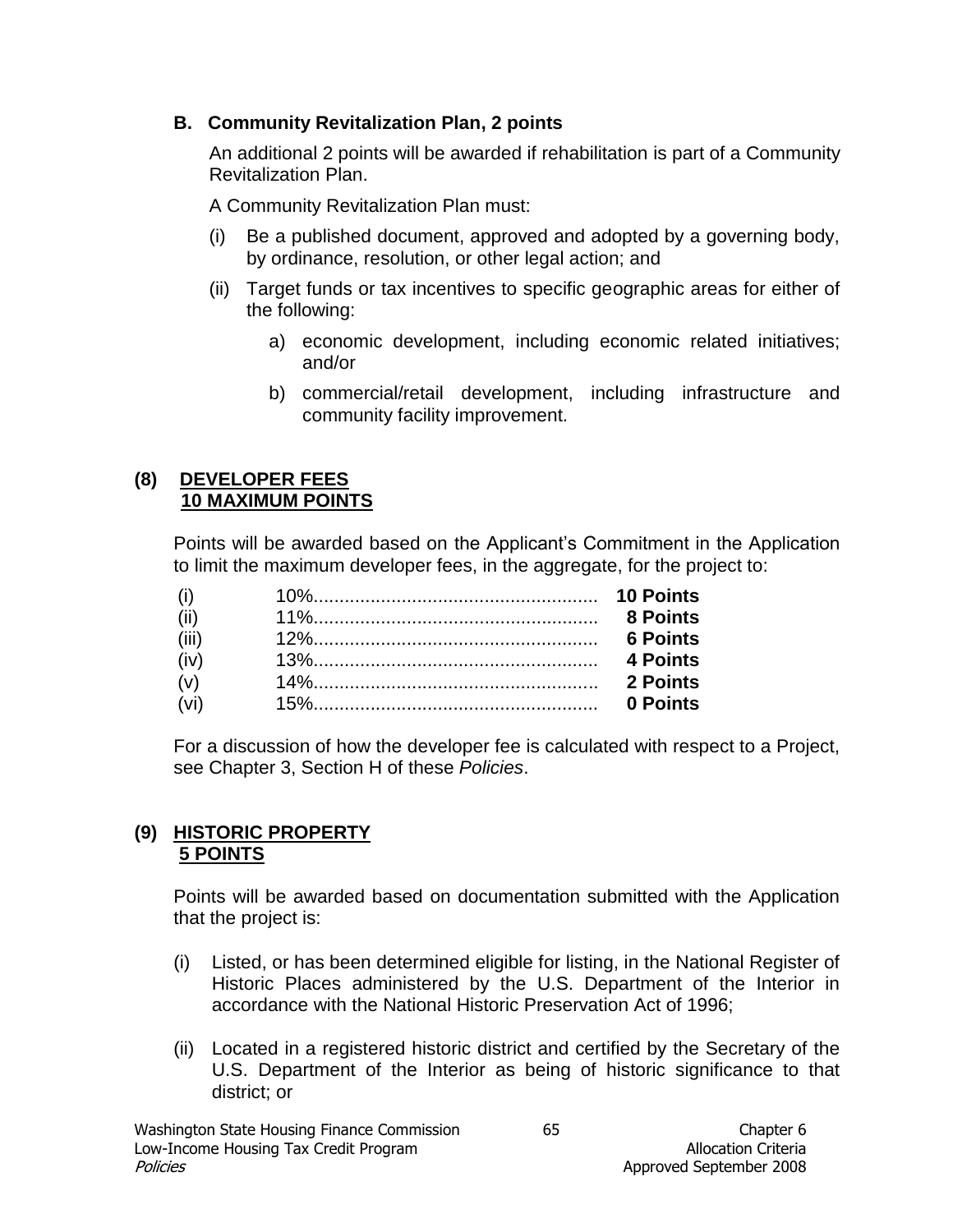(iii) Listed in the Washington Heritage Register.

To receive points, 50% or more of the total housing units in the project must be located in the building(s) designated as historic property.

#### **(10) TARGETED AREAS 7 MAXIMUM POINTS**

#### **A. Targeted Areas, 5 Points**

Points will be awarded based on documentation submitted with the Application that the entire project is located in:

- (i) A difficult development area (DDA) designated by the Secretary of the U.S. Department of Housing and Urban Development (HUD);
- (ii) A qualified census tract (QCT) designated by the Secretary of HUD where 50% or more of the households have an Income that is less than 60% of the area median gross income;
- (iii) An area approved by the governing body or chief executive officer of the local jurisdiction as targeted for low-income housing serving households at 80% of the area median gross income or below, and approved by the Commission; or
- (iv) Land within the boundaries of an eligible Indian Reservation or within the service area of an eligible tribe provided that the project is sponsored by the Indian tribe or tribally-designated housing entity. Indian Tribes eligible for these points are those where the percentage of households living below the poverty level is 20% or more of the total tribal households.

Note: A list of eligible tribes is available in Exhibit P of the Application. Tribal eligibility is based upon poverty rate levels as determined by the U.S. Census. For tribes not listed in Exhibit P, on a case by basis, the Commission will consider supplemental demographic data provided by the Applicant that demonstrates that 20% or more of the total Indian households are living below the poverty level. To be considered for these points using supplemental data, the Applicant must present their data to the Commission at least 30 days prior to the application deadline and receive pre-approval by the Commission.

Washington State Housing Finance Commission 66 66 6 Chapter 6 Low-Income Housing Tax Credit Program Allocation Criteria Policies Approved September 2008 If the project is located in a DDA, the Applicant must submit with the Application a site map and a description of the project's location. If the project is located in a QCT, the Applicant must submit with the Application a site map identifying the project location and census tract number and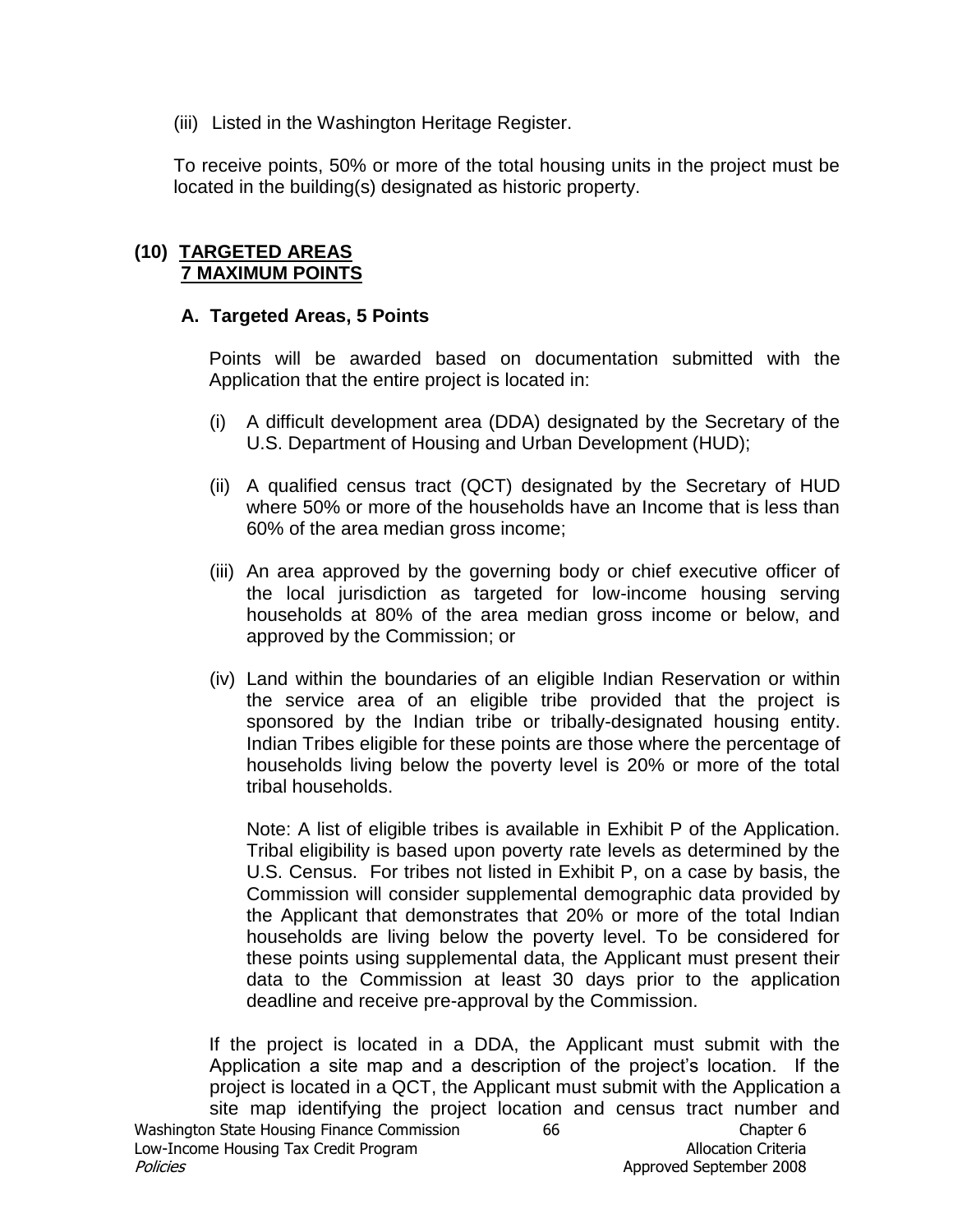boundaries. If the project is located in a qualified area as defined in item (iii) above, the Applicant must submit with the Application documentation of the targeted area designation by the local jurisdiction. If the project is located in a qualified area as defined in item (iv), the Applicant must demonstrate that the project is located within the service are of the tribe.

In order to receive points for this Allocation Criterion, the entire project must be located in at least one of the specified targeted areas. In other words, if a project includes multiple sites, each of the sites must be located in at least one of the specified targeted areas in order for the project to receive points (i.e., be located in a qualified area as defined in items (i), (ii), (iii), or (iv) above).

*Note: If the project is located in a QCT or a DDA, please see the following notice: [DDA/QCT Notice](http://www.wshfc.org/tax-credits/DDA_QCT2009.htm)*

# **B. Community Revitalization Plan, 2 Points**

Additional points\* may be scored if the entire project is located in a targeted area and the project's development contributes to a Community Revitalization Plan. See Chapter 6, Section C(7) for the definition of a Community Revitalization Plan.

\*Points cannot be claimed under this category if also claimed under the Rehabilitation with Community Revitalization Plan Allocation Criterion.

# **(11) LEVERAGING OF PUBLIC RESOURCES 10 POINTS**

Points will be awarded based on documentation submitted with the Application that the project has received a substantial funding commitment from a Federal, state, and/or local government in the form of a loan, grant, and/or contribution of land for the project with a combined amount/value of at least:

- $\geq 15\%$  of the Total Project Costs for projects located in King County; or
- 10% of the Total Project Costs for projects located in counties other than King County

To qualify for points under this Allocation Criterion, the Applicant must include a copy of the written funding commitment or agreement with the lender or grantor detailing the amount of funds committed and all conditions of the loan or grant.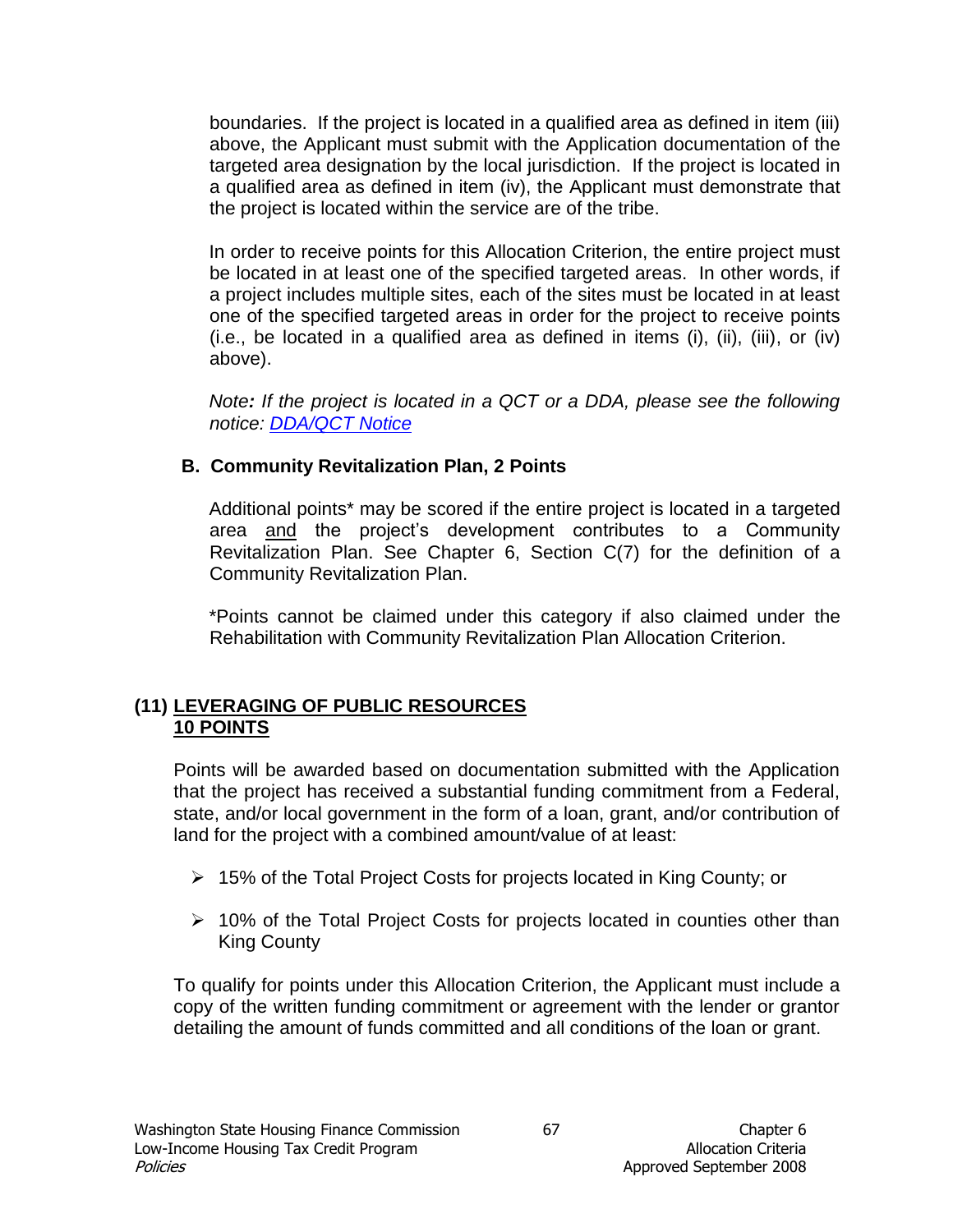#### **Note: For the purposes of this Allocation Criterion, tax-exempt bond financing is not considered as public leveraging. Bond projects are not eligible for these points.**

Any project with RD financing must submit a fully-executed RD-issued Letter of Conditions with the Application regardless of whether they participate in the RD credit set-aside.

With respect to a contribution of land as described above, the Applicant must also submit with the Application a copy of a current appraisal to establish the value of contributed land. The Applicant must also provide a legal description of the land being contributed.

In-kind contributions such as goods and services will not be considered to be a funding commitment for the purpose of an award of points under this Allocation Criterion.

### **(12) DONATION IN SUPPORT OF LOCAL HOUSING NEEDS 5 POINTS**

Points will be awarded to projects based on the Applicant's Commitment to contribute funds to a local Nonprofit Organization in an amount equal to the greater of either 25 basis points (0.0025) of Total Project Costs; or \$10,000. The local Nonprofit Organization must not be Affiliated With or Controlled by the Applicant. The contribution must be in support of a low-income housing program that provides housing or housing-related services.

The Applicant does not need to identify the proposed recipient or use of the donation funds at the time of the Application. If the Applicant selects this Allocation Criterion, the Applicant will need to submit this information for review and approval by the Commission as a placed-in-service allocation requirement.

The Applicant must provide the Commission at that time with certifications from both the Applicant/donor and the proposed recipient of the contribution confirming that the contribution will be made or received, respectively, without any benefit given or expected in return for such contribution. The Applicant must provide a letter from the Nonprofit Organization acknowledging receipt of the contribution amount as well as a copy of the cancelled check from the donation. The cost of the donation cannot be included in the project's total project costs.

**Note: For tax-exempt bond projects where the Commission is the issuer of the bonds, this Tax Credit donation is separate from any donation amount selected in the Bond Application.**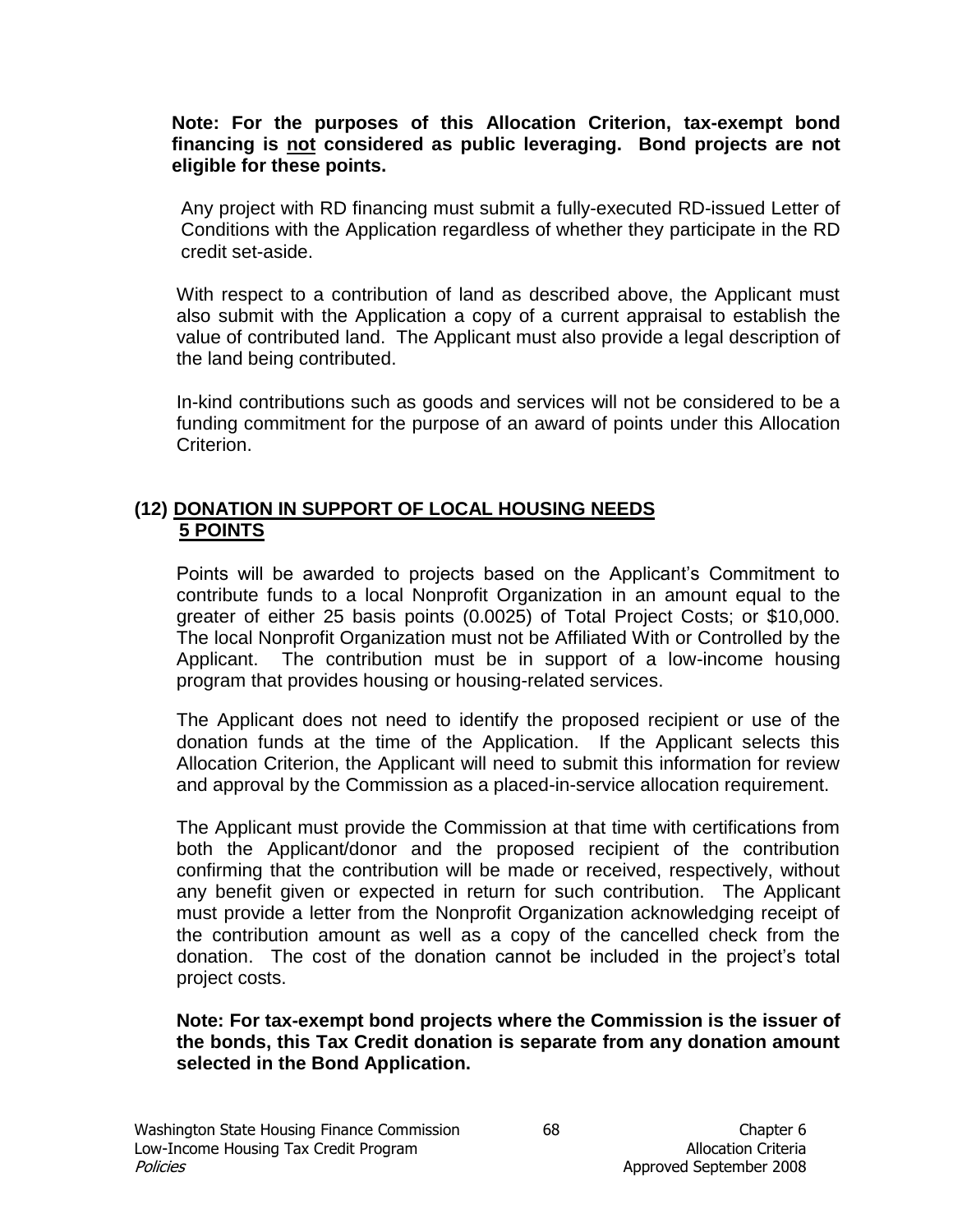### **(13) EVENTUAL TENANT OWNERSHIP 2 POINTS**

Points will be awarded to projects that are intended for eventual tenant ownership after the initial 15-year compliance period. Intent to convert must be expressed in a clear and comprehensive plan at the time of the application in a manner satisfactory to the Commission. This plan must address among other things: financial and programmatic structure; timing of ownership transfer; eligibility and selection process for potential owners; and all lien holder interests. The project development team must also demonstrate capacity for designing, developing and managing the eventual ownership program.

Projects seeking these points are encouraged to discuss their proposal with Commission staff prior to submitting an Application.

#### **D. FURTHER REQUIREMENTS OF SPECIAL-NEEDS HOUSING COMMITMENTS**

All Applicants who select one or more Special-Needs Housing Commitments must comply with all the following requirements:

- (1) The Applicant agrees that any Special-Needs Housing Commitment will be established, implemented, and kept in compliance with the Fair Housing Act, as amended; the Architectural Barriers Act of 1968; the Americans with Disabilities Act; and any other local, state, and Federal nondiscrimination or accessibility laws, regulations, or requirements.
- (2) The Applicant must demonstrate that it has identified and will provide (either directly itself or indirectly by another appropriate entity) appropriate support/social services for each Special-Needs Housing Commitment selected in the Application.
- (3) All housing units subject to the Housing for Large Households Commitment, the Housing for the Homeless Commitment, or the Farmworker Housing Commitment must be rent-restricted low-income housing units.
- (4) With respect to the Housing for Persons with Disabilities Commitment and the Elderly Housing Commitment, the Applicant may reserve a combination of the low-income housing units and the market-rate housing units for the given Commitment if a project includes both low-income housing units and market-rate housing units. The Applicant agrees that the gross rent for the low-income housing units must be rent-restricted.
- (5) The same housing unit cannot be used for more than one Special-Needs Housing Commitment, regardless of whether a resident is eligible for more than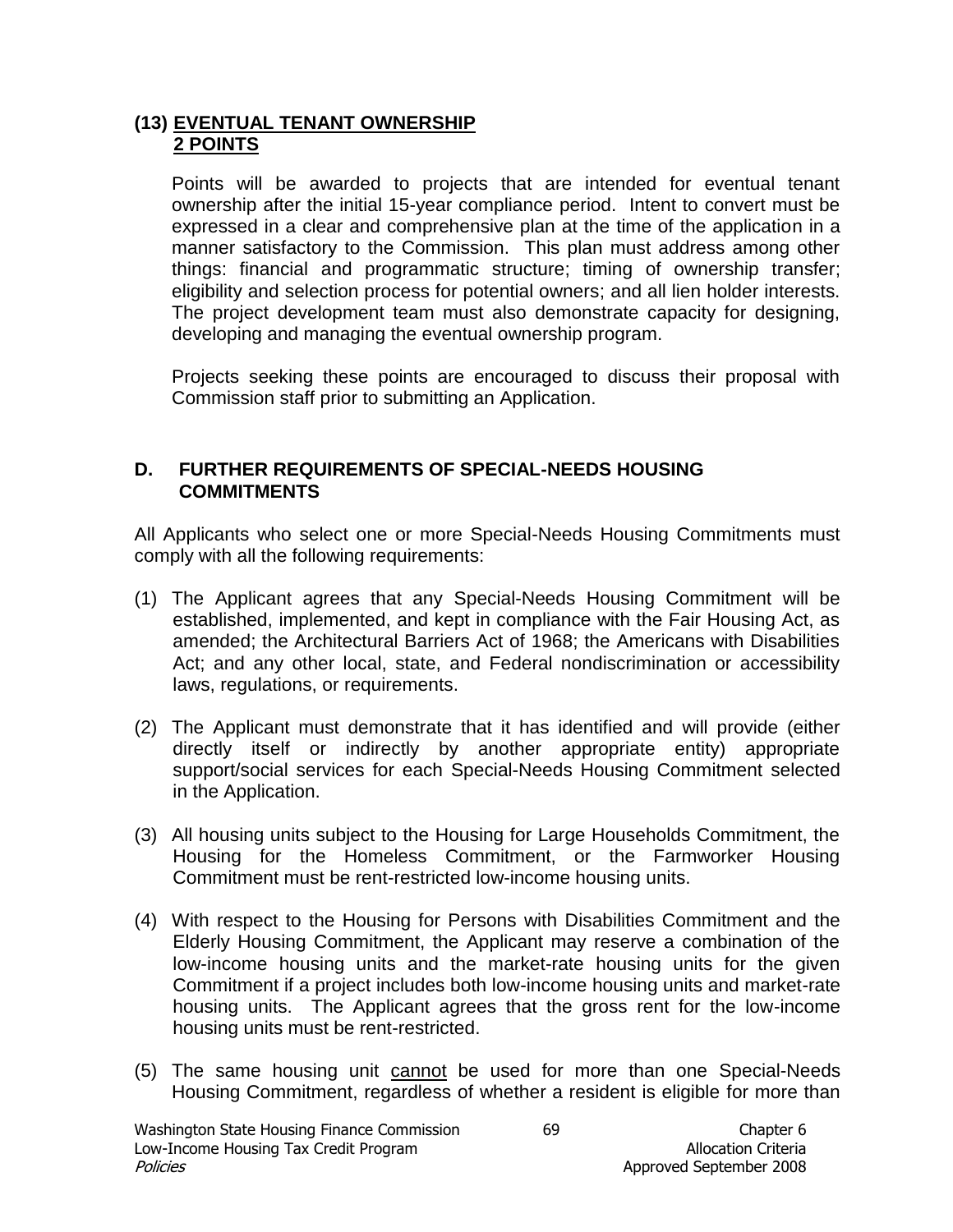one. Further, the Applicant must provide a minimum of 20%, or 10% if applicable, of the total housing units in the project for all Special-Needs Housing Commitments selected.

For example, if the Applicant selects the 20% Housing for Large Households Commitment and the 20% Housing for Persons with Disabilities Commitment, the Applicant must provide a minimum of 40% of the total housing units in the project, including specifically a minimum of 20% of the total housing units for Large Households and a minimum of 20% of the total housing units for Persons with Disabilities.

- (6) When a project with any Special-Needs Housing Commitment is placed-inservice and ready for initial occupancy, each housing unit subject to such a Commitment must first be rented to and occupied by a resident who qualifies for the commitment (e.g., in the case of the Farmworker Housing Commitment, by a Farmworker household), or else the unit must be held unoccupied. Upon taking possession of an acquisition/rehabilitation project, the project owner may satisfy all Commitments, beyond any Federal minimums, through attrition.
- (7) If, after initial occupancy by a qualified resident, a housing unit subject to a Special-Needs Housing Commitment (other than Elderly Housing Commitment and the Housing for the Homeless Commitment) is subsequently vacated, the project owner shall actively market any vacant housing units that are necessary to comply with the applicable Commitment(s) for a minimum of 30-days. The owner shall not rent such units to anyone who is not eligible for the selected Commitment(s) during this 30-day period. More specifically, a housing unit in this Special-Needs Housing Commitment must remain vacant during this 30-day recruitment period until the Applicant can rent it to a person or household who meets the eligibility criteria for the Special-Needs Housing Commitment.

The minimum 30-day recruitment period begins when the housing unit becomes vacant and ready for occupancy and the Applicant begins to actively market the housing unit. The Applicant must document recruitment efforts (e.g., the active use of the project's referral and marketing agreements).

The Applicant cannot rent the housing units to a person or household who does not meet the eligibility criteria for the specific Commitment(s) during the minimum 30-day recruitment period. If the Applicant is unable to secure an individual or household who meets the eligibility criteria after 30 days of active marketing, the Applicant may rent the housing unit to another resident as applicable.

If the Applicant rents a housing unit to an individual or household who does not meet the eligibility criteria after completing the minimum 30-day recruitment period, the Applicant must actively market the next available housing units of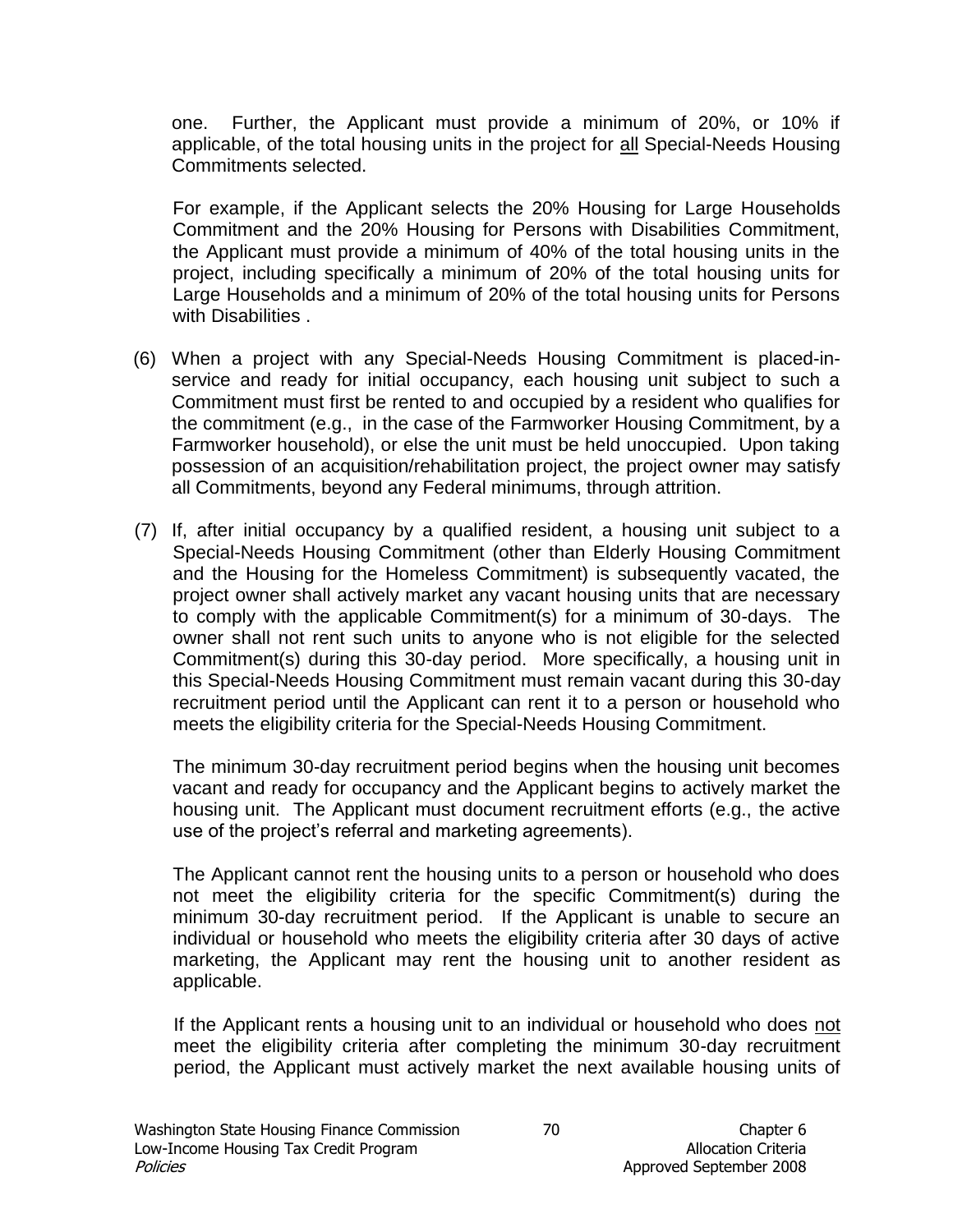comparable size and type, following the same recruitment procedures, until all the Commitment(s) are achieved and maintained.

The recruitment requirements described in this subsection (7) apply to all housing units in the Farmworker Housing Commitment, the Housing for Large Households Commitment, and the Housing for Persons with Disabilities Commitment, including both low-income housing units and market rate housing units.

For the Elderly Housing Commitment or the Housing for the Homeless Commitment (both Options A and B), the Applicant must actively market and exclusively rent all the housing units for the duration of the Project Compliance Period to persons who meet the eligibility criteria of the applicable Special-Needs Housing Commitment.

In the event of reasonably unforeseen circumstances that prevent a project from fully meeting its Commitments, the project owner may seek a waiver or modification to any such Commitments. This request must be made in writing and approval is at the sole discretion of the Commission.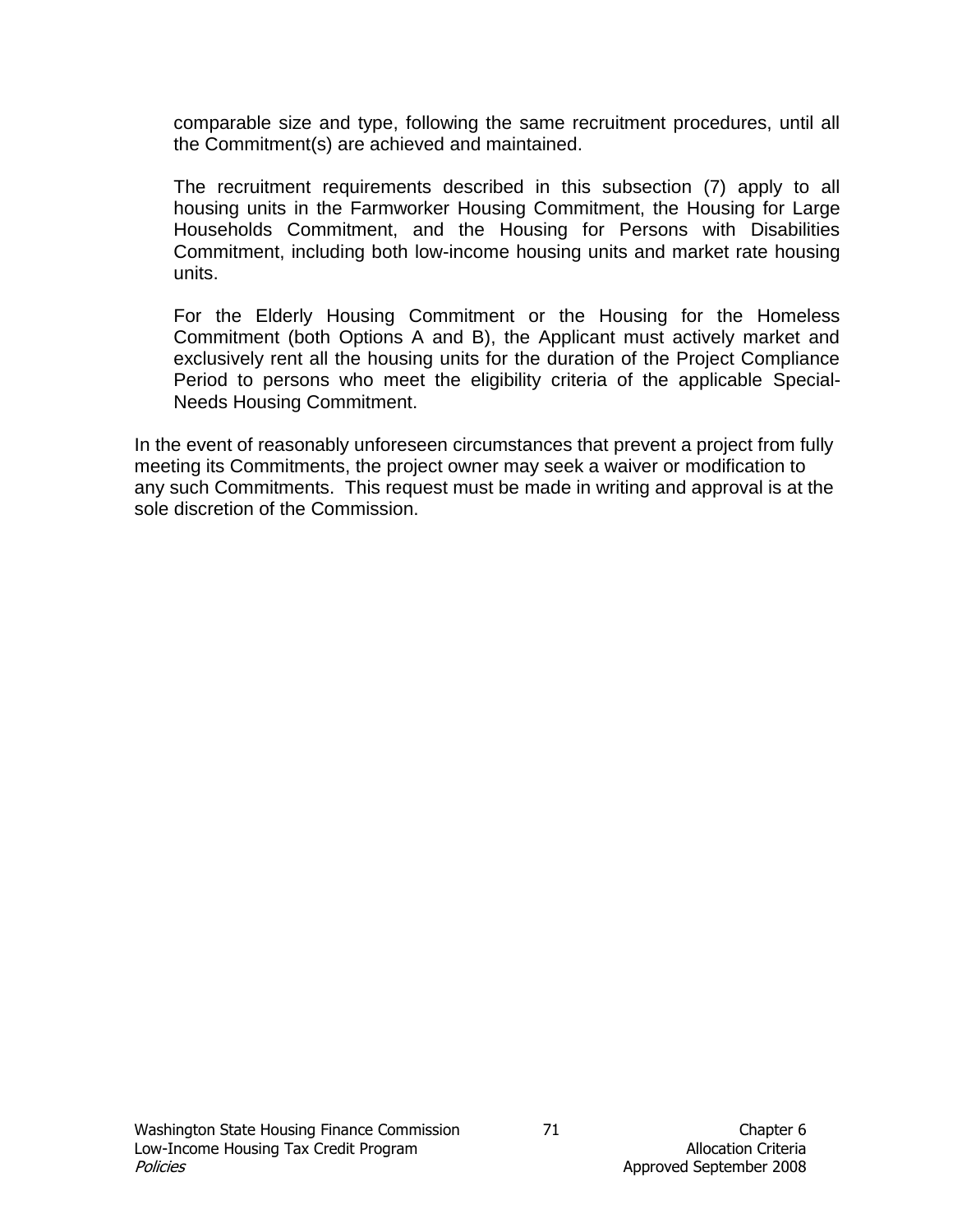# **CHAPTER 7 CREDIT RESERVATION AND CARRYOVER ALLOCATION REQUIREMENTS**

Those projects selected by the Commission as eligible for Credit will be issued a Credit reservation and carryover allocation only if they meet the requirements set forth in this Chapter, the Application and the Program. The Credit reservation and carryover allocation is made pursuant to the terms of the Credit Reservation and Carryover Allocation Contract (RAC). The Commission will disqualify the project/Application and cancel the Credit reservation and carryover allocation for any project if any of these requirements are not met by the deadlines set by the Commission.

#### **A. CREDIT RESERVATION AND CARRYOVER ALLOCATION CONTRACT (RAC)**

The Applicant must execute the RAC in a timely manner. The Commission anticipates that the RAC will be mailed to Applicants within thirty (30) days after the Commission's approval of the list of those projects eligible for Credit. The Applicant must execute the RAC in the form provided by the Commission.

#### **B. DOCUMENTATION AND FEES REQUIRED UPON EXECUTION OF CREDIT RESERVATION AND CARRYOVER ALLOCATION CONTRACT (RAC)**

Before the Commission will execute a RAC for a project, an Applicant must satisfy each of the following requirements.

## **(1) Payment of Fifty Percent (50%) of the Reservation Fee**

The Applicant must pay at least fifty percent (50%) of the reservation fee for the project when the RAC is signed by the Applicant and submitted to the Commission. **The reservation fee is nonrefundable and nontransferable.**

The Applicant must pay the reservation fee with a business or personal check, a money order, or a cashier's check. Cash is not accepted. A RAC submitted with a check that is returned for insufficient funds will not be executed, and the project may be disqualified.

## **(2) Feasibility and Viability Analysis**

At the time of the carryover allocation and before signing the RAC, the Commission will perform a financial feasibility and viability analysis for each project (as described in Section G of Chapter 2 of these *Policies*). The Commission will advise the Applicant of documentation that must be submitted in order to allow the Commission to perform this analysis.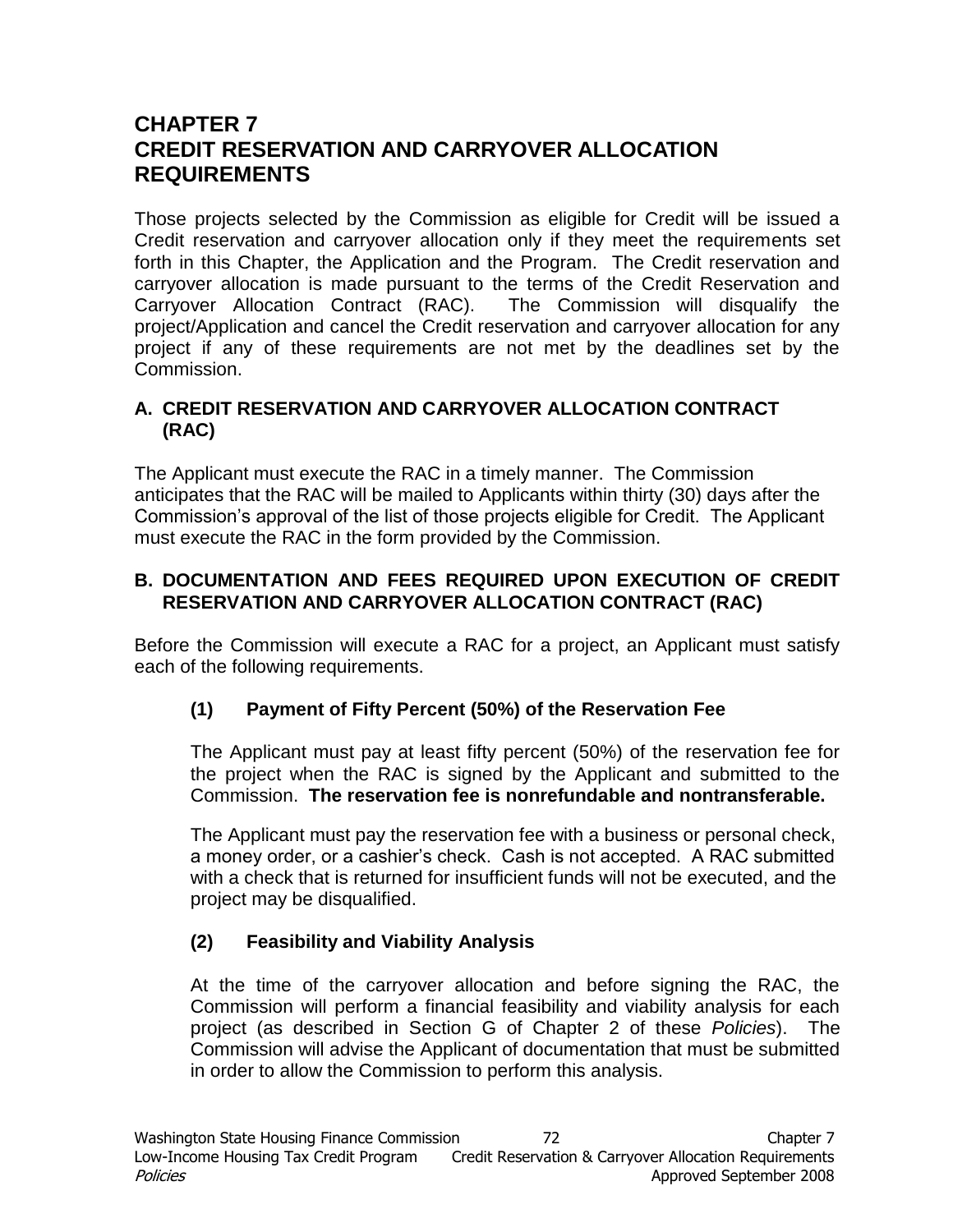The Commission may issue a carryover allocation to a project for an amount of Credit that is less than the amount requested in the Application (and set forth in the Commission's initial project approval), if the project does not qualify for such Credit amount based on the Commission's feasibility and viability analysis or for other reasons. Under no circumstances will the amount of the carryover allocation exceed the amount requested in the Application. The excess credit amount will be deemed automatically returned to the Commission and the Applicant will have no further right to the Credit. The Credit will be available, at the discretion of the Commission, for reservation and/or allocation to other qualified projects.

### **C. DOCUMENTATION REQUIRED WITHIN 12 MONTHS OF CREDIT RESERVATION AND CARRYOVER ALLOCATION CONTRACT (RAC)**

Unless noted otherwise, the Applicant must meet each of the following requirements within 12 months of the date of the RAC. For Applicants who are able to meet each of the following requirements prior to the 12-month deadline, the Commission will endeavor to complete its review within 60 days of receipt of all requirements.

# **(1) Ten Percent (10%) Carryover Test**

The Applicant must demonstrate to the satisfaction of the Commission that it has incurred more than ten percent (10%) of the reasonably expected basis of the project, as required by Section  $42(h)(1)(E)$  of the Code and Treasury Regulation 42.6. Specifically, the Applicant must certify to the Commission that it has fulfilled this requirement and must also submit a CPA's certification that satisfies the requirements of Treasury Regulation 42-6(c)(2).

The CPA's certification should itemize all of the costs that have been incurred to satisfy the ten percent (10%) requirement. If the Applicant is itemizing any portion of the developer fee or consultant fees for purposes of satisfying the ten percent (10%) requirement, the certification must contain a detailed breakdown of the services performed by the developer and each consultant and the amount of the fees apportioned to each service. The Applicant must also submit a copy of all developer and consultant contracts as well as an itemized statement apportioning the fees earned to each service provided.

The Commission may require the Applicant to submit additional documentation of the costs reflected in the certifications and the Commission may limit or exclude certain costs if it cannot determine that they are reasonable and appropriate.

## **(2) Payment of Balance of Reservation Fee**

*.*

The Applicant must pay the balance of the reservation fee by the deadline in the RAC.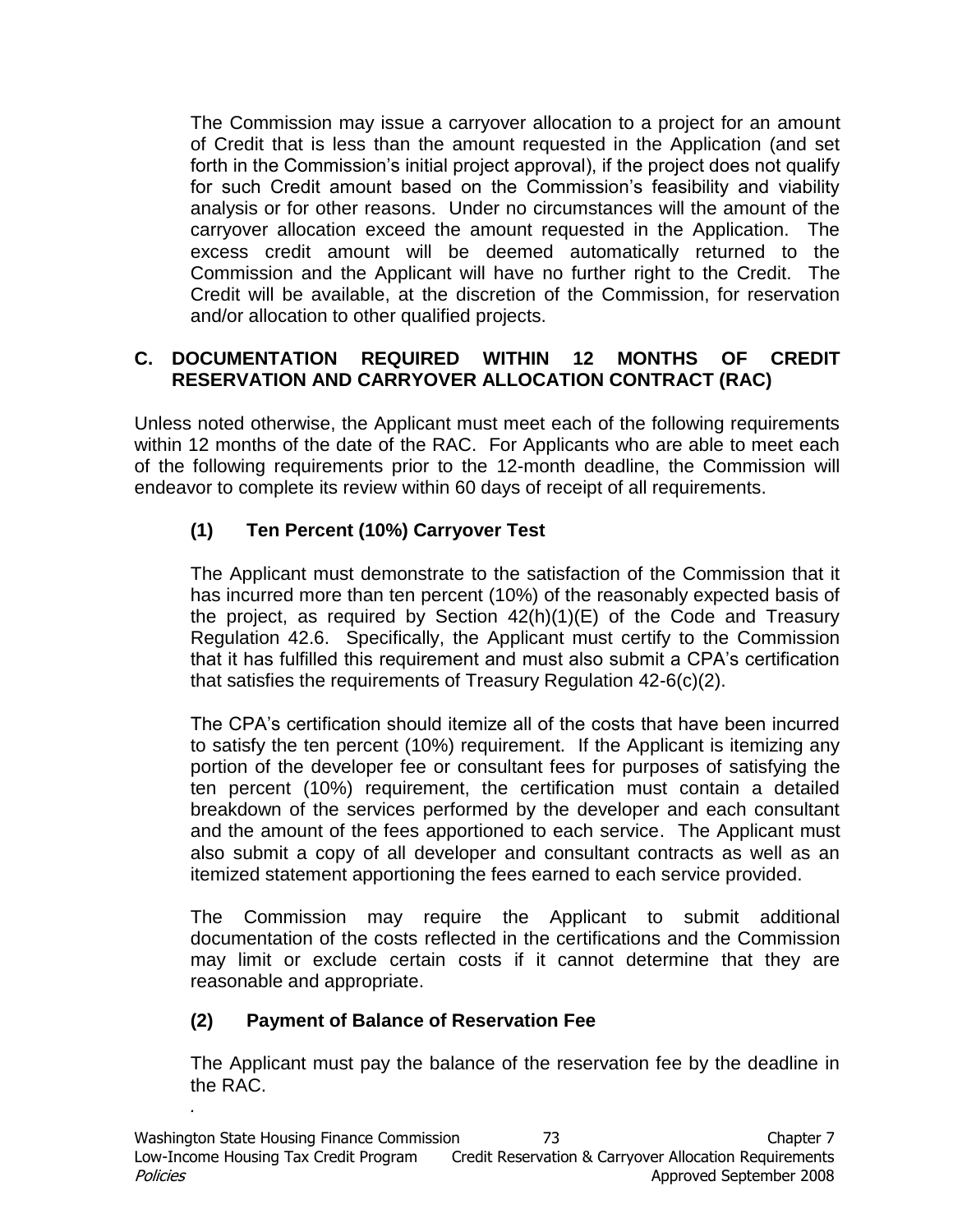# **(3) Other Supporting Documents**

The Commission may require additional supporting documentation on an asneeded basis.

## **D. COMPLIANCE WITH CODE AND COMMISSION REQUIREMENTS**

The Applicant, each Principal, each member of the Development Team**,** each Related Party to the project owner, and the Project must be in compliance with any requirements of the Code and any terms, conditions, or obligations of the Tax Credit Program with respect to the project before being issued a RAC. Further, the Commission may choose not to issue a RAC if the Applicant, a Principal or any member of the Development Team is in Noncompliance with any requirements under the Code and/or any terms, conditions, or obligations of the Tax Credit Program for any project. If the Commission decides to disqualify the project/Application and cancel the Credit reservation and carryover allocation, any Credit reserved to the project will be automatically returned to the Commission without further action of the parties and the Applicant will have no further right to such Credit. The Credit will be available for reservation and allocation to other qualified projects.

# **E. OTHER REQUIREMENTS**

If the Commission decides that additional Credit reservation and carryover allocation requirements are needed or appropriate to comply with federal or state law or the Program, it may add to or modify the Credit reservation and carryover allocation requirements for any project.

# **F. EXTENSIONS**

If the Applicant anticipates that it will be unable to complete all Credit reservation and carryover allocation requirements in the RAC, the Applicant may ask for an extension in writing no less than thirty days in advance of the specified dates in the RAC.

The Applicant's request will only be considered if it has demonstrated a strong probability that the credit reservation and carryover allocation requirements will be fulfilled within the additional requested time. The Commission may or may not grant the Applicant's request for an extension.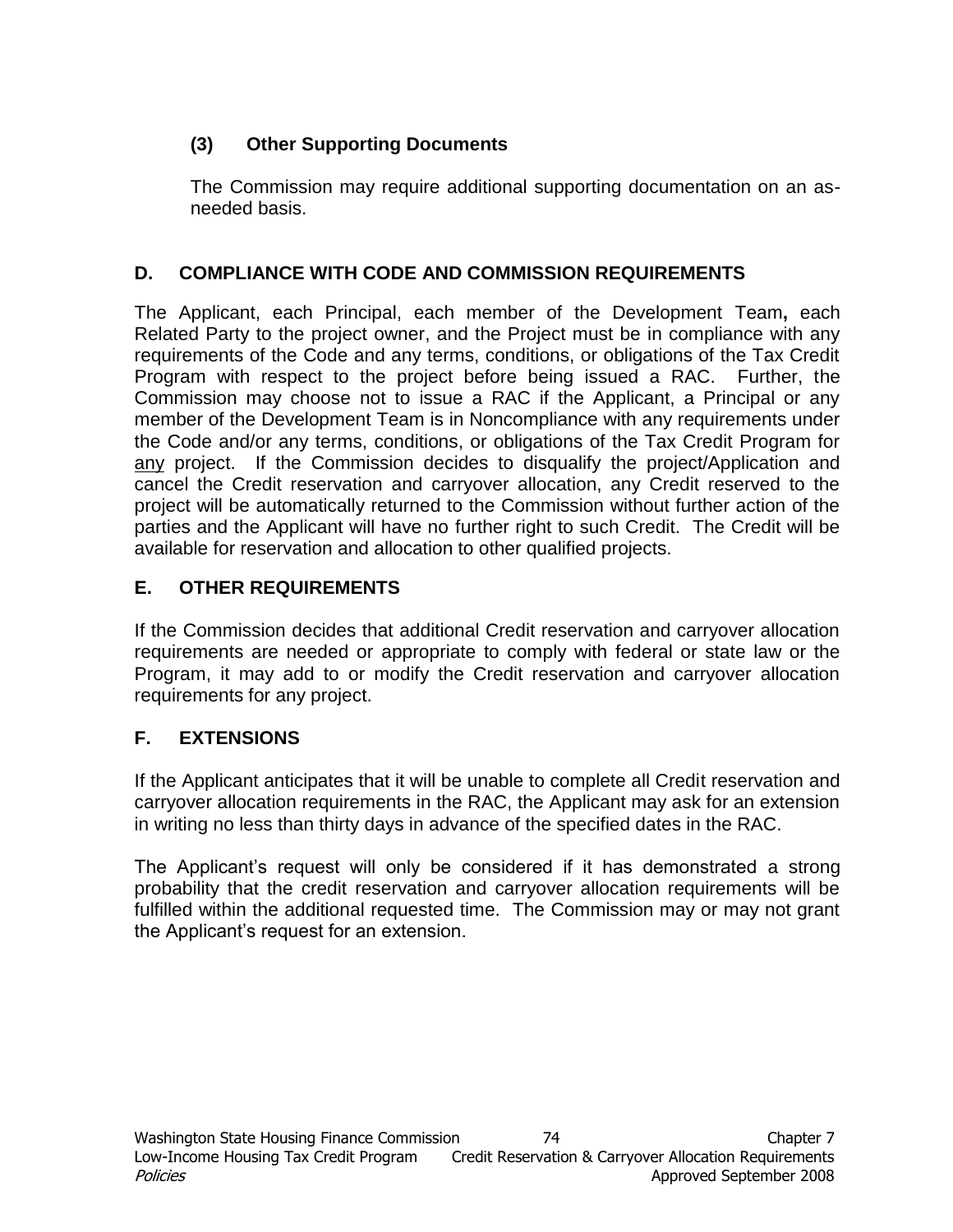# **CHAPTER 8 PLACED-IN-SERVICE ALLOCATION REQUIREMENTS**

The Commission will accept and process Placed-In-Service documents and issue IRS Form 8609(s) throughout the year. However, a project owner must submit all Placed-In-Service documentation, including the Independent Certified Public Accountants Report ("Cost Certification") and the certificates of occupancy for each building in the project at least 60 days prior to when they expect to receive the IRS Form 8609(s).

# **A. PLACED-IN-SERVICE ALLOCATION REQUIREMENTS –**

WAC 262-01-130(11) AND (12)

(1) Compliance Training

The Applicant and the Applicant's property management representative must attend a Commission Tax Credit compliance workshop or receive equivalent training by a Commission compliance officer by the earlier of:

- (i) at least 120 days before the first building is placed-in-service; or
- (ii) prior to commencement of initial rent-up activities for the project.

Certificates cannot be more than 18 months old by placed-in-service date. If the Applicant's property management representative has attended a Commission Tax Credit compliance workshop within the 12 months previous to the placed-in-service date, the representative is not required to attend another workshop prior to commencement of the property's initial rent-up activities. "Property management representative" is defined as someone who will be working directly with the project on a regular basis from the point of initial rent-up onward. In an effort to keep staff trained on the latest compliance issues, owners should also send new staff to the first available tax credit compliance workshop and senior staff every three years.

(2) Master Lease; Lease Rider

The Applicant must provide a copy of the master form of resident lease or rental agreement in a form acceptable to the Commission at least 60 days before the first building in the project is placed-in-service. The Lease Rider must be attached to the master lease or rental agreement.

#### (3) Election Regarding Calculation of Gross Rent Floor

If the Applicant desires to use the placed-in-service date of the building for purposes of calculating the gross rent floor under Section 42(g)(2)A of the Code and the Applicant did not make an effective election to do so as part of the RAC, the Applicant must affirmatively elect to use the placed-inservice date by giving written notice to the Commission. This notice should be received by the Commission no later than the date that the building is placed-in-service. Otherwise the IRS will treat the gross rent floor as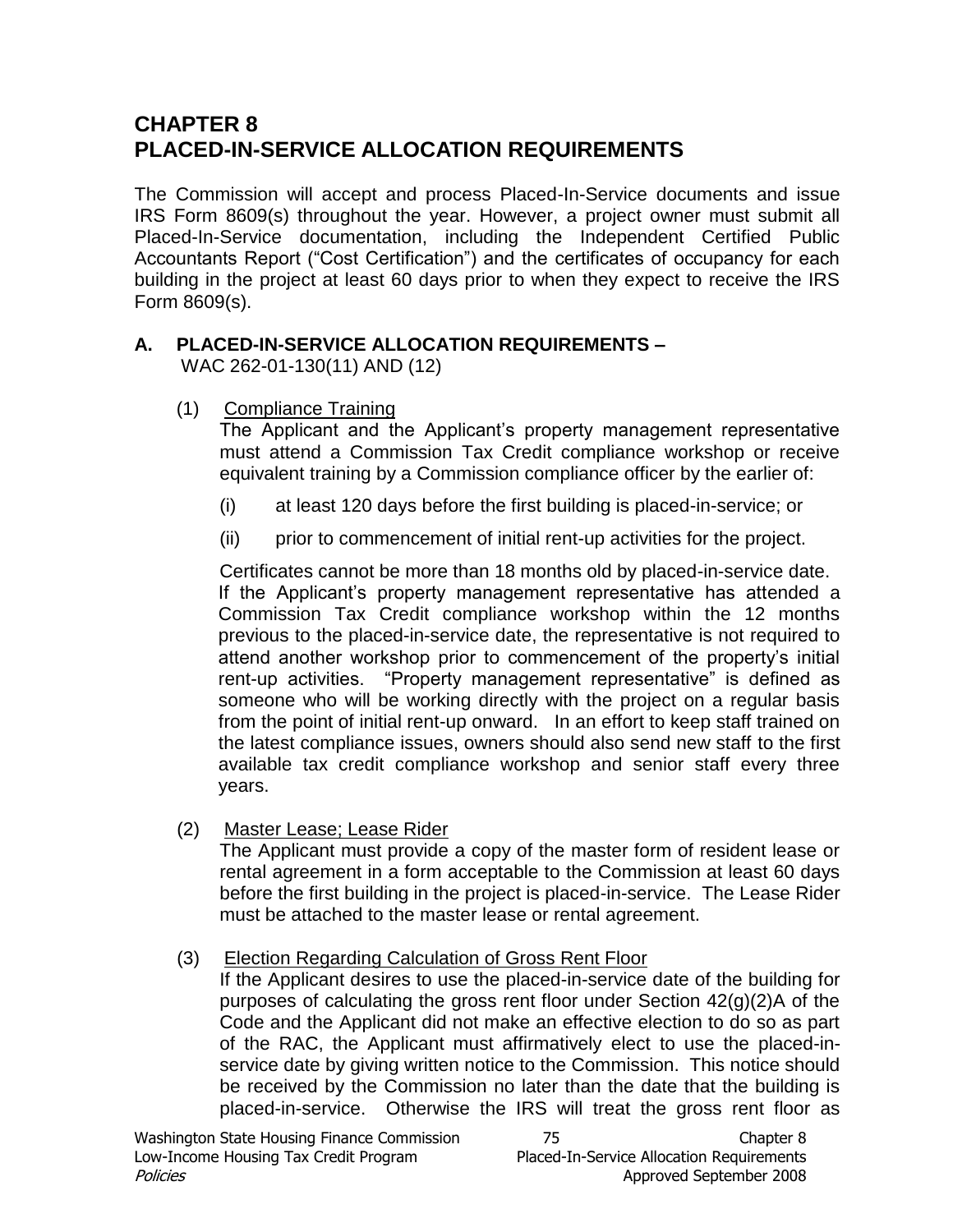taking effect the date the Commission initially allocated Credit to the project.

### (4) Property Management Agreement

The Applicant must provide an executed copy of the property management agreement or related documents. The agreement must include specific terms, conditions, and responsibilities. If the Applicant has previously submitted a property management agreement and amended it, the Applicant must provide a copy of the agreement.

#### (5) Long-term Lease Covenant

If the Applicant has established a long-term lease in lieu of ownership, the Applicant must execute, notarize, and record an agreement between the Applicant and the owner of the land. The owner must agree to allow the Applicant to record the Regulatory Agreement as a restrictive covenant on the land and all improvements on it that is binding upon the current owner and any successors in interest to the owner.

#### (6) Regulatory Agreement

The Applicant must execute, notarize, and record a Regulatory Agreement in each county where a building is located. See Section I of Chapter 2 for additional requirements with respect to the Regulatory Agreement.

#### (7) Subordination Agreement(s)

If financing is obtained for any building that is secured by a mortgage or deed of trust that is recorded before the Regulatory Agreement, the lien must be subordinated to the interests of the Commission as shown in the Regulatory Agreement. See Section I of Chapter 2 for additional requirements with respect to subordination agreements.

#### (8) Title Report

Provide current title evidence demonstrating that the Commission's Regulatory Agreement is in first lien position. For projects with recorded liens prior to the Commission's Regulatory Agreement, the project will need to subordinate those liens with the Commission's Subordination Agreement. The Title Report should reflect the recording of the Commission's Regulatory Agreement, Deeds of Trust, Subordination Agreements, and the legal description.

#### (9) Compliance with Code and Commission Requirements

Before the Commission will issue IRS Form 8609 to any building in a project, the project owner, each of the Principals, each member of the Development Team, all Related Parties to the project owner and the project must be in compliance with any requirements the Code and the terms, conditions, or obligations of the Tax Credit Program with respect to the project. Further, the Commission may choose not to issue IRS Form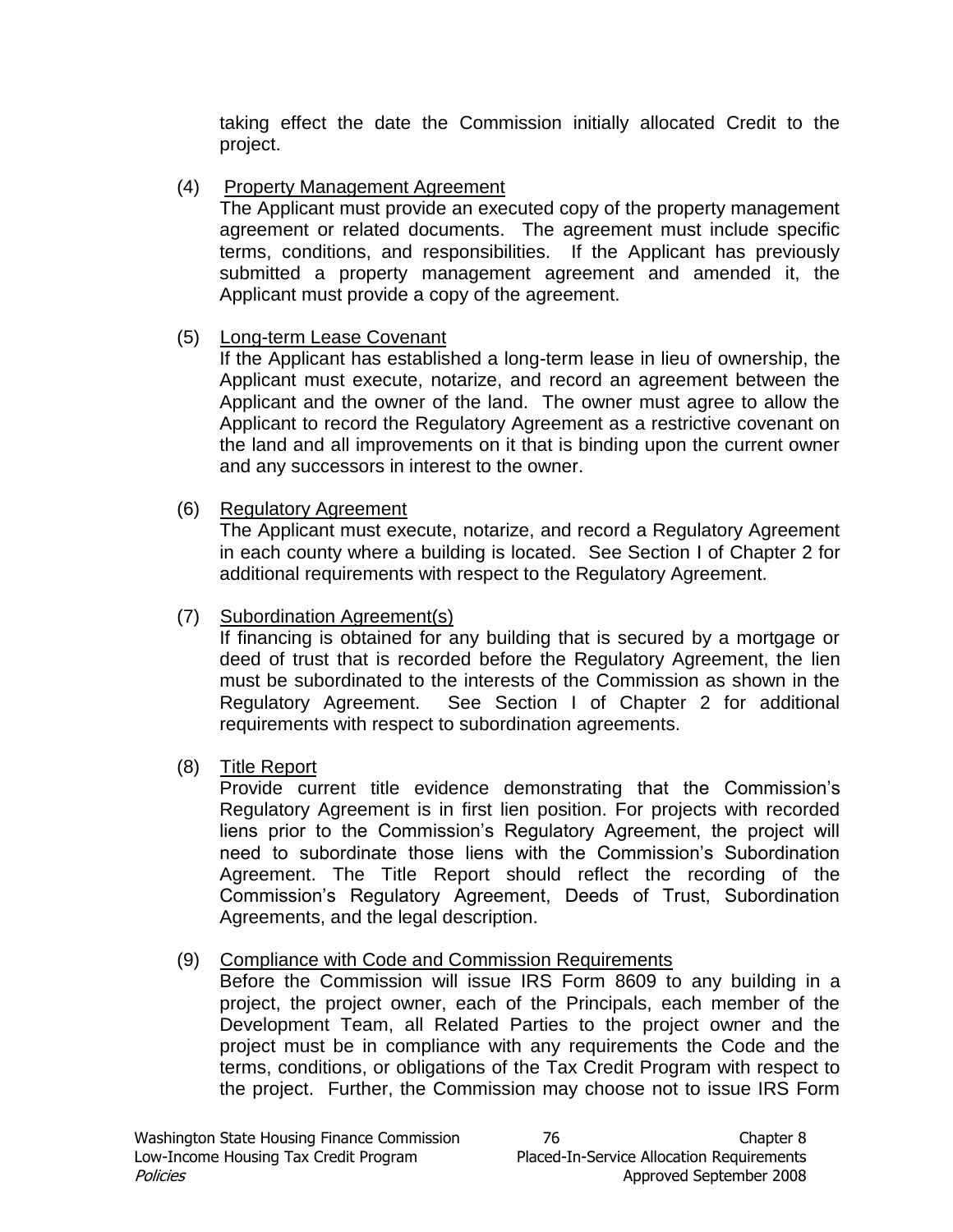8609 for a building if the project owner, a Principal, a member of the Development Team, or a Related Party to the Tax Credit project owner is in Noncompliance with respect to any project subject to the Tax Credit Program. In addition, the Commission may cancel any Credit reservation and carryover allocation for any Noncompliance, for example, the failure to pay any fee assessed by the Commission with respect to the project.

If the Commission decides to disqualify the project/Application and cancel the Credit reservation and/or the carryover allocation, the Credit will be available, at the discretion of the Commission, for reservation and/or allocation to other qualified projects.

#### (10) Approval of and Payment of Funds for Local Housing Needs

If the Applicant represented that it would provide funds for local housing needs, the Applicant must provide the Commission with a written request to approve a donation to a specific Nonprofit Organization that provides housing or housing-related services in the county where the project is located.

The Applicant must provide the Commission with certifications (in a form acceptable to the Commission) from both the Applicant/donor and the recipient confirming that the contribution will be made or received, respectively, without any favor, benefit, gift, or other consideration. The Applicant must provide a letter from the approved Nonprofit Organization acknowledging receipt of the proper contribution amount as well as a copy of the cancelled check from the transaction. The letter must show receipt of the proper contribution amount, identify the low-income housing program, and specify how the funds will be used. The amount of the donation cannot be included in the Project's Total Project Costs.

(11) Other Requirements

If the Commission decides that additional initial placed-in-service allocation requirements are necessary or appropriate, it may add to or modify such requirements for any project.

## **B. FINAL COST CERTIFICATION REQUIREMENTS**

- (1) Program Requirements, Disclosures and Limits All applicable Program requirements and disclosures set forth in Chapter 2 and the RAC and all applicable Program Limits must be met.
- (2) Allocation Criteria Commitments All Allocation Criteria Commitments must be satisfied.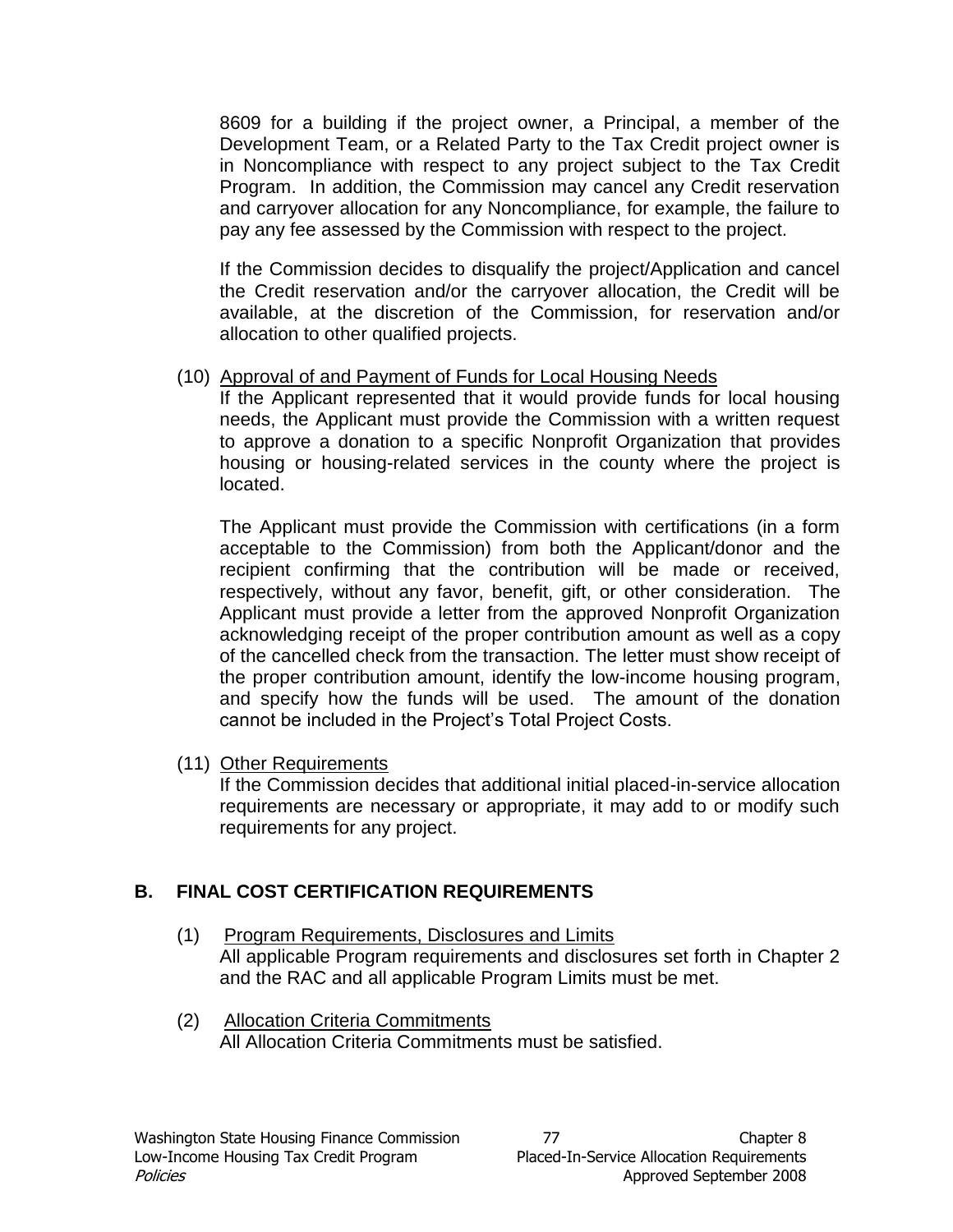(3) Occupancy Permit

The Applicant must get a certificate of occupancy or temporary certificate of occupancy for each building and provide a copy of each certificate to the Commission.

(4) Placed-In-Service

The Applicant must place each building in service by the deadlines set by the Commission. Generally, a building will be deemed to be Placed-In-Service when it is issued a certificate of occupancy by a governmental permitting agency or as otherwise defined by the Code.

- (5) Independent Certified Public Accountant's Certification of Eligible and Qualified Basis; Sources and Uses of Funds The Applicant must provide a certification, addressed to the Commission and prepared by an independent CPA, of the eligible basis<sup>7</sup> of each building and, based on the Applicant sworn representations about the lowincome use of each building, its qualified basis $8$ . The certifications must also list sources and uses of all funds for the project, for example, the proceeds from the sale of the Credit. The independent CPA's certification must be accompanied by executed copies of the developer agreement, each consultant contract, and an itemized statement earmarking the developer's fees and/or consultant fees earned for the services provided.
- (6) Partnership Agreement, Limited Liability Company Agreement, or Joint Venture Agreement

If the Applicant is a partnership or a limited liability company, the Applicant must provide the most current Partnership Agreement.

(7) Financing Documents

The Applicant must provide financing documents, not previously submitted, for all loans or grants made to the project. For loans, a copy of the promissory note will fulfill this requirement.

- (8) Operating Pro Forma The Applicant must provide a copy of a current 15-year operating pro forma for the project.
- (9) Evergreen Sustainable Development Standard

The Applicant must provide a copy of the Evergreen Final Architect Certification, the Evergreen Project Implementation Plan, and all required backup documentation. As much of the backup documentation as possible should be submitted in digital format on a compact disc. Emailed documentation will not be accepted.

 $\overline{a}$ 

 $7$  Within the meaning of Section 42(d) of the Code.

 $8$  Within the meaning of Section  $42(c)(1)(A)$  of the Code.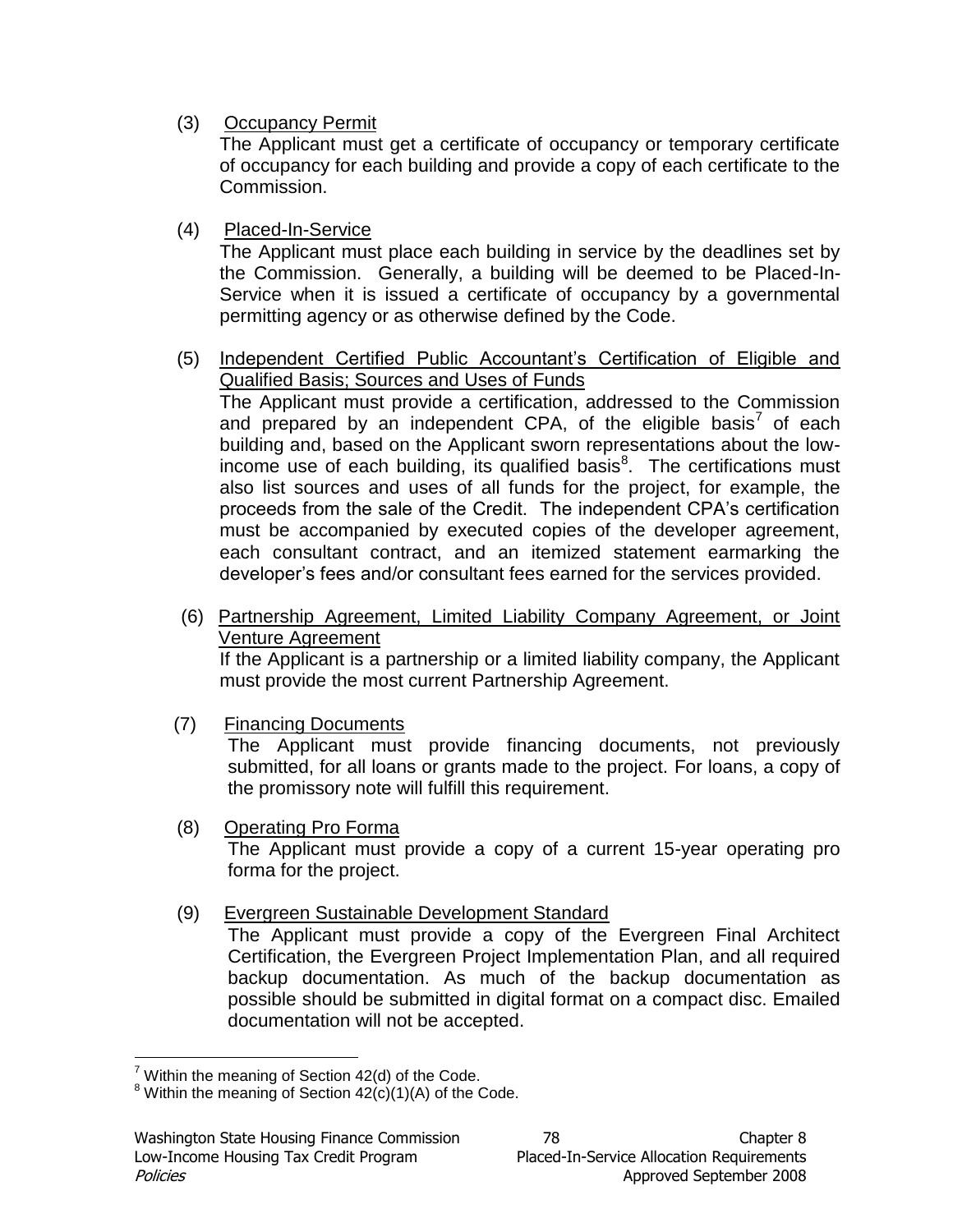### (10) Other Requirements

If the Commission decides that additional final placed-in-service allocation requirements are necessary or appropriate, it may add to or modify such requirements for any project. For example, the Commission may require a project owner to provide legal opinions to the Commission with respect to certain matters.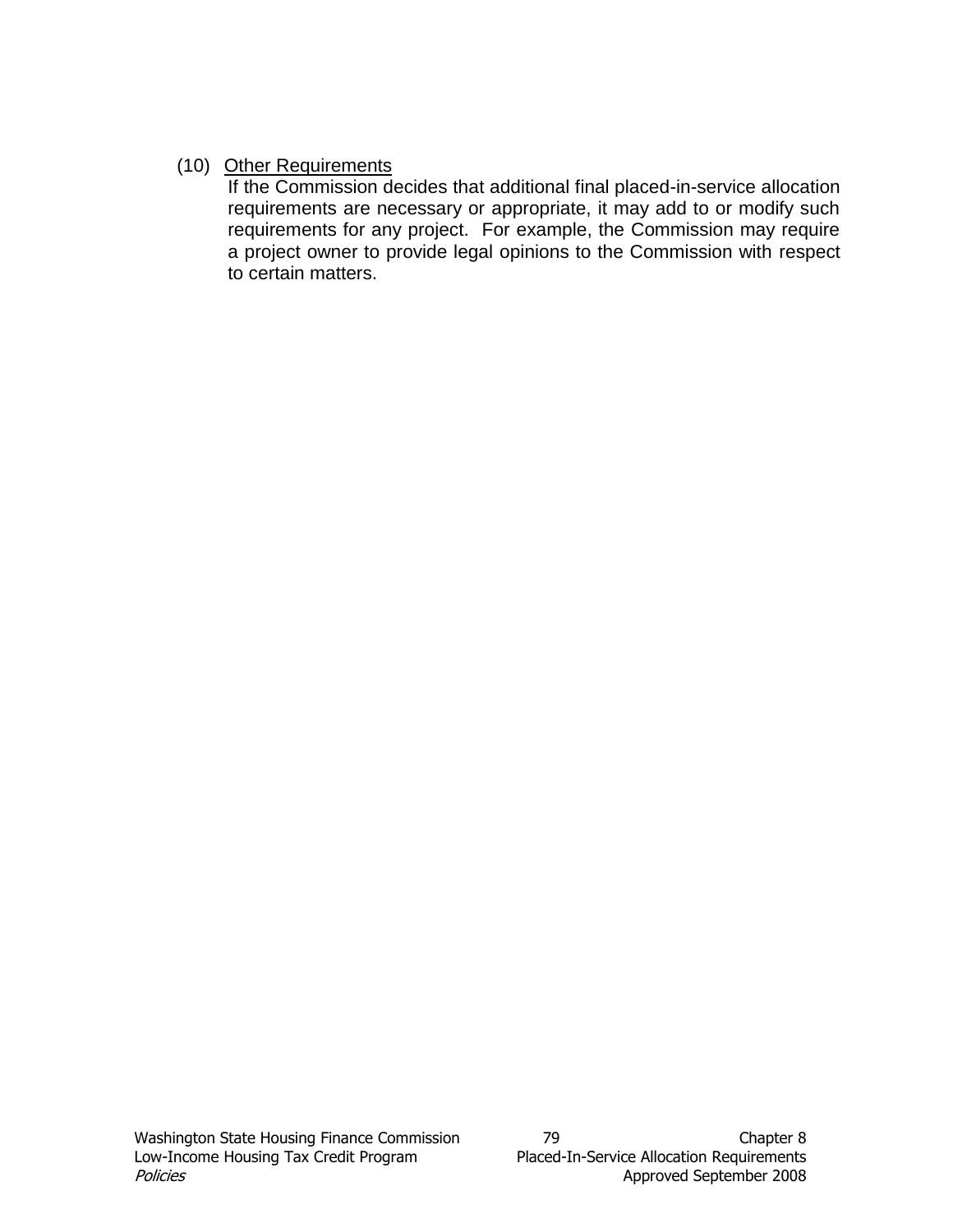# **CHAPTER 9 PROJECT TRANSFER OR ASSIGNMENT REQUIREMENTS**

## **A. OVERVIEW**

Generally, all direct and indirect project transfers or assignments require the prior written consent of the Commission. If the Applicant fails to obtain the Commission's prior written consent, the Commission may disqualify the project/Application and cancel the Credit reservation and/or carryover allocation. Further, a project transfer or assignment that occurs after a building is placed-in-service may result in Credit recapture under the tax law, regardless of the Commission's consent. The Applicant should consult the Applicant's legal counsel and/or tax advisor about the effect of a project transfer or assignment.

#### **B. PROJECT TRANSFER OR ASSIGNMENTS REQUIRING COMMISSION CONSENT**

A project transfer or assignment means any direct or indirect sale, contribution, assignment, lease, exchange, or transfer of, or other change in:

- (1) an interest in the land, the project, or any building;
- (2) an ownership interest in the entity that is the Applicant or project owner (for example, a transfer of a partnership interest or, with respect to a limited liability company, a membership or managers interest); or
- (3) the rights, title, or interest of the Applicant or project owner in any agreement in which the Commission and the Applicant or project owner are parties.

Only a few types of project transfers or assignments do not require the prior written consent of the Commission. They include:

- (i) the grant of a security interest or lien junior to the interest of the Commission;
- (ii) the sale or transfer of, or change in, the interest of a limited partner (including the addition, removal, or withdrawal of a limited partner);
- (iii) in the case of a limited liability company, the sale or transfer of, or change in, the interest the investment member (unless the investment member actively participates in management of the company); or
- (iv) the issuance, redemption, or transfer of stock or shares of a corporation that is not a closely-held corporation.

#### **C. PROCESS AND REQUIREMENTS FOR OBTAINING THE COMMISSION'S CONSENT**

The first step in obtaining the Commission's written consent is to advise the Commission staff in writing of the Applicant's proposed project transfer or assignment. At a minimum, the Applicant should describe: (1) the name of the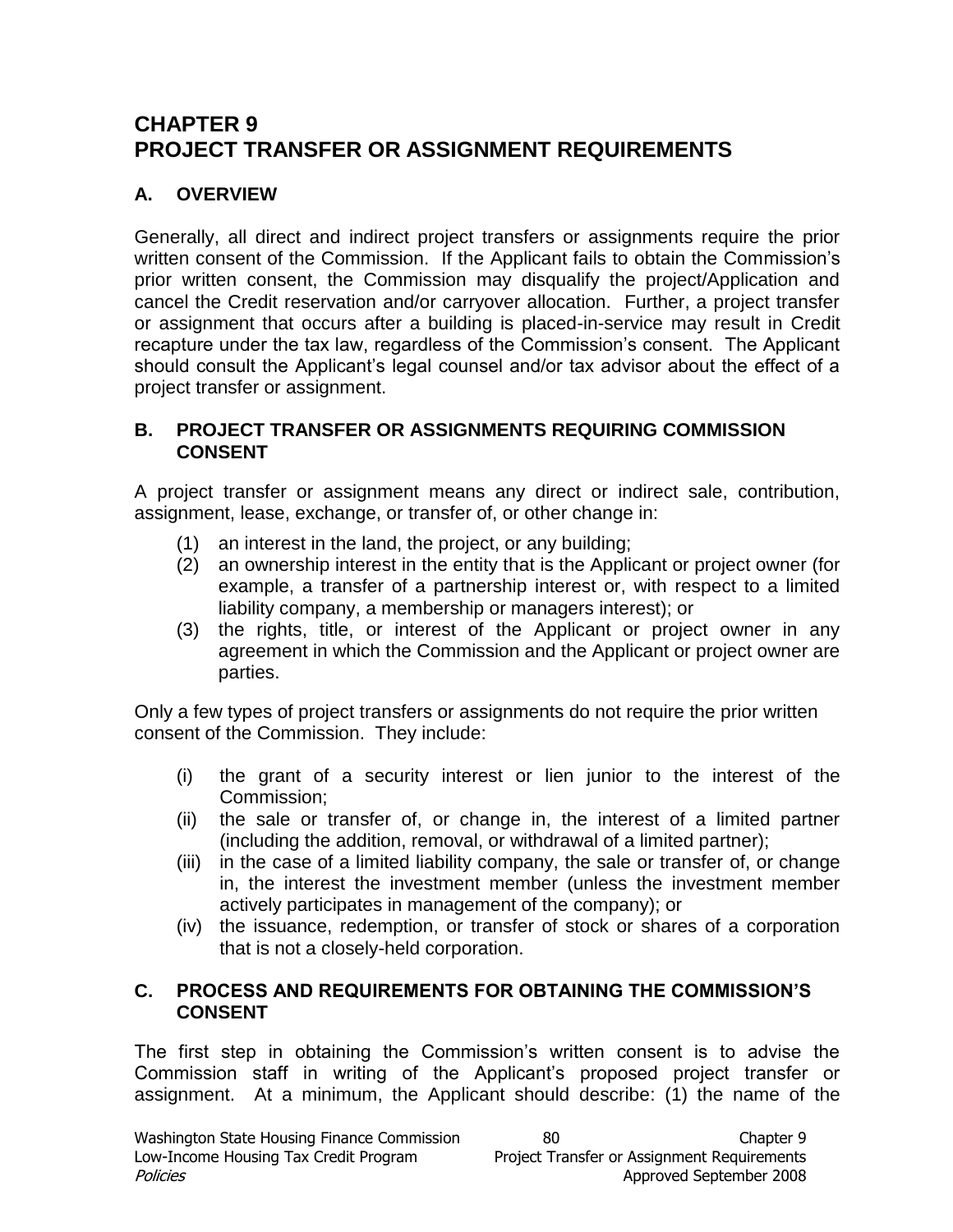project; (2) the names of the project Applicant and/or the owner, the proposed transferor and transferee, and all other relevant parties; (3) a complete description of the proposed project transfer or assignment, including the proposed effective date; and (4) any special circumstances related to the proposed project transfer or assignment.

After receiving the Applicant's written request, the staff will advise the Applicant if Commission consent is necessary. If it is, the staff also will advise the Applicant of the Commission's requirements and conditions that must be satisfied in order to obtain the Commission's consent, including the payment of a nonrefundable transfer fee to the Commission.

If the Applicant made a Commitment to participate under the Credit Set-Aside category for, (a) Qualified Nonprofit Organizations, (b) Nonprofit Organizations, or (c) for-profit entities, any project transfer or assignment must be such that the project continues to qualify for applicable Credit Set-Aside category.

# **D. FINAL CONDITIONS TO CONSENT BY COMMISSION**

The Commission will indicate its consent to the proposed project transfer or assignment by executing and returning to the Applicant a certain "Agreement Regarding Transfer of Project Consent." The Applicant may not complete the proposed project transfer or assignment until the Commission has executed and returned this agreement to the Applicant and until the Applicant has performed or satisfied any and all other requirements and conditions established by the Commission. If a Regulatory Agreement has been recorded for the project, the "Agreement Regarding Transfer of Project Interest" must be recorded in the office of the county auditor or recorder of each county where any building in the project is located.

Any project transfer or assignment made without the Commission's prior written consent (unless otherwise expressly permitted in this chapter) or otherwise in violation of the requirements or provisions of this chapter, the RAC, the Regulatory Agreement, or the Tax Credit Program will be:

- (1) ineffective to relieve or release the transferor, the land, the project, and/or any building from the obligations and provisions of the *Policies*, the RAC, the Regulatory Agreement, and/or the Tax Credit Program;
- (2) considered an event of default under the Application, the RAC, the Regulatory Agreement, and the Tax Credit Program, allowing the Commission to exercise any or all available remedies; and
- (3) considered an event of Noncompliance that may result in the cancellation or invalidation of the reservation and/or allocation of Credit for the project and/or any building.

The indemnity and hold-harmless provisions of the RAC, the Regulatory Agreement or any other Tax Credit Program agreement by the Applicant and/or a successor-in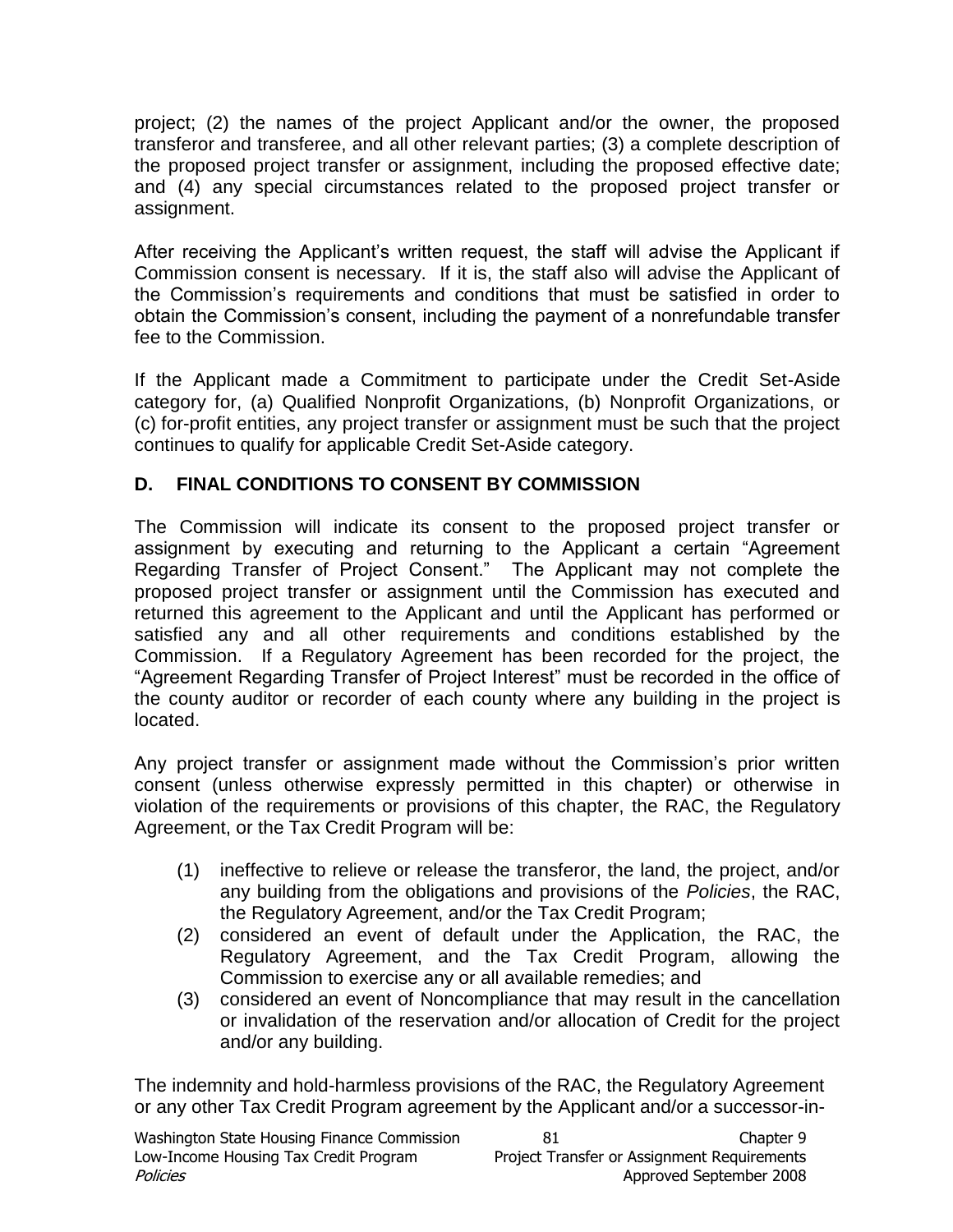interest will survive the ending of such parties' interest in the project and will continue to be a personal obligation of such party.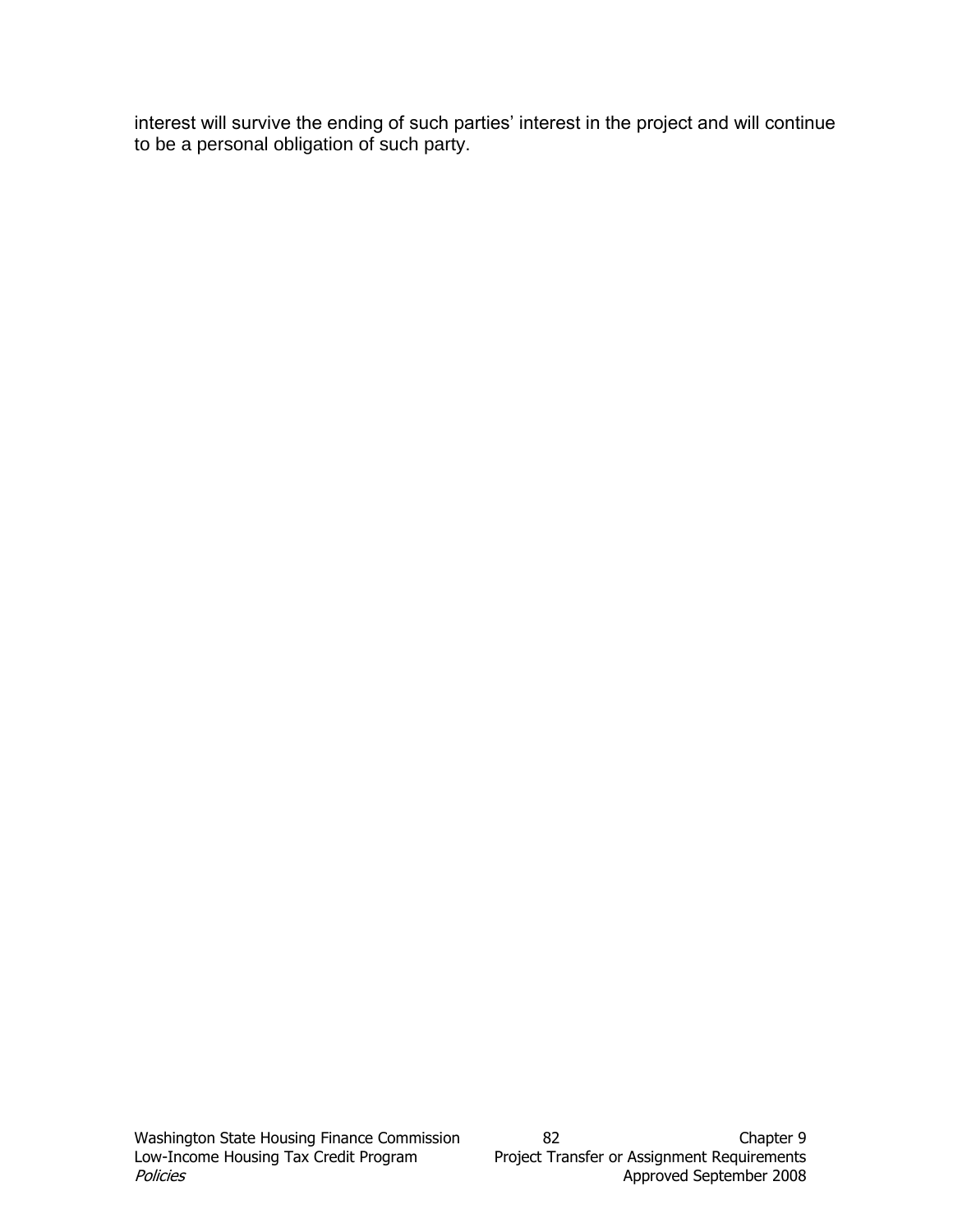# **CHAPTER 10 PROJECT MONITORING**

#### **A. INTRODUCTION**

Pursuant to the *Qualified Allocation Plan* and WAC 262-01-130(16), the Commission has established certain compliance monitoring requirements for the owners of projects. These requirements, described in the *Qualified Allocation Plan* and in a project's Regulatory Agreement, specify:

- (1) the requirements and process an owner must follow to make sure the project is in compliance with Section 42 of the Code and the Tax Credit Program; and
- (2) the process the Commission or its representatives will follow in monitoring for compliance with the provisions of Section 42 of the Code and the requirements of the Tax Credit Program, and in notifying the IRS of any Noncompliance.

Federal and state laws, together with Commission policies, governing the compliance monitoring are frequently amended. It is the responsibility of the owner to make sure its project is in compliance throughout the Project Compliance Period.

#### **B. OWNER'S RESPONSIBILITIES AND REQUIREMENTS**

The owner's responsibilities and obligations for maintaining project compliance are set forth in the Qualified Allocation Plan and the Regulatory Agreement. In addition, the Commission has prepared a Tax Credit compliance manual that will help an owner understand its responsibilities and obligations for compliance monitoring under the Tax Credit Program. The Commission also provides Tax Credit compliance workshops throughout the year for owners, managers, and on-site managers in order to support compliance monitoring.

In addition to such other rights the Commission may exercise in connection with compliance monitoring, as a condition of participation in the Tax Credit Program a project owner agrees that the Commission may perform an on-site review of any building in the project, interview residents, review residents' applications and financial information, and review an owner's books and records relating to the project. A project owner must provide the Commission reasonable access to the project and its books and records in order to allow the Commission to perform compliance monitoring. In connection with this obligation, an owner must take all action as may be reasonably necessary to allow the Commission to inspect housing units occupied by residents.

Washington State Housing Finance Commission 83 688 Chapter 10 Low-Income Housing Tax Credit Program **Project Monitoring** Project Monitoring Policies Approved September 2008 The Commission will report events of Noncompliance (whether the Noncompliance relates to a violation of federal or Tax Credit Program requirements) to the IRS regardless of whether the Noncompliance is corrected timely. Noncompliance may result in the loss and recapture of Credit, in addition to the Commission exercising its rights and remedies under the *Policies*, the RAC, the Regulatory Agreement, the Tax Credit Program, and law. The procedures set forth for the Commission to report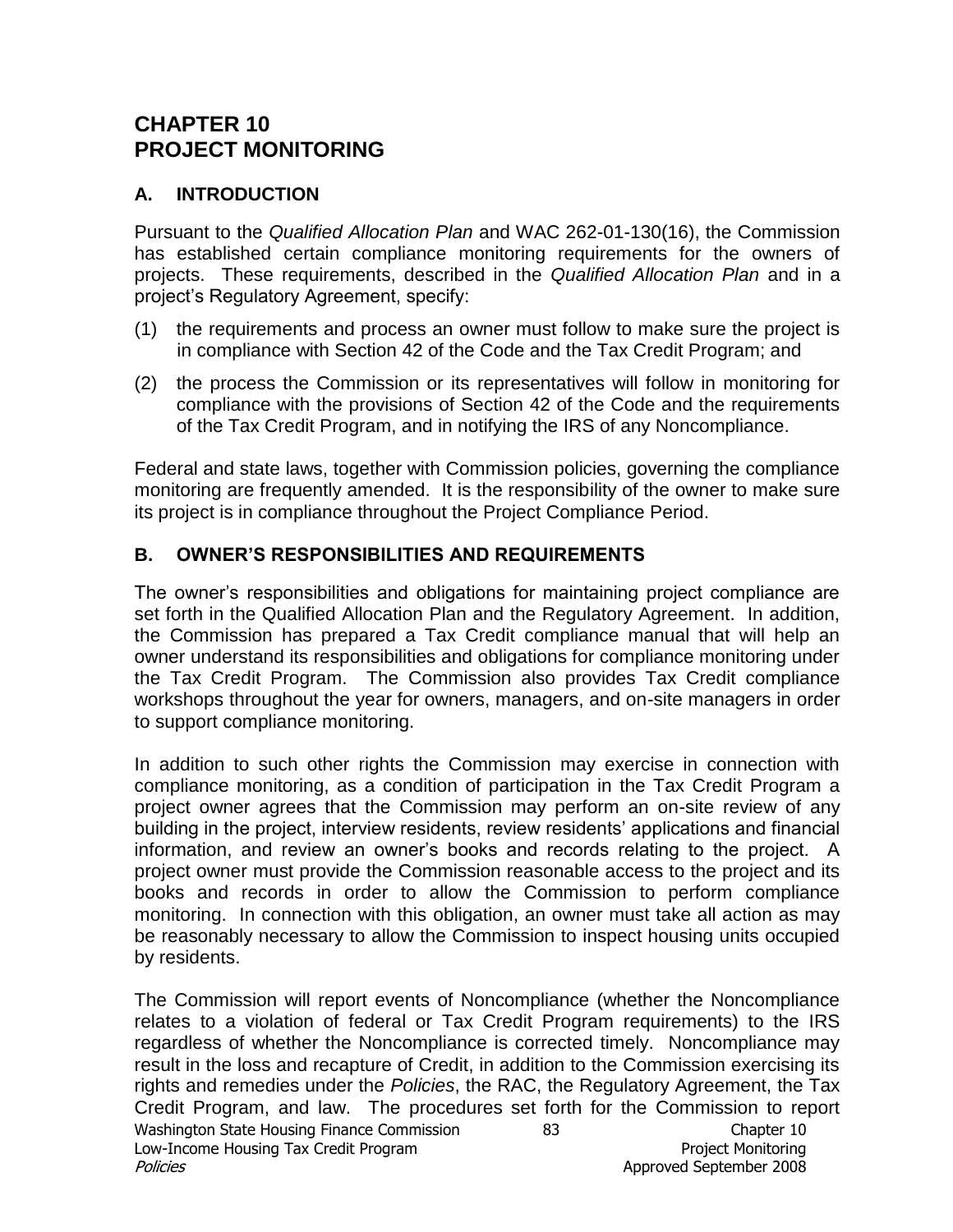Noncompliance to the IRS are not intended to and will not limit or restrict any other rights and remedies available to the Commission under the *Policies*, the RAC, the Regulatory Agreement, the Tax Credit Program, or law.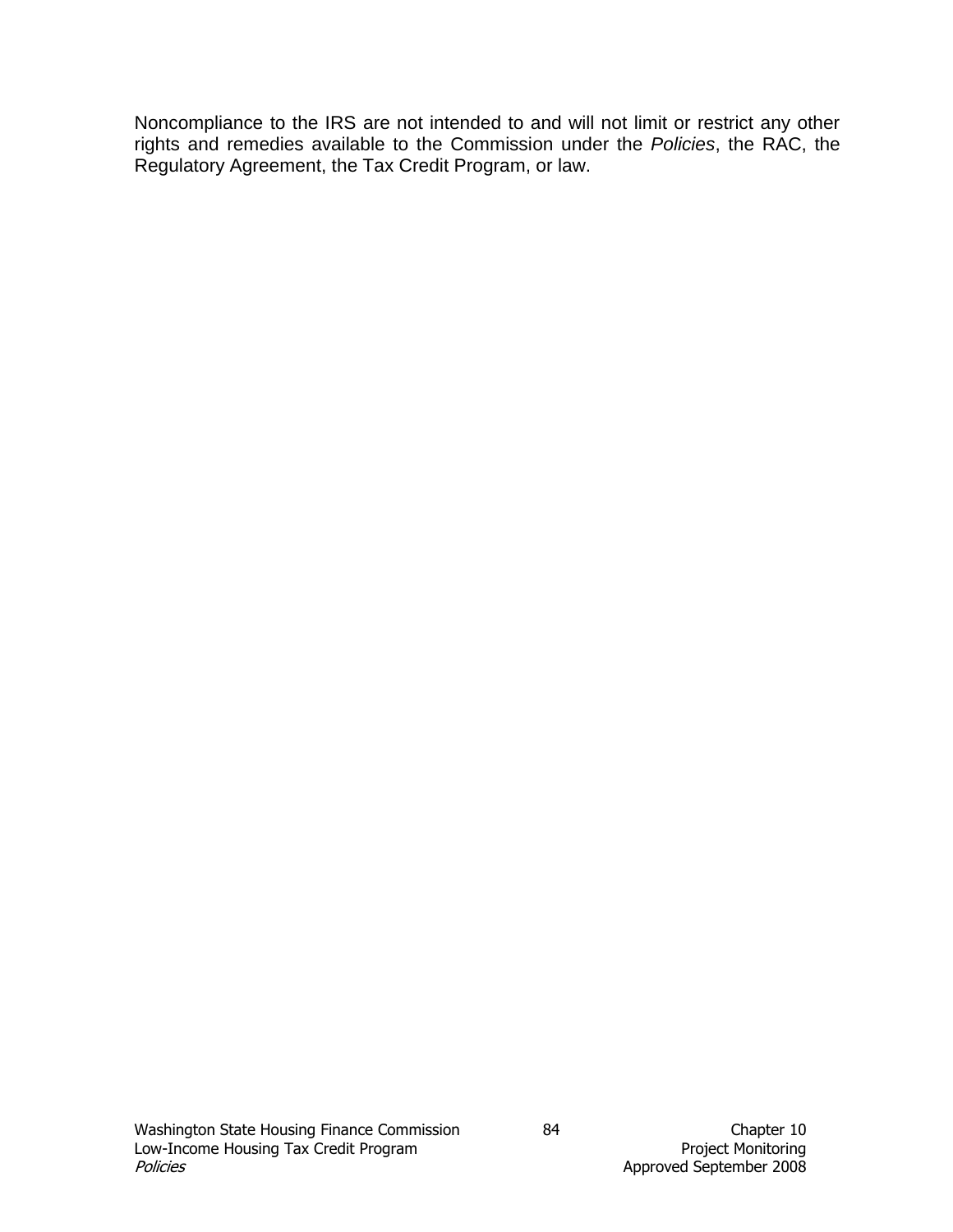# **CHAPTER 11 FEE SCHEDULE**

The Commission has set the fee schedule listed below for the Tax Credit Program. The Commission may make additions or modifications to the fee schedule.

### **A. APPLICATION FEE –**

WAC 262-01-130(1) and (14)

The Application fee is the greater of:

- (1) \$26 per housing unit (based on the total housing units in the project, including both low-income and market rate housing units, but excluding any common area units); or
- (2) \$1,265.

The Application fee is nonrefundable and must be paid upon submission of the Application. A new Application fee must be paid each time a new Application is submitted, regardless of whether that Application is for the same building(s) or project.

# **B. RESERVATION FEE –**

WAC 262-01-130(14)

The reservation fee is the greater of:

- (1) \$3,795; or
- (2) Either:
	- (i) 9.50% of the total (i.e., first year) Credit reservation amount for a project that selects an Additional Low-Income Housing Commitment of at least 50% of the total low-income housing units at 50% or less of the area median gross income; or
	- (ii) 12.53% of the total (i.e., first year) Credit reservation amount for any other project.

An Applicant must pay at least 50% of the reservation fee when the RAC is signed by the Applicant and submitted to the Commission, and the Applicant must pay the balance of the reservation fee by the deadline in the RAC. If the Commission does not receive the balance of the reservation fee within five business days of the deadline in the RAC, and the Commission determines that it will accept a late payment, the balance of the reservation fee must be accompanied by a late charge of 1.5% per month accruing from the RAC deadline.

The reservation fee is nonrefundable. If a RAC is canceled, the Commission will keep all of the reservation fee. Also, no adjustment of the reservation fee will be made if the final Credit allocated to a project is less than the Credit reserved to it.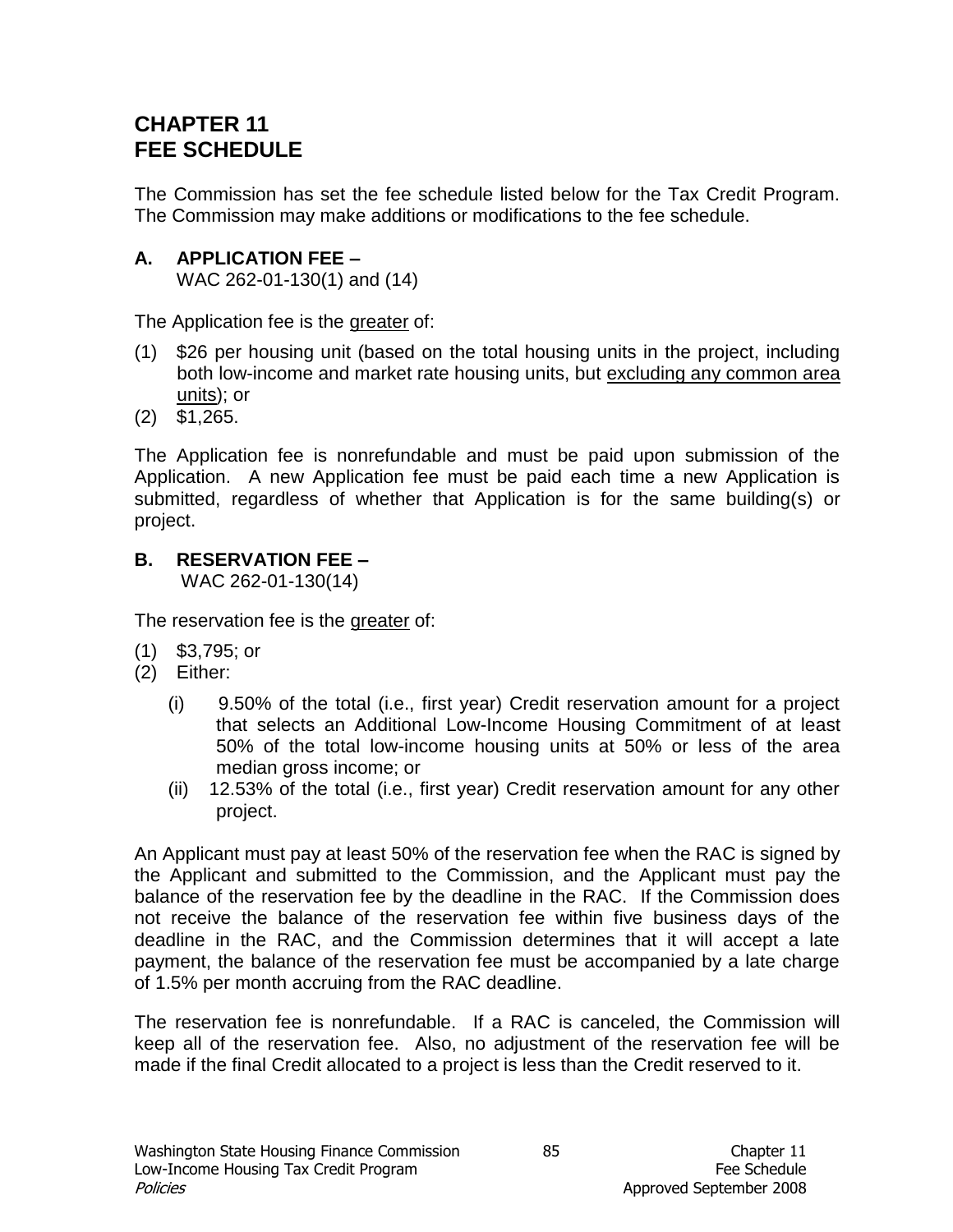# **C. ANNUAL COMPLIANCE MONITORING FEE –**

WAC 262-01-130(14)

The Commission is required to monitor compliance of projects with applicable laws, regulations, and agreements. The annual compliance monitoring fee for projects placed-in-service prior to March 31, 2001 is \$350 for projects with 10 or fewer lowincome housing units and \$35.00 per low-income housing unit for projects with 11 or more low-income housing units. The annual compliance monitoring fee for projects placed-in-service after March 31, 2001 is \$450 for projects with 10 or fewer lowincome housing units and \$45.00 per low-income housing unit for projects with 11 or more low-income housing units. These fees are nonrefundable. The annual compliance monitoring fee may be increased to cover increased compliance monitoring costs in the future.

If the first year of the credit period for a project begins with the taxable year when a building is placed-in-service, the owner must pay the annual compliance monitoring fee for the first Credit year for the entire project by the deadline in the RAC, and in any event no later than the first Monday in November of the year that the first building is placed-in-service.

The full annual compliance monitoring fee must be paid annually by the Commission deadline. The current deadline for the full fee for all projects is January 31 of each year, although the Commission may change the date. If the full fee is not paid within 30 days and the Commission determines that it will accept a late payment, the payment must be accompanied by a late fee of 1.5% per month on any unpaid amounts.

The full fee is due for a project when it is placed-in-service and is subject to compliance monitoring for a given year, regardless of the number of days a project is subject to compliance within a given year.

The Commission may enter into agreements with various government agencies and delegate its compliance monitoring functions to those agencies. If the Commission enters into such an agreement and the other agency monitors a project, the Commission may allow the project owner to substitute a certification prepared for the other agency for the certification required by the Commission. Additionally, if the other agency's monitoring of the project results in a reduction in the Commission's costs of monitoring that project, it may reduce the fee (but is under no obligation to do so).

Unless the Commission notifies a project owner in writing, the project owner is required to pay the full amount of the annual compliance monitoring fee, regardless of whether the Commission allows the project owner to use the forms, reports, or certifications prepared for any other agencies rather than the Commission's forms or reports.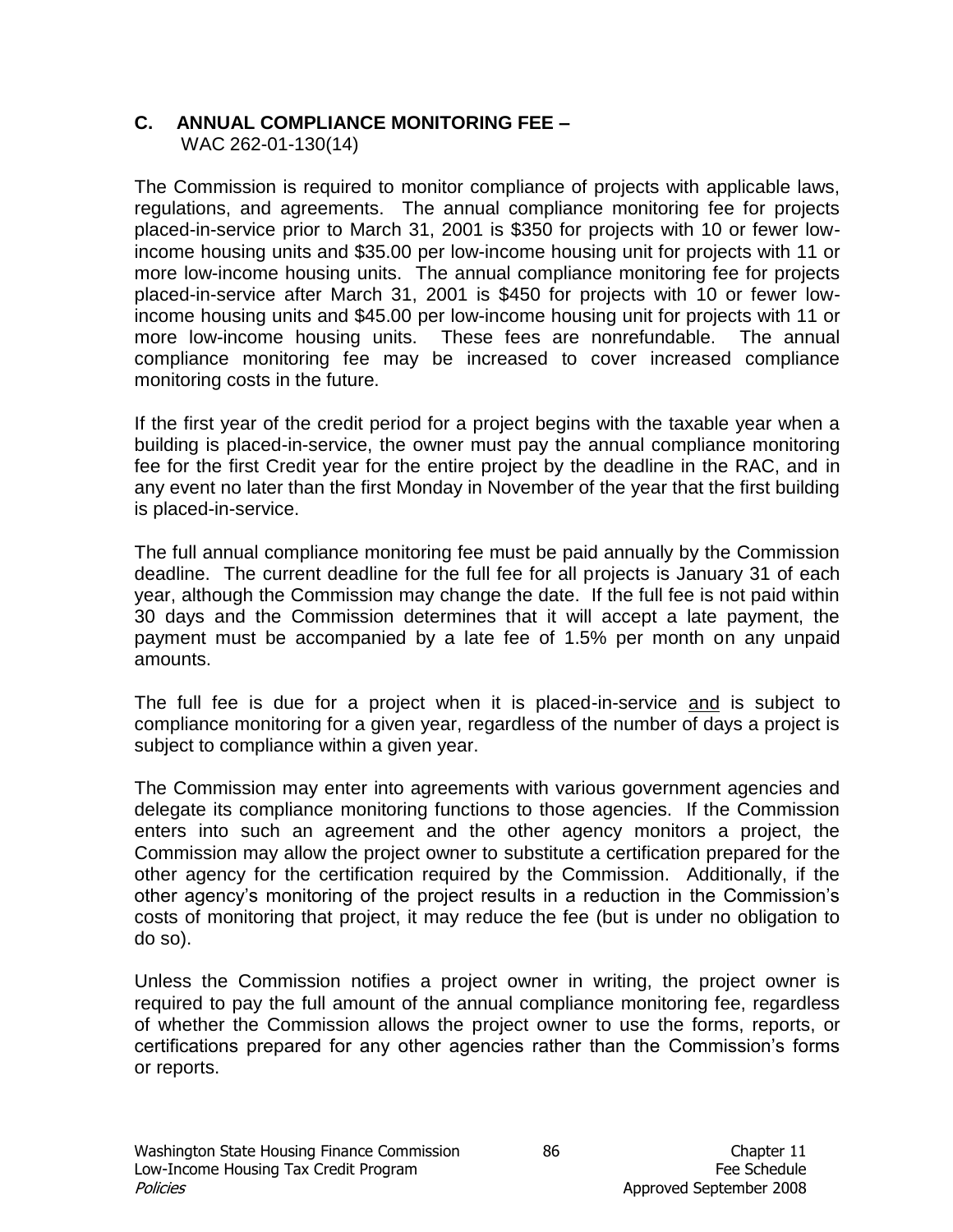### **D. TRANSFER FEE –**

WAC 262-01-130(13) and (14)

The fee for any project transfer or assignment requiring the written consent of the Commission is \$3,162. The transfer fee applies to any project transfer or assignment occurring after an Application is submitted and is not refundable.

#### **E. DISQUALIFICATION, CANCELLATION, NOTIFICATION TO IRS OF NONCOMPLIANCE, AND DEBARMENT**

If an Applicant or project owner fails to pay any Tax Credit Program fee on time and in full, the Commission may disqualify the project and Application, cancel the Credit reservation and carryover allocation, assess a late charge, report the Noncompliance to the IRS, or prevent the Applicant, project owner, and parties associated with the project from any participation in the Tax Credit Program pursuant to the debarment rules found in WAC 262-03-040.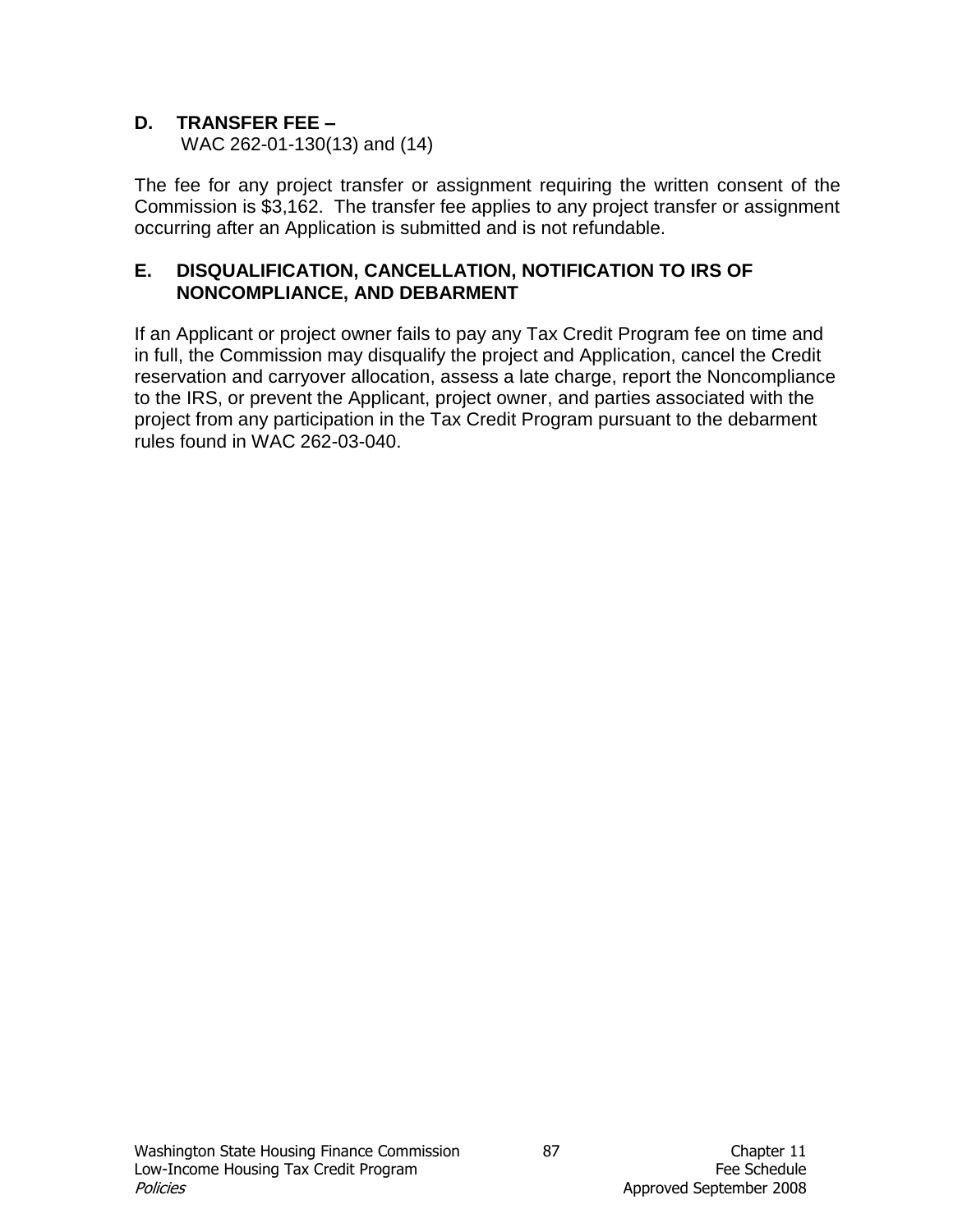# **CHAPTER 12 DECISIONS AND REVIEWS**

# **A. INITIAL DETERMINATION**

The Tax Credit Program Director is responsible for determining whether a project meets the Minimum Threshold Requirements set forth in Chapter 4, whether a project qualifies for a Credit Set-Aside category as set forth in Chapter 5, and whether the project qualifies for an award of Allocation Criteria points as set forth in Chapter 5, Chapter 6, and the Application. Any person who has a question about this process, or who believes that the Policies have been violated or misapplied, should contact the Tax Credit Program Director and attempt to resolve the matter.

Following submission of the Application, the Tax Credit Program Director will notify an Applicant whether its project meets the Minimum Threshold Requirements and, if so, whether the project qualifies for a Credit Set-Aside category and the number of Allocation Criteria points awarded to the project. The notice may be given by any reasonable method as determined by the Commission, including posting the results on the Commission's website [\(www.wshfc.org\)](http://www.wshfc.org/) and notifying each Applicant by email that the results are so available. Except for extraordinary circumstances, the Tax Credit Program Director will not change a determination as to eligibility, qualification, satisfaction of conditions or requirements, including Credit Set-Asides, or an award of allocation Criteria points after posting the results.

# **B. REVIEW BY THE EXECUTIVE DIRECTOR**

If an Applicant believes it has been treated unjustly by a determination that (and only that): (i) the project does not satisfy the Minimum Threshold Requirements, (ii) the project does not qualify for a Credit Set-Aside category, or (iii) the project is not entitled to an award of Allocation Criteria points, the Applicant may ask the Executive Director to review that determination. To be considered, the request must be:

- (1) In writing;
- (2) Signed by the Applicant; and
- (3) Received by the Executive Director no later than five business days after the Commission notifies the Applicant that the results are available.

A request for review may be filed by facsimile (fax number 206-587-5113) and will be deemed filed on the day transmitted if it is simultaneously sent to the Commission by registered or certified mail. The request should be addressed to the Washington State Housing Finance Commission, 1000 Second Avenue, Suite 2700, Seattle, Washington 98104-1046, attention Executive Director. A copy should be sent to the Tax Credit Program Director.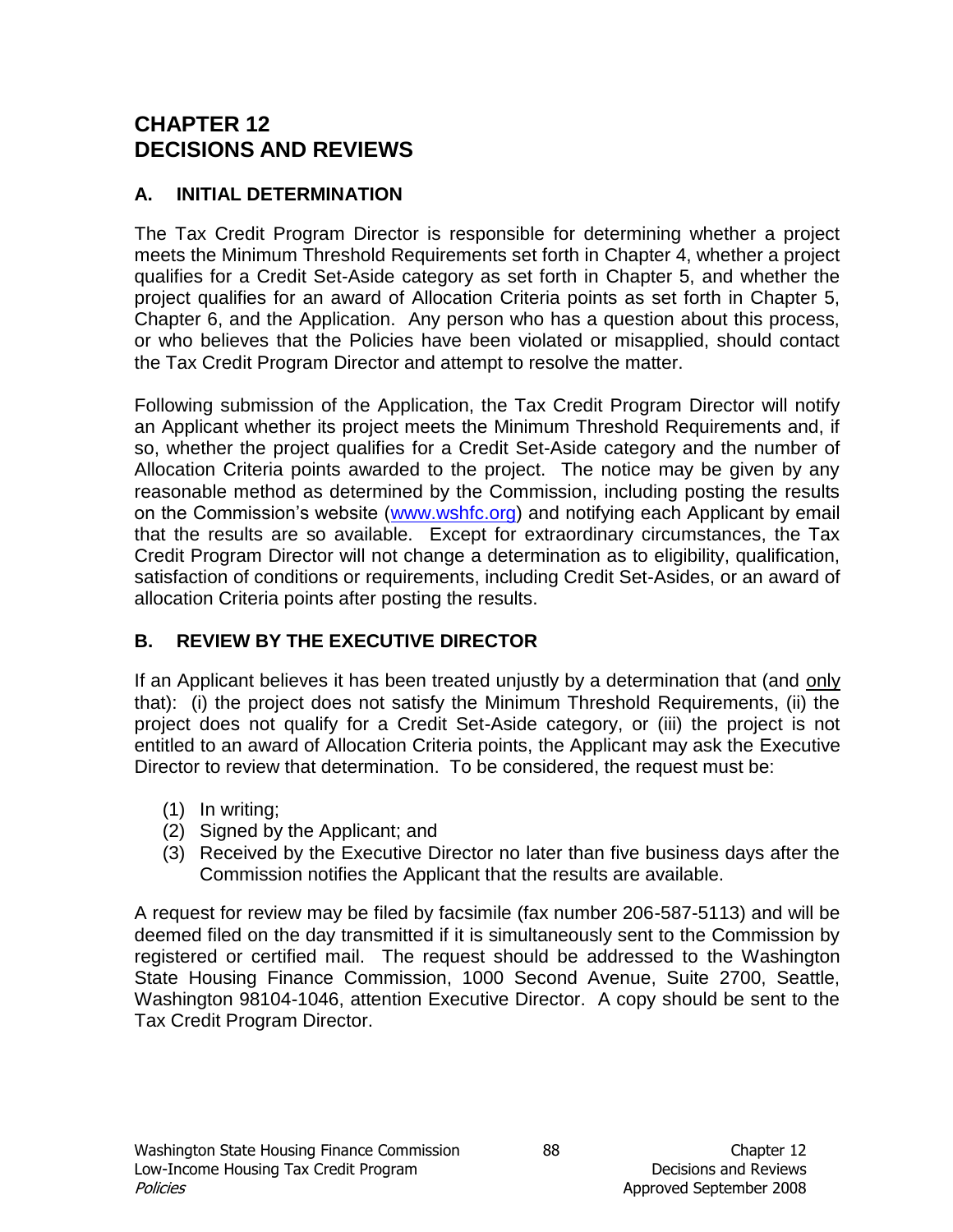# **C. PERMISSIBLE BASIS FOR REVIEW**

A determination that a project does not meet the Minimum Threshold Requirements or does not qualify for a Credit Set-Aside category or an award of certain allocation Criteria points, may be reviewed only if the Applicant can show that:

- (1) The Tax Credit Program Director erred in applying the *Policies* to the Applicant's project, or
- (2) Extraordinary circumstances exist such that:
	- (a) It is unreasonable and unjust to apply the *Policies* to the project, and
	- (b) Making an exception will not detract from the integrity and fairness of the Tax Credit Program.

An Applicant may seek a review only with respect to the determination or award that has been made regarding the Applicant's project. No party may intervene or otherwise participate in another party's review. An Applicant may not challenge the ranking of its project relative to others. The deadlines in the *Policies* are not subject to review.

# **D. CONTENT OF A REQUEST FOR REVIEW**

A request for review must state all objections to the Tax Credit Program Director's determination or award, give specific reasons for the contention that the Tax Credit Program Director erred or that extraordinary circumstances exist, and specify the desired remedy. The request must identify all information the Applicant wants the Executive Director to consider in the review. Although a request for review may include supporting documents, an Applicant may not use the review procedure to supplement the existing record.

# **E. EXECUTIVE DIRECTOR'S DECISION ON REVIEW**

The Executive Director (or the Executive Director's designee) will review each request for review based upon the Application and materials in the Commission's file for the project when the Tax Credit Program Director made a determination or award.

The Executive Director or designee may also conduct an investigation and talk to or meet with the Applicant. The Executive Director will grant relief only if the Applicant has met the burden of showing that the Tax Credit Program Director erred in applying the *Policies* to the Applicant's project, or that extraordinary circumstances exist such that applying the *Policies* as written to the project is unreasonable and unjust, and making an exception in this case will not detract from the integrity and fairness of the Program.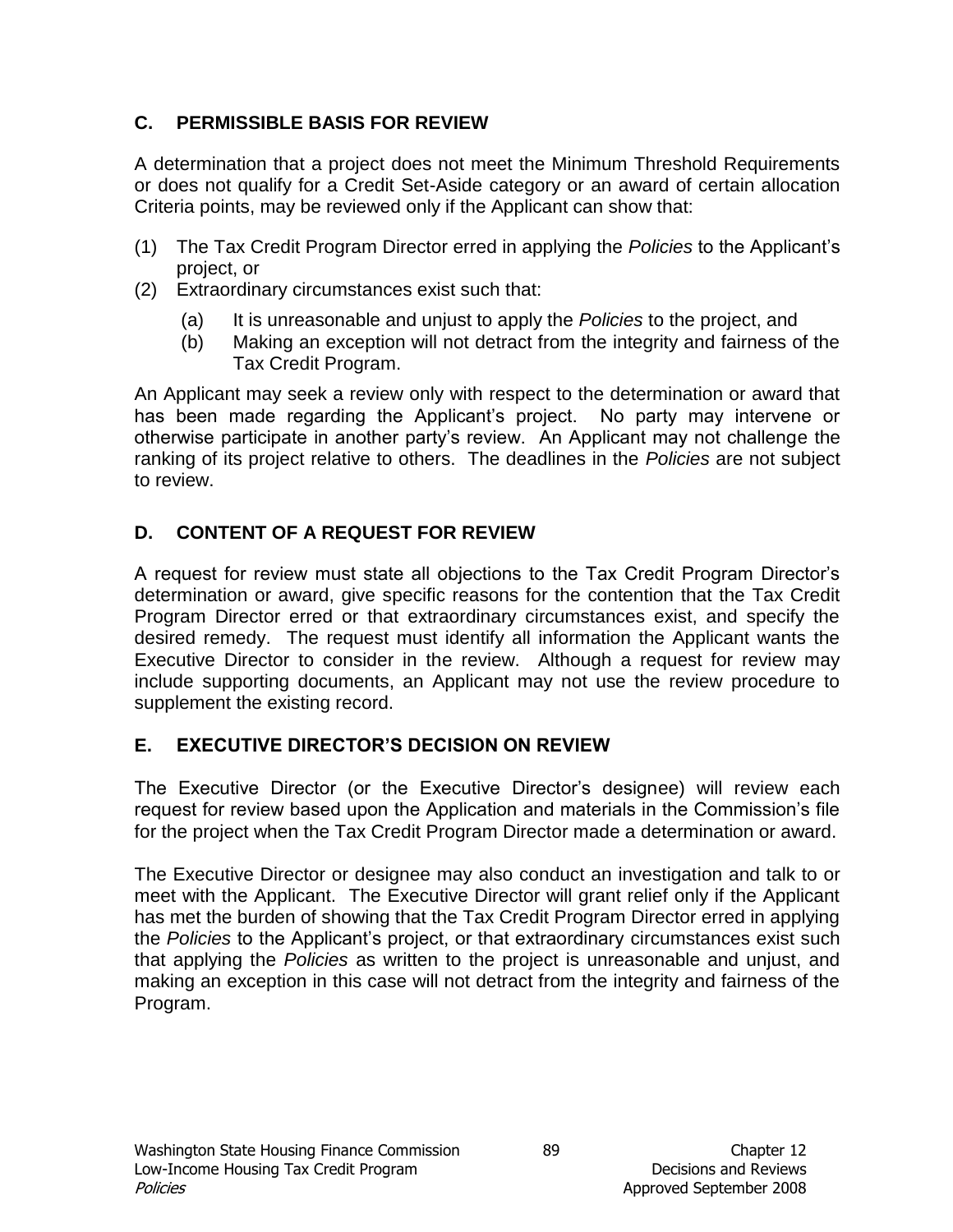The Executive Director will issue a written decision within 10 business days after receiving a request for review or notify an Applicant within that period that more time is needed to respond. The Executive Director's decision will be sent by facsimile (if possible) and U.S. mail.

# **F. JUDICIAL REVIEW**

Judicial review of any decision of the Commission is governed by RCW 34.05.510 et seq. In accordance with RCW 34.05.534, any person seeking judicial review must first have exhausted administrative remedies.

# **G. GENERAL**

The Commission administers the Tax Credit Program under strict deadlines set by the Internal Revenue Code. These deadlines may make it difficult or impossible to complete the review by the Executive Director. Any reviews that remain unresolved as of a carryover allocation or final allocation deadline set by the Code will be deemed of no practical importance.

This chapter does not apply to any decision made by the Commission relating to a project after you sign a RAC. The rights and remedies of the parties to that contract will be as set forth in it.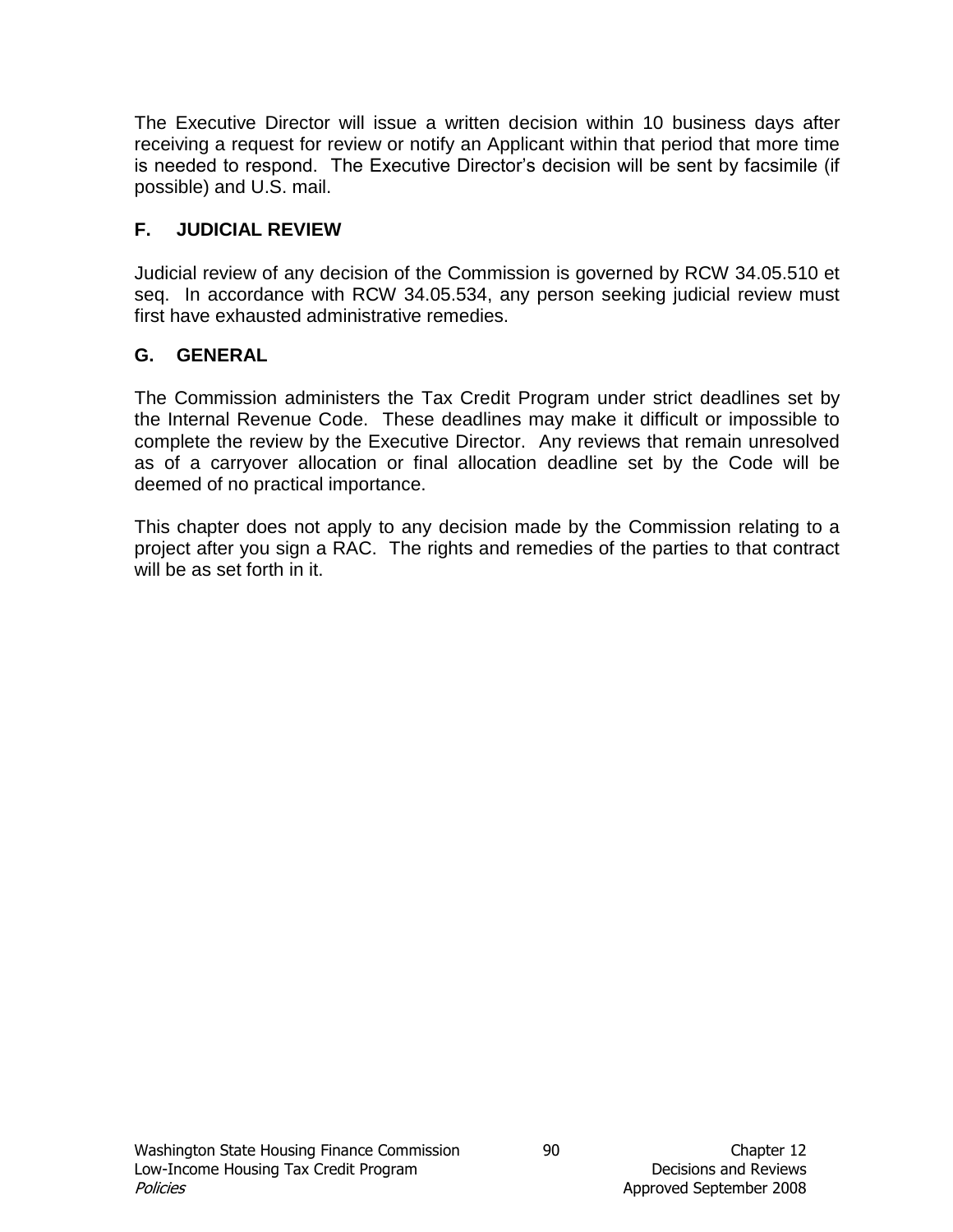# **CHAPTER 13 QUALIFIED TAX-EXEMPT BOND-FINANCED PROJECTS**

#### **A. INTRODUCTION**

As provided in WAC 262-01-130(15), projects financed with tax-exempt bonds may be eligible for Credit without participating in the competitive Credit allocation process. Qualified tax-exempt bond-financed projects are projects in which some portion of eligible basis is financed with the proceeds of tax-exempt obligations. These tax-exempt obligations are subject to the bond volume cap limitation of Section 146 of the Code and further described in Section 42(h)(4)(A) and (B) of the Internal Revenue Code. The Commission or another issuer may provide the bond financing.

For the purposes of the Tax Credit Program, bond projects may be one of two types. If 50% or more of the combined basis of the building and the land is financed with tax-exempt bonds, the entire building is eligible for Credits. If less than 50% of the combined basis is financed with tax-exempt bonds, only that portion of the building that is financed with the tax-exempt bonds is eligible for Credit.

The Applicant must select Allocation Criteria totaling at least 50 Allocation Criteria points. Projects financed by the Commission will need to meet additional bond program requirements as determined by the Commission.

The Applicant must comply with all of the Policies for bond projects and enter into a Regulatory Agreement with the Commission. The Applicant must record the executed Regulatory Agreement in first lien position as a restrictive covenant that affects any subsequent owners.

Applicants of bond projects should refer to the Section 42 of the Internal Revenue Code and the Treasury Regulations for additional requirements, conditions, definitions, and restrictions. The Commission recommends that the Applicant consult with a tax advisor, legal counsel, accountant, and their financial advisor.

Projects financed with RD funds must submit a fully-executed Letter of Conditions along with the Application. Applications missing this item will not be reviewed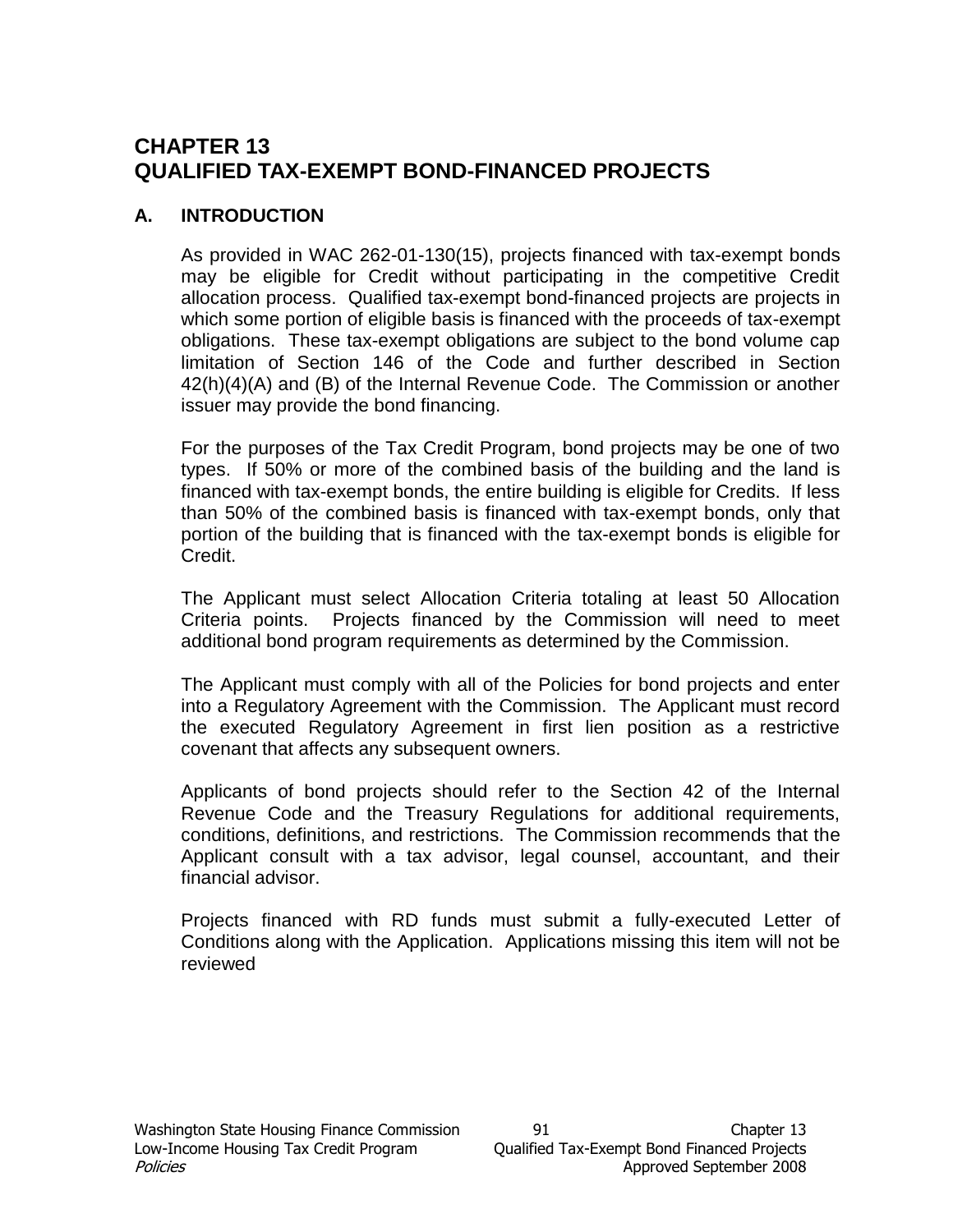#### **B. APPLICATION OF THE POLICIES TO QUALIFIED TAX-EXEMPT BOND-FINANCED PROJECTS**

All Policies described in Chapters 1-12, and the Glossary are applicable to bond projects except as described below.

### **CHAPTER 1 OVERVIEW**

*All material in Chapter 1 applies to bond projects, unless noted below.*

#### Application Schedule and Deadline *(Section G)*

The Commission will accept an Application for Credit for a bond project at any time during the year. However, the Commission requests that an Application for Credits be made:

- (i) At least 60 days before the tax-exempt bond closing or in the case of Commission issued bonds, 60 days before adopting the financing resolution, or
- (ii) September 1 of the year that the first building in the project is placed-in-service; or
- (iii) 120 days before the Applicant needs the Commission to issue IRS Form 8609.

### **CHAPTER 2 GENERAL REQUIREMENTS AND DISCLOSURES**

*All material in Chapter 2 applies to bond projects, unless noted below.*

Feasibility and Viability Analysis *(Section G)*

All of the material in this section applies subject to the discussion.

Under Section 42(m)(2)(D) of the Code, the issuer of the tax-exempt bonds is required to determine the amount of Credit. However, under the *Qualified Allocation Plan* for the State of Washington, the Commission, whether or not it is the issuer of the tax-exempt bonds, is required to determine the amount of Credit necessary for a project's financial feasibility and viability. The Commission will not allocate or award to a bond project more than the minimum amount of Credit needed. Further, the *Qualified Allocation Plan* states that if a project is financed in part with tax-exempt bonds from an issuer that is not the Commission, the responsibility to determine the financial feasibility and viability of a project will be shared.

When the Commission issues tax-exempt bonds or determines the initial Credit for a bond project that receives tax-exempt bonds from an issuer other than the Commission, it will determine the appropriate Credit amount at the time of the Application and again prior to the issuance of IRS Form 8609. The Commission will review all representations made by the Applicant in the Application regarding the project's eligible basis, qualified basis, projected sources and uses of funds and will use the Tax Credit Factor selected by the Applicant. In determining the amount of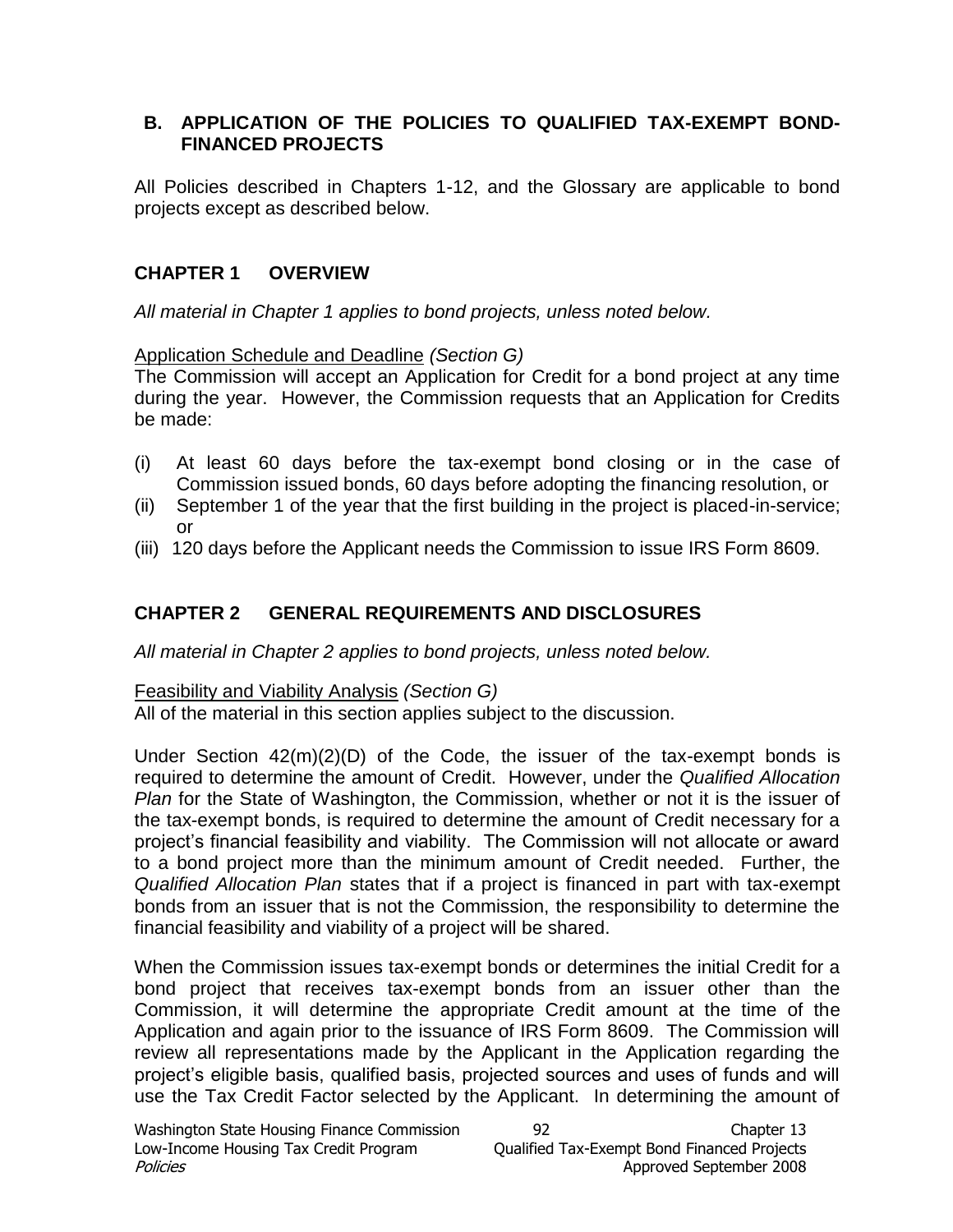Credit for IRS Form 8609, the Commission will review all representations made by the Applicant as well as the Independent CPA's certification regarding the project's eligible basis, qualified basis and the sources and uses of funds.

The Commission will evaluate projects based upon their long-term feasibility, viability, development and operational costs, as well as the market study outlining the market need and demand.

Credit Reservation and Carryover Allocation *(Section H)* None of the material in Section H applies to bond projects.

# **CHAPTER 3 PROGRAM LIMITS**

*All material in Chapter 3 applies to bond projects, unless noted below.*

Maximum Credit Per Low-Income Housing Unit *(Section D)* None of the material in Section D applies to bond projects.

Maximum Credit Per Applicant *(Section F)* None of the material in Section F applies to bond projects.

Maximum Credit Per Project *(Section G)* None of the material in Section G applies to bond projects.

# **CHAPTER 4 MINIMUM THRESHOLD REQUIREMENTS**

*All material in Chapter 4 applies to bond projects, unless noted below.*

Minimum Number of Allocation Criteria Points *(Section Q)* The Applicant must select Allocation Criteria that total at least 50 Allocation Criteria points.

#### AFFIRMATIVE MARKETING PLANS (AMP)

For Projects that receive tax-exempt bond-financing from the Commission, Applicants must provide the AMP with the bond application as part of the Multifamily Housing Program Threshold Requirements.

For Projects that receive tax-exempt bond-financing issued by a party other than the Commission, Applicant must provide an AMP with the Tax Credit Application.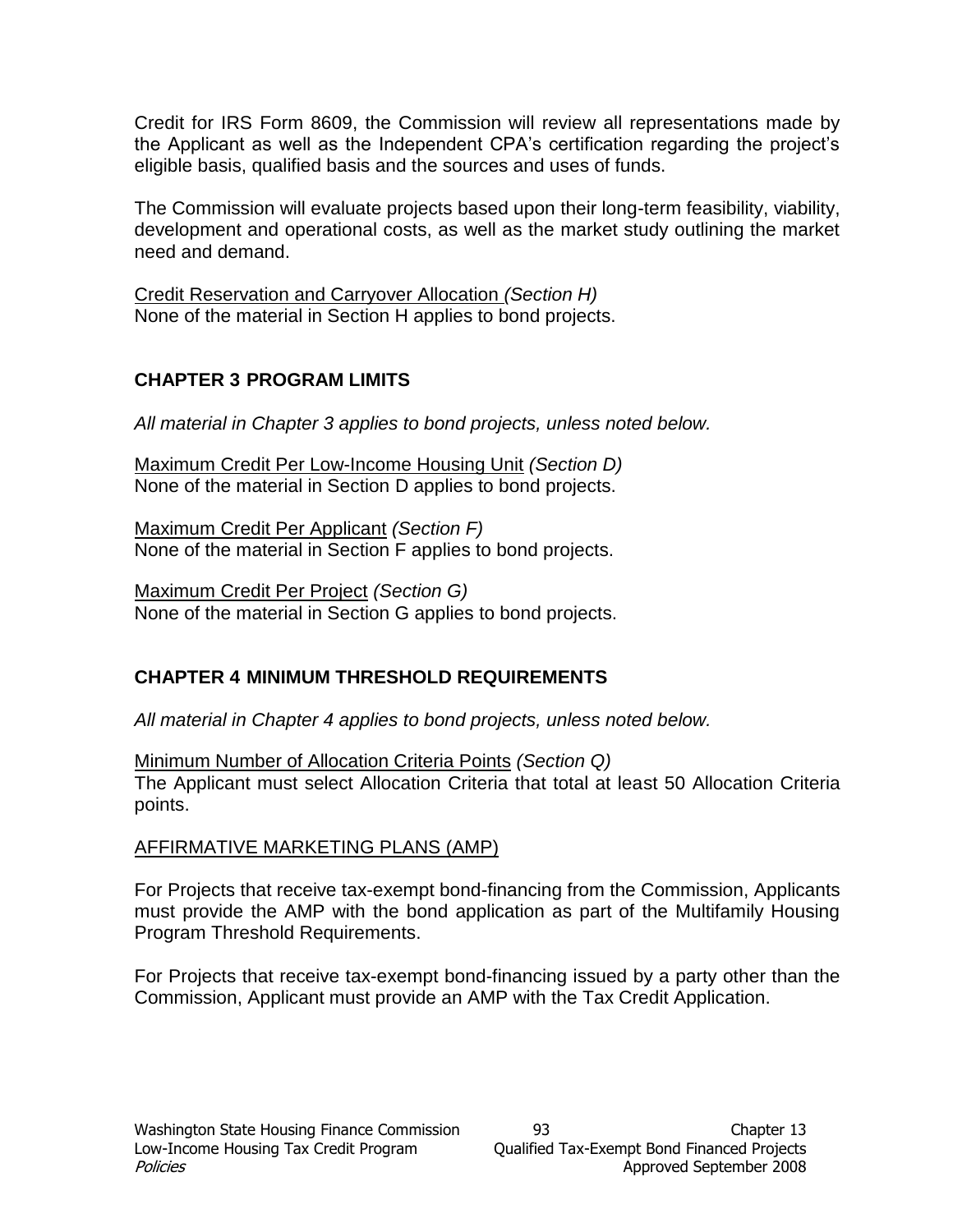# **CHAPTER 5 CREDIT SET-ASIDES AND PROJECT RANKING PROCEDURES**

*All material in Chapter 5 applies to bond projects, unless noted below.* 

### Implementation and Interpretation of the Allocation Criteria *(Section A2)*

The Applicant is required under WAC 262-01-130(1) and (14) to submit a complete Application, including all attachments and the proper Application fee, by the appropriate deadline. The Tax Credit Program Director will consider the information in determining whether the Applicant and/or the project:

(i) Meets the Minimum Threshold Requirements; or satisfy the Allocation Criteria and Allocation Criteria points, in Chapter 6 selected for the project.

#### Fully-Funded Projects *(Section A3)*

This material does not apply to bond-financed projects.

#### Waiting Lists *(Section A6)*

The Commission may accept additional Applications and reserve and allocate Credit for bond projects within the meaning of Section 42(h)(4)(A) and (B) of the Code if:

- (i) There are no remaining qualified projects on the waiting list;
- (ii) There is no volume cap in effect that allows a bond project to receive Credit without a Credit allocation; and
- (iii) There is Annual Authority available.

#### Forward Credit Commitment *(Section A7)*

None of the material in *Section A7* applies to bond projects.

#### Rural Development Projects *(Section B6)*

All projects financed with funds from Rural Development must provide a fullyexecuted Letter of Conditions along with the Application. The Application will not be considered without this item.

None of the material described in Sections C or D applies to bond projects.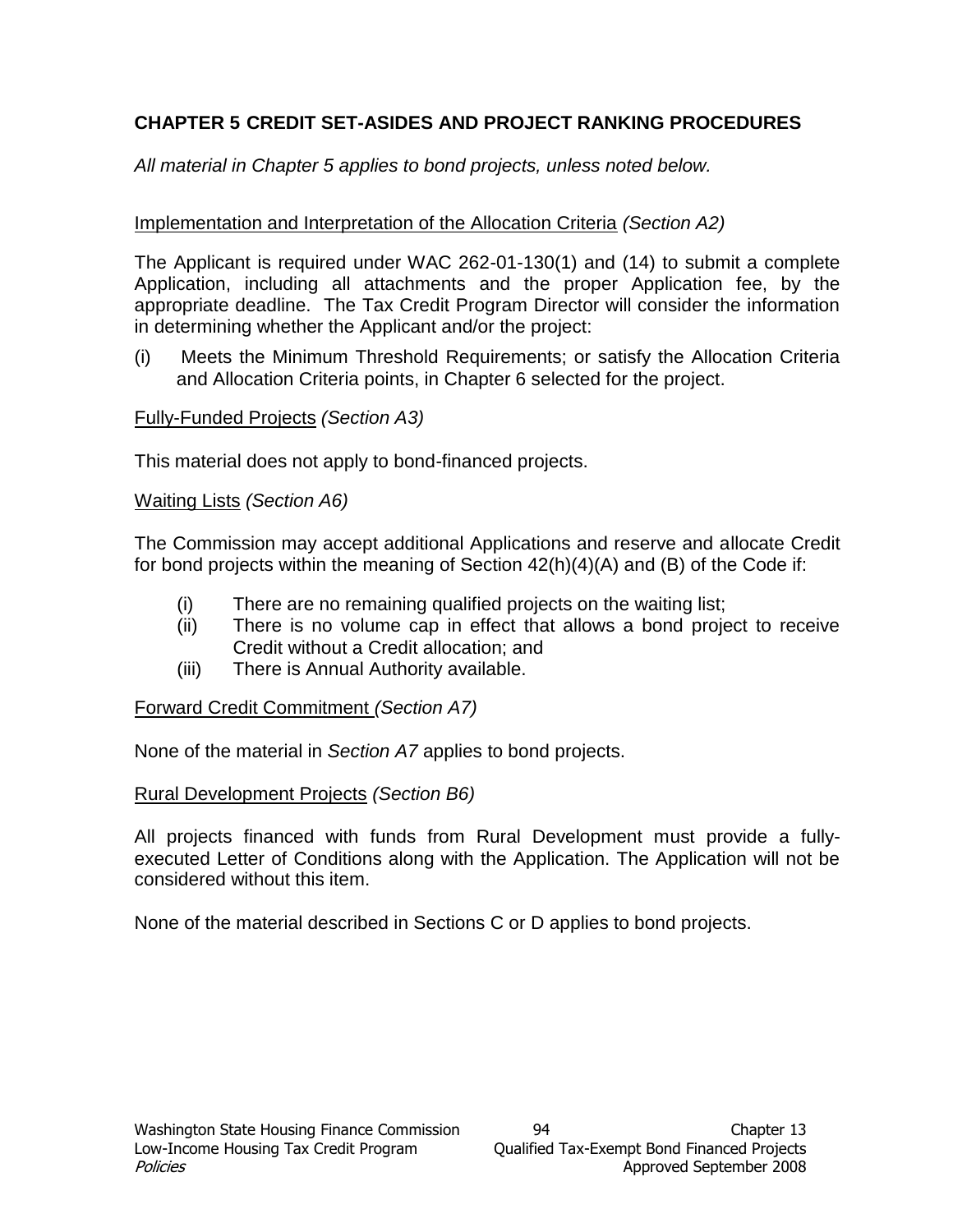## **CHAPTER 6 ALLOCATION CRITERIA AND POINTS**

*All material in Chapter 6 applies to bond projects, unless noted below.*

#### Introduction *(Section A)*

The Applicant must select Allocation Criteria for a bond project that totals at least 50 Allocation Criteria points.

#### Allocation Criteria and Points (*Section C*)

(3) HOUSING NEEDS – In order to receive points under this Allocation Criterion, the project must commit a minimum of 50% of the total low-income housing units to serving 50% of the AMGI. This Commitment must be reflected under the Additional Low-Income Housing Allocation Criterion.

(4) NON PROFIT SPONSOR – Tax-exempt bond financed projects are not eligible for these points.

(11) LEVERAGING OF PUBLIC RESOURCES – *For the purposes of this Allocation Criterion, tax-exempt bond financing does not qualify as public leveraging*

(12) DONATION IN SUPPORT OF LOCAL HOUSING NEEDS – *This selection is independent from any election on the Commission Bond side. Two separate payments must be made..*

#### **CHAPTER 7 CREDIT RESERVATION AND CARRYOVER ALLOCATION REQUIREMENTS**

*None of the material in this Chapter applies to bond projects.*

Election of Applicable Percentage

The Commission must receive an executed election of applicable percentage no later than the fifth day of the month following the month in which the bonds are issued. If the Commission does not receive the Applicant's election, the applicable percentage will be the month(s) that the building(s) are placed-in-service.

## **CHAPTER 8 PLACED-IN-SERVICE ALLOCATION REQUIREMENTS**

*All of the requirements in Chapter 8 apply to bond projects.*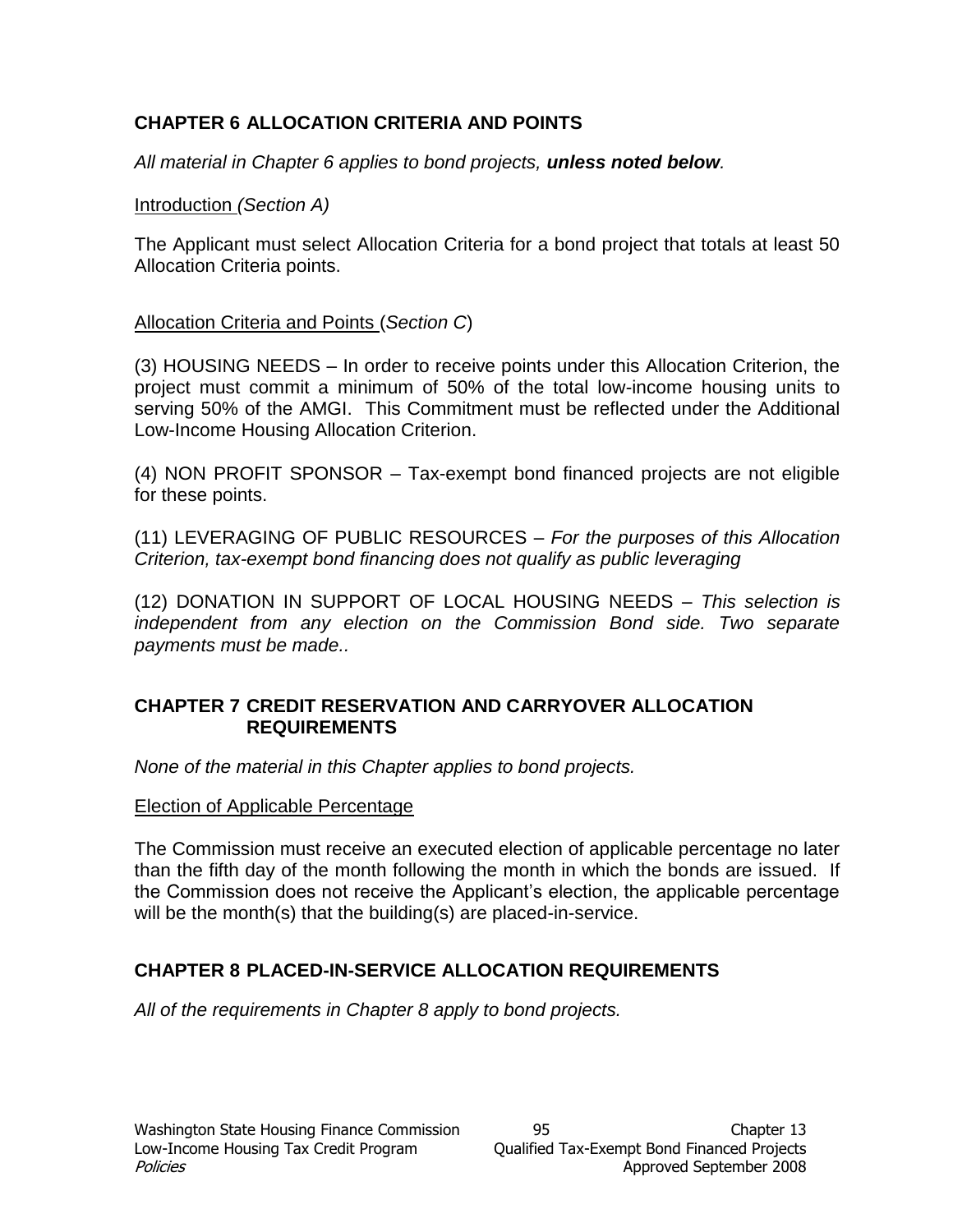# **CHAPTER 9 PROJECT TRANSFER OR ASSIGNMENT REQUIREMENTS**

*All the material in Chapter 9 applies to bond projects.*

# **CHAPTER 10 PROJECT MONITORING**

*All the material in Chapter 10 applies to bond projects.*

# **CHAPTER 11 FEE SCHEDULE**

Application Fee *(Section A)*

*All material in Section A of Chapter 11 applies to bond projects.*

Reservation Fee *(Section B)*

None of the material in Section B applies to bond projects. Instead, an Applicant must pay a Credit Issuance Fee as described below.

#### Credit Issuance Fee

For bond projects where the Commission is the issuer, the Credit Issuance fee is the greater of:

(i) \$3,797; or

(ii) 6.02% of the total (i.e., first year) Credit amount.

For bond projects where the tax-exempt bonds are issued by a party other than the Commission, the Credit issuance fee is the greater of:

- (i) \$3,797; or
- (ii) Either:

 $\overline{a}$ 

- (a) 9.49% of the total (i.e., first year) Credit amount for a project that selects an Additional Low-Income Housing Commitment of at least 50% of the total low-income housing units at 50% or less of the area median gross income; or
- (b) 12.65% of the total (i.e., first year) Credit amount for any other project.

The Applicant must pay at least 50% of the anticipated total Credit issuance fee (based on the Applicant's projected total first year Credit amount) by the later of:

- (i) The date the Application is submitted to the Commission; or
- (ii) Within five business days of the bond closing.  $9^9$

Washington State Housing Finance Commission and 96 Chapter 13 Low-Income Housing Tax Credit Program Qualified Tax-Exempt Bond Financed Projects Policies Approved September 2008

<sup>&</sup>lt;sup>9</sup> For bond projects where the Commission is the issuer of tax-exempt bonds, the initial portion of the Credit issuance fee will be included as part of the cost of issuance at bond closing if the Applicant has already submitted an Application for Credit.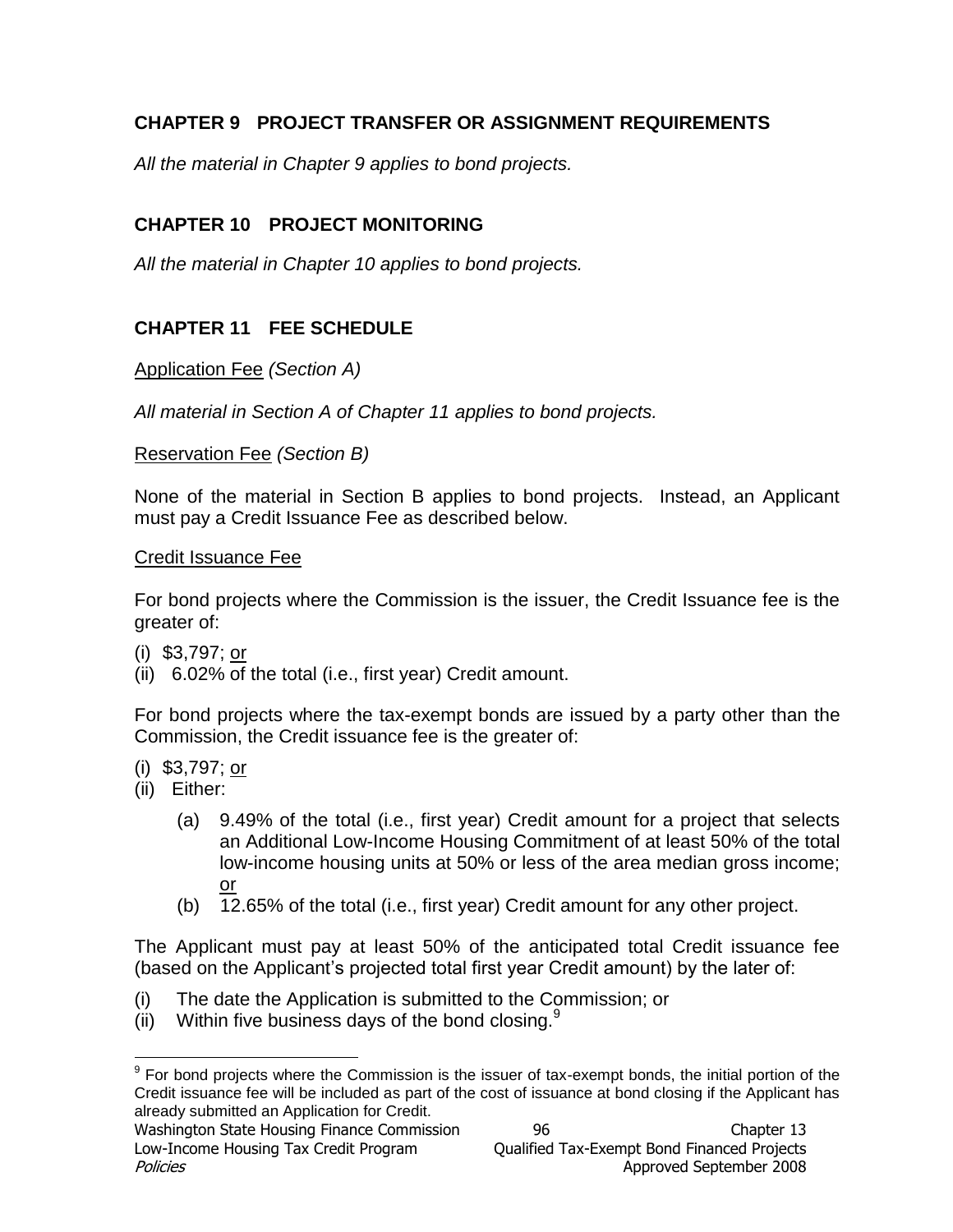The balance of the actual total Credit issuance fee is due when the Commission determines the final Credit amount for the project, and in no event later than the issuance of Form 8609.

*The Credit issuance fee is nonrefundable. If a bond project is disqualified or canceled, the Commission will keep the entire Application fee and the Credit issuance fee the Applicant paid.*

#### Annual Compliance Monitoring Fee *(Section C)*

For projects placed-in-service after March 31, 2001, that received tax-exempt bond financing from the Commission the annual compliance monitoring fee is \$45.00 per low-income housing unit for projects with 11 or more low-income housing units. For projects with 10 or less low-income housing units, the annual compliance fee is \$450.

For projects placed-in-service after March 31, 2001, that received tax-exempt bondfinancing issued by a party other than the Commission, and are owned and controlled by a Housing Authority or a Public Development Authority the annual compliance monitoring fee is \$45.00 per low-income housing unit for projects with 11 or more low-income housing units. For projects with 10 or less low-income housing units, the annual compliance fee is \$450.

For projects placed-in-service after March 31, 2001, that received tax-exempt bondfinancing issued by a party other than the Commission, and are not owned and controlled by a Housing Authority or a Public Development Authority, the annual compliance monitoring fee is \$58.00 per low-income housing unit for projects with 11 or more low-income housing units. For projects with 10 or less low-income housing units, the annual compliance fee is \$580.

For projects that received tax-exempt bond financing from the Commission and were placed-in-service prior to March 31, 2001, there is no separate annual compliance monitoring fee. For these projects, after the tax-exempt financing compliance period ends, the owner will be required to begin paying the current applicable annual compliance monitoring fee.

For projects that received tax-exempt bond-financing issued by a party other than the Commission and were placed-in-service prior to March 31, 2001, the annual compliance monitoring fee is \$35.00 per low-income housing unit for projects with 11 or more low-income housing units. For projects with 10 or less low-income housing units, the annual compliance fee is \$450. These fees are nonrefundable.

If the Applicant's first year of the Credit monitoring period begins with the taxable year when a building is placed-in-service, the Applicant must pay the annual compliance monitoring fee for the first year for the entire project by November 1 of the year that the first building in the project is placed-in-service.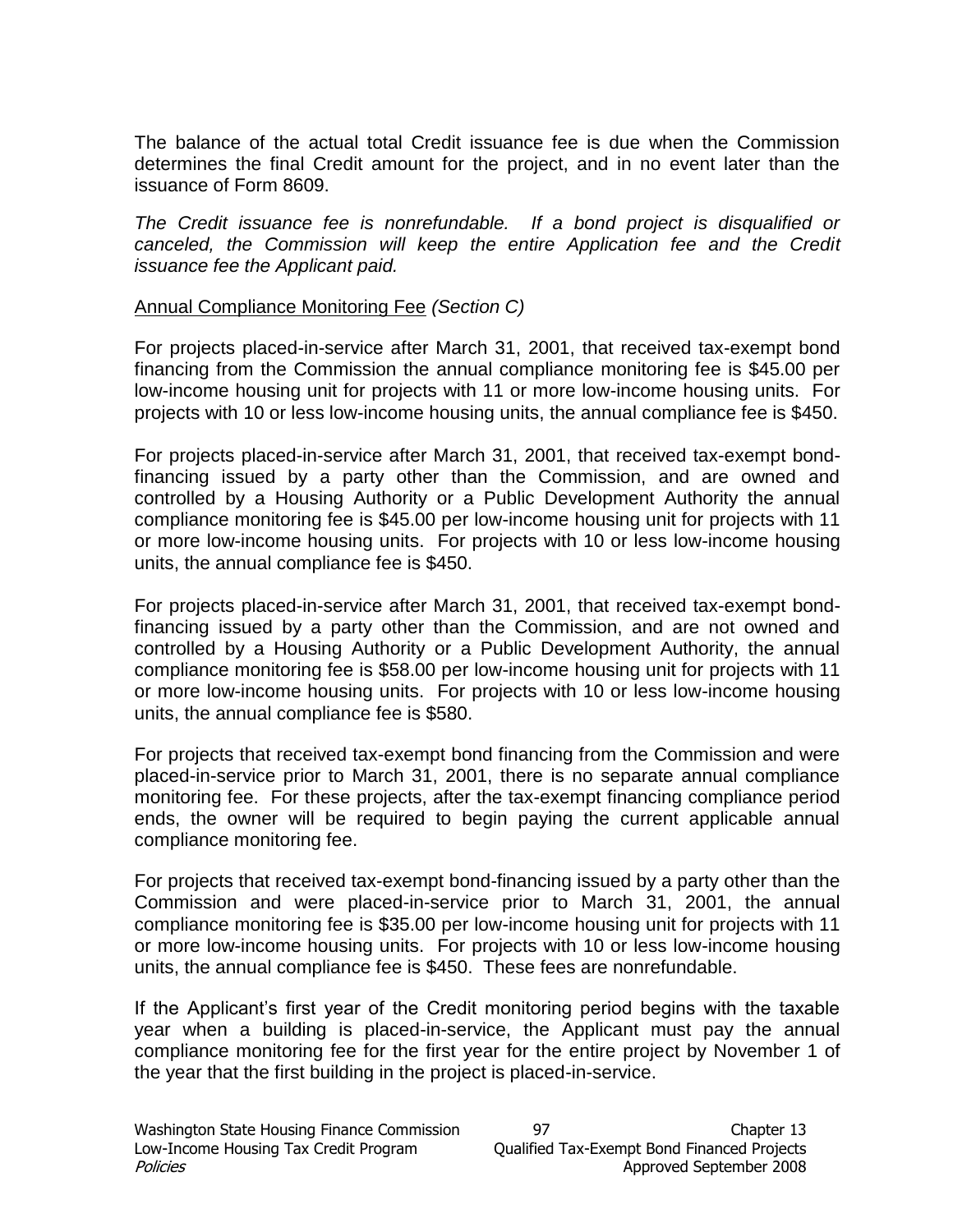The full annual compliance monitoring fee must be paid annually by the Commission deadline. The current deadline for this fee is January 31 of each year.

The full fee is due for a project when it is placed-in-service and is subject to compliance monitoring for a given year, regardless of the number of days a project is subject to compliance within a given year.

Transfer Fee *(Section D) All material in Section D of Chapter 11 applies to bond projects.*

Disqualification, Cancellation, Notification to IRS of Noncompliance, and Debarment *(Section E) All material in Section E of Chapter 11 applies to bond projects.*

# **CHAPTER 12 DECISIONS AND REVIEWS**

All material in Chapter 12 applies to bond projects.

## **GLOSSARY**

Definitions in the Glossary apply as appropriate.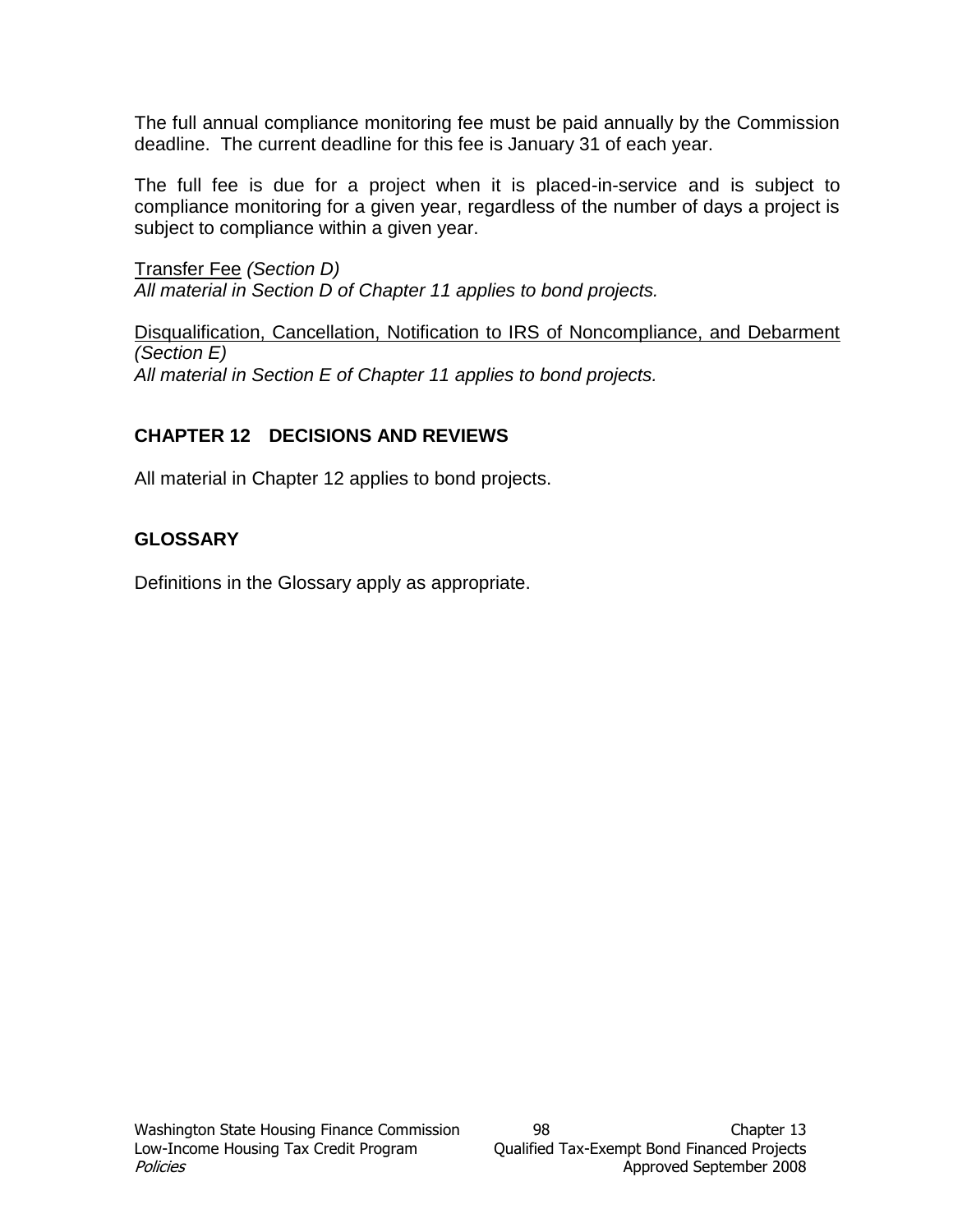# **GLOSSARY**

Note:

The following definitions are used in the *Policies* and in other documents that relate to the Tax Credit Program. Capitalized terms in the *Policies* bear the meaning given them in the definitions in this Glossary.

The definitions in this Glossary may be amended by the Commission to comply with federal or state law. If there is a conflict between an Internal Revenue Code and a Tax Credit Program definition, restriction, or requirement, the more restrictive one will apply, as determined by the Commission.

**Additional Low-Income Housing Commitment** means the specified percentage of housing units that are both rent-restricted and occupied by residents whose Income is at or below the selected percentage of the area median gross Income, which is at or below the level of the minimum low-income housing set-aside. The percentages referred to are the applicable Commitments made in the Application to receive Allocation Criteria points.

**Additional Low-Income Housing Use Period** means the period of years (commencing after the close of the compliance period) that an Applicant made a Commitment in the Application to maintain the low-income housing units and all of the applicable Commitments made to receive Allocation Criteria points and to comply with all the terms and conditions of the Regulatory Agreement, as well as the requirements of Section 42 of the Code and the Tax Credit Program. The period of years refers to the applicable Commitment made in the Application to receive Allocation Criteria points.

**Affiliated With** means a relationship that permits a person to, directly or indirectly, materially and unduly influence the policies and decisions of an organization or entity, regardless of whether the influence is exercised or merely exercisable. In the case of an individual, material and undue influence exercised or exercisable by the individual's family shall be taken into account. The Commission shall have the sole discretion to interpret and apply this definition in its broadest sense, and the Commission's determination shall be based on all relevant facts and circumstances. The following relationships are presumed, unless determined otherwise by the Program Director, to permit a person to materially and unduly influence the policies and decisions of an organization or entity:

- (1) A single for-profit organization owns, directly or indirectly,
	- (i) 33 1/3 % or more of the total combined voting power of all classes of stock or membership interests of the Nonprofit Organization; or
	- (ii) 33 1/3% or more of the total number of shares or membership interests of all other classes of stock or interests of the Nonprofit Organization; or
- (2) A single for-profit organization has the power, directly or indirectly, to:

Washington State Housing Finance Commission 59 Mass 199 Glossary Low-Income Housing Tax Credit Program Approved September 2008 Policies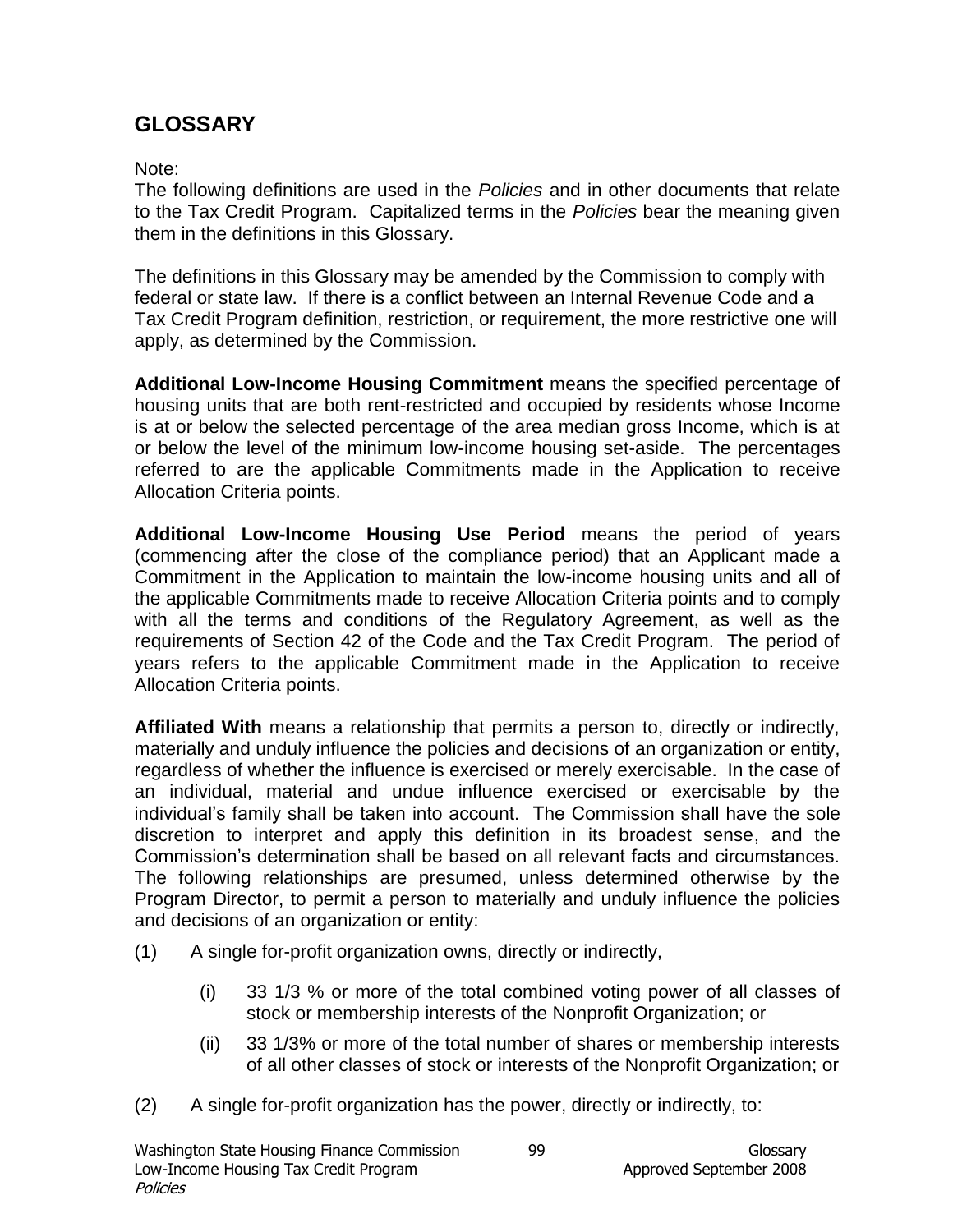- (i) Elect 33 1/3% or more of the members of the board of directors (or similar governing body) of the Nonprofit Organization, or
- (ii) Remove 33 1/3% or more of the members of the board of directors (or similar governing body) of the Nonprofit Organization; or
- (3) 33 1/3% or more of the board of directors (or similar governing body) of the Nonprofit Organization are officers, directors, employees, or agents of a single for-profit organization.

For the purposes of the above, a for-profit "organization" may be a sole proprietorship or individual.

**Allocation Criteria** means the allocation criteria set forth in Chapter 6 and the Application used by the Commission to assess the degree to which a proposed project promotes the Commission's Housing Priorities set forth in Chapter 5.

**Annual Authority** means the total state housing Credit dollar amount that the Commission may allocate for any calendar year, equal to the state housing Credit ceiling. Whether Annual Authority will be available in a given year depends on the status of federal legislation and the Commission's actions.

**Applicant** means the party that submits an Application to the Commission for a Credit reservation and/or allocation, including its successors in interest.

**Application** means the Tax Credit Program Application and amendments thereto, if any, submitted by an Applicant for a project.

**Certification Period** means the 12 month period preceding the date that the Owner is required to give the Annual Certification in accordance with the reporting requirements of the Regulatory Agreement and Section 42(m) of the Code.

**Code** means the Internal Revenue Code of 1986, as amended, together with corresponding and applicable temporary, proposed, and final Treasury Regulations, and Revenue Rulings and pronouncements issued or amended regarding it by the U.S. Department of the Treasury or IRS to the extent applicable to the project.

**Commission** means the Washington State Housing Finance Commission, a public body corporation and politic in the State of Washington.

**Commissioners** means the eleven member board of Commissioners of the Commission, composed of nine members appointed by the governor and two ex officio members.

**Commitment** means a representation or agreement by an Applicant in the Application that is binding upon the owner of a project throughout the project Compliance Period unless otherwise noted in the *Policies*, the Application, or agreements in connection with the Tax Credit Program.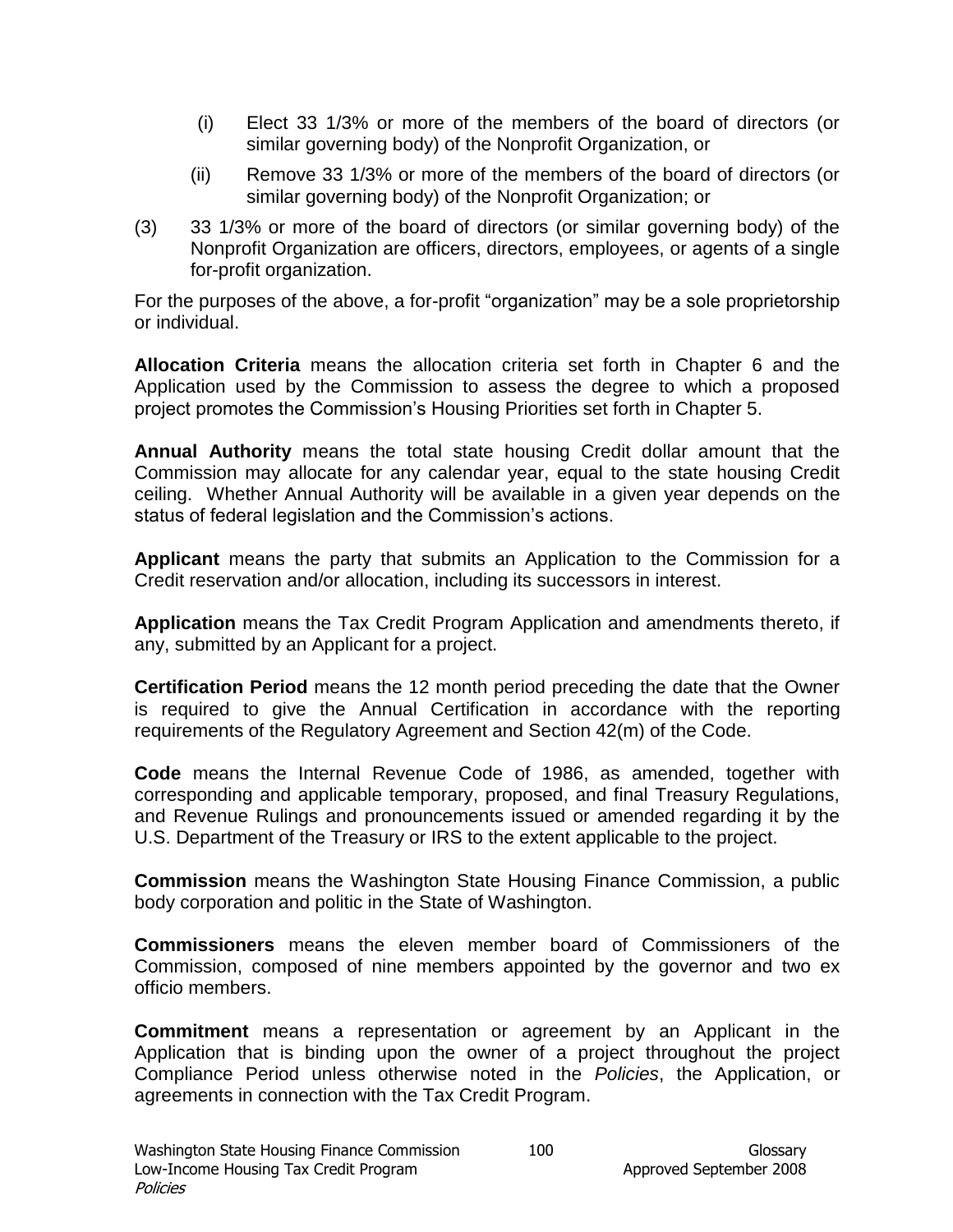**Community Revitalization Plan** means a plan that is (1) a published document, approved and adopted by a governing body, by ordinance, resolution, or other legal action; and (2) targets funds or tax incentives to specific geographic areas for either of the following: economic development, including economic related initiatives; and/or commercial/retail development, including infrastructure and community facility improvement.

**Controlled By** or **In Control Of** means any kind of control, direct or indirect, by means of which a person in fact controls an organization or another person, whether or not the control is legally enforceable and regardless of the method control is exercised or merely exercisable. In the case of an individual, control possessed by the individual's family shall be taken into account. The Commission shall have the sole discretion to interpret and apply this definition in its broadest sense and the Commission's determination shall be based on all relevant facts and circumstances.

**Correction Period** has the meaning set forth in Section B of Chapter 4 of the *Policies*.

**Credit Set-Asides** means, as more fully set forth in Chapter 5, the specified percentages of the Annual Authority set aside for:

- (1) Projects sponsored by Qualified Nonprofit Organizations;
- (2) Projects sponsored by Nonprofit Organizations;
- (3) Projects sponsored by for-profit entities or individuals;
- (4) Rural housing projects;
- (5) RD projects; and/or
- (6) Other set-asides established by the Commission.

**Development Team** means the Applicant, the developer, the project management consultant, the general contractor and includes all persons or organizations materially involved in the acquisition, construction, rehabilitation, development, or improvement of the project.

**Disabilities** means a physical or mental impairment that substantially limits one or more of the major life activities of an individual, such as not being able to care for oneself, performing manual tasks, walking, seeing, hearing, speaking, breathing, or learning.

**Elderly Housing Commitment** has the meaning set forth in Section C(5) of Chapter 6 the *Policies*.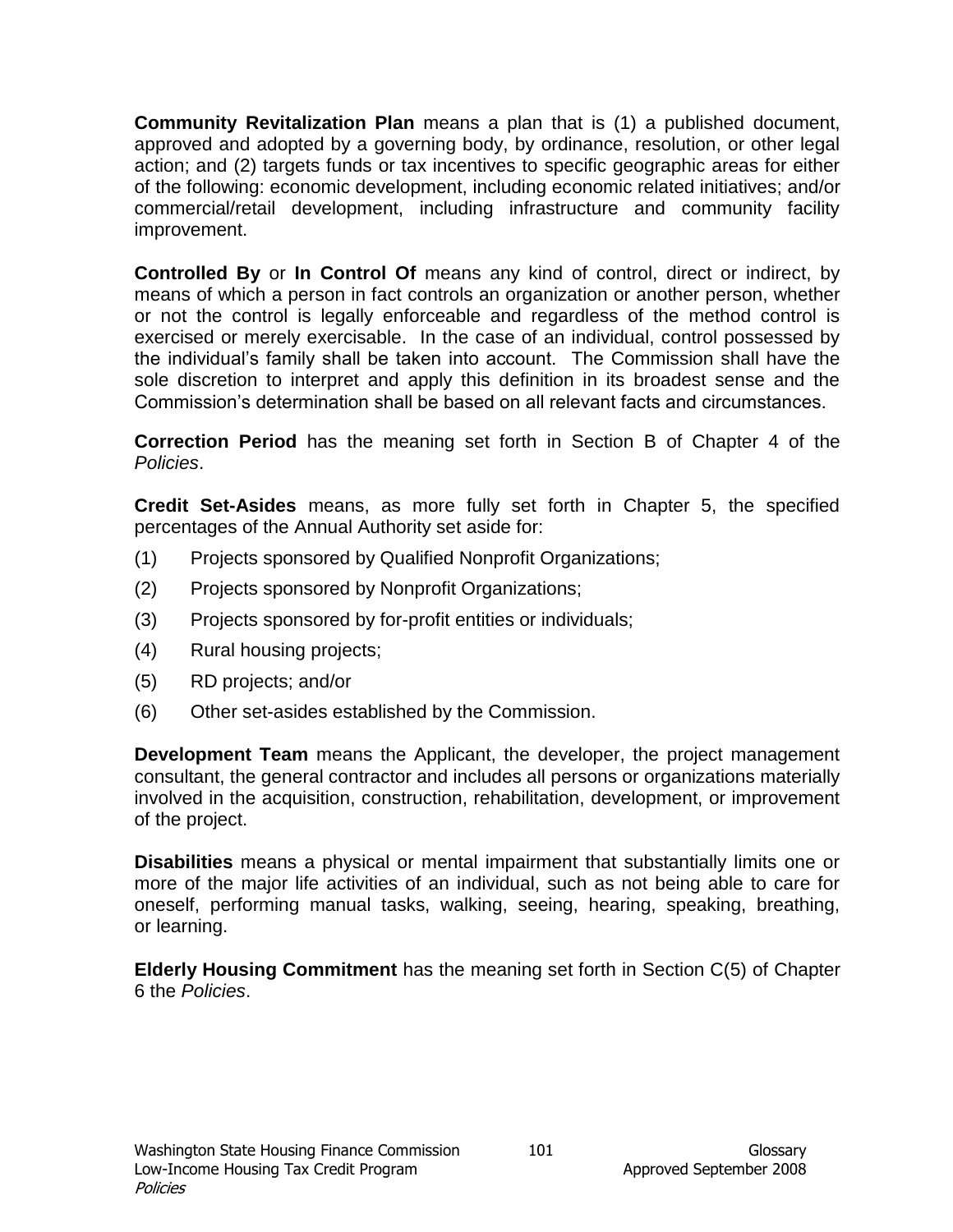**Elderly Housing Project** means a project that conforms to the Fair Housing Act, as amended, and:

- (1) A project in which all housing units are intended for and solely occupied by residents who are 62 or older;
- (2) A project in which all housing units are each intended and operated for occupancy by at least one resident who is 55 or older, and where at least 80% of the total housing units are in fact occupied by at least one resident who is 55 or older; or
- (3) A project which is financed, constructed, and operated under the RD Section 515 program for the elderly or a HUD elderly program (i.e., where each resident is either 62 or older or is a person with handicaps or disabilities regardless of age, as such terms are defined in the RD and HUD programs).

**Equity Gap** has the meaning set forth in the Application.

**Executive Director** means the Executive Director of the Commission.

**Farmwork** means services in connection with cultivating the soil, raising or harvesting, or in catching, netting, handling, planting, drying, packing, grading, storing, or in preserving in its unmanufactured state any agriculture or aquaculture commodity; or delivering to storage, market, or a carrier for transportation to market or to processing any agricultural or aquacultural commodity; or working in a processing plant and directly handling agricultural or aquacultural product.

**Farmworker** means a household whose Income is derived from *farmwork* (as defined above) in an amount not less than \$3,000 per year and which, at the time of initial occupancy at the project, has an Income at or below 50% of the area median gross income.

**Farmworker Housing Commitment** has the meaning set forth in Section C(5) of Chapter 6 of the *Policies*.

**Federally Assisted Building** means any building that is substantially assisted, financed, or operated under:

- (1) Section 8;
- (2) Section 221(d)(3) or Section 236 of the National Housing Act; or
- (3) Section 515 of the Housing Act of 1949.

**Forward Credit Commitment** means the reservation and/or allocation of credit of a portion of the Annual Authority available in a subsequent year to a qualified project during a calendar year when there is not enough Annual Authority available for that project.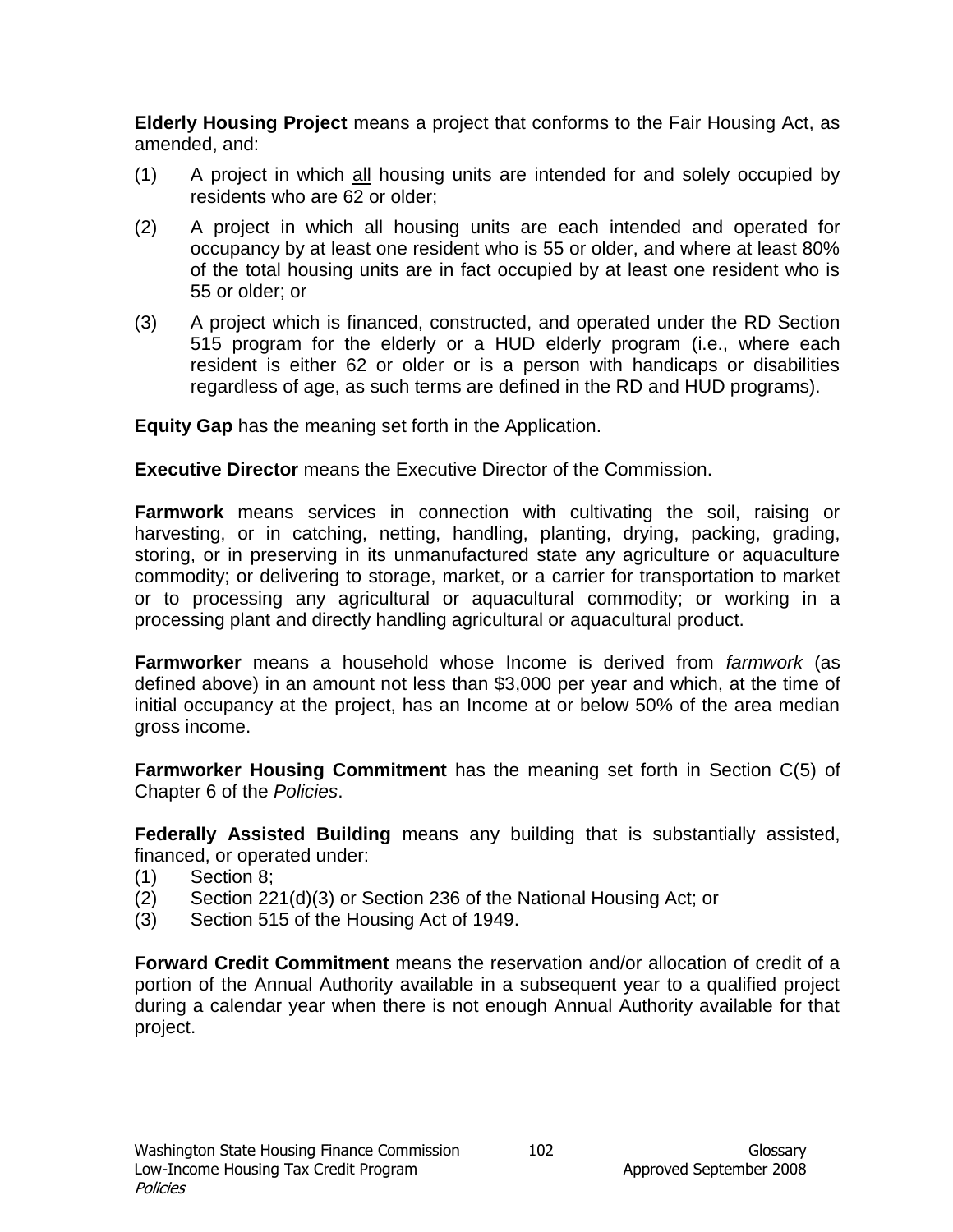**Homeless** has two meanings:

- 1. The meaning set forth in the Stewart B. McKinney Homeless Assistance Act
- 2. RCW 43.185C010(3): "Homeless person" means an individual living outside or in a building not meant for human habitation or which they have no legal right to occupy, in an emergency shelter, or in a temporary housing program which may include a transitional and supportive housing program if habitation time limits exist. This definition includes substance abusers, mentally ill people, and sex offenders who are homeless.

**Housing for Large Household Commitment** has the meaning set forth in Section C(5) of Chapter 6 of the *Policies*.

**Housing for the Homeless Commitment** has the meaning set forth in Section C(5) of Chapter 6 of the *Policies*.

**Housing for Persons with Disabilities Commitment** has the meaning set forth in Section C(5) of Chapter 6 of the *Policies*.

**Housing Unit** means a low-income housing unit and/or market rate housing unit in a building that is available for rent or rented by residents. A common area unit is not a Housing Unit. "Housing Unit" refers to all the Housing Units in a Project, unless the context clearly means all the Housing Units in a Building.

**Identity of Interest** means a financial, familial, or business relationship that permits less than arm's length transactions. For example: Related Parties; persons, entities, or organizations Affiliated With or Controlled By or In Control Of another; existence of a reimbursement program or exchange of funds; common financial interests; common officers, directors, stockholders, or managers; or family relationships between officers, directors, or stockholders.

**Investor and Lender Notice** means the notice that must be included in any loan application, syndication agreement, offering circular, prospectus, or other information given to potential lenders or investors.

**Large Household** means a group of four or more income qualified residents who are not necessarily related and who live together in a low-income housing unit containing three or more bedrooms.

**Lease Rider** means the disclosure statement required by the Commission which is to be attached by the owner to each resident lease and rental agreement for all Low-Income Housing Units and all market rate housing units in a project. The Lease Rider describes in general the rights of the residents of a project.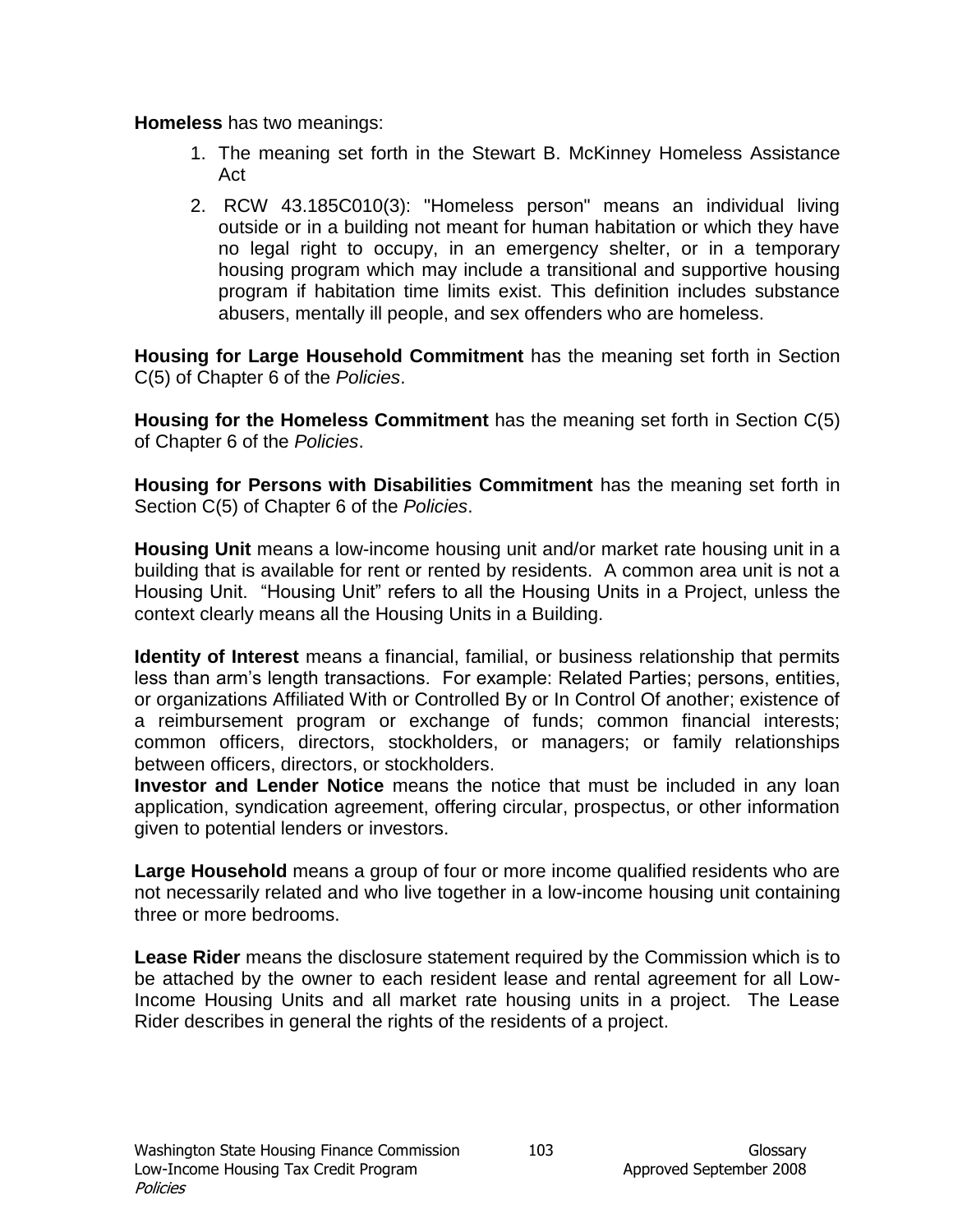**Low-Income Housing Unit** means a Housing Unit that meets the definition of a Qualified Low-Income Housing Unit. In addition, all Housing Units in the Additional Low-Income Housing Set-Aside are Low-Income Housing Units. Common area units are not included.

**Minimum Threshold Requirements** means the requirements that must be met by the Application deadline in order for a project to be considered for a Credit reservation and allocation, all as set forth in Chapter 4 of the *Policies*.

**Noncompliance** means a failure to observe or perform any covenant, condition or term of any agreement between the Applicant or project owner and the Commission, or failure to meet the requirements of Section 42 of the Code, *the Policies*, or the Tax Credit Program.

**Nonprofit Organization** means an organization organized and operated exclusively for Charitable Purposes and that is tax-exempt under Section 501(a) of the Code. Examples of these are organizations described in Sections 501(c)(3) and 501(c)(4) of the Code. A Nonprofit Organization also includes public housing authorities, public development corporations, Tribes, and Tribally Designated Housing Entities.

**Placed-In-Service Allocation Requirements** means the terms, conditions, obligations, and restrictions of the Tax Credit Program that are in the RAC that must be satisfied for a project to receive an allocation and for the Commission to issue IRS Form 8609.

**Preservation of Federally Assisted Low-Income Commitment** has the meaning set forth in Section C(6) of Chapter 6 the *Policies*.

**Principal(s)** means (1) with respect to a project owned by a partnership, the partners; (2) with respect to a project owned by a limited liability company, the members and managers; and (3) with respect to a closely-held corporation, the shareholders.

**Program Limits** has the meaning set forth in Chapter 3 of the Policies, that is, the limits established by the Commission and set forth in Chapter 3 to be used for selecting projects for Credit reservations and allocations.

**Project Compliance Period** means the period beginning with the year a building in a project is placed-in-service and continuing until the latest of the following periods for each building in the project:

- (1) The compliance period;
- (2) The extended low-income housing use period;
- (3) The Additional Low-Income Housing Use Period; or
- (4) The Three-Year Period.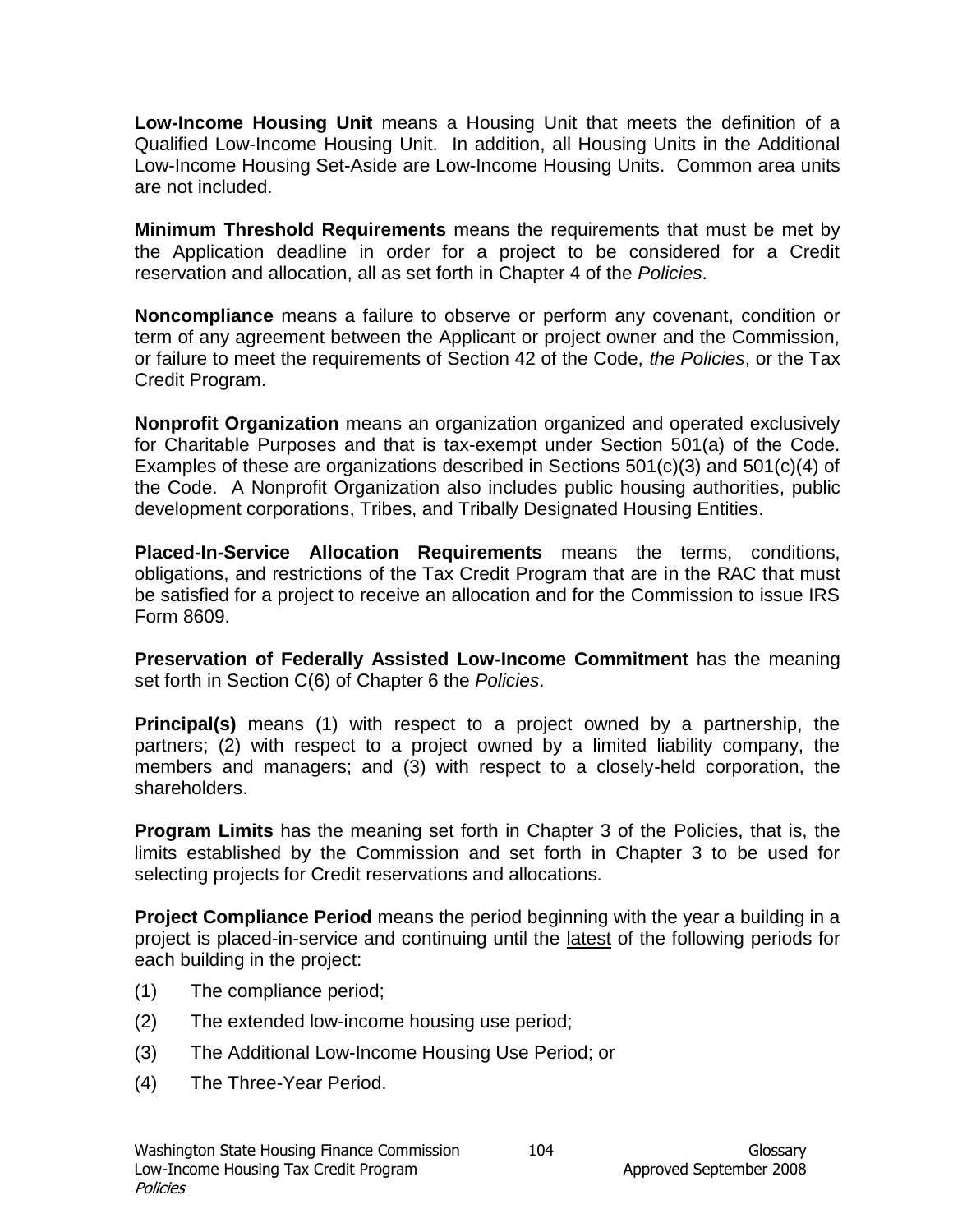**Qualified Allocation Plan** means the plan adopted by the Commission pursuant to Internal Revenue Code Section 42(m)(1)(B), as more fully described in Chapter 1, Section B of the Policies.

**Qualified Nonprofit Organization** means a nonprofit organization described in Section 501(c)(3) or Section 501(c)(4) of the Code or that is tax-exempt under Section 501(a) of the Code and that is determined by the Commission not to be Affiliated With or Controlled By a for-profit organization, entity, or individual.

**RAC** means the Credit Reservation and Carryover Allocation Contract.

**Regulatory Agreement** means the Commission's Regulatory Agreement and amendments thereto, if any, that is required to be executed by the owner and recorded in first lien position. See Section I(1) of Chapter 2 for a discussion of the Regulatory Agreement.

**Related Buyer or Related Seller** has the meaning set forth in Section H of Chapter 3.

## **Related Party** means:

- (1) the brothers, sisters, spouse, ancestors, and direct descendants of a person;
- (2) a person and corporation where that person owns more than 50% in value of the outstanding stock of that corporation;
- (3) two or more corporations that are connected through stock ownership with a common parent with stock possessing:
	- (i) at least 50% of the total combined voting power of all classes that can vote, or
	- (ii) at least 50% of the total value of shares of all classes of stock of each of the corporations, or
	- (iii) at least 50% percent of the total value of shares of all classes of stock of at least one of the other corporations,

excluding in computing that voting power or value stock owned directly by the other corporation;

- (4) a grantor and fiduciary of any trust;
- (5) a fiduciary of one trust and a fiduciary of another trust, if the same person is a grantor of both trusts;
- (6) a fiduciary of a trust and a beneficiary of that trust;
- (7) a fiduciary of a trust and a corporation where more than 50% in value of the outstanding stock is owned by or for the trust or by or for a person who is a grantor of the trust;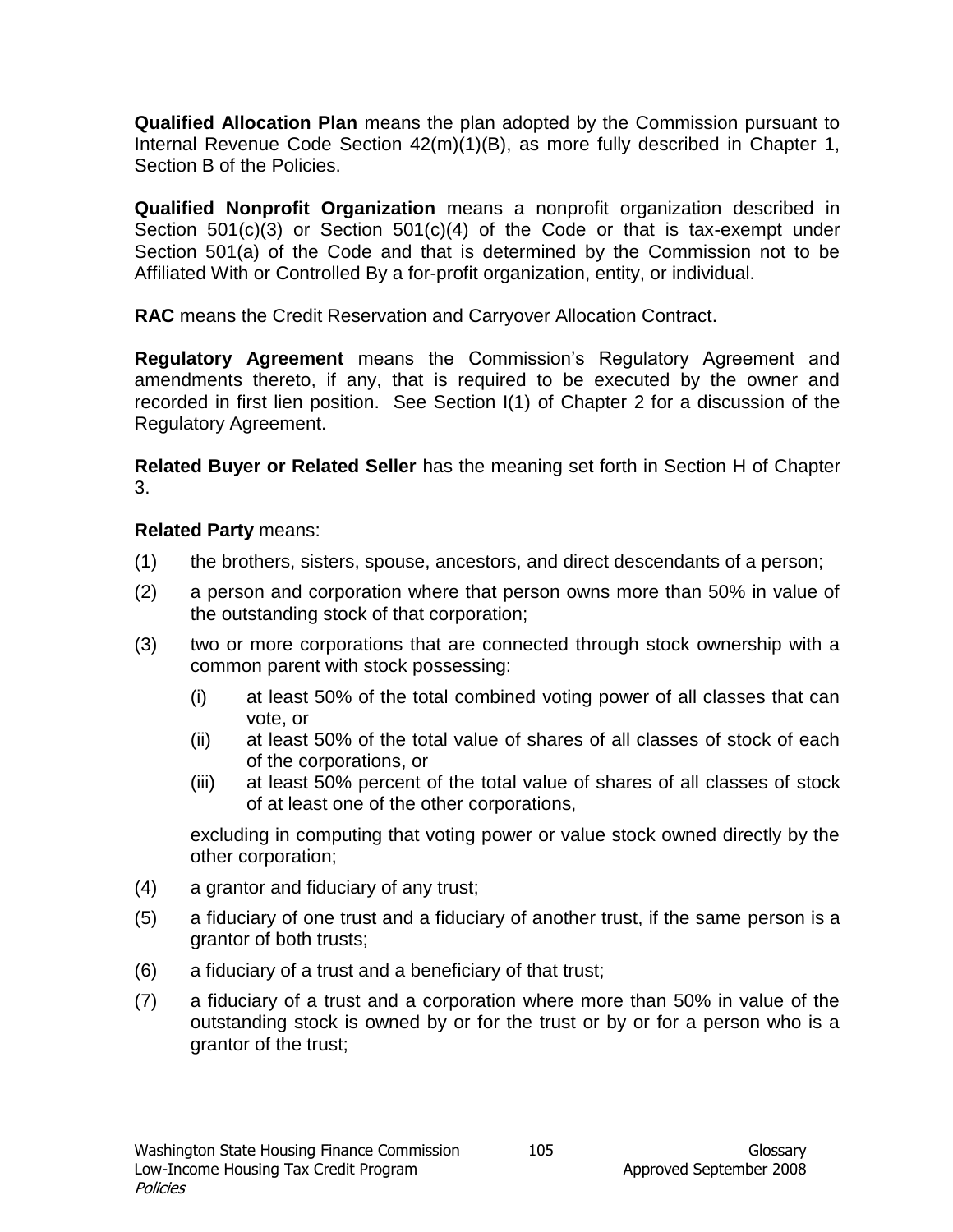- (8) a person or organization and an organization that is tax-exempt under Section 501(a) of the Code and that is Affiliated With or Controlled By that person or the person's family members or by that organization;
- (9) a corporation and a partnership, limited liability company, or joint venture if the same persons own more than:
	- (i) 50% in value of the outstanding stock of the corporation; and
	- (ii) 50% of the capital interest or the profits' interest in the partnership, limited liability company, or joint venture;
- (10) one S corporation and another S corporation if the same persons own more than 50% in value of the outstanding stock of each corporation;
- (11) an S corporation and a C corporation, if the same persons own more than 50% in value of the outstanding stock of each corporation;
- (12) a partnership, limited liability company, or joint venture and a person or organization owning more than 50% of the capital interest or the profits' interest in that partnership, limited liability company, or joint venture; or
- (13) two partnerships, limited liability companies, or joint ventures, or a combination thereof, where the same person or organization owns more then 50% of the capital interests or profits' interests.

For purposes of (1) through (13) above, the constructive ownership provisions of Section 267 of the Code apply.

**Reservation and Carryover Allocation Requirements** means the terms, conditions, obligations, and restrictions of the Tax Credit Program, the RAC, together with the satisfaction of the requirements under Section 42(h)(I)(E) and/or Section 42(h)(I)(F) of the Code and Treasury Regulation Section 1.42-6.

**Rules** means those rules adopted by the Commission and codified in Washington Administration Code 262-01-130 governing the Tax Credit Program.

**Special-Needs Housing Commitment(s)** means the Farmworker Housing Commitment, the Housing for Large Households Commitment, the Elderly Housing Commitment, the Housing for Persons with Disabilities Commitment and Housing for the Homeless Commitment.

**Tax Credit Factor** means the factor selected by the Applicant that represents, on a percentage basis, the net value of the tax Credit dollar amount available for Total Project Costs which excludes intermediary costs, any amounts set aside for reserves and any amounts attributed to commercial areas or other non-residential areas.

**Tax Credit Program** means the Commission's program for awarding, reserving and allocating Credit and monitoring projects for compliance with the Tax Credit Program and Section 42 of the Code, as set forth in the QAP, the Rules, the *Policies*, and the Commission's agreements, contracts, manuals, guides and documents.